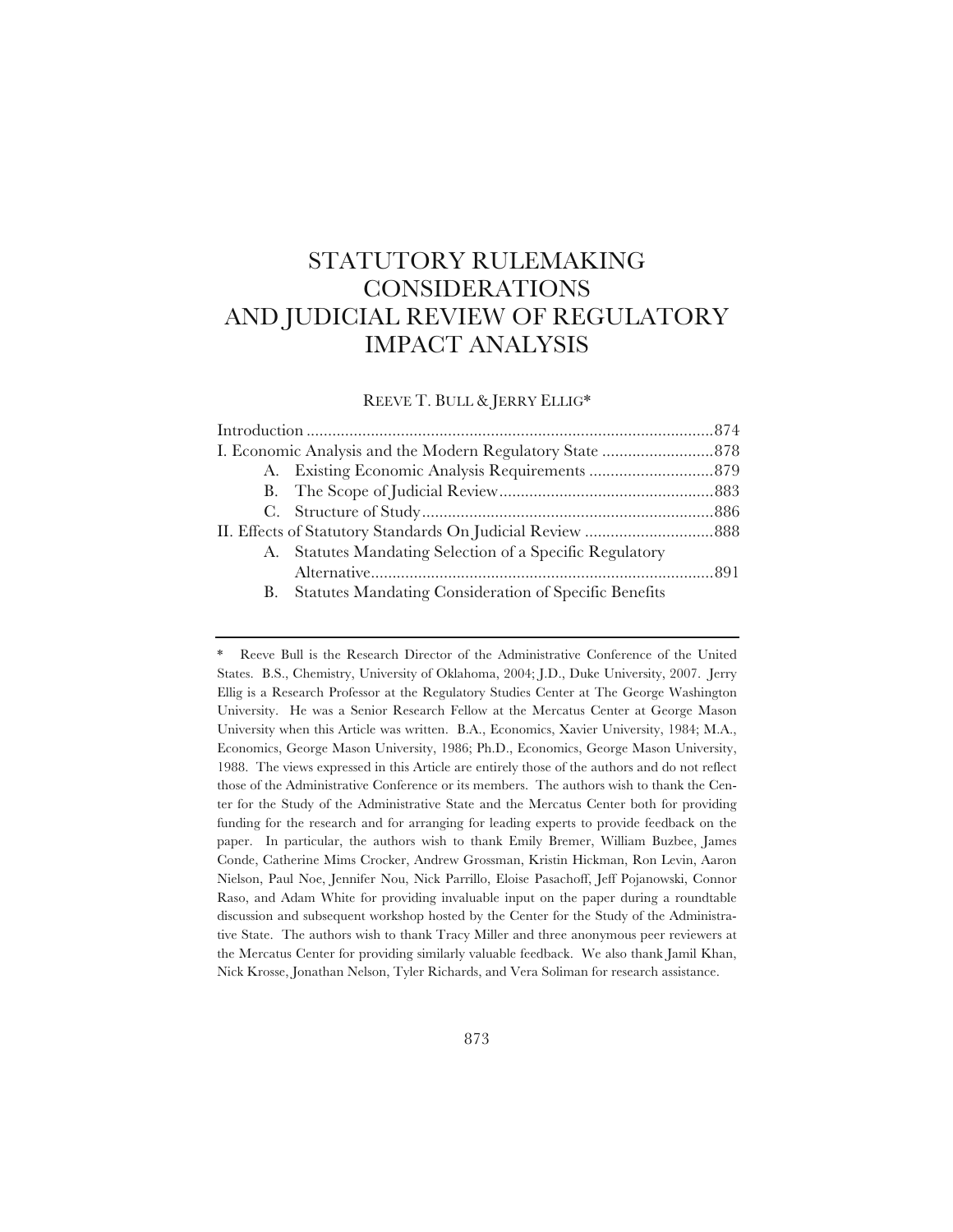874 *ADMINISTRATIVE LAW REVIEW* [70:4

| C.                   | Statutes Mandating that the Agency Consider Benefits     |  |
|----------------------|----------------------------------------------------------|--|
|                      |                                                          |  |
|                      | 1. Benefit-Cost Consideration (With or Without a         |  |
|                      | "Reasonable Relationship" Requirement)901                |  |
|                      | 2.                                                       |  |
|                      | 3. "Reasonableness" or "Practicability" Requirement  907 |  |
| D.                   |                                                          |  |
| Е.                   | Statutes with No Mention of Benefits or Costs913         |  |
| $\mathbf{F}_{\cdot}$ |                                                          |  |
|                      |                                                          |  |
| A.                   |                                                          |  |
|                      | 1. Consider Enumerated Benefits and Costs 919            |  |
|                      | 2.                                                       |  |
|                      | 3.                                                       |  |
|                      | 4 <sub>1</sub>                                           |  |
|                      |                                                          |  |
| <b>B.</b>            | Statutory Considerations and Judicial Review 923         |  |
| $C$ .                |                                                          |  |
|                      | 1. Data on the Quality and Claimed Use of Regulatory     |  |
|                      |                                                          |  |
|                      | 2.                                                       |  |
|                      | 3.                                                       |  |
|                      | 4.                                                       |  |
|                      |                                                          |  |
|                      |                                                          |  |

## **INTRODUCTION**

A fundamental question any regulator must ask when deciding whether to issue a new rule is whether the proposed intervention does more good than harm.1 As economists have long recognized, regulation can enhance overall welfare when markets or public institutions fail to produce efficient results. Governments also use regulation to advance distributional or other social goals unrelated to welfare maximization. But regulatory reallocation of resources means that we sacrifice some good things in order to obtain the benefits the regulation provides. To identify whether a prospective regulation does more good than harm and produces desired outcomes in the most

<sup>1.</sup> Robert W. Hahn & Cass R. Sunstein, *A New Executive Order for Improving Federal Regulation? Deeper and Wider Cost-Benefit Analysis*, 150 U. PA. L. REV. 1489, 1499 (2002).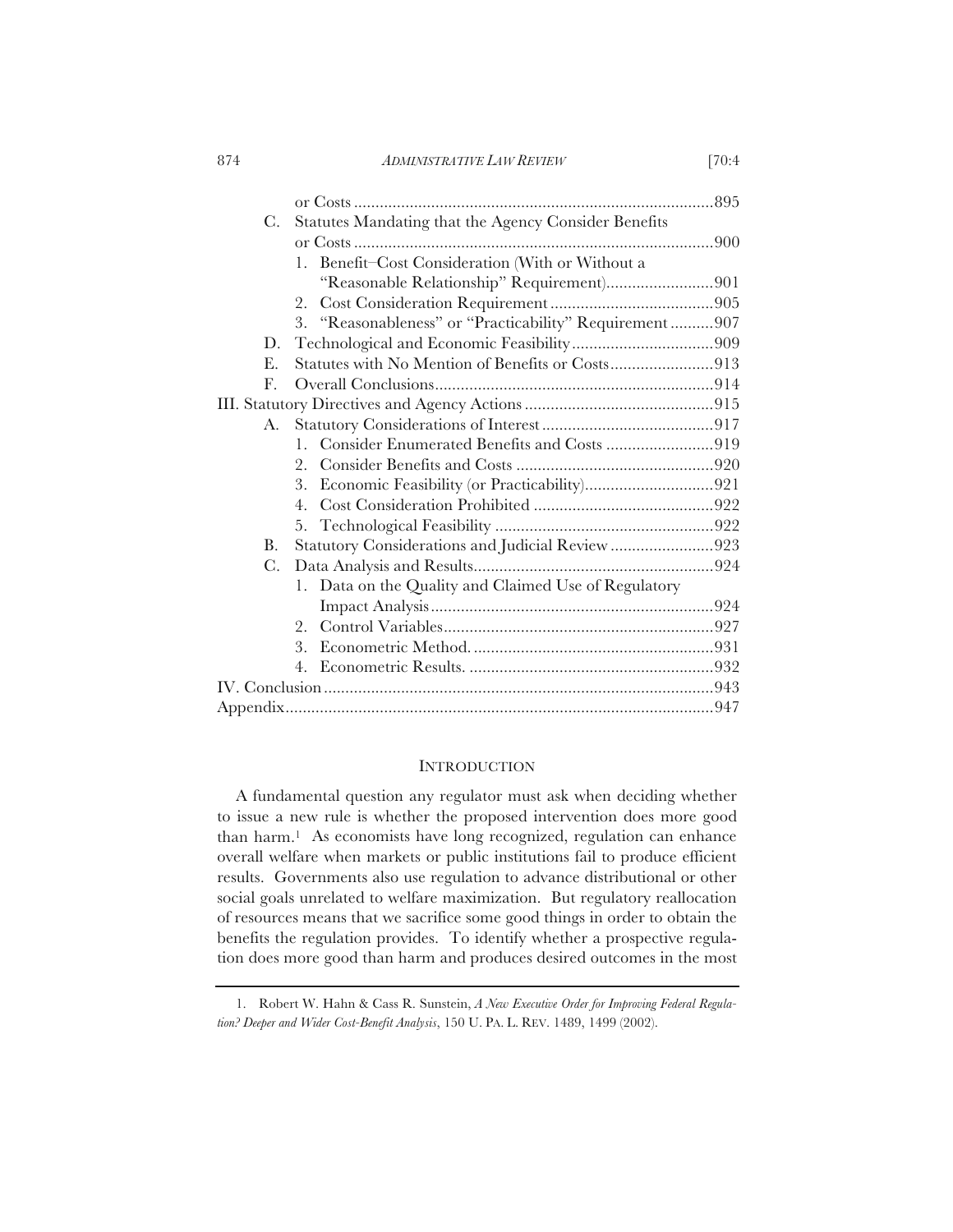cost-effective manner, the regulatory agency should understand the significance and cause of the problem it wishes to solve, examine a range of potential solutions, and understand the likely effects of each of those alternatives.2

Though these basic principles are fairly unobjectionable in theory and have obtained nearly universal acceptance among regulators, politicians, and those who study the administrative state,<sup>3</sup> the actual process of integrating them into regulatory decisionmaking has involved a drawn-out history featuring all three branches of government and a number of controversial decisions. Congress often directs specific agencies to consider the economic effects of their regulations (or prohibits the agency from considering the same) or even to select a specific regulatory alternative identified by the economic analysis. More recently, Congress has considered several proposals that would require all agencies to conduct an economic analysis of significant rules including an explicit definition of the underlying problem and an assessment of the benefits and costs of the proposed solution as well as those of the key alternatives.4 These proposals also explicitly authorize

4. *See, e.g.*, Independent Agency Regulatory Analysis Act of 2017, S. 1448, 115th Cong. (2017); Regulatory Accountability Act of 2017, S. 951, 115th Cong. (2017); Regulatory Responsibility for Our Economy Act, S. 69, 115th Cong. (2017); Regulations from the Execu-

<sup>2.</sup> Exec. Order No. 12,866, § 1(b), 58 Fed. Reg. 51,735, 51,735–36 (Oct. 4, 1993); *see also* OFFICE OF MGMT.&BUDGET, CIRCULAR A-4 (2003), https://www.transportation.gov/ sites/dot.gov/files/docs/OMB%20Circular%20No.%20A-4.pdf; Reeve T. Bull & Jerry Ellig, *Judicial Review of Regulatory Impact Analysis: Why Not the Best?*, 69 ADMIN. L. REV. 725 (2017).

<sup>3.</sup> *See infra* notes 20–22 (citing executive orders from Republican and Democratic administrations that embrace benefit–cost analysis of agency regulations); *see also Hearing on the Nomination of Gina McCarthy to Be Administrator of the Environmental Protection Agency before the S. Comm. on Env't and Pub. Works*, 113th Cong. 376 (2013) (statement of Sen. Cardin, Member, S. Comm. on Env't and Pub. Works); Press Release, Office of Senator Mark Warner, Warner, Portman, Collins Introduce Bill to Require Cost Analysis of Agency Regulations (June 18, 2015), https://www.warner.senate.gov/public/index.cfm/2015/6/warner-portman-collins-introduce-bill-to-require-cost-analysis-of-agency-regulations; Press Release, Office of Senator Rob Portman, Portman, Heitkamp Introduce the Bipartisan Senate Regulatory Accountability Act (Apr. 26, 2017), https://www.portman.senate.gov/public/index.cfm /press-releases?ID=8AF7F04B-E0EC-4D45-84F9-9BF57D48050C; OECD, REGULATORY IMPACT ANALYSIS:ATOOL FOR POLICY COHERENCE 3 (2009) ("Since the first [Organisation for Economic Co-operation and Development (OECD)] member countries adopted Regulatory Impact Analysis (RIA) in 1974 as a means of systematically improving the quality of regulation, growth in its use among members has been rapid. Currently, nearly all member countries now have regulatory management systems which require some form of RIA before new regulations are made.").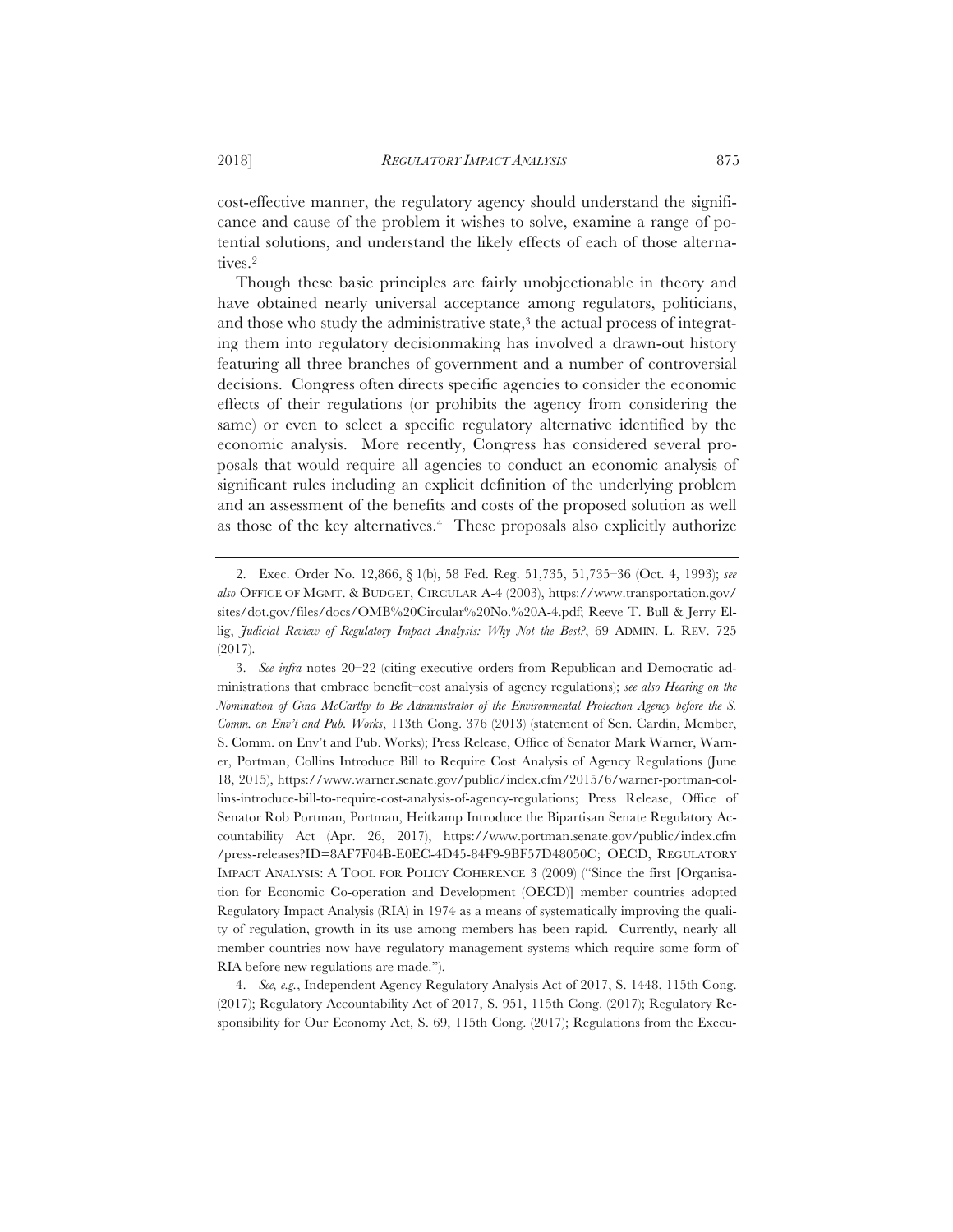the federal courts to review the underlying economic analysis when assessing whether the agency has offered sufficient justification for a rule.<sup>5</sup>

A great deal has been written, both positive and negative, about the potential effects of such cross-cutting regulatory reforms.6 Largely missing from the debate, however, is an evidence-based assessment of whether statutory economic analysis requirements would in fact produce the results their proponents seek. To be effective, such requirements must be enforced by the courts and implemented by agencies. This Article examines statutory economic analysis requirements already on the books, assessing how the courts interpret and enforce them and how well the regulatory agencies carry them out.

To determine how statutory language affects the review conducted by courts when agencies' rules are challenged, we examine thirty-three opinions from the federal courts of appeals assessing agencies' economic analyses in rulemakings that have emerged in the past thirty years.7 In their seminal study of judicial review of benefit–cost analysis, Caroline Cecot and Kip Viscusi conclude that when examining agency economic analysis,

5. *See, e.g.*, Independent Agency Regulatory Analysis Act of 2017, S. 1448; Regulatory Accountability Act of 2017, S. 951; Regulatory Responsibility for Our Economy Act, S. 69; Regulations from the Executive in Need of Scrutiny Act of 2017, S. 21. *See generally* Memorandum from Admin. Conference Interns to Research Dir. Reeve T. Bull, *supra* note 4.

6. *See The APA at 65—Is Reform Needed to Create Jobs, Promote Economic Growth and Reduce Costs?: Hearing Before the H. Subcomm. on the Courts, Commercial & Admin. Law*, 112th Cong. (2011) (statement of Susan E. Dudley, Director, George Washington University Regulatory Studies Center) (demonstrating arguments and analysis presented to congressional committees that reported regulatory reform legislation); *see also The "Regulatory Accountability Act of 2011": Hearing on H.R. 3010 Before the H. Judiciary Comm.*, 112th Cong. 44–49 (2011); COMM. ON HOMELAND SEC.&GOVERNMENTAL AFFAIRS, REP. ON THE REGULATORY ACCOUNTABILITY ACT OF 2017, TOGETHER WITH MINORITY VIEWS TO ACCOMPANY S. 951, S. REP. NO. 115-208 (2018); COMM. ON OVERSIGHT & GOV'T REFORM, UNFUNDED MANDATES INFORMATION AND TRANSPARENCY ACT OF 2015, REPORT TOGETHER WITH MINORITY VIEWS TO ACCOMPANY H.R. 50, H. REP. NO. 114-011 (2015); COMM. ON JUDICIARY, REGULATORY ACCOUNTABILITY ACT OF 2013, REPORT TOGETHER WITH DISSENTING VIEWS TO ACCOMPANY H.R. 2122, H. REP. NO. 113-237 (2013); COMM. ON JUDICIARY, REGULATORY ACCOUNTABILITY ACT OF 2011, REPORT TOGETHER WITH DISSENTING VIEWS TO ACCOMPANY H.R. 3010, H. REP. NO. 112-294 (2011).

7. Caroline Cecot & W. Kip Viscusi, *Judicial Review of Agency Benefit-Cost Analysis*, 22 GEO. MASON L. REV. 575, 609–11 (2015).

tive in Need of Scrutiny Act of 2017, S. 21, 115th Cong. (2017). *See generally* Memorandum from Admin. Conference Interns to Research Dir. Reeve T. Bull, Regulatory and Administrative Reform Legislation (Jan. 30, 2017), https://www.acus.gov/sites/default/files/documents/Regulatory%20Reform%20Legislation%20Memo%202-13-2017.pdf.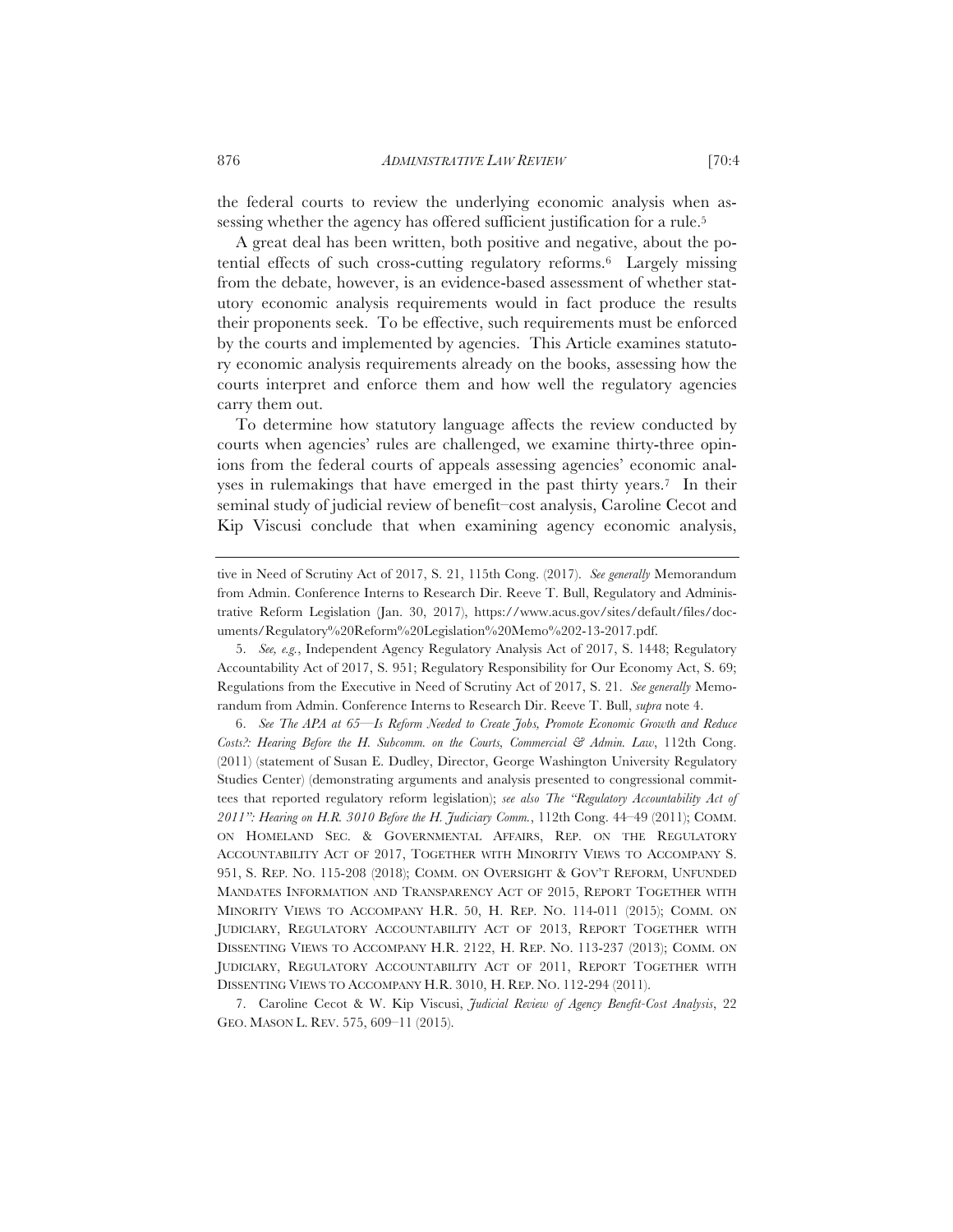courts often take their cues from statutory language and behave inconsistently in the absence of statutory guidance.8 We identify how the courts' treatment of agency analysis varies systematically with the specificity of statutory language. Our analysis, which appears in Section II, suggests that courts scrutinize agencies' economic analyses much more closely when the relevant statute either provides a specific list of economic costs and benefits that the issuing agency must consider or calls for the selection of a particular regulatory alternative that meets criteria articulated in the statute (such as the least restrictive option). Conversely, when the statute simply directs the agency to "consider" economic benefits or costs, requires the agency to adopt an economically "feasible" regulation, or uses some other vague formulation, the rigor of review applied by courts varies greatly. Some courts apply a level of analysis tantamount to that seen in cases involving a more specific statutory standard, whereas others defer almost completely to the agency's judgment.

To identify how regulatory agencies respond to analytical requirements in statutes, we examine data evaluating the quality and claimed use of regulatory impact analysis for the 130 economically significant, prescriptive regulations proposed by Executive Branch agencies between 2008 and 2013.9 This dataset was produced as part of the Regulatory Report Card project at the Mercatus Center at George Mason University.10 Our econometric analysis in Section III reveals that when statutes require or prohibit agencies from considering specific factors—such as benefits or costs agencies tend to conduct more thorough analysis of the factors they are required to consider and less thorough analysis of the factors they are not required to consider or are prohibited from considering. When agencies are required to consider economic factors, they also tend to offer more thorough explanations of how they used the regulatory impact analysis in their decisions. Agencies tend to do this to a greater degree when the statute offers more specific guidance about the benefit or cost factors they must consider.

<sup>8.</sup> *Id.* at 598–600.

<sup>9.</sup> *See* Eric A. Posner, *Transfer Regulations and Cost-Effectiveness Analysis*, 53 DUKE L.J. 1067, 1073 (2003) (defining "prescriptive" regulations as mandates or prohibitions and distinguishing prescriptive regulations from budget regulations, which implement federal spending programs or revenue-collection measures).

<sup>10.</sup> *See* Jerry Ellig & Patrick A. McLaughlin, *The Quality and Use of Regulatory Analysis in 2008*, 32 RISK ANALYSIS 855, 855 (2012) (explaining the Regulatory Report Card's methodology); *see also* Jerry Ellig, Evaluating the Quality and Use of Regulatory Impact Analysis (July 2016) (unpublished working paper) (on file with the Mercatus Ctr. at Geo. Mason Univ.) (describing the full 2008–2013 dataset).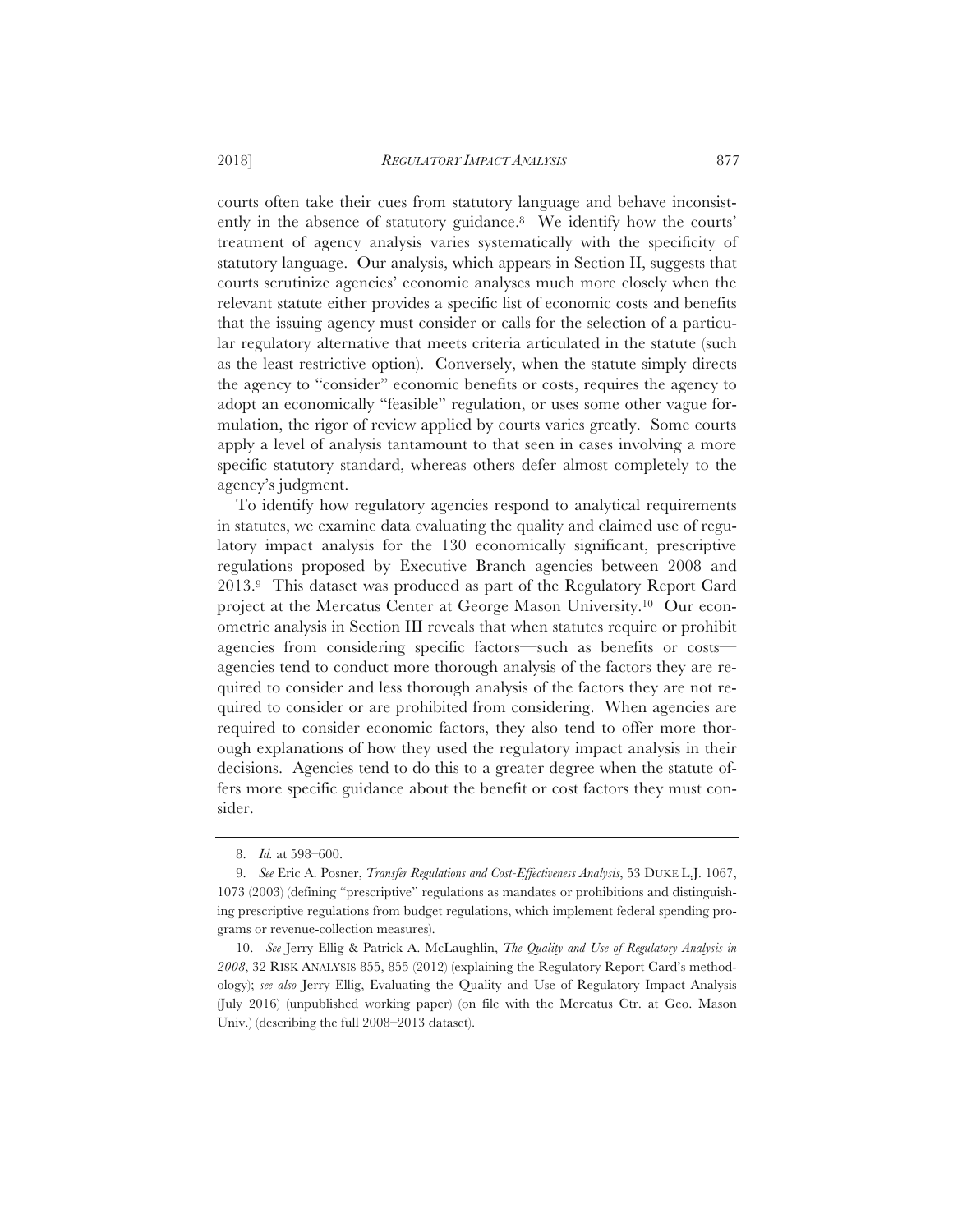The correlation between statutory directives and scores for the quality and claimed use of regulatory impact analysis persists even when we include a control variable indicating whether a federal appeals court previously evaluated the agency's economic analysis for a similar regulation issued under a similar or predecessor statute. Moreover, an agency's analysis of the benefits and costs of regulation is more thorough when the agency was previously involved in this kind of litigation.

Taken together, these findings suggest that the threat of judicial review is a key element that induces agencies to respond to analytical requirements written into statutes. Prior research has found that agencies tend to evade mandated rulemaking procedures that are less frequently enforced by judicial review.11 We are aware of no study, however, that examines the level of scrutiny applied by courts depending on the type of statutory economic analysis requirement imposed. We also are aware of no study examining whether more specific statutory analytical requirements are systematically associated with higher-quality economic analysis for a relatively large sample of regulations. This Article provides those answers.

We conclude the Article by exploring the implications of our findings for statutory reform efforts. As we have argued elsewhere, Congress's revived interest in providing more explicit direction to agencies on how to conduct and use economic analysis is a welcome development, as the ad hoc process currently playing out in the agencies and courts leaves many unanswered questions that create significant uncertainties for regulators and regulated parties alike.12 Nevertheless, how Congress goes about enacting such reform is critical, as merely layering on additional vague analytical requirements may do more harm than good. Though we take no position in this Article on whether Congress should impose more stringent economic analysis requirements on agencies or on what form those requirements should take, we examine the downstream effects of the various standards and urge Congress to consider these effects when contemplating statutory changes. Moreover, we presume that Congress intends that the courts apply a consistent standard of review when interpreting identical or similar statutory language, and we encourage Congress to avoid recycling statutory language that has led to highly inconsistent interpretations by the courts in the past.

## I. ECONOMIC ANALYSIS AND THE MODERN REGULATORY STATE

This Section provides an overview of the economic analysis require-

<sup>11.</sup> *See generally* Connor Raso, *Agency Avoidance of Rulemaking Procedures*, 67 ADMIN. L. REV. 65 (2015).

<sup>12.</sup> Bull & Ellig, *supra* note 2, at 787–91.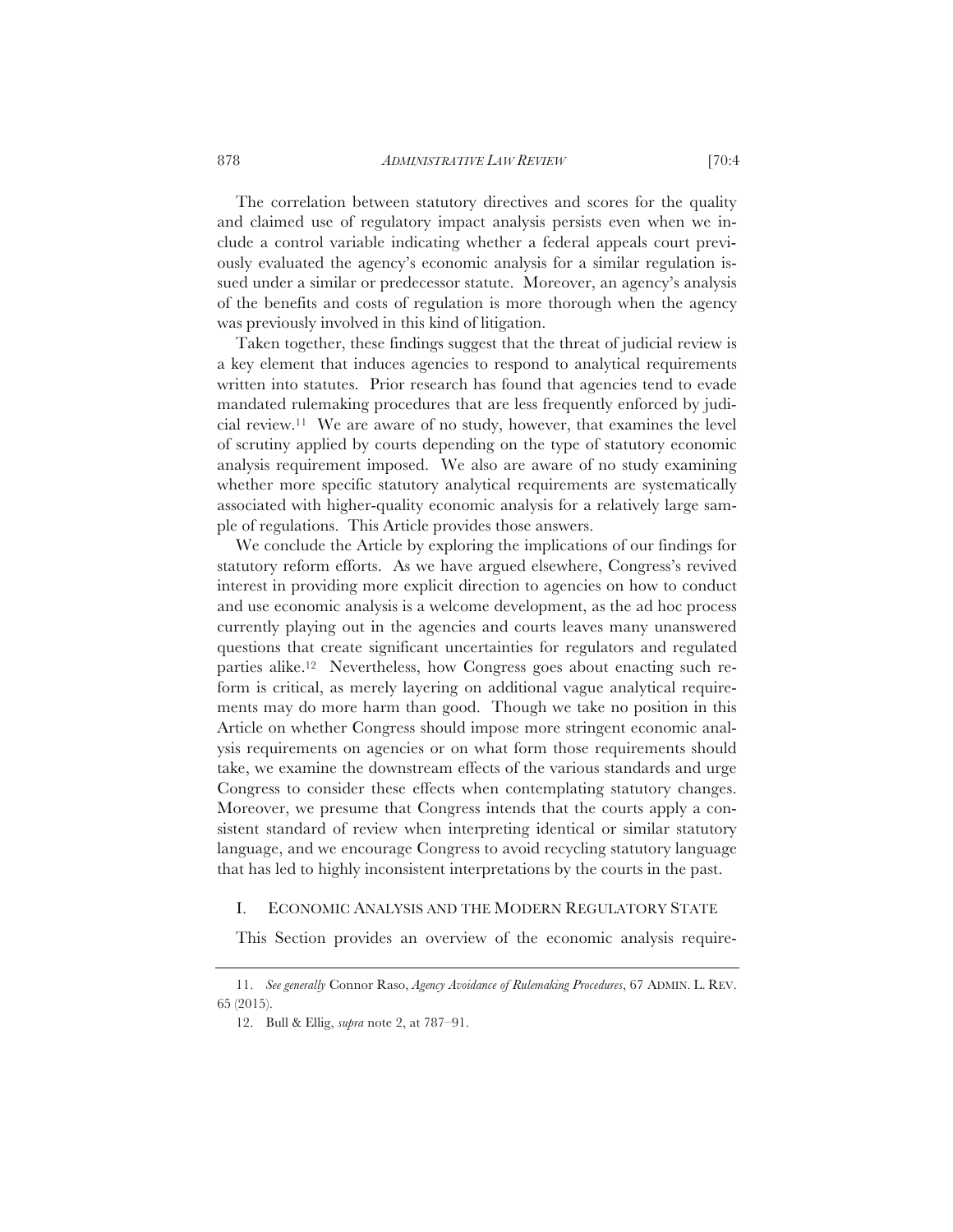ments under which agencies currently operate, including those imposed both by statute and by executive order. It also charts the extent to which agencies' economic analyses are subject to judicial review and highlights the federal courts' increasingly expansive view of their role in this arena. Finally, it sets forth the methodology by which the Article will study the effects of different statutory economic analysis requirements.

## *A. Existing Economic Analysis Requirements*

As the modern administrative state emerged over the course of the late nineteenth and early twentieth centuries, proponents of regulation exhibited at least an inchoate understanding of the economic tradeoffs underlying regulatory decisionmaking: regulatory interventions can combat social ills and even enhance market efficiency by remedying market failures, yet these interventions impose costs on regulated entities as well as the rest of society.13 Over this period, which included the explosion of federal regulation in the New Deal and post-World War II eras, Congress exhibited a high degree of faith in the experts staffing federal agencies, issuing broad mandates directing regulators to act in the "public interest."14

The 1960s and 1970s saw a dramatic expansion in social regulation intended to reduce risks.15 But also beginning in the 1960s, numerous highranking officials in the Executive Branch began to doubt that the various federal agencies were capable of independently assessing the effects of their regulations on the national economy.16 Early in Richard Nixon's admin-

<sup>13.</sup> *See, e.g.*, H.R. REP. NO. 81-2489, at 1–2, 7, 13 (1950) (recognizing the tradeoffs between promoting some social good and restricting economic activity inherent in regulation); H.R. REP. NO. 80-1852, at 1, 3–6 (1948) (same).

<sup>14.</sup> *See, e.g.*, Federal Trade Commission Act of 1914, 15 U.S.C. § 45(a)(2) (2012) ("The Commission is hereby empowered and directed to prevent [persons and entities subject to statute] from using unfair methods of competition in or affecting commerce and unfair or deceptive acts or practices in or affecting commerce."); National Labor Relations Act of 1935, 29 U.S.C. § 156 (2012) ("The Board shall have authority from time to time to make, amend, and rescind, in the manner prescribed by subchapter II of chapter 5 of title 5, such rules and regulations as may be necessary to carry out the provisions of this subchapter."); Federal Communications Act of 1934, 47 U.S.C.  $\S 303(f)$  (2012) (directing the agency to "[m]ake such regulations not inconsistent with law as it may deem necessary to prevent interference between stations and to carry out the provisions of this chapter").

<sup>15.</sup> MARC ALLEN EISNER, REGULATORY POLITICS IN TRANSITION 118–25 (2d ed. 2000).

<sup>16.</sup> The rapid proliferation of regulatory agencies further accentuated the need for some form of centralized review to ensure that agencies did not run amok in imposing excessive burdens on the economy. ORG. FOR ECON. CO-OPERATION AND DEV., REGULATORY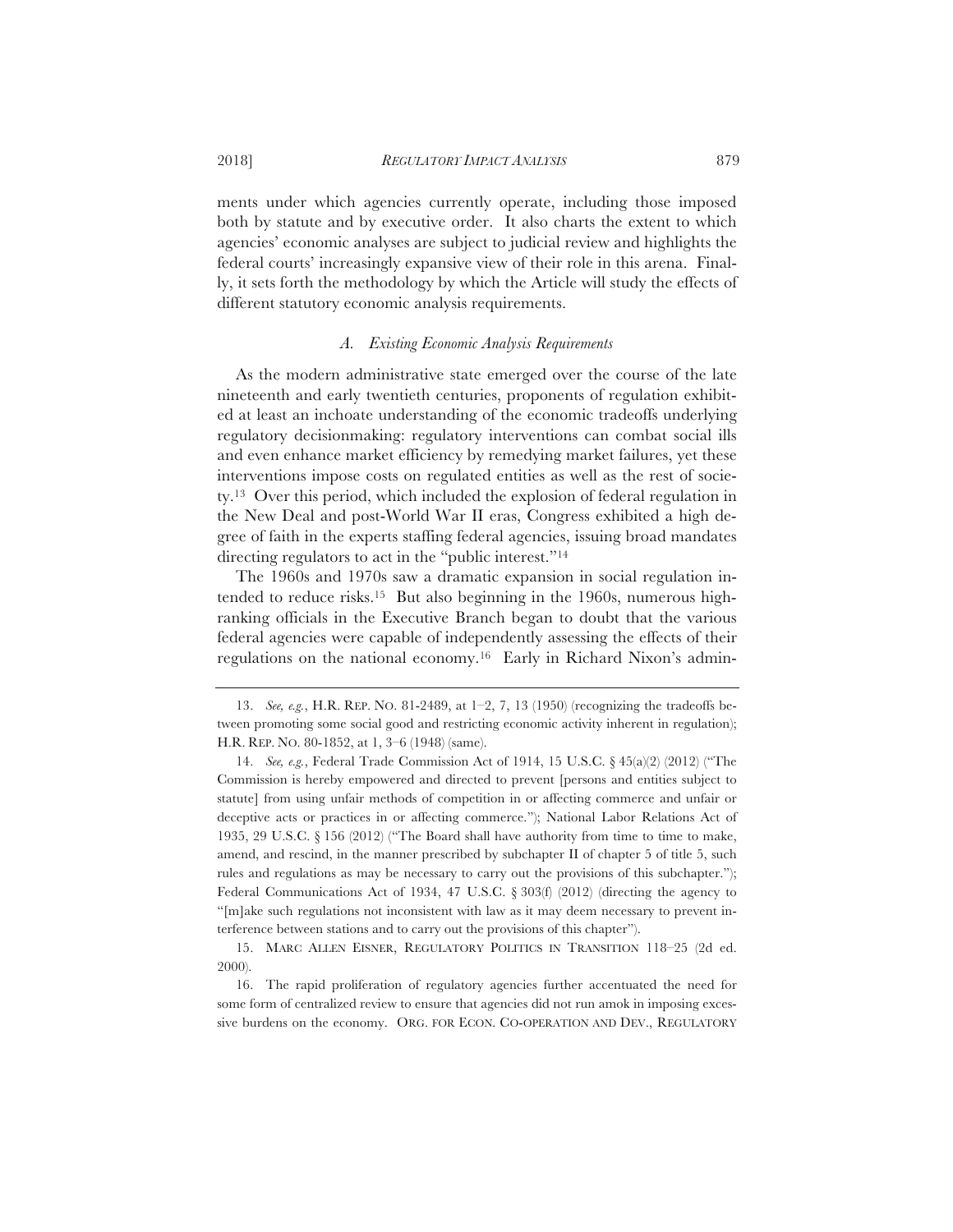istration, the President rolled out an initiative known as the Quality of Life Review, which tasked the Office of Management and Budget (OMB) with performing a centralized review of regulations emerging from the various agencies and ensuring that the cumulative regulatory burden did not grow too ponderous for businesses to bear.17 Though President Jimmy Carter elected not to continue this initiative, he embraced the overall concept of economic analysis of federal regulations and lent it enhanced institutional legitimacy, issuing an executive order on "Improving Government Regulations."18 Among other things, Carter's executive order directed individual agencies to identify the underlying problem they intend to solve, assess key alternatives, consider the economic effects of the preferred course of action and the alternatives, and offer a reasoned explanation for the option selected.19

Since the initial Carter executive order, every subsequent administration has issued a similar order that has reaffirmed and supplemented the overall framework. President Ronald Reagan built on the basic structure by offering more specific requirements for what a regulatory impact analysis must contain and reintroducing centralized review, requiring that agencies submit rules to the director of the OMB for assessment, a task ultimately placed in the Office of Information and Regulatory Affairs (OIRA).20 President Bill Clinton softened the Reagan approach in certain respects, specifying that OIRA would review only "significant" regulations and requiring a full regulatory impact analysis only for "economically significant" regulations, but he left the overall system fundamentally intact.<sup>21</sup> Every subsequent administration has explicitly endorsed the Clinton executive order, though each has elaborated on it in certain important respects.22 Throughout this entire period, the regulatory review regime has not been applied to so-called independent regulatory agencies (e.g., the Securities and Ex-

REFORM IN THE UNITED STATES 5 (1999).

<sup>17.</sup> Jim Tozzi, *OIRA's Formative Years: The Historical Record of Centralized Regulatory Review Preceding OIRA's Founding*, 63 ADMIN. L. REV. 37, 44–47 (2011).

<sup>18.</sup> Exec. Order No. 12,044, 43 Fed. Reg. 12,661 (Mar. 23, 1978); Tozzi, *supra* note 17, at 51–52.

<sup>19.</sup> Exec. Order No. 12,044, § 3(b)(1), 43 Fed. Reg. at 12,663.

<sup>20.</sup> Exec. Order No. 12,291, § 3(e), 46 Fed. Reg. 13,193, 13,194 (Feb. 17, 1981).

<sup>21.</sup> Exec. Order No. 12,866, §§ 1(b)(6), 3(f)(1), 6(a)(C), 58 Fed. Reg. 51,735, 51,736, 51,738, 51,741 (Oct. 4, 1993).

<sup>22.</sup> Exec. Order No. 13,258, 67 Fed. Reg. 9385 (Feb. 28, 2002) (George W. Bush); Exec. Order No. 13,422, 72 Fed. Reg. 2763 (Jan. 23, 2007) (George W. Bush); Exec. Order No. 13,563, § 1(b), 76 Fed. Reg. 3821, 3821 (Jan. 21, 2011) (Barack Obama); Exec. Order No. 13,771, § 3, 82 Fed. Reg. 9339, 9339–40 (Feb. 3, 2017) (Donald Trump).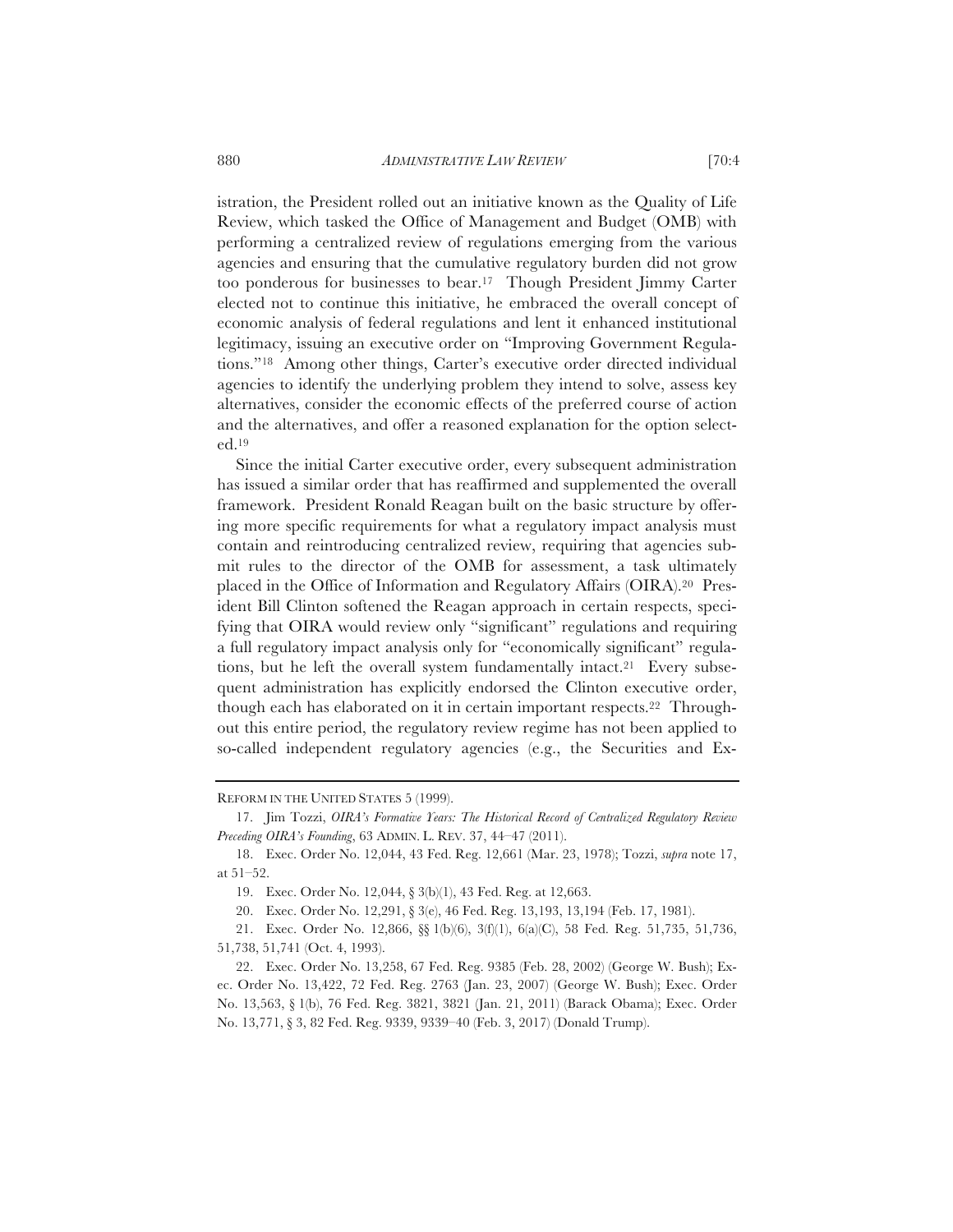change Commission (SEC), Federal Trade Commission, Federal Communications Commission (FCC)), though presidents have asserted their authority to do so if they choose.23

During the past forty years, Congress has been comparatively less active in promoting regulatory economic analysis, tacitly blessing the regime created by the Executive Branch but enacting relatively few statutory reforms. In a number of instances, Congress has updated statutory language to require specific agencies to perform economic analysis when preparing certain rules. For instance, Congress amended various statutory provisions governing the SEC to require the agency to consider "efficiency, competition, and capital formation" when determining whether rules are in the public interest.24

Congress has also extensively debated the merits of imposing a crosscutting economic analysis requirement and empowering the courts to review agencies' compliance therewith. In 1981, a bipartisan group of senators introduced the Regulatory Reform Act.25 Among other things, the bill would have required all major rules to undergo a regulatory impact analysis (i.e., an analysis that defines the underlying problem, identifies alternative approaches, and assesses the benefits and costs of the alternatives) and would have authorized courts to review agency rules in light of the findings of that analysis.26 In subsequent sessions of Congress over the following

<sup>23.</sup> *See* Christopher C. DeMuth & Douglas H. Ginsburg, *Commentary: White House Review of Agency Rulemaking*, 99 HARV. L. REV. 1075, 1082–83 n.13 (1986); Sally Katzen, *OIRA at Thirty: Reflections and Recommendations*, 63 ADMIN. L. REV. 103, 109–10 (2011); C. Boyden Gray, The President's Constitutional Power to Order Benefit-Cost Analysis and Centralized Review of Independent Agency Rulemaking (2017) (unpublished working paper) (on file with the Mercatus Ctr. at George Mason Univ.); Sally Katzen, Former Admin., OMB Office of Info. & Regulatory Affairs, Opening Remarks at the Resources for the Future Conference: Can Greater Use of Economic Analysis Improve Regulatory Policy at Independent Regulatory Commissions? 2–3 (Apr. 7, 2011) (transcript available at http://www.rff.org/ files/sharepoint/Documents/Events/Workshops%20and%20Conferences/110407\_Regulat ion KatzenRemarks.pdf) (taking this position after Boyden Gray and Sally Katzen authored Executive Order (EO) 12,291 and EO 12,866, respectively). *But see* CURTIS W. COPELAND, ECONOMIC ANALYSIS AND INDEPENDENT REGULATORY AGENCIES 20–25 (2013), https://www.acus.gov/report/economic-analysis-final-report.

<sup>24. 15</sup> U.S.C. §§ 77b, 78c(f), 80a-2(c) (2012). This requirement was added to these statutes by the National Securities Market Improvement Act of 1996, Pub. L. No. 104-290, 110 Stat. 3416. The Gramm-Leach-Bliley Act of 1999, Pub. L. No. 106-102, 113 Stat. 1338, added the language to the Investment Advisers Act of 1940. *See* 15 U.S.C. § 80b-2(c).

<sup>25.</sup> S. 1080, 97th Cong. (1981).

<sup>26.</sup> *Id.* § 3; Bull & Ellig, *supra* note 2, at 806–08.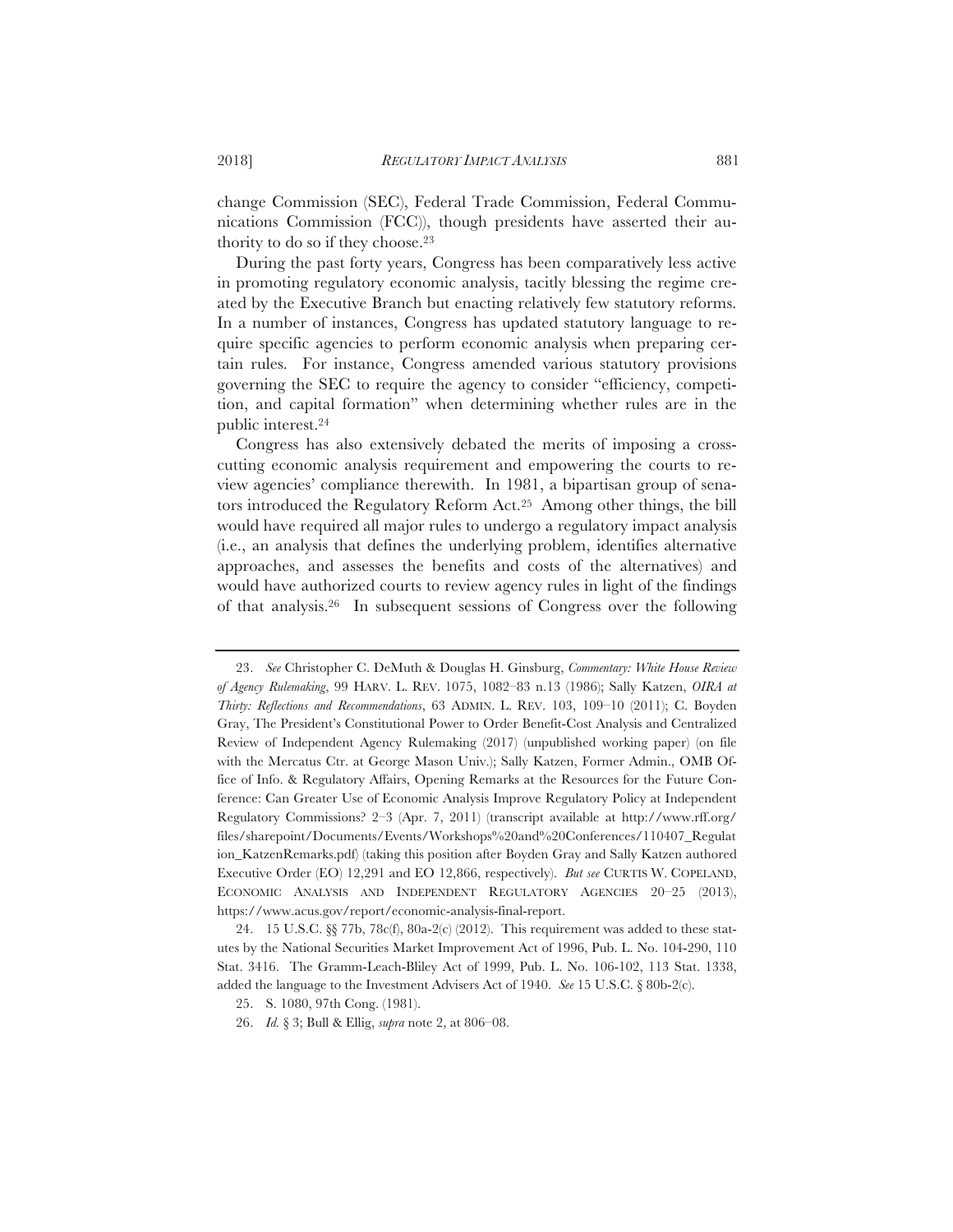decades, some variation of the Regulatory Reform Act of 1981 was repeatedly reintroduced.27 Though these bills typically drew bipartisan support, the legislation never passed.

Most recently, the last several sessions of Congress have considered a bill known as the Regulatory Accountability Act.28 The bill includes numerous changes to the Administrative Procedure Act (APA). With respect to economic analysis, it would require agencies to define the problem they intend to solve and to consider "a reasonable number of alternatives" for *all* proposed rules.29 For major rules, agencies would also be required to consider the benefits and costs of the potential alternatives.30 In addition, the Regulatory Accountability Act directs the agency to rely on "the best reasonably available scientific, technical, or economic information."31 As to judicial review, much like the Regulatory Reform Act of 1981, the economic analysis is considered as part of the entire record, along with any other information undergirding a rule.32

In addition to its procedural requirements, the Regulatory Accountability Act also includes a substantive decisionmaking standard for all major rules. The agency must make a determination that the benefits of the rule "justify the costs" and that "no alternative considered would achieve the relevant statutory objectives in a more cost-effective manner than the rule."33 The bill does not define the terms "justify" or "cost-effective," so it is unclear whether it would require net-benefit maximization or selection of the least costly alternative, or whether the agency simply must provide a rational explanation for why it selected the option it did, regardless as to

<sup>27.</sup> *See, e.g.*, Regulatory Improvement Act of 1999, S. 746, 106th Cong. (1999); Regulatory Improvement Act of 1998, S. 981, 105th Cong. (1998); Comprehensive Regulatory Reform Act of 1995, S. 343, 104th Cong. (1995); Regulatory Reform Act of 1995, S. 291, 104th Cong. (1995); Bull & Ellig, *supra* note 2, at 806–08.

<sup>28.</sup> The most recent versions of the bill are S. 951, 115th Cong. (2017) and H.R. 5, 115th Cong. (2017). For previous iterations of the bill, see Memorandum from Admin. Conference Interns to Research Dir. Reeve T. Bull, Regulatory and Administrative Reform Legislation (Jan. 30, 2017), https://acus.gov/research-projects/summary-recent-administrative-law-reform-bills.

<sup>29.</sup> Regulatory Accountability Act of 2017, S. 951, 115th Cong. § 3(3) (2018).

<sup>30.</sup> *Id.*

<sup>31.</sup> *Id.* § 3(f)(3).

<sup>32.</sup> *Id.* § 4.

<sup>33.</sup> *See id.* § 3(f)(2)(D). The Senate version of the bill limits the applicability of the costjustification requirement to instances in which another statute does not impose a different standard, S. 951, 115th Cong. § 3 (2017), whereas the House version contains no such limitation, H.R. 5, 115th Cong. § 103 (2017).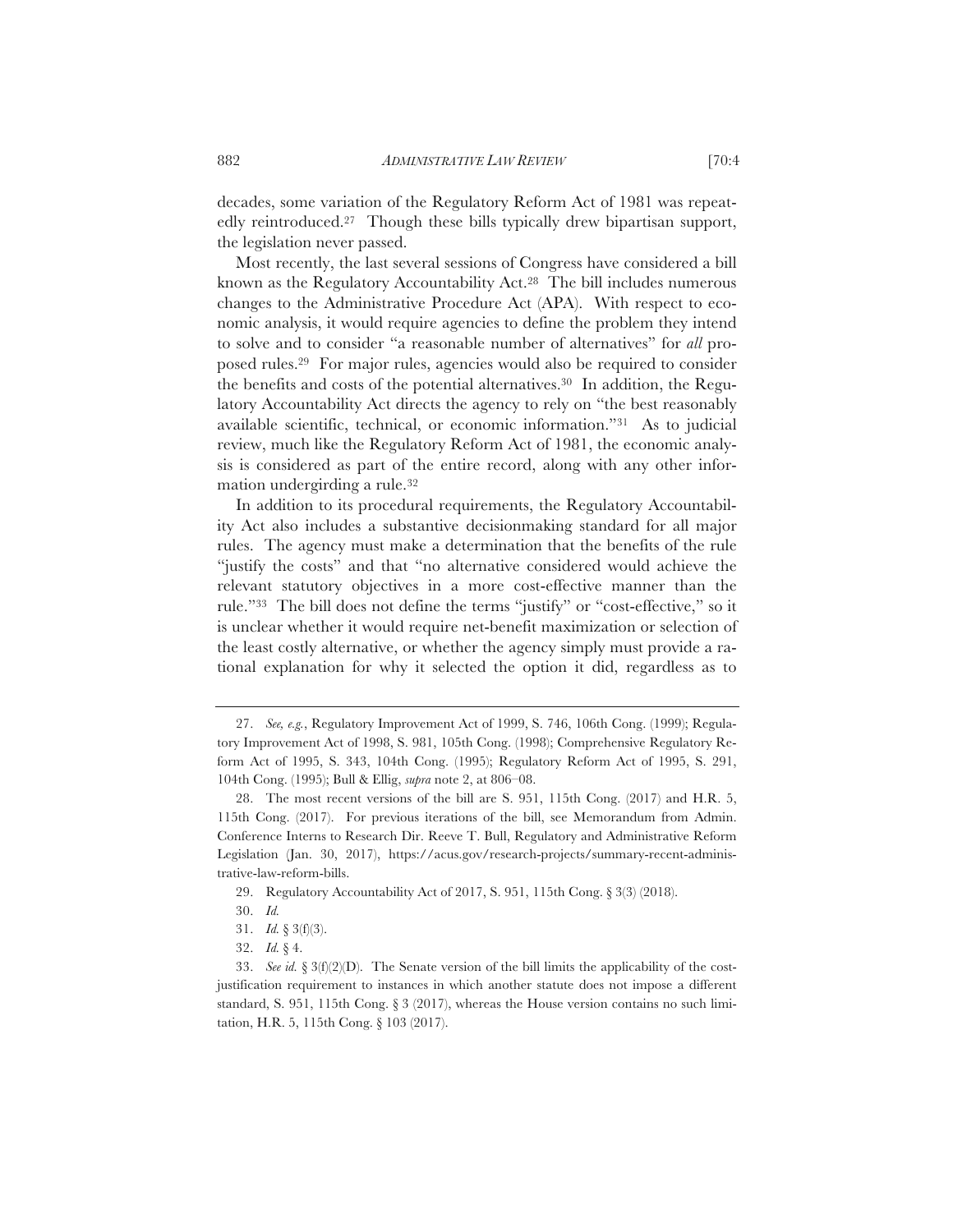whether the option selected is the one favored by the benefit–cost analysis.

Congressional debate occurs against a backdrop of evolving judicial doctrines that have increasingly encouraged regulatory agencies to conduct economic analysis of regulations when not prohibited by statute. Courts have directly reviewed agencies' statutorily-required economic analyses and, in a handful of cases, have even reviewed analyses not required by statute.34 Moreover, the U.S. Supreme Court has recently suggested that an agency cannot ignore the economic effects of a rule, even in cases where the statute is silent on regulatory benefits and costs.35 Some scholars predict that courts are evolving toward a doctrine holding that an agency acts arbitrarily and capriciously if it fails to consider benefits and costs when the legislation authorizing the regulation gives the agency discretion to do so.<sup>36</sup>

In short, the existing framework is a patchwork in which many agency rules must undergo some form of economic analysis but significant interstices exist. For instance, independent regulatory agencies are currently exempt from the presidential regulatory review process, though various statutory provisions direct many of those agencies to perform some form of economic analysis for certain rules. For agencies subject to the presidential review regime, only "economically significant" rules must be accompanied by a full regulatory impact analysis that quantifies benefits and costs of the rule and alternatives. For "significant" rules, an explanation of the need for, and benefits and costs of, the rule is sufficient.37 Reform bills such as the Regulatory Accountability Act would greatly expand and clarify the scope of economic analytical requirements, but the decisionmaking standard would still leave a number of unanswered questions.

# *B. The Scope of Judicial Review*

Judicial review of agency economic analysis can take two different forms. One form of judicial review involves examining the rulemaking record to

<sup>34.</sup> *See generally* Bull & Ellig, *supra* note 2.

<sup>35.</sup> Michigan v. EPA, 135 S. Ct. 2699, 2707 (2015) (interpreting the exceedingly "capacious[]" statutory mandate to adopt "appropriate and necessary" regulation to require the agency to pay "at least some attention to cost"); *id.* at 2716–17 (Kagan, J., dissenting) (suggesting that it is per se arbitrary and capricious to ignore regulatory costs when a statute does not explicitly direct an agency to do so).

<sup>36.</sup> Cecot & Viscusi, *supra* note 7, at 591–605; Jonathan S. Masur & Eric A. Posner, *Cost-Benefit Analysis and the Judicial Role*, 85 U. CHI. L. REV. 935 (2018); Cass R. Sunstein, *Cost-Benefit Analysis and Arbitrariness Review*, 41 HARV. ENVTL. L. REV. 1, 37 (2017).

<sup>37.</sup> Exec. Order No. 12,866, §§ 3(f)(1), 6(a)(3)(C), 58 Fed. Reg. 51,735, 51,738, 51,741 (Oct. 4, 1993).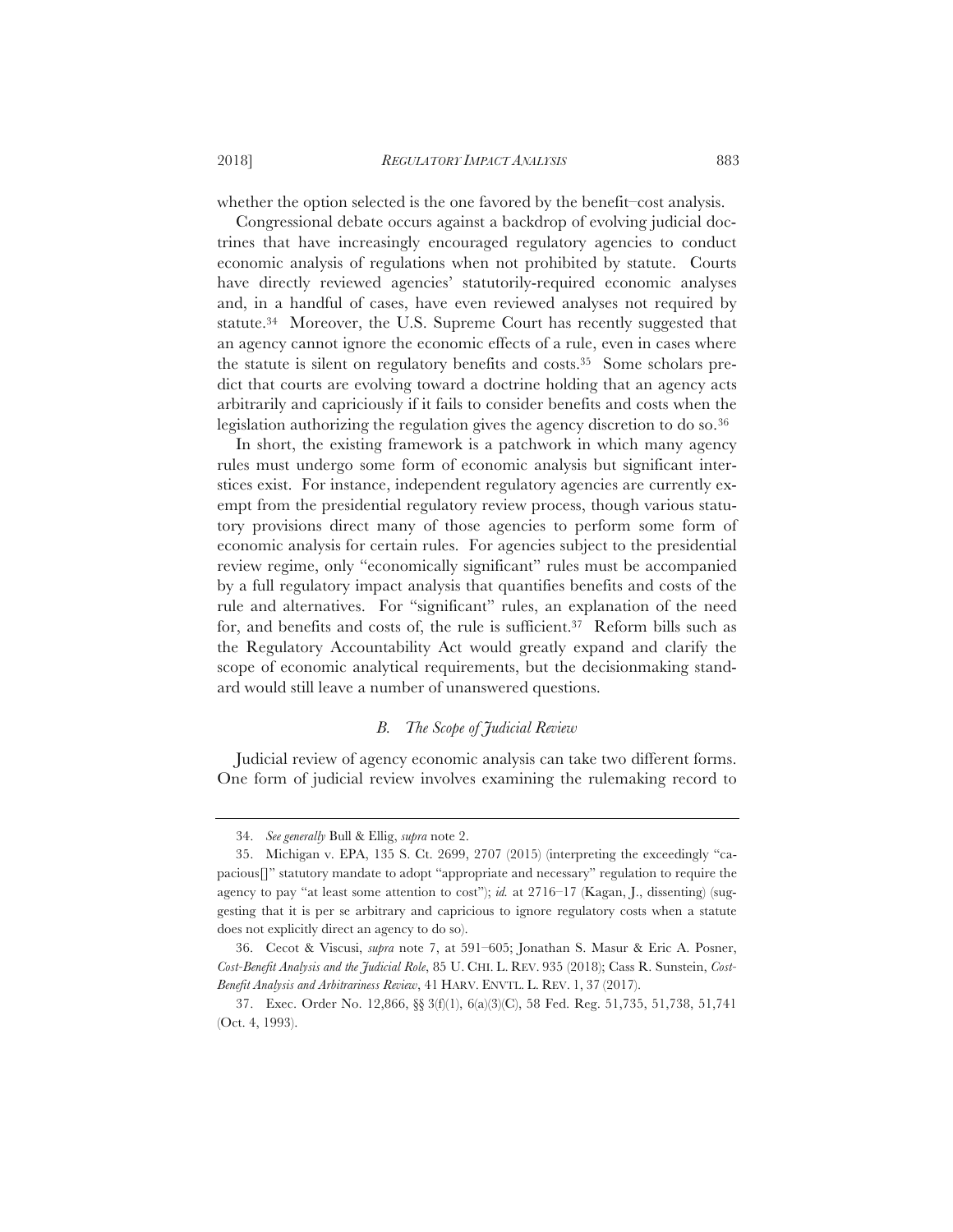ensure that the agency fully developed the evidence on which it relied and reached a rational conclusion in light of the available evidence. Though this type of review is often referred to as "procedural," it involves more than simply ensuring that the agency checked all the relevant boxes.38 The court also assesses the quality of the agency's evidence and ensures that the conclusions reached flow logically from the information on which the agency relied.39 Nevertheless, the court must not substitute its judgment for that of the agency and must defer to any rational conclusion.40 By contrast, when applying what has traditionally been referred to as "substantive" review, the court seeks to determine whether the agency followed the decisionmaking rule specified in the statute. For instance, if a statute requires selection of the least restrictive alternative, the court will actually parse the evidence to ensure that the agency selected the option with the smallest compliance costs.41

Courts have been conducting the former type of review with respect to agencies' economic analyses for quite some time.42 In statutory regimes in which Congress has explicitly directed agencies to conduct some form of economic analysis, courts have assessed agencies' evidence to ensure that they performed each of the required steps of a regulatory impact analysis (definition of problem, identification of alternatives, assessment of benefits and costs of key alternatives) and reached a rational conclusion on the basis of the evidence available.43 Interestingly, though it is far less common, courts have also occasionally conducted this sort of review *even in the absence of a statutory requirement to assess a rule's economic effects*. For instance, in *Charter Communications, Inc. v. FCC*,<sup>44</sup> the court examined the agency's evidence concerning the costs of a ban on certain types of set-top converter boxes, notwithstanding the fact that the relevant statute contained no requirement to consider those costs.45 Courts have been more equivocal on whether the findings of a regulatory impact analysis prepared pursuant to an executive order requirement are reviewable,<sup>46</sup> though this evidence likely can be con-

41. Bull & Ellig, *supra* note 2, at 808–09.

43. *See generally id.*

45. *Id.* at 41–42.

46. *See* Nat'l Truck Equip. Ass'n v. Nat'l Highway Traffic Safety Admin., 711 F.3d 662, 670 (6th Cir. 2013); Fla. Manufactured Hous. Ass'n v. Cisneros, 53 F.3d 1565, 1579–80

<sup>38.</sup> Bull & Ellig, *supra* note 2, at 808–09.

<sup>39.</sup> *Id.*

<sup>40.</sup> Motor Vehicle Mfrs. Ass'n v. State Farm Mut. Auto. Ins. Co., 463 U.S. 29, 43 (1983).

<sup>42.</sup> *See generally id.*

<sup>44. 460</sup> F.3d 31 (D.C. Cir. 2006).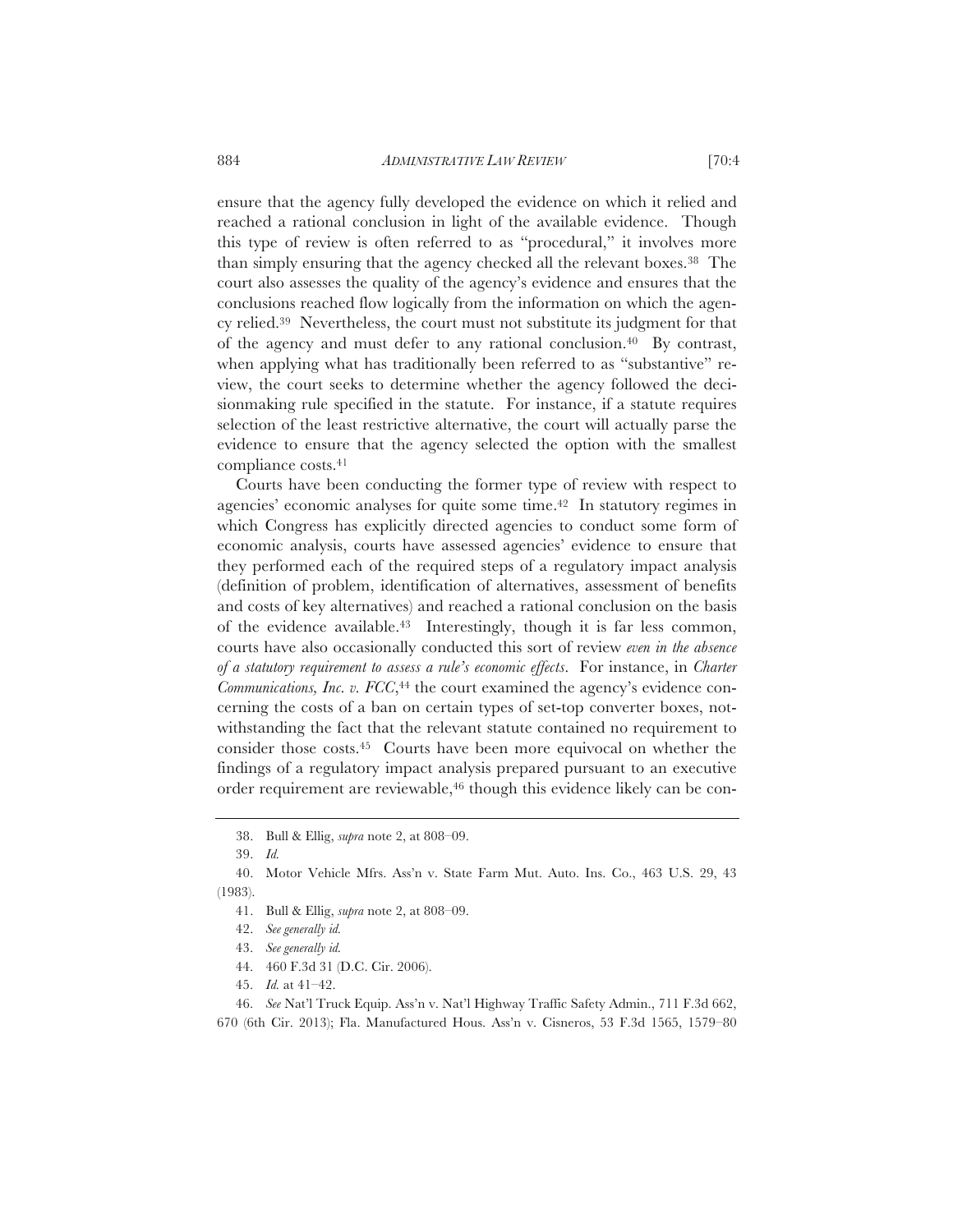sidered to the extent the agency relies on it in justifying a rule.<sup>47</sup>

Courts have also conducted the latter type of review in cases in which there is a statutory standard for them to apply. For instance, in *Corrosion Proof Fittings v. EPA*,<sup>48</sup> the U.S. Court of Appeals for the Fifth Circuit reviewed an agency's decision to ban the production and use of asbestos.49 At the time, the relevant statute, the Toxic Substances Control Act, contained language directing the agency to adopt the "least burdensome requirement."50 The court concluded that the agency had completely failed to justify its decision under this strict standard, as it adopted the *most burdensome* possible approach (an outright ban) and failed to explain why potentially less restrictive alternatives were infeasible.51

Interestingly, in recent years, the courts have also shown a willingness to examine the substantive aspects of an agency's economic analysis even in the absence of a statutory requirement to adopt a specific regulatory alternative. The most prominent example of this line of reasoning appears in the Supreme Court's recent decision in *Michigan v. EPA*.52 The majority opinion engages in a fairly straightforward exercise of statutory interpretation, concluding that statutory language directing the agency to adopt a rule that is "appropriate and necessary" requires some attention to regulatory costs.53 Justice Elena Kagan's dissent, though more generous to the agency with respect to its interpretation of the statute at hand, actually goes quite a bit further in suggesting that an agency that fails to consider regulatory costs when not statutorily proscribed from doing so necessarily behaves arbitrarily and capriciously.54 Kagan further suggests that a rule imposing significant costs while creating few benefits will not survive judicial review.<sup>55</sup>

It is an open question whether this line of reasoning has placed a gloss on the APA's "arbitrary and capricious" standard that requires agencies both

<sup>(11</sup>th Cir. 1995).

<sup>47.</sup> *See, e.g.*, *Examining the Proper Role of Judicial Review in the Federal Regulatory Process*, *Hearing before the Subcomm. on Regulatory Affairs & Fed. Mgmt., S. Comm. on Homeland Sec. & Governmental Affairs*, 114th Cong. 4 (2015) (testimony of Ronald M. Levin, William R. Orthwein Distinguished Prof. of Law, Washington Univ. in St. Louis); Bull & Ellig, *supra* note 2, at 761– 63; Cecot & Viscusi, *supra* note 7, at 603–05.

<sup>48. 947</sup> F.2d 1201 (5th Cir. 1991).

<sup>49.</sup> *See generally id.*

<sup>50.</sup> *Id.* at 1214–15.

<sup>51.</sup> *Id.* at 1215–16.

<sup>52. 135</sup> S. Ct. 2699 (2015).

<sup>53.</sup> *Id.* at 2707.

<sup>54.</sup> *Id.* at 2716–17 (Kagan, J., dissenting).

<sup>55.</sup> *Id.* at 2717.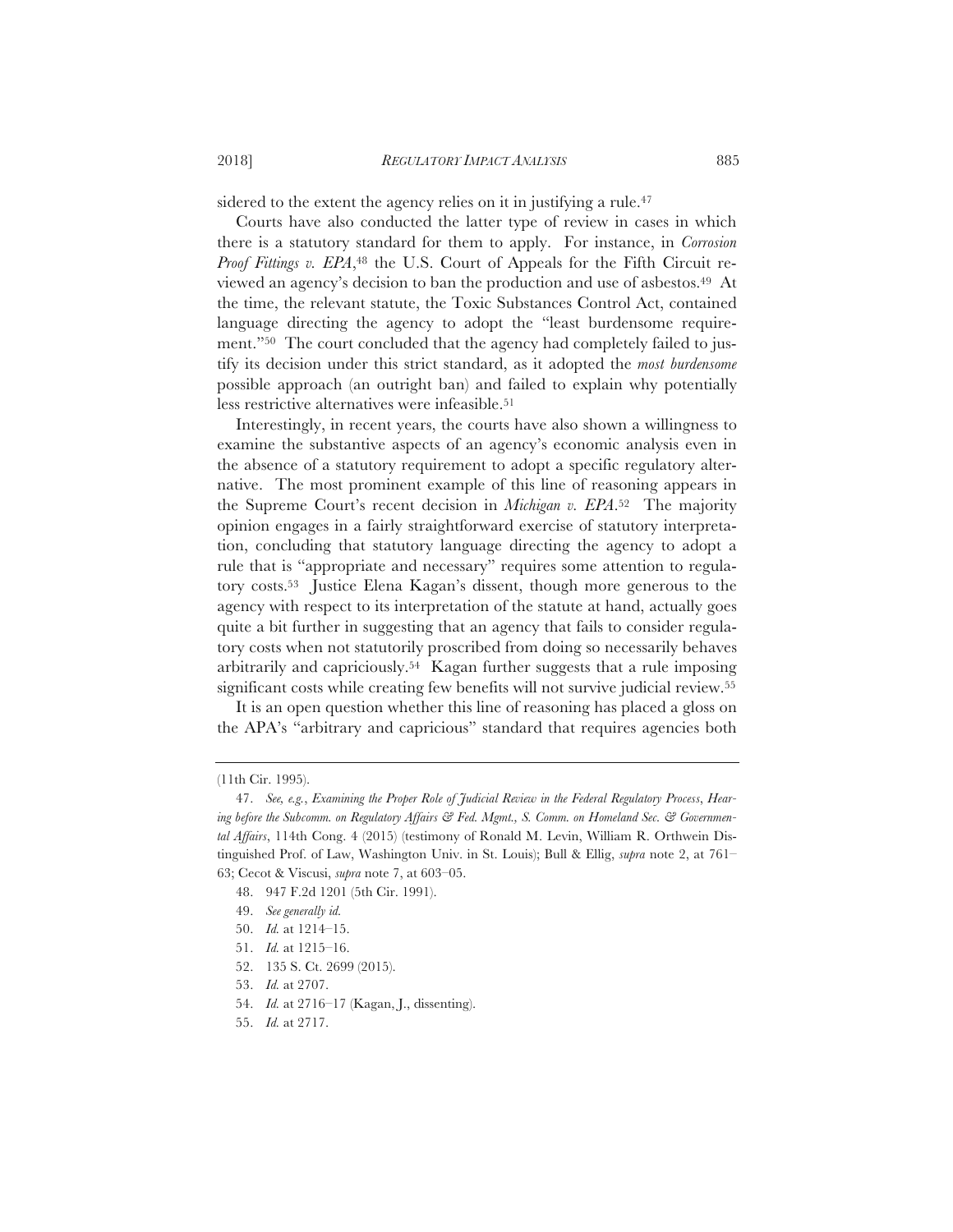to conduct some species of economic analysis and to provide at least some justification for the economic effects of proposed rules.<sup>56</sup> Nevertheless, given this trend in the federal courts, agencies will likely feel compelled to give at least passing consideration to a proposed rule's economic effects and to offer some justification couched in economic terms for the rule they ultimately adopt, except in those rare instances in which an agency is statutorily foreclosed from doing so.

## *C. Structure of Study*

As the foregoing subsections make clear, under existing law, agencies confront a number of uncertainties in deciding how to apply economic analysis in developing their rules. An agency may face some or all of the following questions when conducting a rulemaking:

- In the absence of a statutory economic analysis requirement, will any such analysis conducted pursuant to executive order or prepared voluntarily be subject to judicial review?
- How stringently will a court review an agency's economic analysis?
- Does the "arbitrary and capricious" standard of the APA implicitly impose an economic analysis requirement?
- Do different statutory standards require different levels of analysis? For instance, does a statute requiring an agency to "consider benefits and costs" mandate a more rigorous analysis than a statute merely directing the agency to adopt a regulatory intervention that is "feasible"?
- Short of a directive to select a particular regulatory alternative (e.g., that which maximizes net benefits or minimizes economic costs), does vague statutory language requiring the agency to "justify" the regulatory benefits and costs or to adopt a "cost effective" alternative meaningfully limit the range of options an agency can consider?

As noted above, Congress has recently exhibited great interest in implementing statutory reforms that would address some or all of these questions. Though statutory reform could bring much needed clarity to a rapidly evolving area of law, it could also introduce even greater uncertainty if not done carefully.

<sup>56.</sup> *See* Sunstein, *supra* note 36.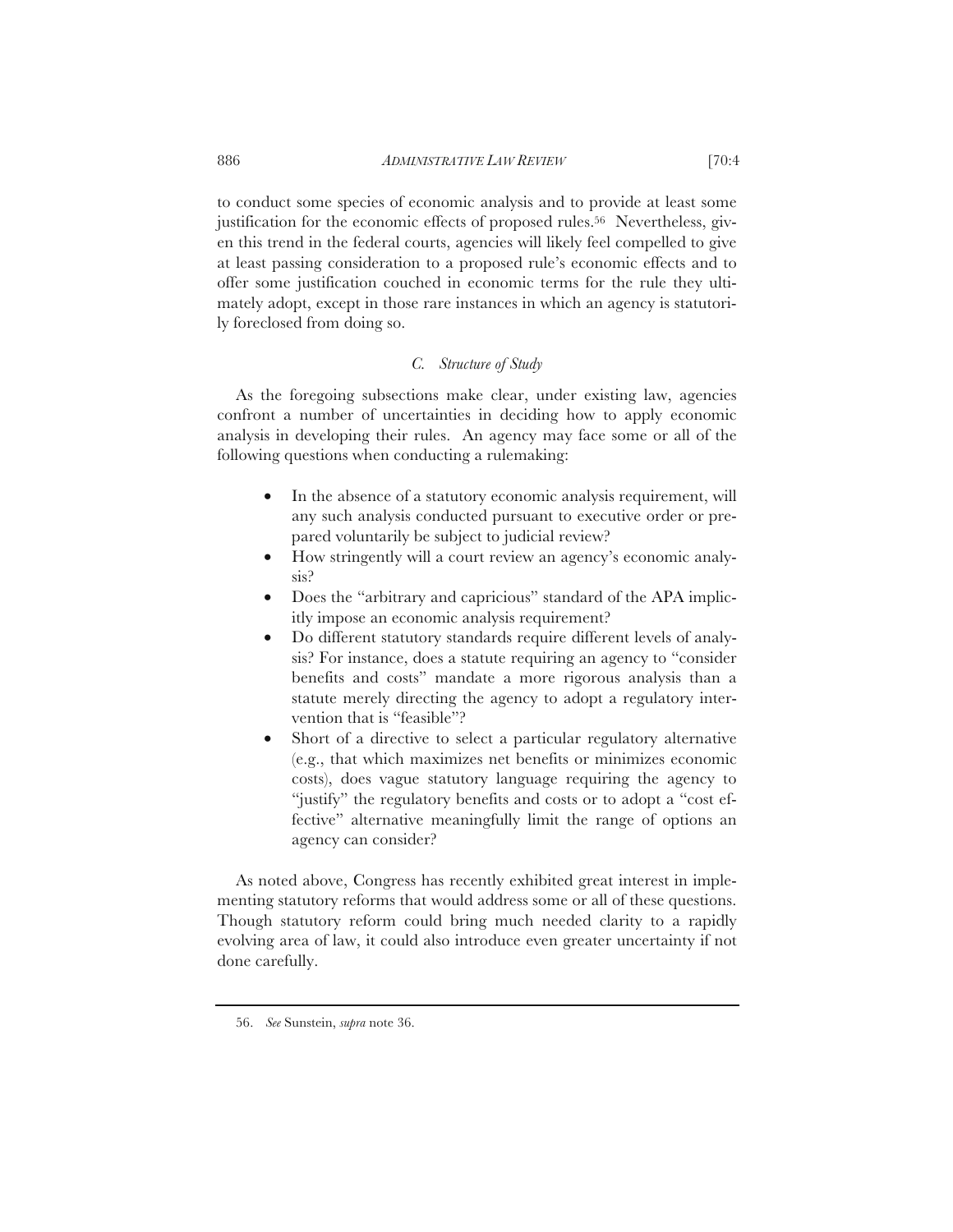In an earlier paper, we addressed the first two questions posed above. We recommended that Congress amend the APA to define the elements of a regulatory impact analysis and to clarify that courts are to review rules in light of this analysis to ensure that the agency relied on the best available evidence in reaching its ultimate conclusion.57 We also recommended that Congress clarify that the stringency of review should resemble that deployed by courts applying what has come to be known as the "hard look" standard of "arbitrary and capricious review."58

In that paper, we intentionally set aside the question of whether Congress should impose a statutory economic analysis requirement, instead focusing exclusively on how to design an effective judicial review regime. Here, we directly examine statutory economic analysis requirements, though we do not argue in favor of any specific type of standard or even take a position on whether the existence of such a standard is preferable to its absence. Rather, we examine the range of preexisting options and explore their downstream effects both with respect to the rigor of judicial review and the type of analysis conducted by agencies. Our conclusions should be highly relevant to Congress as it grapples with the final three questions posed above.

Additionally, though we do not advocate any specific standard in this paper, we do assume that Congress would prefer that whatever standard it adopts be applied consistently by the courts. That is, if courts applying identical or very similar standards review rules very rigorously at times, but exhibit a high level of deference to agencies at other times, this is undesirable insofar as it creates uncertainty for agencies and undermines Congress's probable intent.

To assess the effects of the various statutory standards, we begin by assembling a set of cases that includes nearly all federal court of appeals decisions assessing a rule's economic analysis under the standard announced in the Supreme Court's *State Farm* decision.<sup>59</sup> We classify the various statutory standards into five major categories and then explore how rigorously the reviewing courts have examined agencies' factfinding when applying each standard. Section II presents our findings.

Separately, we have accessed evaluations of the analysis accompanying the 130 prescriptive, economically-significant regulations proposed between

<sup>57.</sup> Bull & Ellig, *supra* note 2, at 792–93.

<sup>58.</sup> *Id.*

<sup>59.</sup> *See* Motor Vehicle Mfrs. Ass'n v. State Farm Mut. Auto. Ins. Co., 463 U.S. 29, 43 (1983) (holding that courts conducting a procedural review of an agency's analysis must defer to the agency's rational conclusions).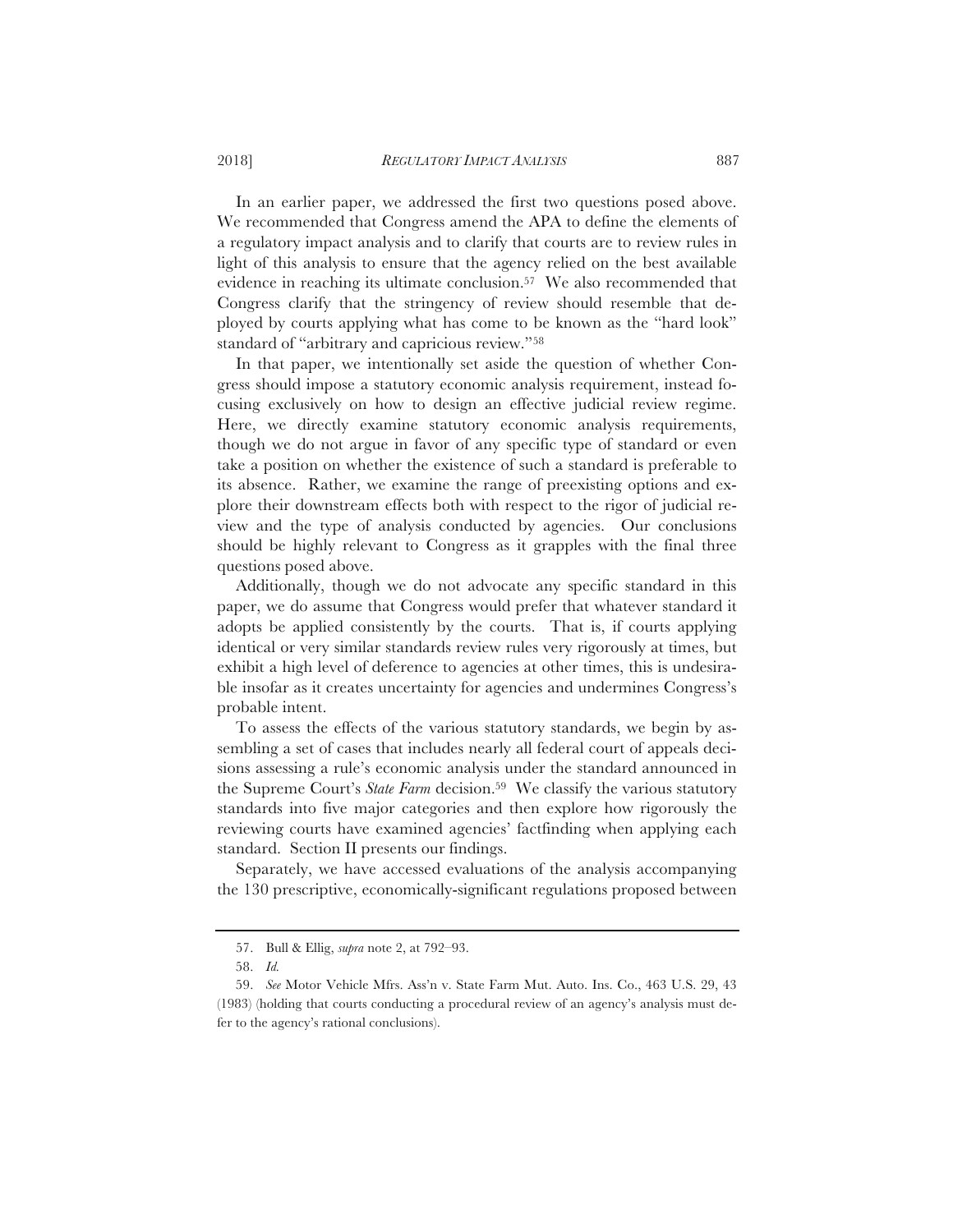2008 and 2013. For this dataset, we again identify the various statutory economic analysis standards, which line up very closely with the categories identified in Section II. We then perform an econometric analysis to determine whether the statutory standards are correlated with the quality and claimed use of analysis performed under each of the standards. Section III sets forth this analysis.

We conclude by comparing the results of the case law and econometric analyses, exploring the extent to which certain standards trigger higherquality analysis in agencies, the courts, or both. We provide a set of observations that should prove useful to Congress as it considers how best to ensure consistency in the analysis conducted by courts and agencies when applying statutory economic analysis standards.

## II. EFFECTS OF STATUTORY STANDARDS ON JUDICIAL REVIEW

This Section seeks to determine whether the courts engage in a more searching review of the agency's economic reasoning when the underlying statutory standard is either more prescriptive or more detailed. To do so, we review a reasonably complete sample of federal court of appeals decisions assessing regulatory agencies' economic analyses under Section 706 of the APA since the *State Farm* decision articulated the contemporary "hard look" standard in 1983.60 Most of the cases apply the "arbitrary and capricious" standard of review; a few apply the "substantial evidence" standard.61 We have chosen to use that sample of cases because it represents a

61. 5 U.S.C. §§ 706(2)(A), (E) (2012). As courts developed the "hard look" doctrine under the "arbitrary and capricious" standard, the "substantial evidence" and "arbitrary and capricious" standards of review have largely converged, and several courts of appeals have suggested that the two standards are effectively indistinguishable when applied to rules. *See,*

<sup>60.</sup> This is the same sample of cases used by the authors in a previous paper that evaluated statutory reforms designed to enhance the courts' judicial review of agencies' regulatory impact analyses. *See* Bull & Ellig, *supra* note 2. Caroline Cecot and Kip Viscusi originally developed a broadly representative sample of thirty-eight cases in which federal appeals courts evaluated the quality of regulatory agencies' benefit–cost analyses. Cecot & Viscusi, *supra* note 7. We identified a few additional cases in a previous study. Bull & Ellig, *supra* note 2. The thirty-three cases discussed in this paper are those that involved challenges under Section 706 of the Administrative Procedure Act (APA). These previous papers addressed the extent to which courts have reviewed agencies' regulatory impact analyses (primary focus of Cecot and Viscusi) and whether the APA should be modified to explicitly authorize courts to review such analyses (primary focus of our previous study). This paper addresses a problem that both of those prior papers put to the side—to wit, how the precise language used by Congress in imposing regulatory impact analysis requirements affects the thoroughness of the agencies' factfinding and of the judicial review conducted by the courts.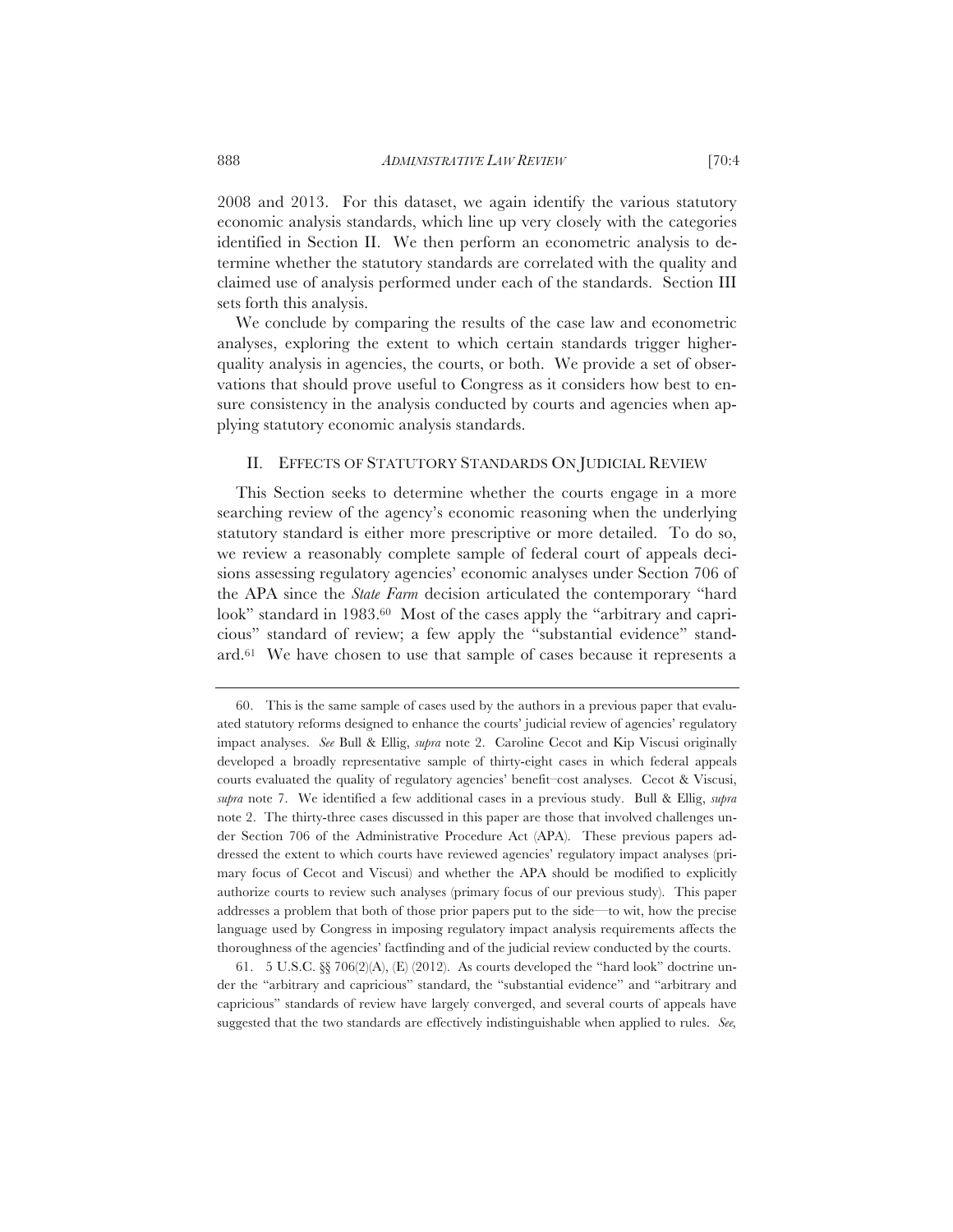robust cross-section of decisions over a relatively lengthy period (30+ years) and includes opinions reviewing rules promulgated under a wide array of statutes.

We limit our analysis solely to cases in which a litigant has argued that a statute authorizing a particular regulatory action required the agency to conduct some form of economic analysis. As such, we do not consider the handful of decisions dealing with an agency's compliance with the Unfunded Mandates Reform Act,<sup>62</sup> Regulatory Flexibility Act,<sup>63</sup> Paperwork Reduction Act,64 or a handful of other statutes that direct an agency to analyze a specific aspect of a proposed rule (e.g., its effect on small businesses or on the creation of red tape). We so confine our analysis because we are here interested only in the effects of statutory directives that enshrine economic analysis as one of the central criteria in the agency's decision of whether and how to regulate (as opposed to statutory directives requiring agencies to modify rules to mitigate their impact on a particular community).

In analyzing the cases, we first reviewed each decision to identify the statutory provision(s) authorizing the agency to promulgate the rule at issue. We have focused specifically on those portions of the statutes directing the agency to conduct some form of economic analysis, including any directive that the agency consider the costs or benefits associated with a contemplated rule. At the highest level of generality, the statutes fall into five overarching categories:65 (a) requirement that the agency select a specific alternative identified by the benefit–cost analysis (e.g., the least restrictive alternative); (b) requirement that the agency consider specific types of economic benefits or costs enumerated in a statute; (c) more general requirement that the agency consider benefits or costs (without any identification of specific types of benefits or costs); (d) requirement that the agency promulgate a rule that is technologically or economically feasible;<sup>66</sup> and  $(e)$  authorization for regulation without any directive to consider (or ignore) regu-

*e.g.*, Pac. Legal Found. v. Dep't of Transp., 593 F.2d 1338, 1343 (D.C. Cir. 1979); Associated Indus. of N.Y. State, Inc. v. Dep't of Labor, 487 F.2d 342, 349–50 (2d Cir. 1973).

<sup>62. 2</sup> U.S.C. §§ 1501–1504 (2012)*.*

<sup>63. 5</sup> U.S.C. §§ 601–612 (2012).

<sup>64. 44</sup> U.S.C. §§ 3501–3521 (2012).

<sup>65.</sup> See the Appendix for examples of statutes applying each type of economic analysis standard.

<sup>66.</sup> In several of the rules analyzed in the following sections, technological and economic feasibility appear to be distinct requirements. In the handful of cases we reviewed for Section II that dealt with a feasibility standard, the relevant statute required the agency to show that the rule was both technologically and economically feasible.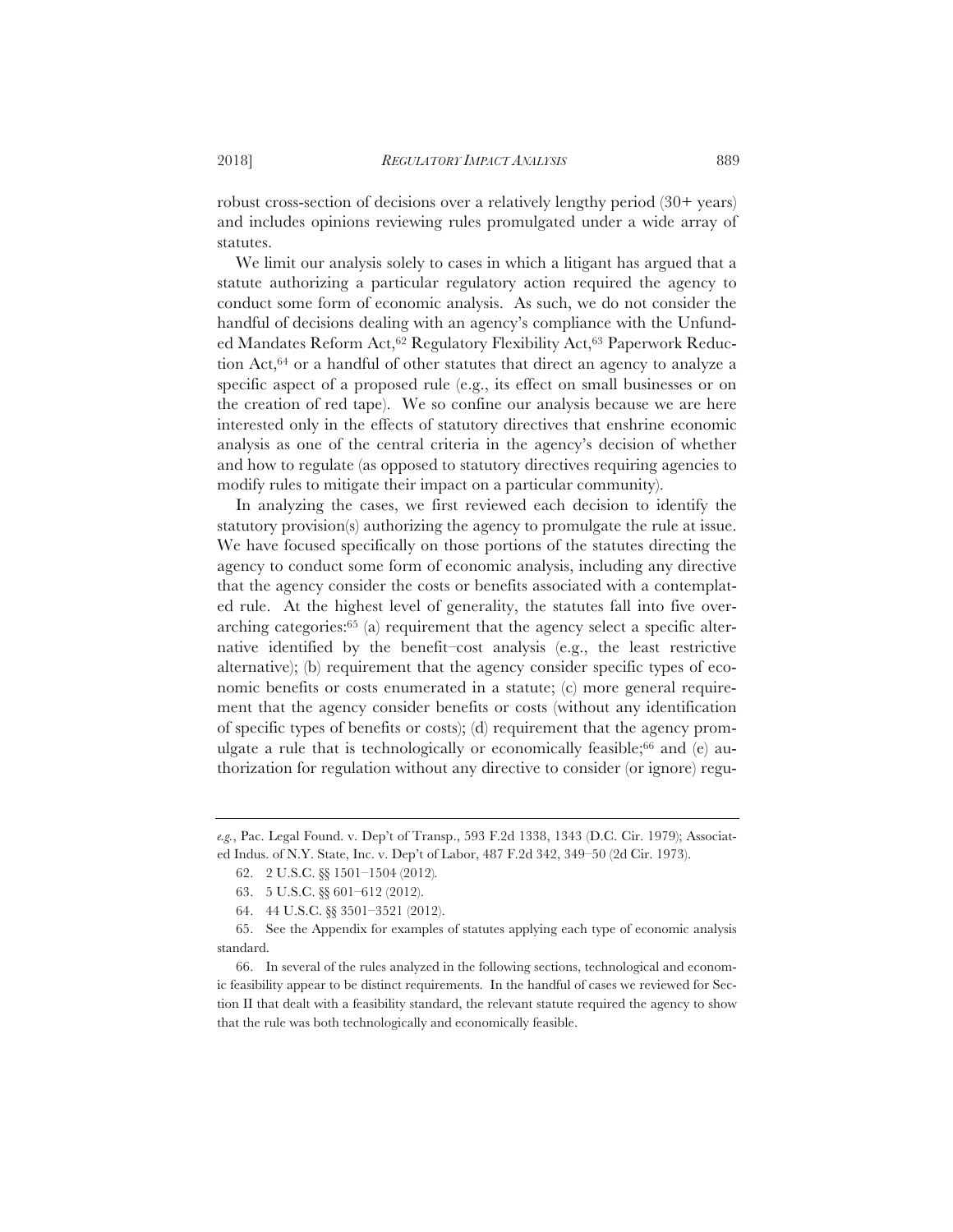latory benefits or costs.67 None of these judicial decisions involved statutes that prohibit the agency from considering costs.68

Next, we reviewed each decision to assess the rigor with which the court examined the agency's economic analysis in determining if the rule satisfied the relevant statutory standard. We have divided the cases into three categories based on the extensiveness of the court's review: "detailed," "intermediate," or "minimal" (or "indirect," if the court's review focused only tangentially on the economic aspects of the rulemaking).<sup>69</sup> In categorizing cases, we have focused solely on the court's analysis of the agency's factfinding regarding the economic aspects of the rule, ignoring the analysis of other aspects of the rulemaking process such as the scientific factfinding, the procedural aspects of the agency's decision (e.g., whether the agency appropriately sought public comment), and the construction of the underlying statute.

In this light, we excluded a handful of cases that were analyzed in our prior article. Specifically, any case that did not apply Section 706 of the APA was excluded from the sample. For instance, several decisions involved only issues of statutory interpretation (applying the *Chevron* standard) or of compliance with the APA's procedural strictures (e.g., ensuring an adequate opportunity for public comment). The court's evaluation of the agency's economic analysis in these cases was incidental. We also focused solely on cases that examined benefit–cost analyses performed under statutes directing a specific agency (or discrete group of agencies) to consider economic factors when promulgating rules. As such, we excluded cases that dealt solely with analyses mandated by the National Environmental Policy Act or other cross-cutting statutes that impose supplemental analyti-

69. One of the authors reviewed all the cases and categorized them in order to ensure a consistent methodology.

<sup>67.</sup> In the econometric analysis, rules subject to statutory standards of this sort were not treated as a separate category but rather as a baseline.

<sup>68.</sup> The absence of any such cases in the sample is understandable. Though a court may apply the *Chevron* standard to determine whether an agency properly interpreted a statute to prohibit consideration of costs—compare *Whitman v. Am. Trucking Ass'ns*, 531 U.S. 457, 465 (2001) (holding that considerations of economic costs can play no part in the determination of national ambient air quality standards, one of the tasks assigned to the Environmental Protection Agency (EPA) under the Clean Air Act), with *Michigan v. EPA*, 135 S. Ct. 2699, 2712 (2015) (holding that the EPA incorrectly interpreted another provision of the Clean Air Act to foreclose consideration of economic costs in the regulation of power plants)—a court would not be in a position to examine an agency's factfinding under such a statutory standard, except in a case in which an agency improperly made findings concerning regulatory costs and then allowed that evidence to infect other portions of the record.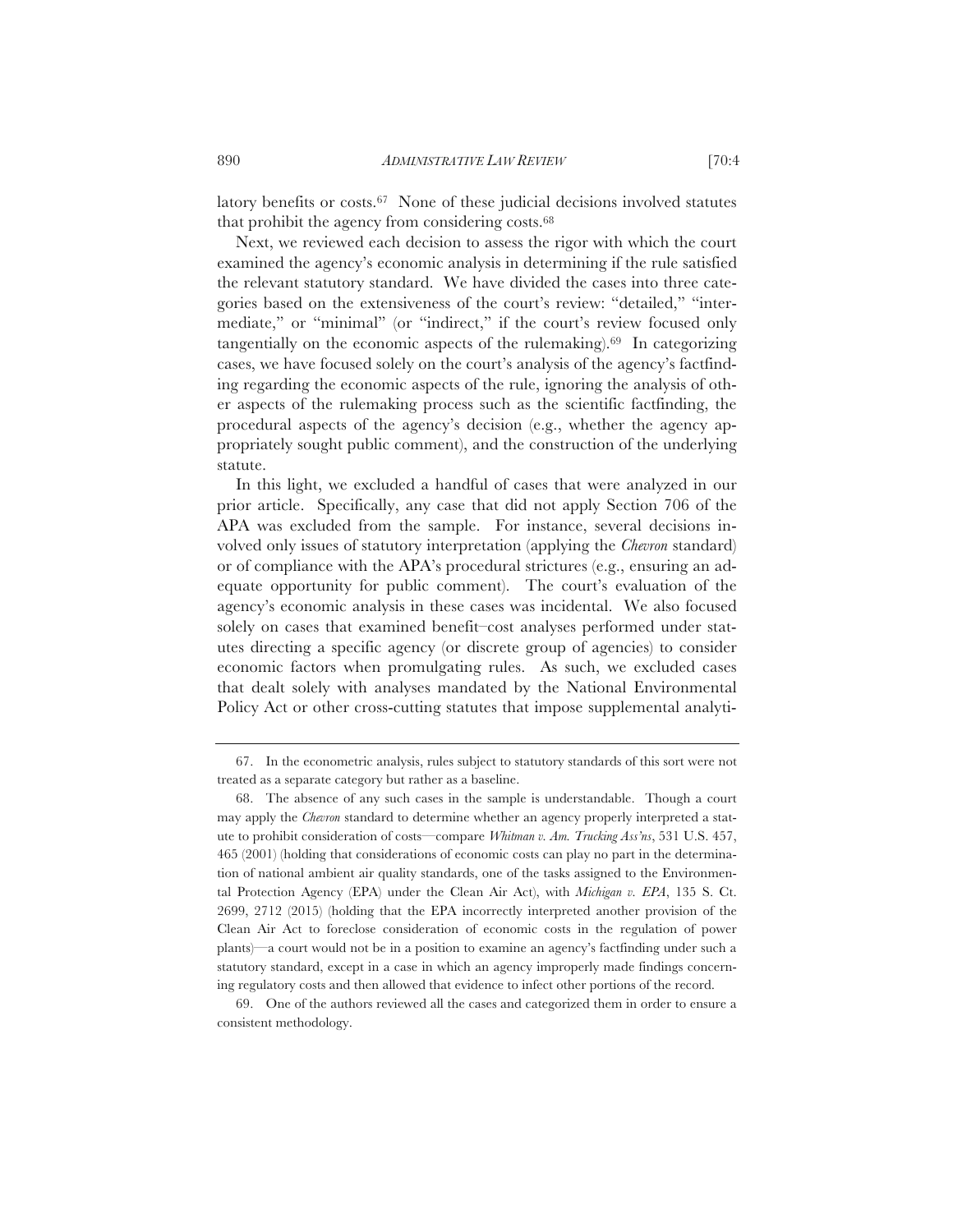cal requirements on large groups of agencies.

The remainder of Section II will explore the rigor of judicial review in cases involving each of the five categories of statutory standards. For each standard, the paper both offers overarching conclusions concerning all the cases in the sample that applied that standard and provides a more detailed analysis of several of the relevant cases, illustrating how the statutory standard ultimately affects the rigor of the court's review.70 At the end of Section II, there is a discussion of overarching conclusions and of lessons for statutory drafters.

## *A. Statutes Mandating Selection of a Specific Regulatory Alternative*

Our sample of cases included two decisions in which the relevant statute directed an agency to adopt a specific alternative identified by the underlying benefit–cost analysis. In both instances, the reviewing court examined the agency's economic analysis very carefully, closely parsing the agency's underlying factfinding to ensure that the agency properly interpreted the evidence and reached a logical conclusion on the basis of the information in the rulemaking record. The cases included one reversal and one affirmance.

The first decision, *Corrosion Proof Fittings v. EPA*, involved a challenge to a rule issued by the Environmental Protection Agency (EPA) under the Toxic Substances Control Act (TSCA).71 In relevant part, TSCA directs the EPA to regulate chemicals posing "an unreasonable risk of injury to health or the environment."72 At the time the *Corrosion Proof* decision was issued, TSCA also contained language (since removed) that required the EPA to "protect adequately against [the] risk" by "using the least burdensome requirement."73

The relevant provision of TSCA also sets forth various factors related to the economic effects of a proposed rule that the agency must consider when promulgating a rule. These factors include the likely effect "of the rule on the national economy, small business, technological innovation, the environment, and public health," as well as the costs and benefits and cost effec-

<sup>70.</sup> The Appendix gives an overview of each of the cases analyzed, setting forth the statutory requirement for conducting economic analysis at issue in each case and then providing a brief analysis of the rigor of review applied by the court to the agency's factfinding in response to the statute. *See infra* Appendix.

<sup>71. 15</sup> U.S.C. §§ 2601–2629 (2012).

<sup>72.</sup> *Id.* § 2605(a).

<sup>73. 947</sup> F.2d 1201, 1214–15 (5th Cir. 1991).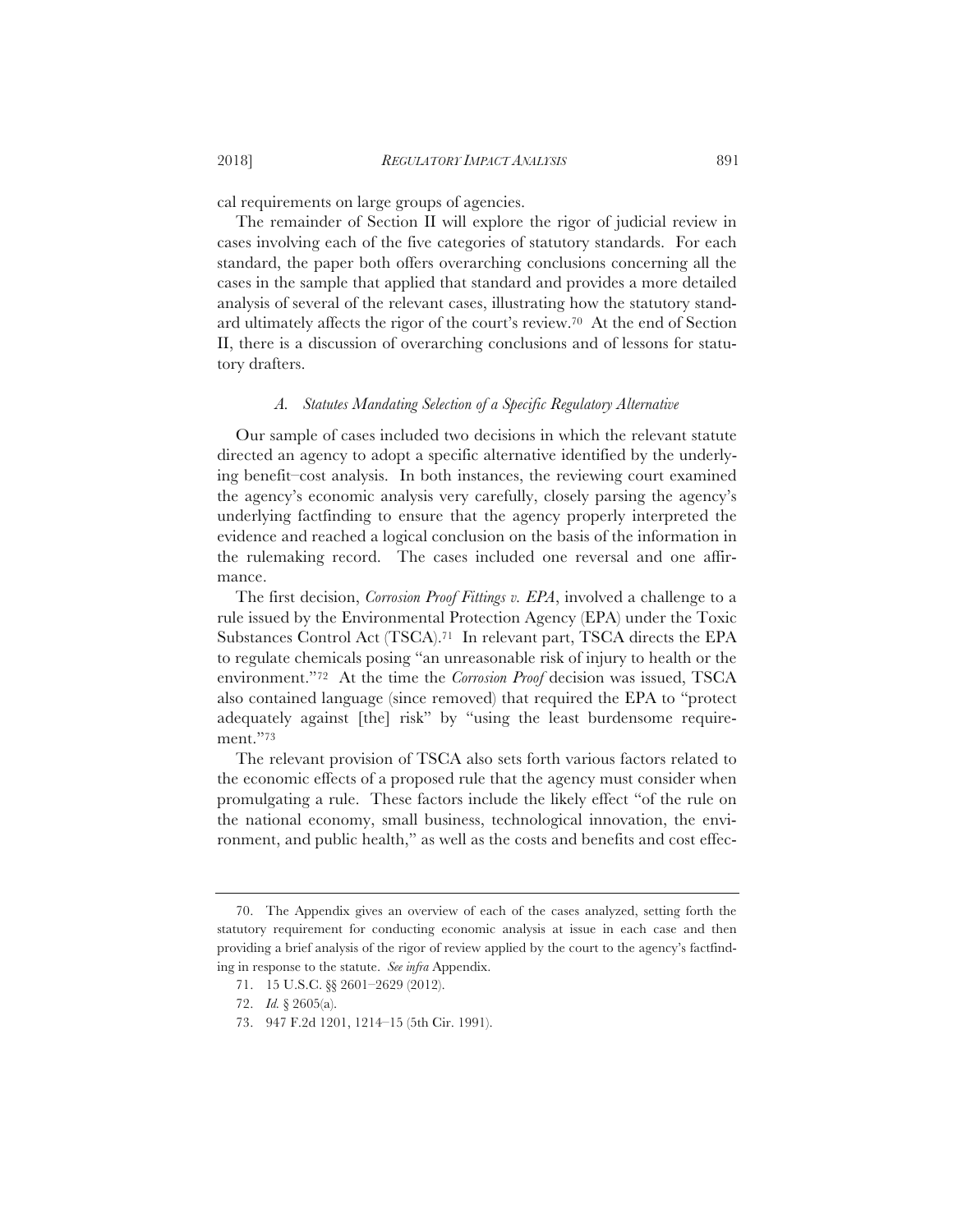tiveness of the regulatory alternatives the agency considers.74 Finally, the statute provides that a court reviewing the agency's rule must find that it is supported by "substantial evidence," a standard of review that is sometimes construed as more searching than the baseline "arbitrary and capricious" standard under the APA.75

Interpreting this statutory language, the U.S. Court of Appeals for the Fifth Circuit held that the EPA must determine an "acceptable" level of risk and then adopt the "least burdensome method of reaching that level."76 As demonstrated in Section II.C, this type of standard is unusually strict. In most cases in which Congress speaks to regulatory benefits and costs, it simply directs the agency to "consider" the economic effects of the rule or to find a "reasonable relationship" between the benefits and costs. Under the version of TSCA applied in *Corrosion Proof*, by contrast, Congress affirmatively directed the agency to adopt the "least burdensome requirement" available.77 As such, the EPA could not satisfy this standard merely by considering economic benefits and costs; it had to show that it selected the alternative that imposed the lowest possible costs on regulated industry.

After articulating the standard the EPA must satisfy, the *Corrosion Proof* decision engaged in an incredibly rigorous analysis of the agency's economic factfinding.78 It began by noting that the agency appeared to have adopted the *most* burdensome possible regulation, an outright ban on the production and use of asbestos.79 In so doing, the agency took on a nearly impossible task: in order to satisfy the "least burdensome" standard, it needed to demonstrate that an outright ban was the only possible approach that achieved the regulatory objectives. Pointing to various flaws in the agency's analysis, the Fifth Circuit held that the EPA had most decidedly not met that heavy burden. Among other things, the agency's factfinding contained the following errors:

<sup>74. 15</sup> U.S.C. § 2605(c)(2)(A)(iv) (Supp. 2012).

<sup>75.</sup> *Id.* § 2618(c)(1)(B)(i).

<sup>76.</sup> *Corrosion Proof*, 947 F.2d at 1215.

<sup>77.</sup> *See id.* at 1214–15.

<sup>78.</sup> The court's highly detailed analysis may derive in part from its belief that the "substantial evidence" standard it was applying required a more rigorous review than the baseline "arbitrary and capricious" standard. *Id.* at 1213–14; *cf. supra* note 61 and accompanying text (citing authorities suggesting that the two standards are equivalent). Though the court may have been less inclined to parse every aspect of the agency's factfinding were it applying a less searching standard of review, one can likely safely assume that the agency's failure to demonstrate that it had selected the "least burdensome" alternative would have doomed the regulation even under the "arbitrary and capricious" standard.

<sup>79.</sup> *Corrosion Proof*, 947 F.2d at 1215–16.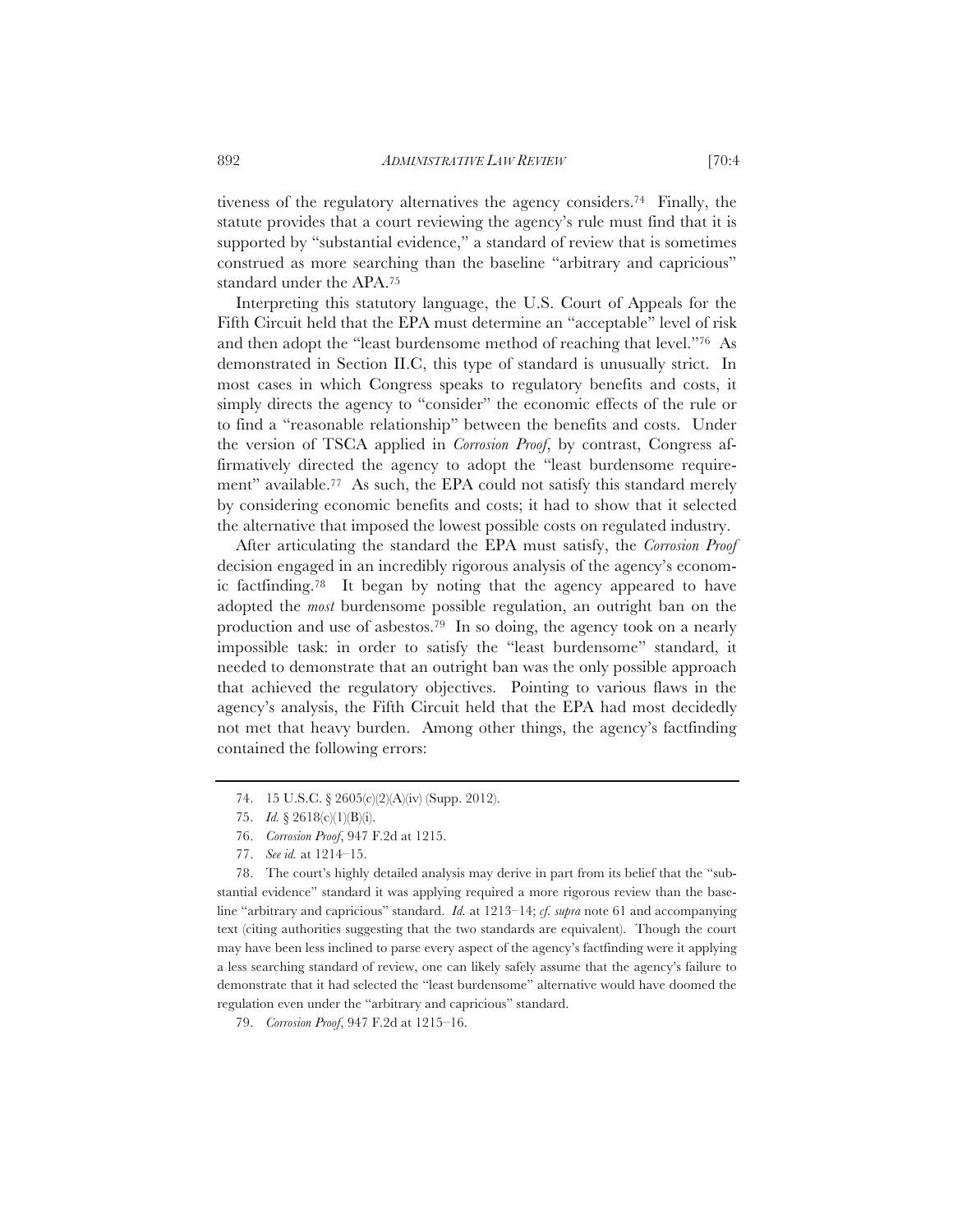- Artificially inflating the benefits of the rule by comparing it to a baseline of zero regulation (as opposed to considering the benefits of a less burdensome regulation than an outright ban $80^{\circ}$
- Discounting projected costs without doing the same for benefits<sup>81</sup>
- Using unquantified benefits (lives saved beyond the year 2000) as a trump card to justify very high costs, even where the agency successfully quantified similar benefits (lives saved prior to the year 2000)82
- Ignoring the risks associated with potential substitutes, many of which are known carcinogens<sup>83</sup>
- Tolerating very high costs (upward of \$70 million for every statistical life saved), which suggested that underlying risk of injury is not "unreasonable"84

So stringent was the Fifth Circuit's review in the *Corrosion Proof* decision that the case has come to be viewed by many in the administrative law community as a prime specimen of judicial overreach. In a recent article, Jonathan Masur and Eric Posner characterize *Corrosion Proof* as well as *Business Roundtable v. SEC*85 (a case analyzed in greater detail below) as forming an "anticanon" of almost universally reviled judicial opinions.86 Masur and Posner take up the unpopular task of defending the decision, arguing that the EPA's economic analysis suffered major flaws and that the Fifth Circuit was correct in striking down the asbestos ban.<sup>87</sup> We have also spoken favorably of at least certain aspects of the *Corrosion Proof* decision.88 Whether the Fifth Circuit reached the correct outcome in *Corrosion Proof* is of little moment to the present discussion. The key takeaway is that the court applied a level of judicial scrutiny that is universally acknowledged to be extremely rigorous.89

- 83. *Id.* at 1221.
- 84. *Id.* at 1222–23.
- 85. 647 F.3d 1144 (D.C. Cir. 2011).
- 86. Masur & Posner, *supra* note 36, at 953.
- 87. *Id.*
- 88. Bull & Ellig, *supra* note 2, at 771, 799, 801, 805.

89. By applying such a rigorous standard of review, the courts provide a strong incentive for agencies to engage in very detailed economic analyses of their rules, but aggressive judicial review creates the countervailing risk of regulatory "ossification," which results when

<sup>80.</sup> *Id.* at 1216–17.

<sup>81.</sup> *Id.* at 1218.

<sup>82.</sup> *Id.* at 1218–19.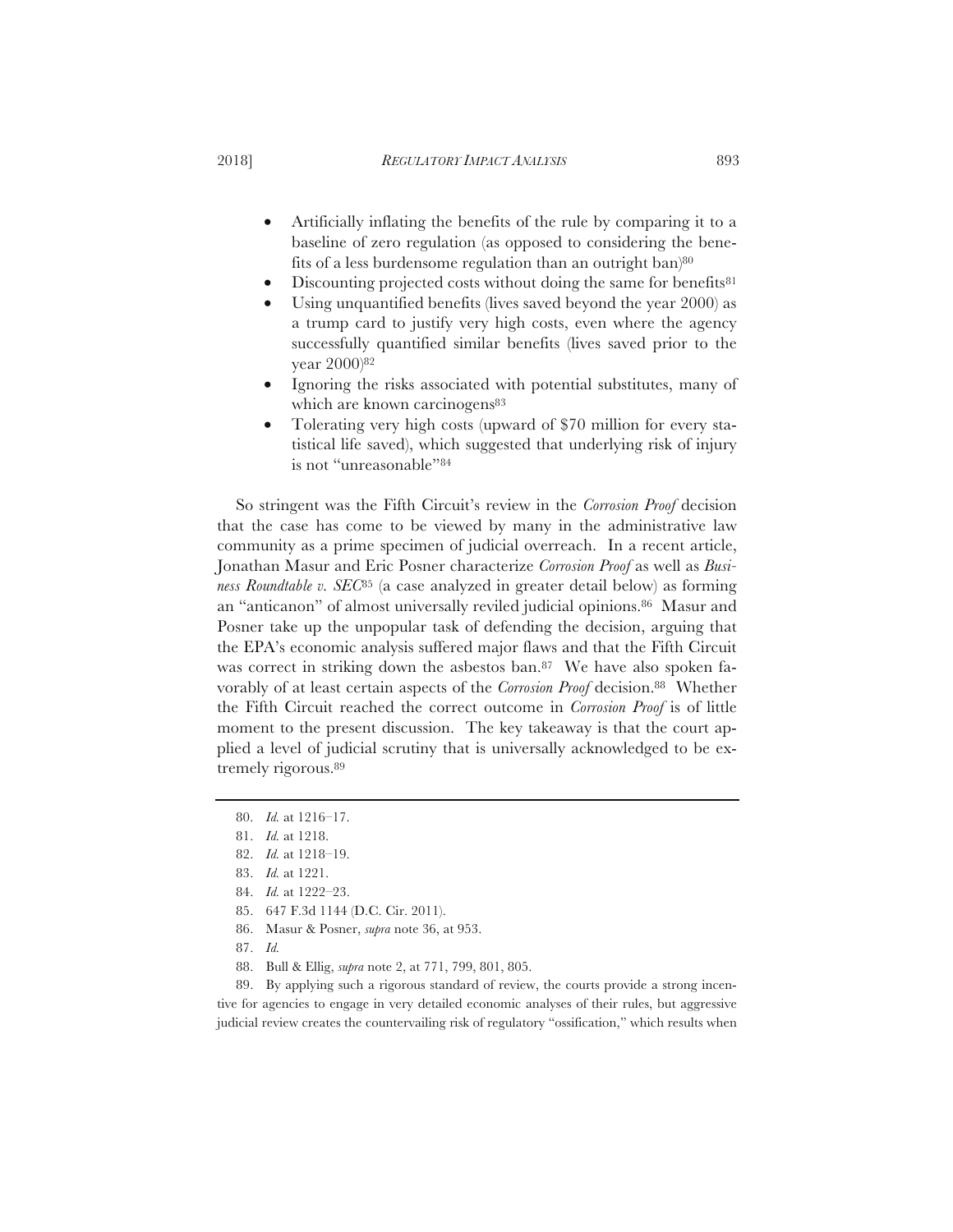In so doing, the court was closely guided by the wording of TSCA. The opinion is peppered with references to "unreasonable risk"90 and the "least burdensome" alternative,<sup>91</sup> evidence that the court took the statutory language very seriously and found various aspects of the agency's analysis insufficient to meet this high bar. In short, the *Corrosion Proof* decision illustrates how courts applying highly prescriptive and detailed statutory standards will often closely parse the agency's factfinding to ensure that it has satisfied its mandate.

The other decision applying a highly prescriptive statutory standard, *Center for Auto Safety v. Peck*,92 also involved a very rigorous judicial analysis of the agency's rulemaking record, though the court ultimately upheld the agency's rule.93 The statutes at issue in the case were the National Traffic Motor Vehicle Safety Act of 1966, which authorized the National Highway Traffic Safety Administration (NHTSA) to regulate various aspects of automobile production (here, the degree of force a car bumper must withstand), and the Cost Savings Act, which directed the agency to "seek to obtain the maximum feasible reduction of costs to the public and to the consumer" in promulgating its rules under the preceding act.94 The Cost Savings Act also set forth certain benefits and costs that the agency must

90. *See, e.g.*, Corrosion Proof Fittings v. EPA, 947 F.2d 1201, 1222–23 (5th Cir. 1991) (analyzing the value of statistical life used by the EPA and suggesting that the excessive regulatory costs imply that the underlying risk is not "unreasonable").

91. *See, e.g.*, *id.* at 1220 ("[T]he EPA bears a tough burden indeed to show that under TSCA a ban is the least burdensome alternative . . . ."); *id.* at 1221 ("Considering that many of the substitutes that the EPA itself concedes will be used in the place of asbestos have known carcinogenic effects, the EPA not only cannot assure this court that it has taken the least burdensome alternative, but cannot even prove that its regulations will increase workplace safety.").

92. 751 F.2d 1336 (D.C. Cir. 1985).

agencies sink excessive time and effort into detailed factfinding in order to maximize the probability that their rules survive judicial review. Bull & Ellig, *supra* note 2, at 812–13; Thomas O. McGarity, *Some Thoughts on "Deossifying" the Rulemaking Process*, 41 DUKE L.J. 1385, 1400–03, 1410–26 (1992); *see also* Bradley C. Karkkainen, *Whither NEPA*, 12 N.Y.U. ENVTL. L.J. 333, 339–41 (2014) (exploring a similar phenomenon with respect to environmental impact statements conducted pursuant to the National Environmental Policy Act (NEPA), which have become exceedingly long and detailed as agencies attempt to produce statements that are immune to adverse judicial review).

<sup>93.</sup> *See generally id.*

<sup>94.</sup> *Id.* at 1339 (quoting 15 U.S.C. § 1912(b)(1)). The sections of the Cost Savings Act discussed in the case have since been rescinded by Congress, so this paper cites the version of the statute reprinted in the case.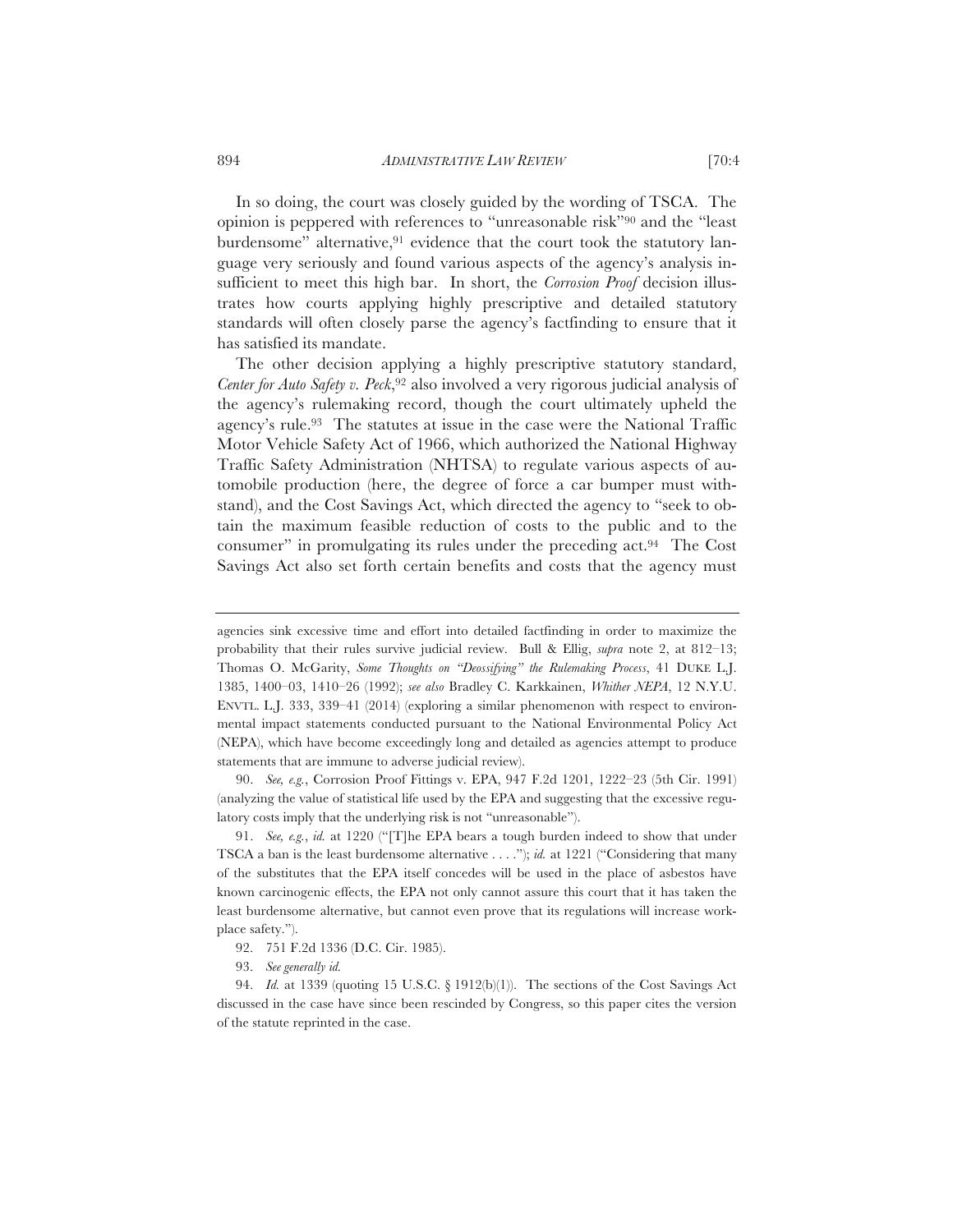consider, including the proposed rule's effects on the costs of insurance, legal fees, and savings related to consumer time and convenience.95

In a highly detailed opinion that closely analyzed NHTSA's scientific and economic factfinding, the U.S. Court of Appeals for the D.C. Circuit considered and rejected various objections to the agency's method of assessing regulatory costs. Among other things, the court upheld the following components of the agency's rulemaking analysis:

- Excluding low and high estimates for bumper weight submitted by certain manufacturers<sup>96</sup>
- Rejecting flawed survey data that suggested that the agency underestimated the cost of inconvenience occasioned by being involved in a vehicular accident<sup>97</sup>
- Conducting detailed analysis to decide upon a standard that optimally balanced benefits and costs<sup>98</sup>

In conducting its detailed review, the court did not find the agency's analysis to be flawless but deemed any errors it uncovered to be harmless.99 As in *Corrosion Proof*, the court paid careful attention to the statutory mandate in parsing the agency's evidence. It spent several pages examining the agency's cost estimates prior to concluding that the agency satisfied the strict cost minimization standard imposed by the Cost Savings Act. It also considered the agency's factfinding on matters such as savings related to consumer convenience that the agency was explicitly tasked with analyzing under the act. In short, though the *Center for Auto Safety* court ultimately upheld the agency's rule, its analysis was equally as rigorous as that applied by the *Corrosion Proof* court.

## *B. Statutes Mandating Consideration of Specific Benefits or Costs*

We now consider cases addressing a statute that sets forth specific economic benefits or costs that an agency must consider (rather than simply directing the agency to consider benefits or costs more generally, as do the statutes analyzed in the next subsection).100 Each of the statutes analyzed in

99. *Id.* at 1366.

<sup>95.</sup> *See id.*

<sup>96.</sup> *Id.* at 1353.

<sup>97.</sup> *Id.* at 1362.

<sup>98.</sup> *Id.* at 1362–68.

<sup>100.</sup> Several decisions in the overall sample also featured statutes directing an agency to consider factors other than economic costs and benefits, such as environmental impacts and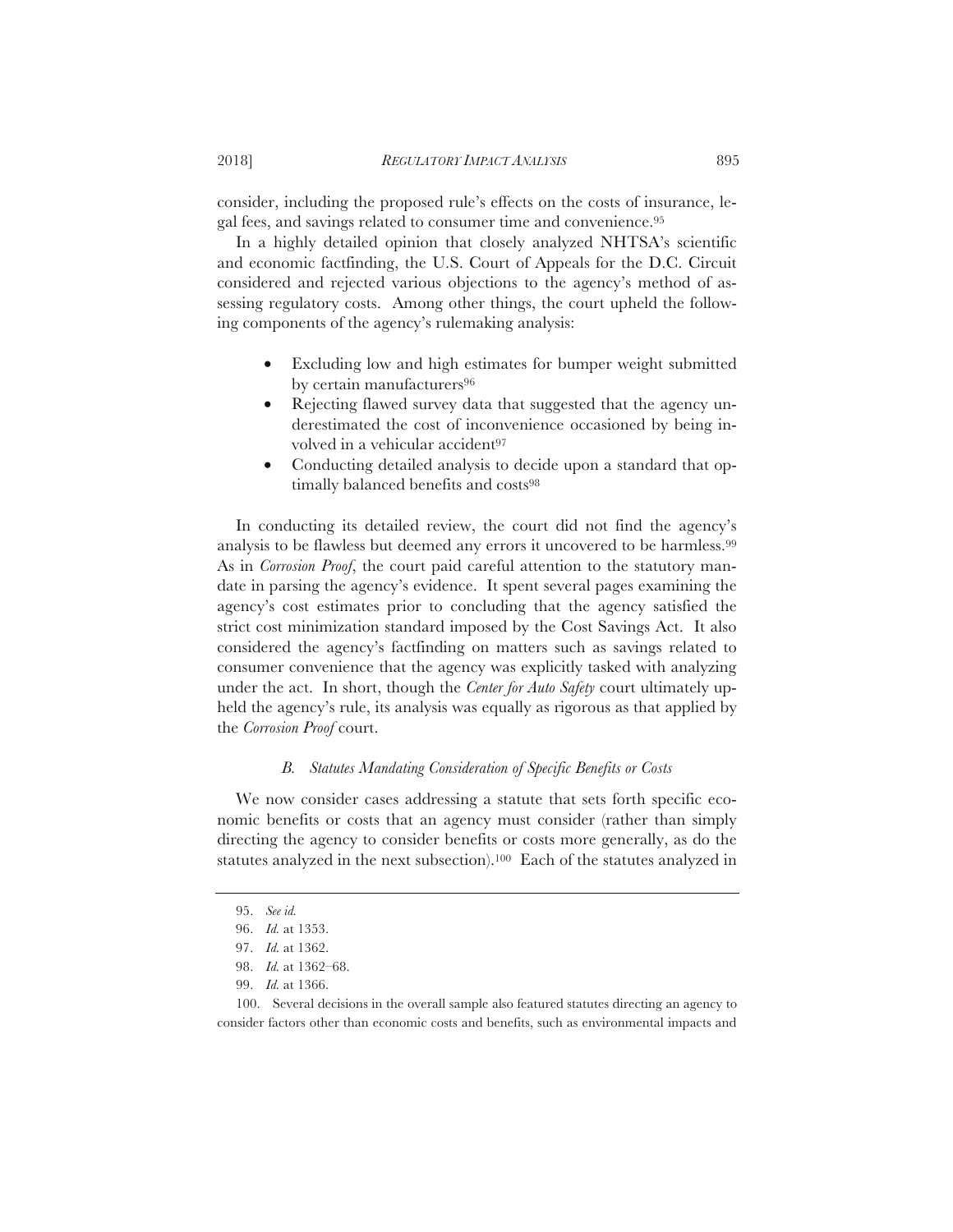Section II.A also enumerated economic benefits and costs the relevant agency must consider in adopting a rule. Since those statutes also directed the agency to adopt a specific regulatory alternative, unlike the statutes discussed in this Subsection, they were analyzed separately.

All told, five decisions involved statutes that enumerate specific economic factors to consider as part of the overall benefit–cost analysis. As a general matter, these cases featured robust analysis by the reviewing court, though the level of scrutiny was somewhat weaker than that seen in the cases examined in the preceding subsection.

Three of the cases arose under a set of statutory provisions requiring the SEC to consider "efficiency," "competition," and "capital formation" when promulgating rules.101 In one of these decisions, *American Equity Investment Life Insurance Co. v. SEC*,102 the D.C. Circuit very carefully analyzed the SEC's factfinding under each of these factors.<sup>103</sup> The case concerned the SEC's decision to subject fixed indexed annuities to the federal securities laws (determining that they do not qualify for an exception).

The court found the agency's "competition" analysis inadequate insofar as the agency concluded that the rule would enhance competition by reducing the uncertainty associated with the lack of regulation. Though perhaps true, the agency's reasoning proves too much: adopting any rule, however unreasonable, would reduce the uncertainty associated with agency inaction.104 The court also noted that the agency failed to ascertain the level of competition under existing state regulations, thereby failing to establish the baseline necessary to determine if federal regulation was needed to increase competition to acceptable levels.105 The court found the "efficiency" analysis inadequate for similar reasons. The agency asserted that applying securities laws to fixed indexed annuities would result in greater disclosure and thereby allow investors to make more informed decisions (thereby enhancing overall market efficiency), but it again failed to determine whether state regulation was already achieving the desired effect.106 Finally, the court rejected the agency's "capital formation" analysis because it relied on the

consumer safety. Though these factors qualify as "costs" and "benefits," they are not cast in economic terms. The additional factors enumerated in the statutes analyzed in this Subsection include things such as "efficiency" and "competitiveness," terms that refer specifically to the economic effects of the rule.

<sup>101. 15</sup> U.S.C. §§ 77b(b), 78f, 78w(a)(2), 80a-2(c) (2012).

<sup>102. 572</sup> F.3d 923 (D.C. Cir. 2009).

<sup>103.</sup> *See generally id.*

<sup>104.</sup> *Id.* at 935.

<sup>105.</sup> *Id.* at 935–36.

<sup>106.</sup> *Id.* at 936.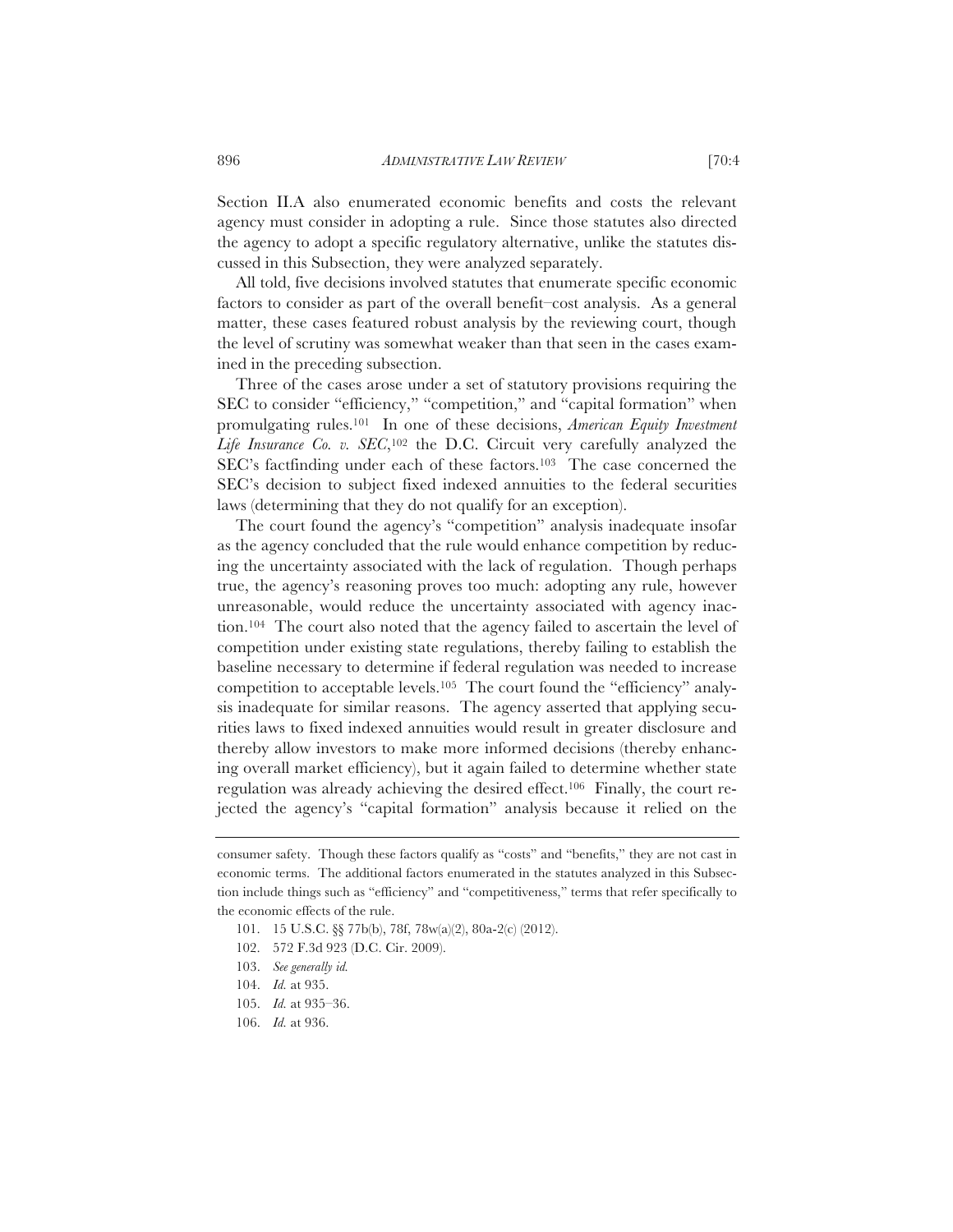same flawed assumptions as the "efficiency" analysis.<sup>107</sup>

A second decision, *Chamber of Commerce of the United States v. SEC*,108 struck down an SEC rule that required mutual funds engaged in certain transactions to have a board that consists of at least seventy-five percent independent directors and to have an independent chairman.109 Though the *Chamber* court did not parse the statutory language so closely as did the *American Equity* court, it nevertheless held that the statutory terms referring to "competition," "efficiency," and "capital formation" required the agency to consider costs that might impede those goals.110 In assessing the agency's examination of costs, the court found various flaws. First, the agency failed to put forth its best efforts in quantifying the magnitude of the rule's costs; though it may not have been capable of assigning an exact number, it at least could have set forth a range.<sup>111</sup> The agency also gave short shrift to a possible regulatory alternative, mandating that mutual funds disclose the lack of an independent chairman rather than affirmatively requiring one, notwithstanding the fact that two dissenting commissioners proposed it.<sup>112</sup>

At the same time, the court deferred to various aspects of the SEC's decisionmaking. For instance, the court stated that the agency could rely on its own expertise in concluding that independent chairmen provide benefits to mutual funds rather than conducting an empirical study to determine whether that is in fact the case.113 Ultimately, the *Chamber* court exhibited a somewhat higher level of deference than the *American Equity* court, striking down the rule as a result of gaping omissions in the agency's analysis while largely deferring to the agency's overall decisionmaking methodology.

A third decision, *Business Roundtable v. SEC*, examined an SEC rule requiring public companies to include information in their proxy materials about shareholder-nominated candidates for boards of directors. The rule was subject to the same statutory language referring to "efficiency," "competition," and "capital formation" that was at issue in the other two cases. Whether as a result of exasperation at having to correct shoddy analysis by the SEC for the third time in a period of a few years<sup>114</sup> or simply of exceed-

114. *See* Bus. Roundtable v. SEC, 647 F.3d 1144, 1148 (D.C. Cir. 2011); *see also* PAUL ROSE & CHRISTOPHER WALKER, CTR. FOR CAPITAL MKTS. COMPETITIVENESS, THE IMPORTANCE OF COST-BENEFIT ANALYSIS IN FINANCIAL REGULATION 33 (2013),

<sup>107.</sup> *Id.*

<sup>108. 412</sup> F.3d 133 (D.C. Cir. 2005).

<sup>109.</sup> *See generally id.*

<sup>110.</sup> *Id.* at 144.

<sup>111.</sup> *Id.* at 143–44.

<sup>112.</sup> *Id.* at 144–45.

<sup>113.</sup> *Id.* at 142.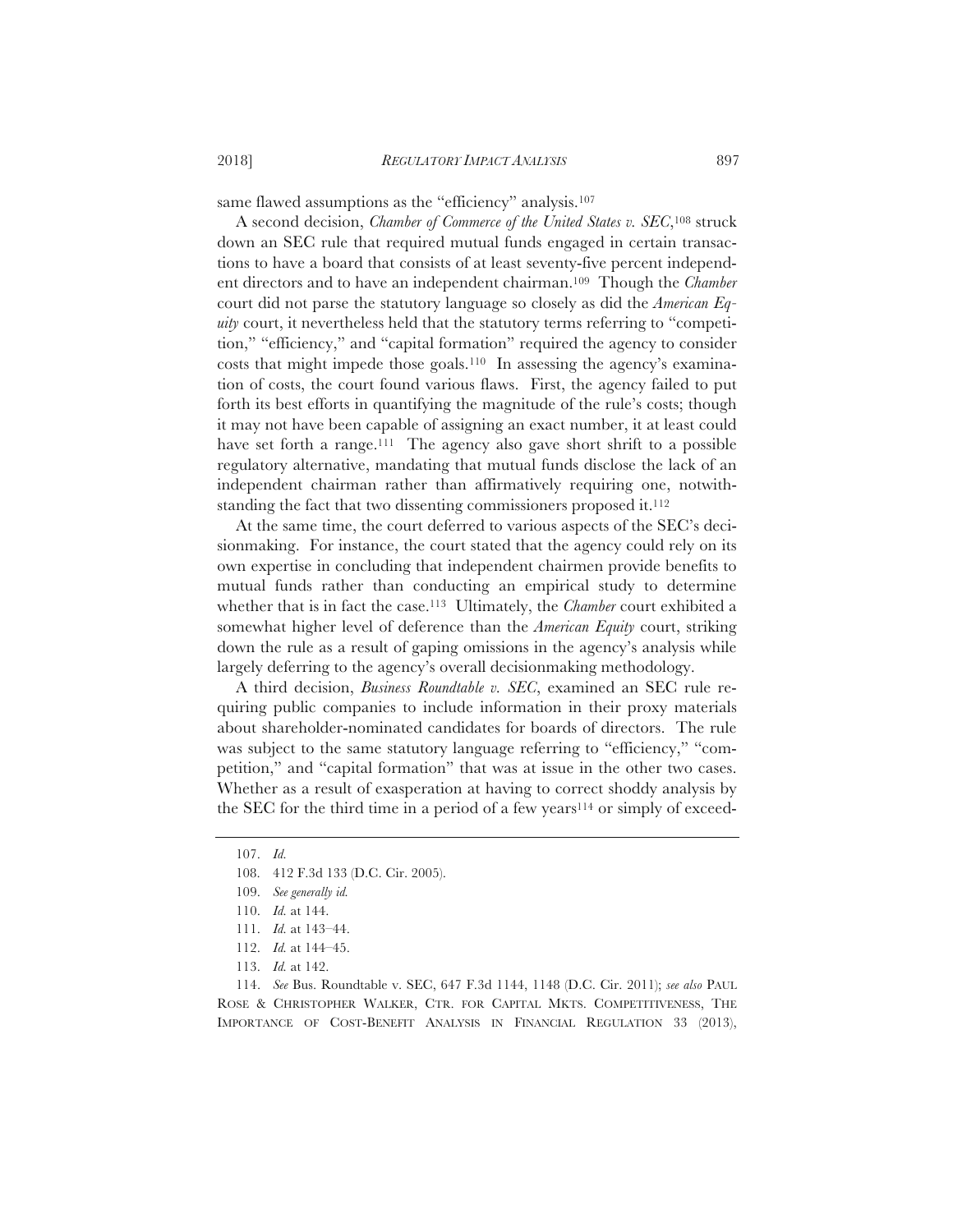ingly close scrutiny by the courts under the relevant statutory provision, the court engaged in a very searching review of the agency's economic factfinding. Indeed, as noted previously, many administrative law scholars have come to the consensus that the D.C. Circuit went too far in the *Business Roundtable* decision, overstepping the court's proper role in assessing an agency's rulemaking under the nominally forgiving "arbitrary and capricious" standard.115 Among the many flaws in the SEC's rule identified by the court are the following:

- Ignoring the costs that companies would likely incur in opposing shareholder-nominated candidates<sup>116</sup>
- Improperly dismissing studies that suggested that firms run by shareholder-nominated candidates underperform firms that are not and relying on less persuasive studies that suggested the opposite117
- Discounting the rule's costs but not its benefits<sup>118</sup>
- Failing to address the possibility that unions and pension funds would use the rule to achieve goals unrelated to maximizing corporate profitability119
- Tolerating internal analytical inconsistencies, such as estimating a high rate of invocation of the rule for assessing benefits and a low rate for assessing costs $120$

As in *Chamber*, the *Business Roundtable* court did not focus as closely as the *American Equity* court on the actual language of the statute, instead pointing to logical flaws in the agency's benefit–cost analysis. Nevertheless, the highly rigorous review suggests that the court interpreted the relevant statute as providing authority to carefully parse the agency's rule and require the agency to conduct a more thorough factfinding on remand.

Another decision in this category of cases, *Investment Company Institute v.* 

http://www.centerforcapitalmarkets.com/wp-content/uploads/2010/04/CBA-Report-3.10.13.pdf.

<sup>115.</sup> *See, e.g.*, Masur & Posner, *supra* note 36; ROSE & WALKER, *supra* note 114, at 32– 33. Masur & Posner also defend the *Business Roundtable* decision, contending that the court's rigorous review was justified in light of the poor quality of the SEC's regulatory analysis. Masur & Posner, *supra* note 36, at 967–68.

<sup>116.</sup> *Bus. Roundtable*, 647 F.3d at 1150.

<sup>117.</sup> *Id.* at 1150–51.

<sup>118.</sup> *Id.* at 1151.

<sup>119.</sup> *Id.* at 1152.

<sup>120.</sup> *Id.* at 1152–54.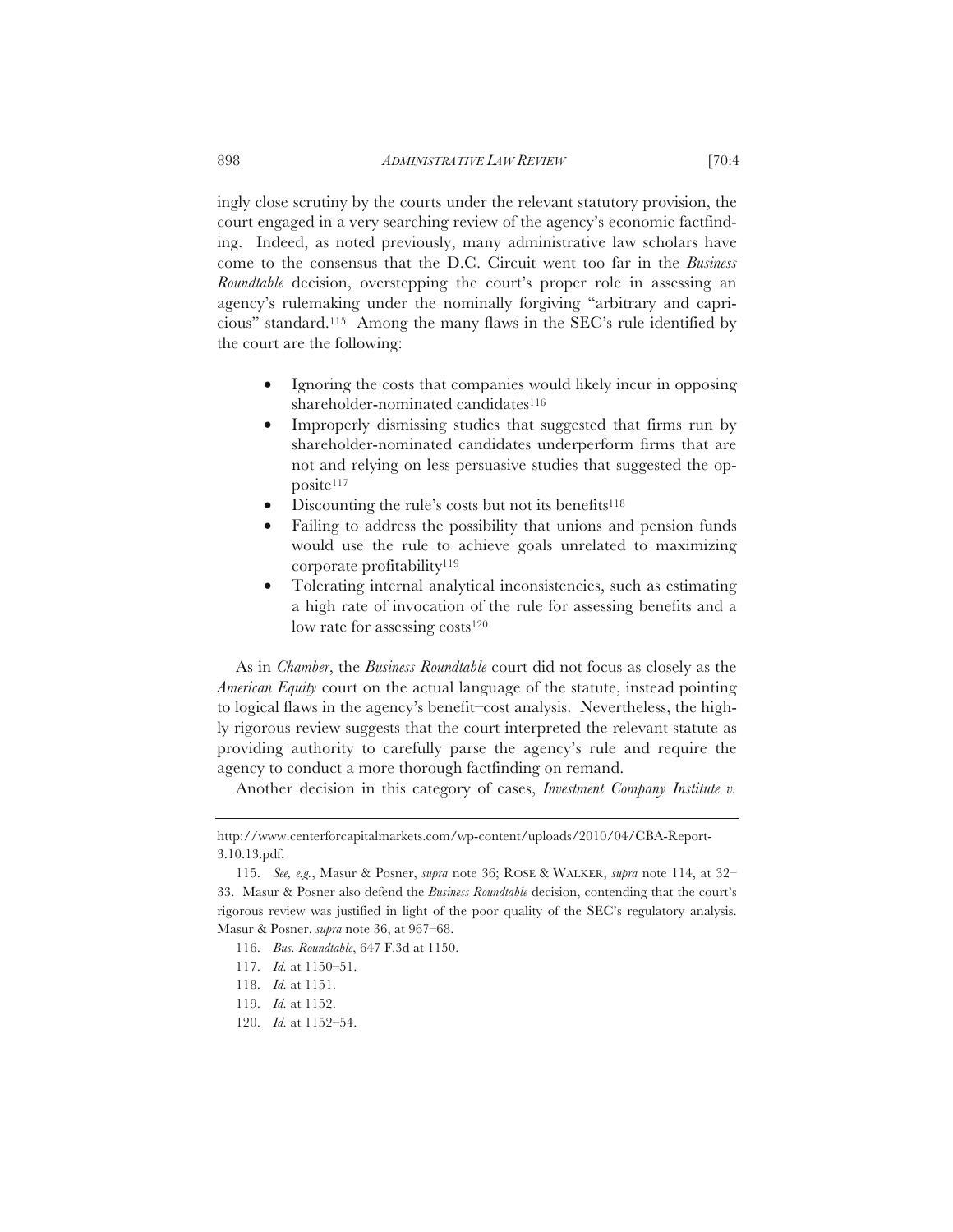*Commodity Futures Trading Commission*,121 is considerably more deferential to the agency's factfinding than the other decisions analyzed.122 The case concerned a rule by the Commodity Futures Trading Commission (CFTC) that expanded the number of firms subject to the agency's rules. In issuing the rule, the CFTC was required to comply with a statute that directs it to consider regulatory costs and benefits and enumerates several specific benefits and costs the agency must consider (including the efficiency, competitiveness, and financial integrity of futures markets; price discovery; and sound risk management practices).<sup>123</sup>

The court summarily upheld several aspects of the agency's factfinding. It rejected a challenge that the agency failed to take into account the effect of existing regulations, noting that the CFTC carefully demonstrated the marginal benefits its rule provides.124 The court also observed that the agency analyzed each of the costs and benefits enumerated under the statute, rejecting a challenge based on "hypothetical costs that may never arise."125 Finally, the court rejected the argument that the agency must quantify benefits and costs, noting that Congress has explicitly called for quantification when it intends to impose that requirement.126 In short, though the court exhibited a greater willingness to summarily defer to the agency's conclusions than did any of the previous decisions, it nevertheless demonstrated great solicitude for the language of the statute and ensured that the agency gave proper consideration to each of the factors listed therein.

The final decision in this group of cases, *Natural Resources Defense Council v. Herrington*,<sup>127</sup> dealt with the Energy Policy and Conservation Act (ECPA),<sup>128</sup> a statute that required the Department of Energy to set energy efficiency standards at the highest level that is technologically feasible and economically justified and that set forth several specific economic factors the agency must consider in making that determination (e.g., economic impact on product manufacturers and consumers, projected energy savings).129 The statute also provided for judicial review of the agency's determination un-

- 127. 768 F.2d 1355 (D.C. Cir. 1985).
- 128. 42 U.S.C. §§ 6201–6422 (2012).

<sup>121. 720</sup> F.3d 370 (D.C. Cir. 2013).

<sup>122.</sup> *See generally id.*

<sup>123. 7</sup> U.S.C. § 19(a)(2) (2012).

<sup>124.</sup> *See Inv. Co. Inst.*, 720 F.3d at 377–78.

<sup>125.</sup> *Id.* at 378.

<sup>126.</sup> *See id.* at 379.

<sup>129.</sup> *See id.* § 6295.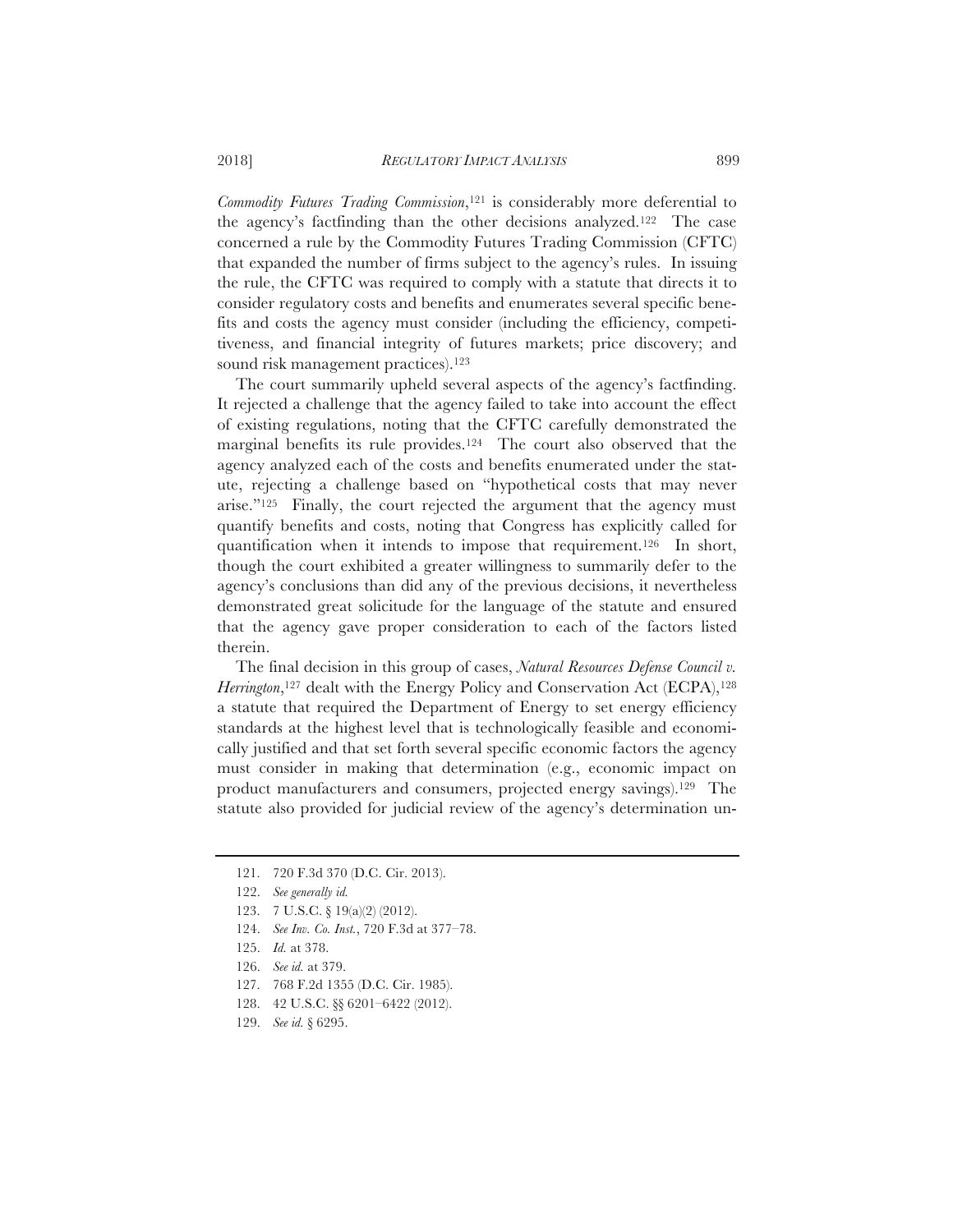der the substantial evidence standard.130

Over the course of several dozens of pages, the D.C. Circuit engaged in an incredibly detailed analysis of the agency's justification for energy efficiency standards relating to eight different appliances.131 The court concluded that several of the agency's underlying assumptions were unjustified and that it overgeneralized in reaching its conclusions.132 The court also pointed to specific flaws in the agency's analysis, such as using an excessively high discount rate without adequate justification,133 even as it overlooked other errors that it considered harmless.134 In short, the court applied a level of scrutiny similar to that seen in the trio of recent SEC cases.

## *C. Statutes Mandating that the Agency Consider Benefits or Costs*

In the sample of cases analyzed, the most common statutory directive by far was some mandate to "consider" regulatory costs and, in some cases, regulatory benefits. The statutes that we examined feature several permutations of that basic standard, including (a) a requirement to consider both benefits and costs (which courts sometimes interpret as implicitly requiring the agency to find a reasonable relationship between benefits and costs); (b) a requirement to consider costs (without any explicit mention of benefits); and (c) a requirement to set a "reasonable" or "practicable" standard, which implies that the agency is to give some consideration to regulatory benefits and costs.

Among the cases arising from statutes featuring one of these standards, the rigor of judicial review varied widely from case to case. Some decisions applied a level of scrutiny every bit as exacting as that observed in the more demanding decisions discussed in the previous subsections, whereas others exhibited a very high degree of deference to the agency's factfinding. Interestingly, the precise verbal formulation in the statute of interest did not appear to make much of a difference, nor did the existence of previous judicial precedents interpreting a benefit–cost "consideration" requirement as a mandate to find some reasonable relationship between the two. As the chart in the Appendix makes clear, cases applying each of the permutations of a benefit–cost consideration requirement run the gamut from highly detailed review to highly deferential.

The courts also exhibited much less solicitude for the precise language of

<sup>130.</sup> *Id.* § 6306(b)(2).

<sup>131.</sup> *See Herrington*, 768 F.2d at 1410–25.

<sup>132.</sup> *Id.*

<sup>133.</sup> *Id.* at 1412–14.

<sup>134.</sup> *See, e.g.*, *id.* at 1418.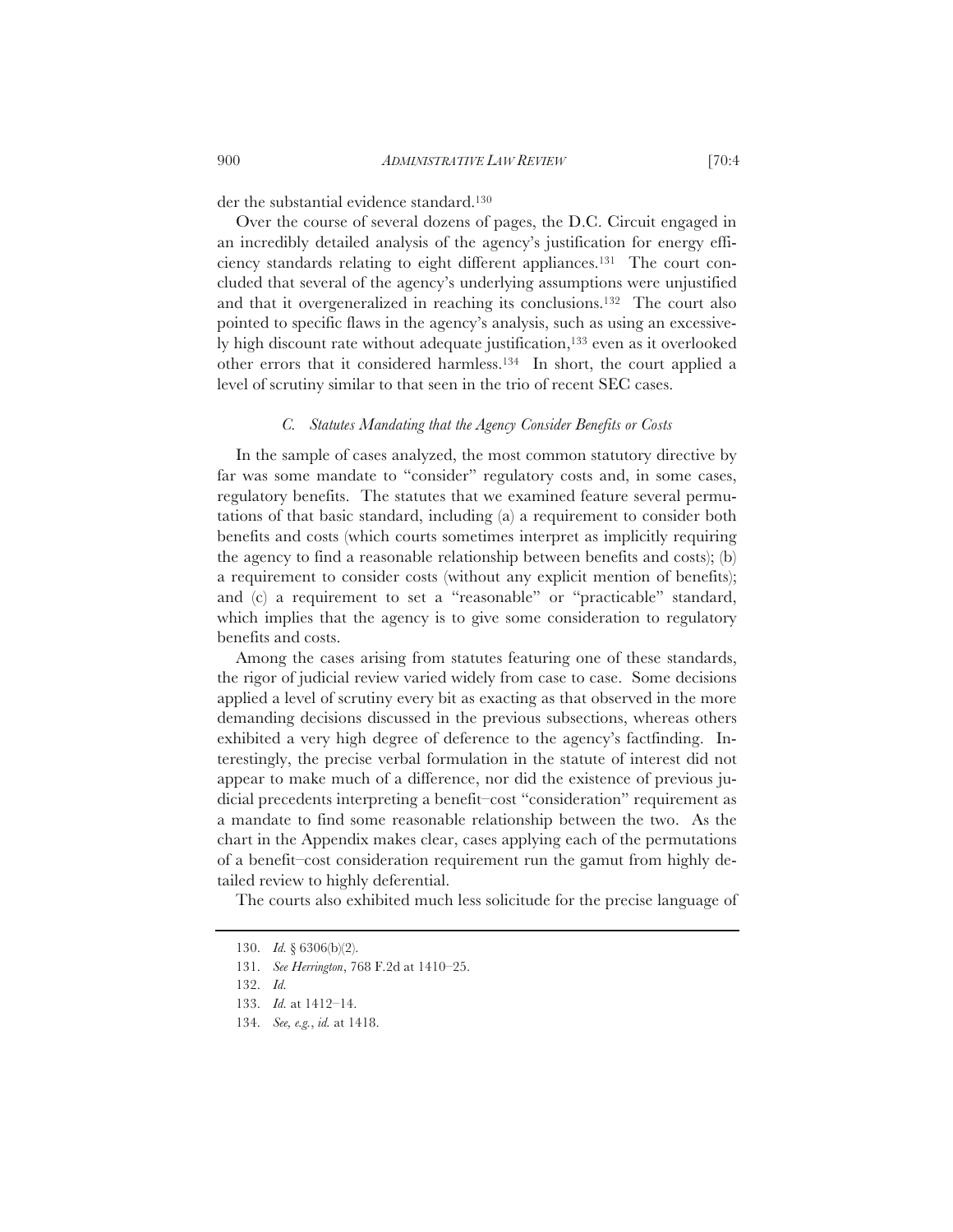the statute than was the case in the decisions examined in Sections II.A and II.B. As a matter of logic, this result is not terribly surprising, as none of the permutations of the benefit–cost consideration requirement give the court much of a standard to apply. As long as there is some evidence that the agency actually grappled with evidence concerning the economic effects of the rule, the agency has presumably satisfied the "consideration" requirement. The rigor of review therefore depends entirely on how closely the court wishes to parse the agency's evidence. In some instances, the court carefully examines the evidence to ensure that the agency did not commit any significant errors in its assessment of benefits and costs and that it did not reach an irrational conclusion in light of the evidence before it. In other cases, the court simply describes what the agency did and announces that it will defer to the agency's determination without any additional explanation. The remainder of this Subsection will review representative samples of cases under each of the permutations of the benefit–cost consideration standard, providing examples of relatively detailed and relatively forgiving review for each.

## *1. Benefit–Cost Consideration (With or Without a "Reasonable Relationship" Requirement)*

In several of the decisions, the underlying statute requires the agency to consider both benefits and costs, and the court interprets that language as requiring that the agency find a reasonable relationship between the benefits and costs. The precise dimensions of a "reasonable relationship" are never fleshed out in any detail. For instance, no decision articulates the exact level of disproportion between benefits and costs that will lead a particular rule to be deemed arbitrary and capricious. Rather, the court simply scrutinizes the economic evidence undergirding the rule and ensures that the agency provided some explanation for why it believes the benefits justify the costs.

In *Quivira Mining Co. v. United States Nuclear Regulatory Commission*,135 the court very closely parsed the evidence from the Nuclear Regulatory Commission (NRC), though it ultimately upheld the agency's rule. Interestingly, the statutory provision at issue referred only to costs, requiring the agency to provide "due consideration of the economic costs" when promulgating rules dealing with treatment of uranium tailings in nuclear power plants.136 Relying in part on the legislative history of the relevant statutory provision,

<sup>135. 866</sup> F.2d 1246 (10th Cir. 1989).

<sup>136. 42</sup> U.S.C. § 2114(a)(1) (2012).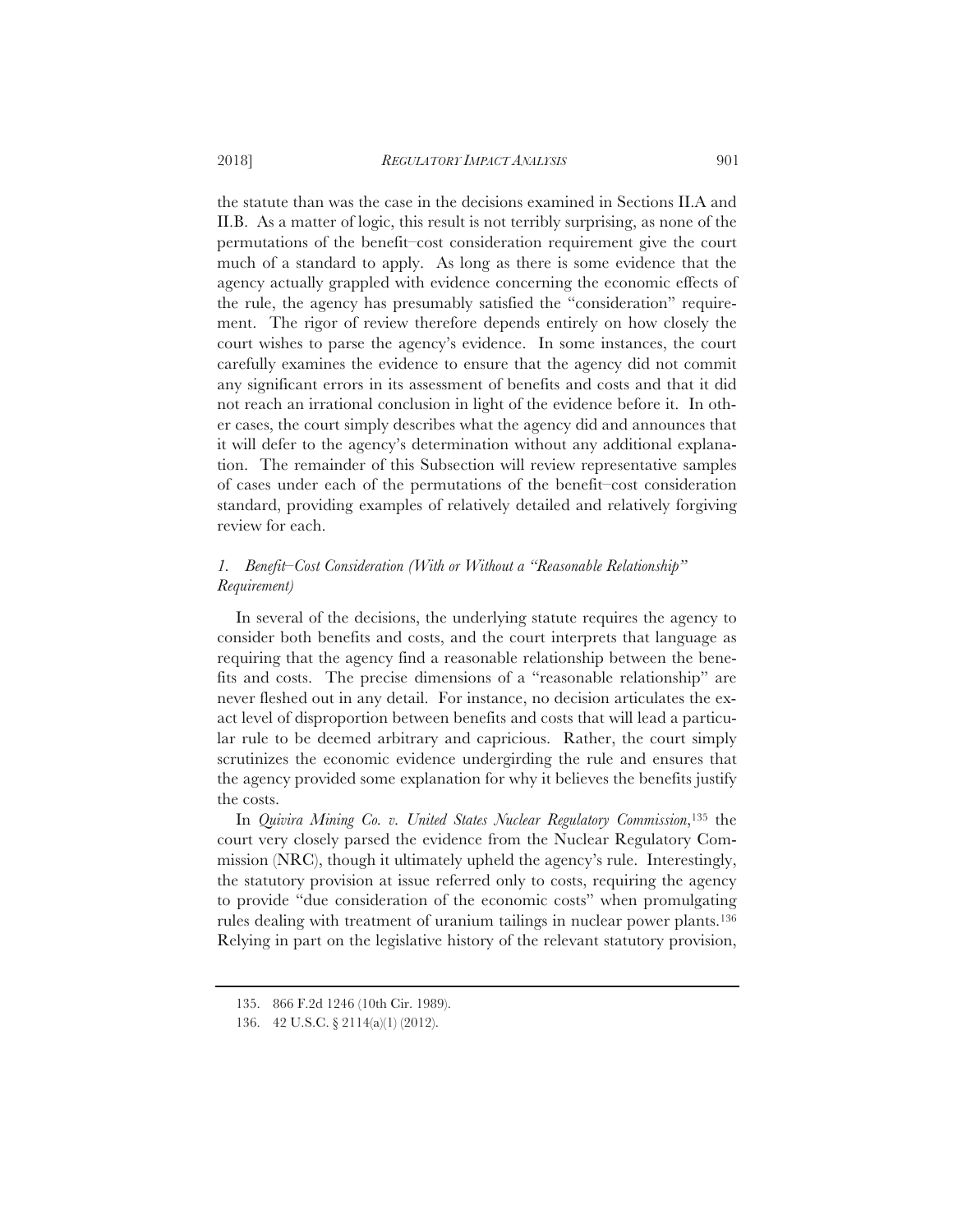the court interpreted this language as imposing a "benefit–cost rationalization" standard, which requires the agency to show that costs and benefits are "reasonably related."137 The court then proceeded to apply that standard, carefully discussing the benefits and costs the agency weighed and assessing the agency's efforts to balance the costs against the benefits for each aspect of its rulemaking.138 The court considered and rejected various challenges to the agency's methodology, ultimately concluding that the approach the agency took was perfectly rational, if not ideal in every respect.139 For example, the court noted that the agency failed to consider the cost of land that regulated parties would be required to purchase to meet the rule's requirements, but it concluded that this error was harmless as the land at issue was located in remote areas and was likely to be very inexpensive.140

The rigor of review applied in *Quivira* contrasts starkly with that in two cases applying a similar statutory standard. These decisions, both titled *American Mining Congress v. Thomas*,141 were companion cases decided simultaneously by the Tenth Circuit. As in *Quivira*, the cases involved the treatment of uranium tailings, though the statute at issue dealt with the EPA's (rather than the NRC's) role in regulating the problem. The relevant statutory language was quite similar to that applicable to the NRC, directing the EPA to consider "environmental and economic costs" when setting standards.142 As in *Quivira*, the court looked to the legislative history and held that the statute at issue required the agency to find a "reasonable relationship" between benefits and costs (notwithstanding the fact that the precise statutory language refers only to costs).143

*American Mining I* contained most of the court's analysis in applying that standard. After dismissing various technical challenges to the agency's rule,144 the court addressed the question of whether the EPA found a "rea-

<sup>137.</sup> *Quivira*, 866 F.2d at 1250. The court distinguished "cost-benefit rationalization" from the stricter "cost-benefit optimization" standard. The latter "requires quantification of costs and benefits and a mathematical balancing of the two to determine the optimum result." *Id.*

<sup>138.</sup> *Id.* at 1254–58, 1260.

<sup>139.</sup> *Id.*

<sup>140.</sup> *Id.* at 1257.

<sup>141.</sup> Am. Mining Cong. v. Thomas (*American Mining I*), 772 F.2d 617 (10th Cir. 1985); Am. Mining Cong. v. Thomas (*American Mining II*), 772 F.2d 640 (10th Cir. 1985).

<sup>142. 42</sup> U.S.C. § 2022(a) (2012).

<sup>143.</sup> *American Mining I*, 772 F.2d at 631–32.

<sup>144.</sup> *Id.* at 632–36.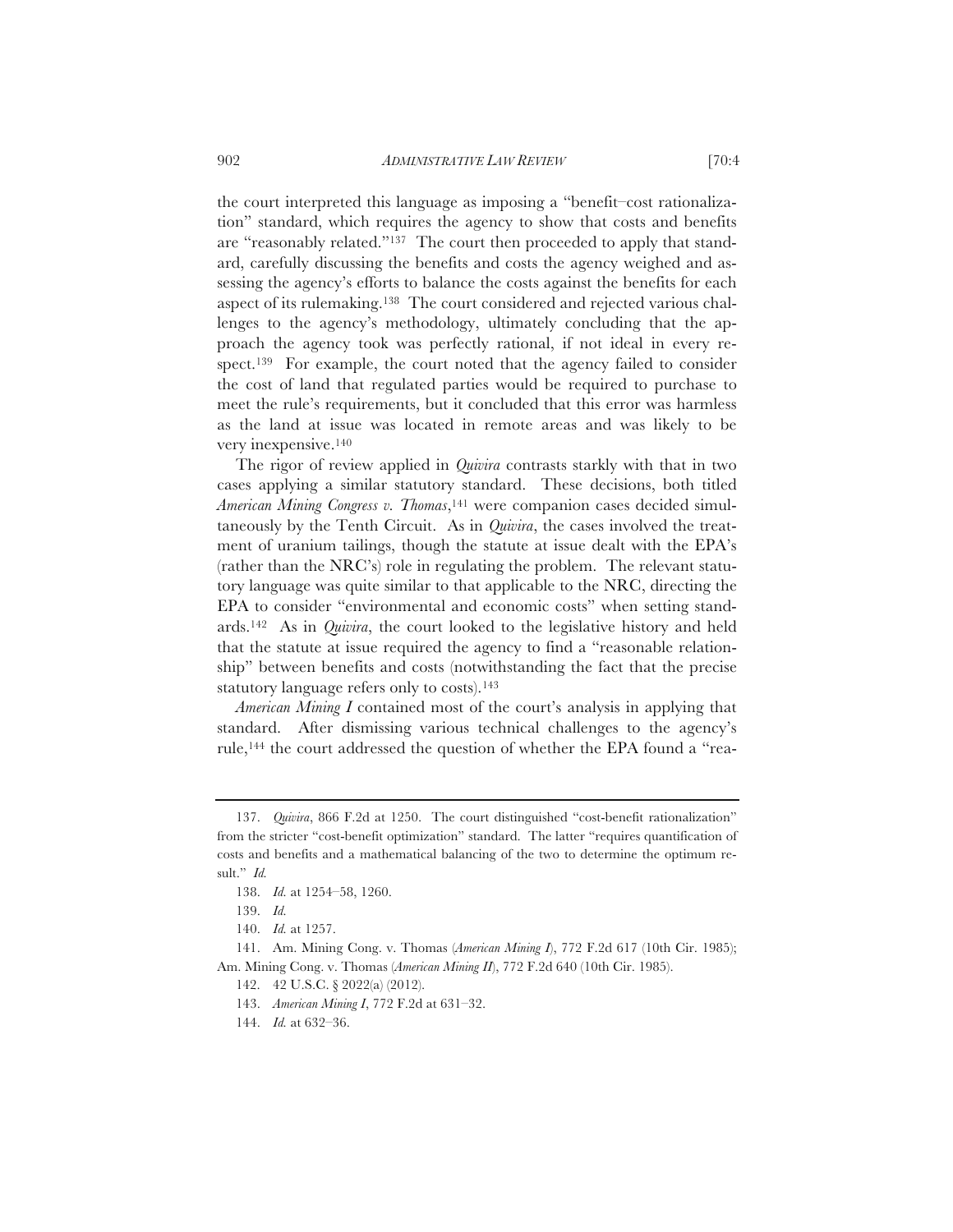sonable" relationship between the regulatory benefits and costs.<sup>145</sup> The court simply recited the agency's conclusions and then asserted that they were "reasonable" with little to no additional discussion.146 For instance, the court noted that the final standard permitted radiation levels ten times greater than the original standard, but simply asserted that this judgment was "within a zone of reasonableness."<sup>147</sup> Similarly, though the court noted that the overall costs imposed by the rule were quite significant (\$314 million), it suggested that Congress was aware that the costs would be high and summarily deferred to the agency's judgment.<sup>148</sup>

*American Mining II*, in turn, largely relied on the reasoning in *American Mining I*. The court again entertained the argument that the regulatory costs were too high for the benefits achieved and again summarily deferred to the agency, reemphasizing that Congress was aware of the likelihood of significant costs when it tasked the EPA with drafting rules.<sup>149</sup> Though *American Mining I* and *II* both defer almost completely to the agency's judgment, it is difficult to fault the court in light of the vague statutory standard at play: Congress merely directed the EPA to "consider" the costs (and, by implication, the benefits), and the EPA clearly satisfied that mandate, making explicit findings as to both benefits and costs and explaining why the former justified the latter. Nevertheless, the contrast to the *Quivira* case, in which the court carefully assessed the agency's reasoning and grappled with and rejected each of the challenger's arguments, is striking. Given that both cases derive from what is effectively the same statutory standard, this contrast provides a stark illustration of the degree to which the rigor of review under a benefit–cost consideration standard depends on any given court's appetite for closely parsing the evidence.

In other cases, the relevant statute directs the agency to consider benefits and costs, and the court is silent as to whether the agency must find a "reasonable relationship" between the two. Given the nearly infinite malleability of the "reasonable relationship" standard seen in the preceding cases, one would not expect the judicial analysis under this set of decisions to differ much from that under the previous set, and the actual cases bear out this intuition. *Radio Ass'n on Defending Airwave Rights v. United States Department of Transportation*150 stands at the highly deferential end of the spectrum. The

<sup>145.</sup> *Id.* at 632.

<sup>146.</sup> *Id.* at 638.

<sup>147.</sup> *Id.* at 637.

<sup>148.</sup> *Id.* at 638.

<sup>149.</sup> *American Mining II*, 772 F.2d 640, 646 (10th Cir. 1985).

<sup>150. 47</sup> F.3d 794 (6th Cir. 1995).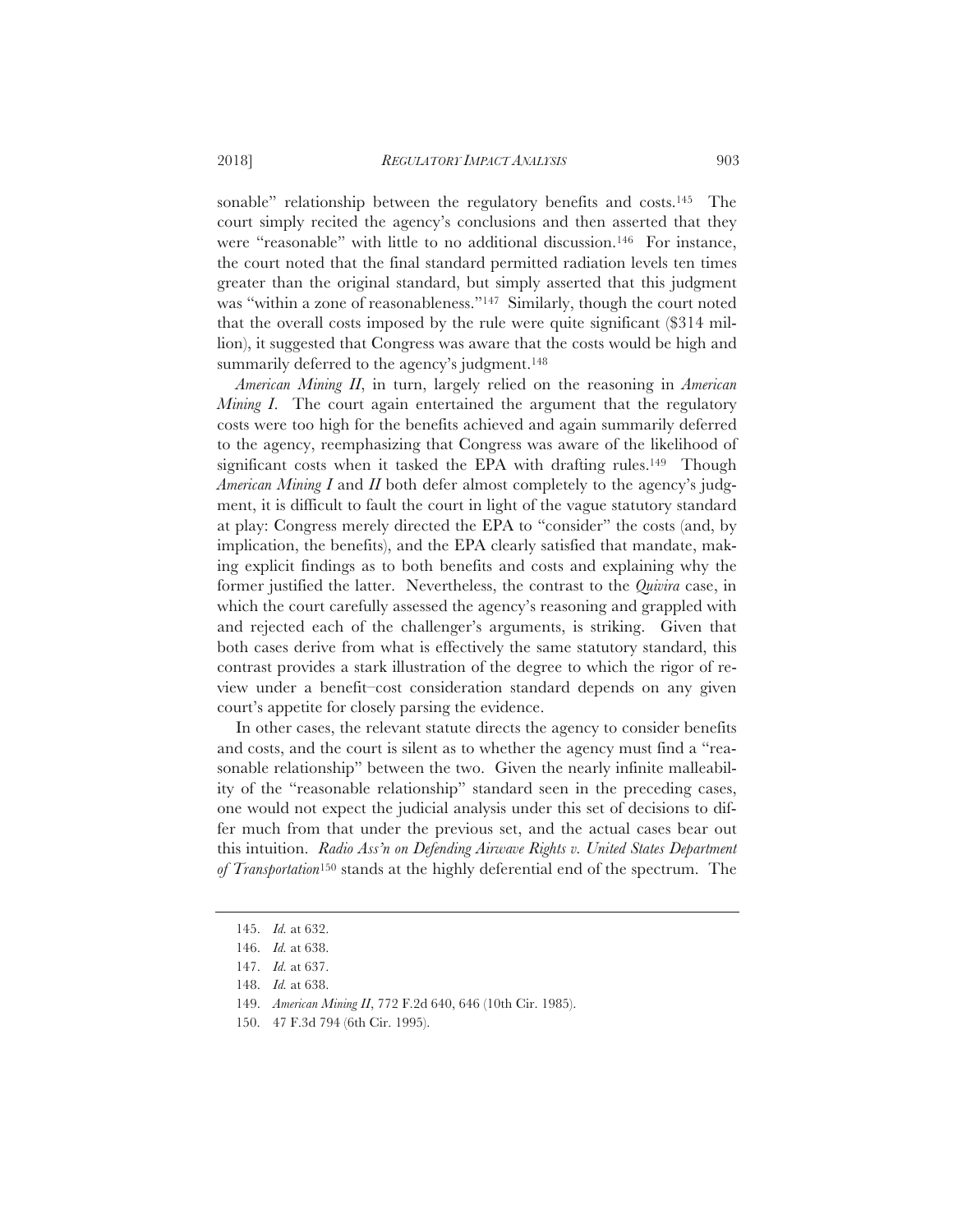relevant statutes, the Motor Carrier Act of 1935 and the Motor Carrier Safety Act of 1984, required the Federal Highway Administration to conduct a benefit–cost analysis prior to issuing its rule banning the use of radar detectors in commercial vehicles.151 The petitioners had raised various objections to the agency's benefit–cost analysis, contending that it had ignored costs incurred by states and that it failed to provide a factual basis for its assumption that a radar ban would reduce the incidence and severity of vehicular accidents.<sup>152</sup> The court summarily rejected these arguments, merely reciting the agency's responses and indicating that it performed "some type of cost-benefit analysis" and thereby satisfied the statutory mandate.153

*Gas Appliance Manufacturers Ass'n v. United States Department of Energy*154 is at the opposite end of the spectrum. The Energy Conservation Standards for New Buildings Act (ECSNBA) directed the Department of Energy (DOE) to issue energy efficiency standards while taking due account of "economic cost and benefit."155 Applying that law, the DOE issued a rule dealing with heat loss standards for water heaters.156

Prior to delving into the rulemaking record, the D.C. Circuit observed that the relevant statute directed the DOE to consider a number of noneconomic factors in addition to economic benefits and costs, including "energy efficiency," "stimulation of use of nondepletable sources of energy," "institutional resources," "habitability," and "impact upon affected groups."157 Of these factors, the court concluded that "economic benefits and costs" was the only one that lent itself to detailed judicial review, and it asserted that "any override of a negative cost/benefit analysis would seem to require a very careful justification."158 Though the court did not elaborate on what a "negative cost/benefit analysis" would entail (possible options would include failure to maximize net benefits or issuance of a rule in which the monetized costs exceed the monetized benefits), the opinion seems to imply that the agency bears a fairly heavy burden for justifying its rule, imposing a standard more akin to that seen in the cases analyzed in

<sup>151.</sup> *Id.* at 805. The statutory provisions at issue in the case have been rescinded by Congress since the opinion was issued, so this paper cites to the court's decision rather than the U.S. Code.

<sup>152.</sup> *Id.*

<sup>153.</sup> *Id.* at 806.

<sup>154. 998</sup> F.2d 1041 (D.C. Cir. 1993).

<sup>155.</sup> *Id.* at 1043. As in the previous case, the relevant statutory provision has since been rescinded, so this paper again cites to the decision rather than the U.S. Code.

<sup>156.</sup> *Id.*

<sup>157.</sup> *Id.* at 1043–45.

<sup>158.</sup> *Id.* at 1045.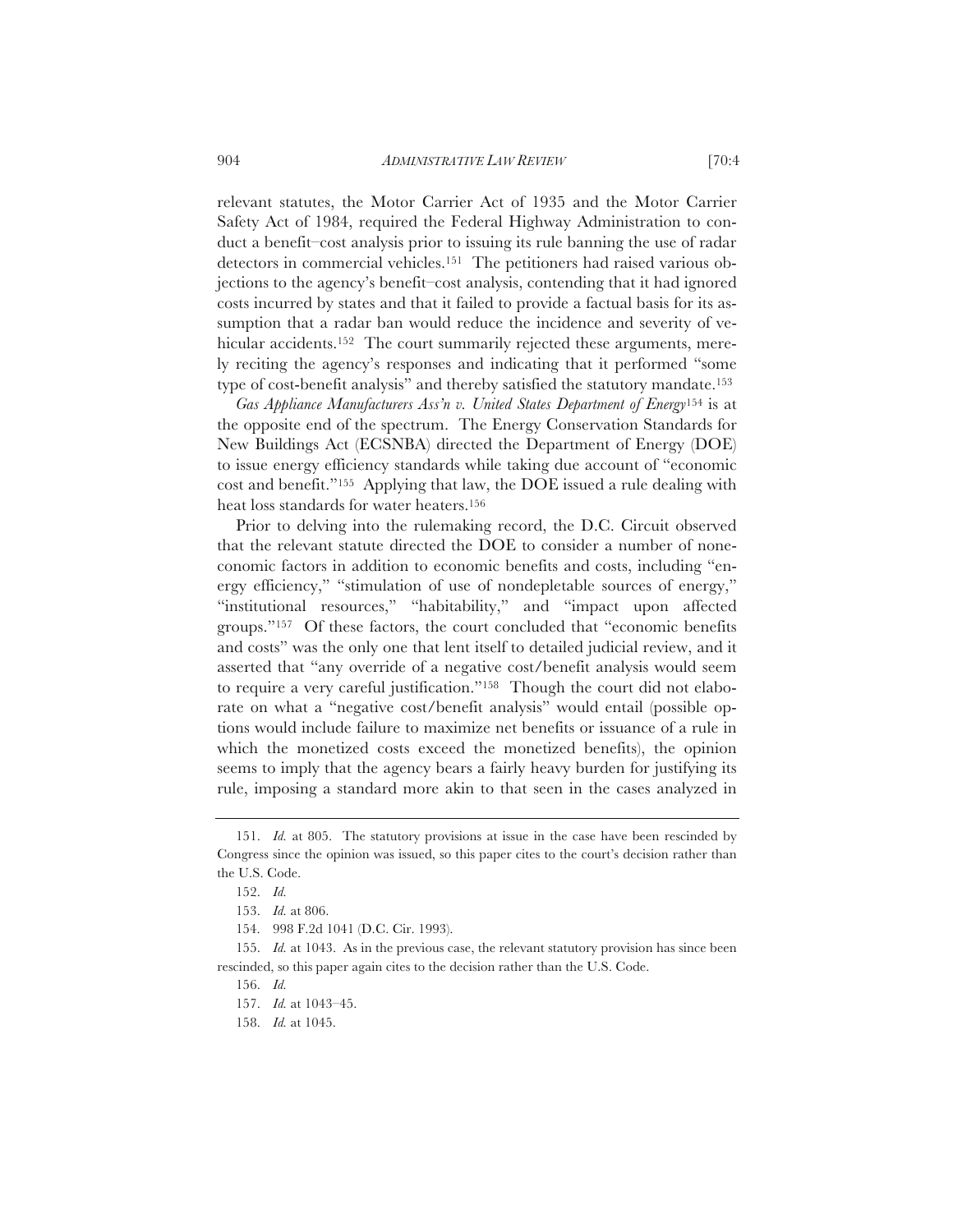Section II.A.

Precisely how the court wrung such an exacting standard out of the vague statutory language of the ECSNBA, which contains a benefit–cost consideration requirement that closely resembles that seen in the other cases in this Subsection, is unclear. In this respect, the case effectively illustrates how benefit–cost consideration mandates provide little guidance to the courts about Congress's intent. Including such a provision clearly signals to the courts that economic analysis is somehow relevant to the agency's decision and that the agency must present some evidence on regulatory benefits and costs, but the court is then free to impose a standard ranging from benefit–cost optimization (as the D.C. Circuit seems to be applying here) to per se deference to the agency's conclusions (which is roughly the standard applied in *Radio Association*).

Applying this rigorous benefit–cost optimization standard, the D.C. Circuit easily found the DOE's economic analysis inadequate. The court engaged in a detailed review of various aspects of the agency's technical and economic factfinding, but the fundamental flaw in the agency's analysis boiled down to its failure to demonstrate precisely how an actual water heater could achieve the energy conservation targets that the agency's computer model predicted were attainable.159 The agency also assumed without any explanation that production costs in the residential and commercial markets were the same.160 Though these rather egregious errors in the agency's analysis may have proved fatal even if the court had not announced a strict benefit–cost balancing requirement, the rigor with which the court reviewed the rulemaking record stands in stark contrast to the *Radio Association* case.

#### *2. Cost Consideration Requirement*

Two of the decisions we studied involved statutes directing the agency to consider regulatory costs, making no mention of regulatory benefits. The first such decision, *New York v. Reilly*,161 featured a fairly rigorous review of the agency's factfinding. Among other things, the case involved a decision by the EPA not to ban the burning of lead-acid batteries. The relevant provision of the Clean Air Act directed the EPA to adopt the "best" system of emission reduction that has been "adequately demonstrated" while "taking account of the cost."162 Though the court upheld certain aspects of the

<sup>159.</sup> *Id.* at 1046–47.

<sup>160.</sup> *Id.* at 1047–48.

<sup>161. 969</sup> F.2d 1147 (D.C. Cir. 1992).

<sup>162. 42</sup> U.S.C. § 7411(a)(1) (2012).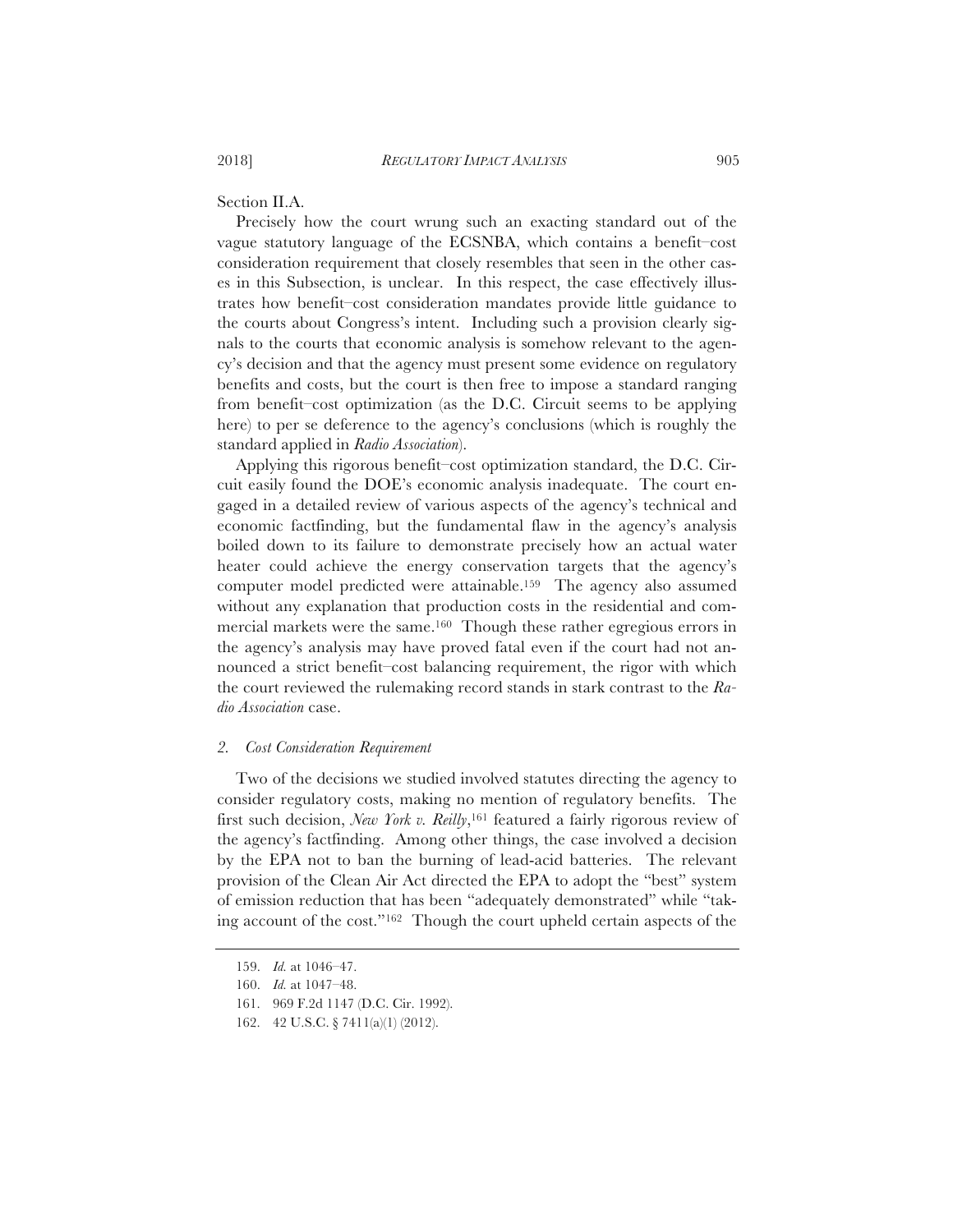agency's rule, it struck down the decision not to regulate the burning of lead-acid batteries.<sup>163</sup> In so doing, the court faulted the agency for considering only the most extreme regulatory alternatives (i.e., failure to regulate and an outright ban), directing the agency to consider less restrictive alternatives on remand.164

In addition to illustrating relatively stringent judicial review in response to a fairly open-ended statutory cost-consideration requirement, the *Reilly* decision is also interesting insofar as it shows a court reading additional analytical requirements into a statutory provision that only explicitly mentions costs. In essence, the *Reilly* court faulted the EPA for failing to consider an adequate range of regulatory alternatives and for placing excessive emphasis on costs while overlooking potentially large benefits. Consideration of alternatives and weighing costs against benefits are important elements of a full regulatory impact analysis,<sup>165</sup> but the statute only speaks to costs. As in *Gas Appliance*, the *Reilly* court shows that courts sometimes interpret vague statutory directives to consider benefits or costs as requiring a full-blown benefit–cost analysis of both the regulation adopted and the key alternatives.

*Florida Manufactured Housing Ass'n v. Cisneros*,166 by contrast, demonstrates a very high level of deference under a similar statute. The case concerned wind resistance standards for manufactured homes issued by the Department of Housing and Urban Development (HUD).167 The relevant statute directed HUD to consider a number of factors in promulgating these standards, including any regulation's effects on "the cost of the manufactured home to the public."168 Prior to delving into the record evidence, the court considered a claim that HUD improperly considered certain benefits of the regulation (including minimization of property damage caused by flying debris peeling off mobile homes during a storm) in addition to the increased costs for mobile homes, since the statute refers only to the latter.169 Like the *Reilly* court, the Eleventh Circuit took an expansive view of the factors the agency might consider under the statute, though its liberal interpre-

<sup>163.</sup> *Reilly*, 969 F.2d at 1153.

<sup>164.</sup> *Id.*

<sup>165.</sup> Exec. Order No. 12,866, § 1(b), 58 Fed. Reg. 51,735, 51,735–36 (Oct. 4, 1993); OFFICE OF MGMT.&BUDGET, CIRCULAR A-4 § E (Sept. 17, 2003); Bull & Ellig, *supra* note 2, at 731–37.

<sup>166. 53</sup> F.3d 1565 (11th Cir. 1995).

<sup>167.</sup> *Id.* at 1568–69.

<sup>168.</sup> *Id.* at 1569. As in several previous cases, the statutory provision at issue has since been rescinded, so this paper quotes the case rather than the U.S. Code.

<sup>169.</sup> *Id.* at 1577.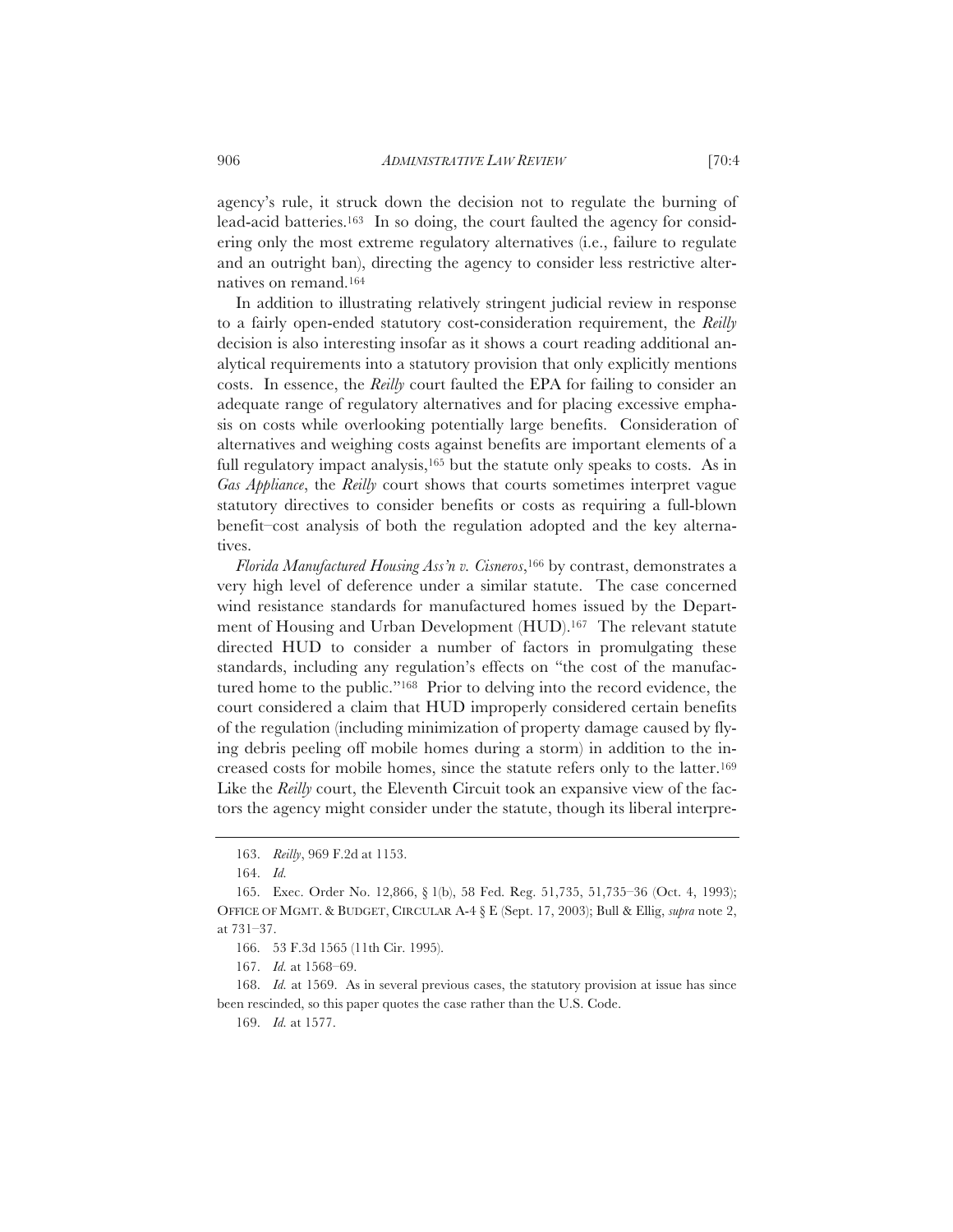tation here had the effect of expanding the agency's discretion rather than constraining it.170

In reviewing HUD's factfinding, the court entertained and summarily rejected various objections to the agency's cost calculations. The court dismissed a claim that HUD relied on flawed cost data, asserting that the agency was entitled to rely on its own experts rather than those quoted in the materials furnished by the challengers.171 It also briefly described the evidence proffered by the challengers and concluded that none of it was sufficient to demonstrate any clear error in the agency's analysis.<sup>172</sup>

Though *Reilly* and *Florida Manufactured* differ in terms of the rigor of review with which the court parses the agency's factfinding, both cases stand for the proposition that statutory requirements to consider costs are often interpreted broadly, permitting and in some instances requiring agencies to perform a more thorough regulatory impact analysis that considers regulatory alternatives and benefits as well as costs.173

### *3. "Reasonableness" or "Practicability" Requirement*

The final group of cases involves statutes that direct an agency to adopt a "reasonable" or "practicable" standard, which courts often interpret as imposing some form of benefit–cost analysis requirement. The sample set included two such decisions, one of which involved fairly rigorous review and one of which did not.

*Public Citizen, Inc. v. Mineta*174 featured relatively stringent review by the court. The case involved a standard for monitoring tire pressure.175 The relevant statute directed NHTSA to adopt standards that are "reasonable, practicable, and appropriate," including no additional language on regulatory benefits or costs.176 The agency ultimately adopted a standard that its benefit–cost analysis found to be less expensive than an alternative ap-

<sup>170.</sup> *Id.* at 1577–78.

<sup>171.</sup> *Id.* at 1580.

<sup>172.</sup> *Id.* at 1578–81.

<sup>173.</sup> Of course, a directive to consider "costs" may simply serve as shorthand directing agencies to deploy economic analysis to assess its proposed regulations. For instance, the fact that a statute enumerates certain benefits may serve as an implicit directive to assess those benefits economically along with the costs. Nevertheless, it is striking that the courts read such statutes expansively to create a de facto regulatory impact analysis requirement rather than limiting the statutes to their literal terms.

<sup>174. 340</sup> F.3d 39 (2d Cir. 2003).

<sup>175.</sup> *Id.* at 43.

<sup>176. 49</sup> U.S.C. §§ 30111(a)–(b) (2012).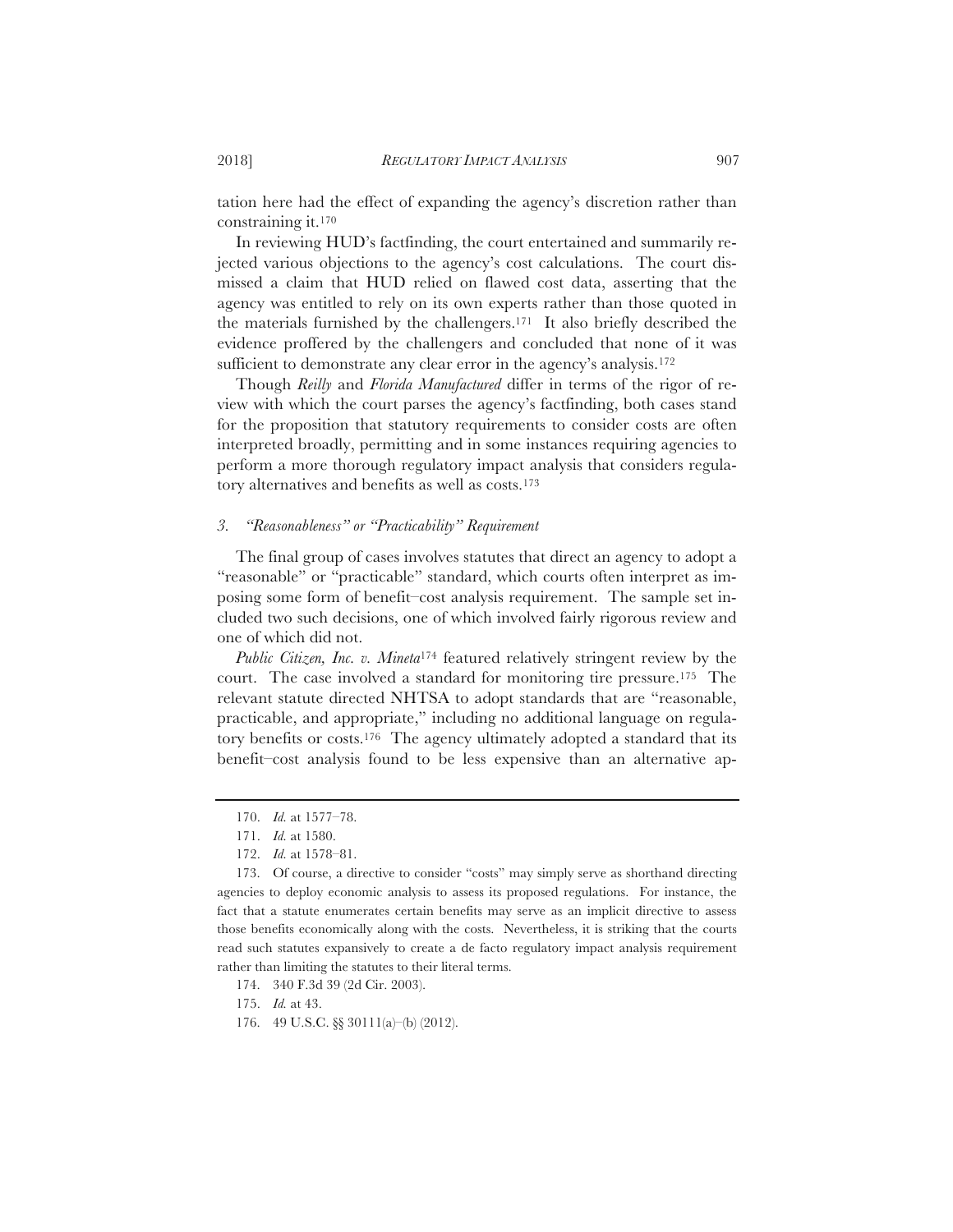proach, but that also provided fewer benefits than the alternative.177 The court faulted the agency's excessive focus on cost, asserting that a more protective alternative approach was "more cost effective" (i.e., the dollar cost per life saved or injury prevented would be smaller).178 The court also criticized the agency for overlooking the potential technology-forcing effect of the more stringent standard, suggesting that the compliance costs were likely to diminish over time.179

The *Public Citizen* court may well have reached the better conclusion and more faithfully carried out congressional intent by directing the agency to reconsider the more stringent standard, but the decision comes perilously close to substituting the court's preferred policy outcome for that of the agency. Nothing in the underlying statute speaks of requiring the agency to adopt the "most cost effective" alternative. Though selecting the least costly option may have been a poor decision from a public policy perspective, it requires a fairly aggressive reading of the statute to conclude that the agency's decision was not "reasonable" and therefore was "arbitrary and capricious." Thus, *Public Citizen* further illustrates the enormous malleability of benefit–cost consideration requirements, which seem to provide a blank canvas on which the court can paint whatever benefit–cost balancing standard it deems appropriate.

Continuing the theme of wildly divergent standards of review, the other decision interpreting a "reasonableness/practicability" requirement, *National Truck Equipment Ass'n v. National Highway Traffic Safety Administration*,180 undertook a very forgiving analysis of the agency's economic factfinding. The case involved a NHTSA rule strengthening the requirements for passenger compartment roofs in certain vehicles. The relevant statute was the same provision at issue in *Public Citizen*, which directed the agency to adopt "reasonable, practicable, and appropriate" automobile safety standards.<sup>181</sup> The challengers asserted that the standard NHTSA adopted was not "practicable" because it imposed excessive costs on certain regulated parties that alter mass-produced vehicles.182 The court gave this argument fairly short shrift, noting that the agency had designed the rule with certain flexibilities designed to minimize costs for companies that modify mass-produced cars

<sup>177.</sup> *Public Citizen*, 340 F.3d at 56–57.

<sup>178.</sup> *Id.* at 58 ("The notion that 'cheapest is best' is contrary to *State Farm*.").

<sup>179.</sup> *Id.* at 59–60.

<sup>180. 711</sup> F.3d 662 (6th Cir. 2013).

<sup>181.</sup> *Id.* at 663–64, 669 (citing 49 U.S.C. §§ 30111(a)–(b)).

<sup>182.</sup> *Id.* at 671.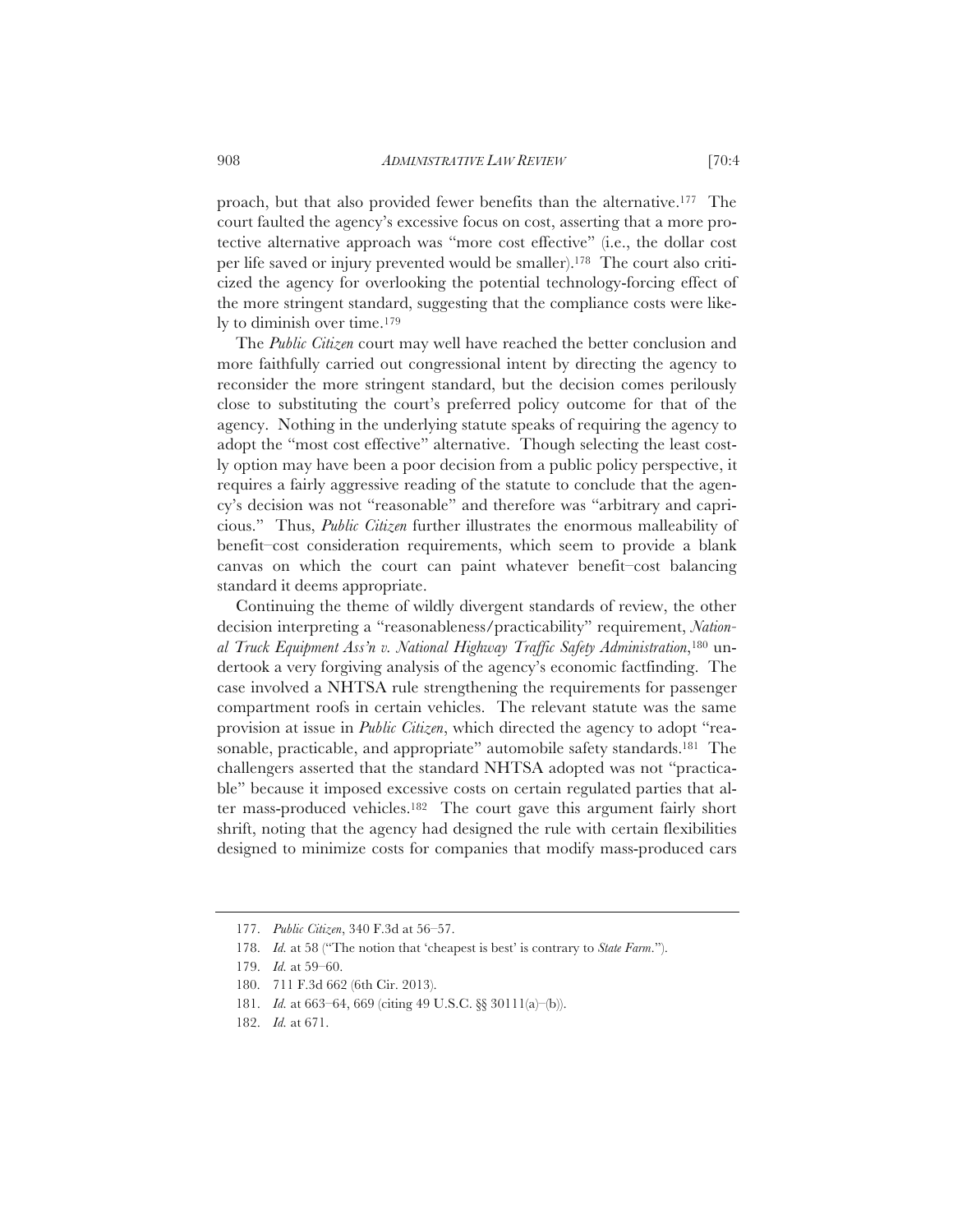and summarily concluding that those concessions were adequate.183

The contrast between the *Public Citizen* and *National Truck* decisions is striking, especially because both cases applied the same statutory standard. Whereas *National Truck* completely deferred to the agency's judgment, acknowledging that the agency's decision would increase costs but asserting that it is within the agency's jurisdiction to do so, *Public Citizen* overturned an agency's decision to select a regulatory alternative the court deemed suboptimal. These widely divergent results demonstrate the amorphousness of the "reasonableness/practicability" standard.

# *D. Technological and Economic Feasibility*

"Technological feasibility" and "economic feasibility" are conceptually distinct standards, though statutes often require agencies to satisfy both standards prior to regulating. "Technological feasibility" refers to the ability of regulated parties to meet a particular standard in light of the current state of technology: if the technology that would enable a regulated entity to satisfy any given regulatory requirement does not yet exist, then the regulation is not "technologically feasible."184 "Economic feasibility" refers to the ability of the regulated industry to absorb the costs of a regulation: if a rule is so strict that it would bankrupt a large number of firms and thereby devastate a sector of the economy, it is not "economically feasible."185

Under the latter standard, the focus is not on whether the monetized benefits exceed the monetized costs. Indeed, a rule may qualify as "economically feasible" even if the costs outstrip the benefits by several orders of magnitude, or it may be economically infeasible even if the societal benefits exceed the costs to industry. Rather, the focus is solely on whether the costs are too high for market players to continue to operate.

Statutes do not always combine technological and economic feasibility.186 Many statutes impose one standard or the other, and several statutes combine one of those standards with an additional benefit–cost consideration requirement. The judicial decisions in our sample, however, all involved statutes that combined technological and economic feasibility.

As in the case of benefit–cost consideration requirements, the rigor of review varied significantly from case to case. Certain courts latched on to the

<sup>183.</sup> *Id.* at 672–74.

<sup>184.</sup> Nat. Res. Def. Council, Inc. v. Herrington, 768 F.2d 1355, 1392–93 (D.C. Cir. 1985).

<sup>185.</sup> Am. Iron & Steel Inst. v. Occupational Safety & Health Admin., 939 F.2d 975, 980–81 (D.C. Cir. 1991).

<sup>186.</sup> *See infra* Table 1.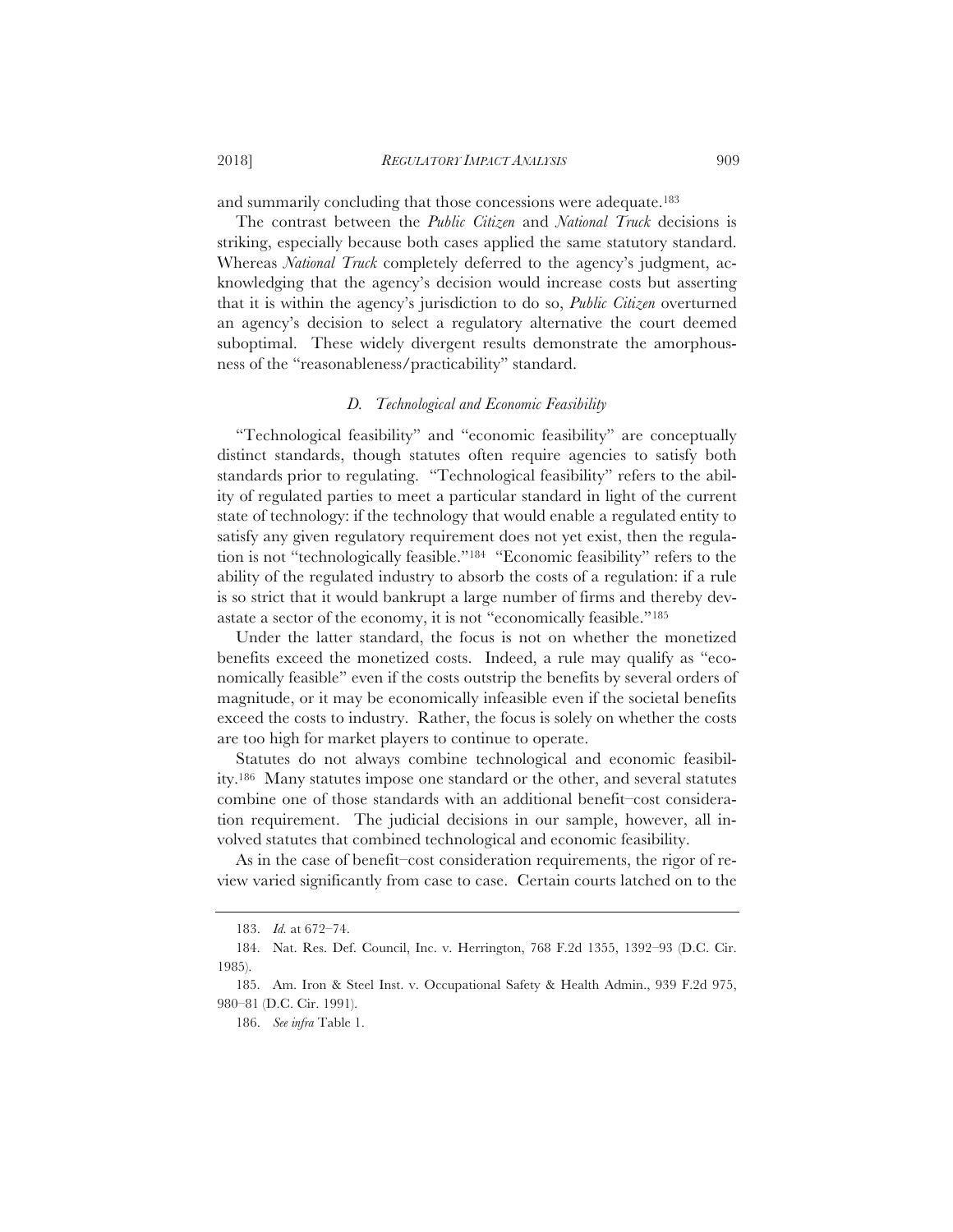economic feasibility prong and effectively treated it as a de facto benefit– cost analysis requirement. Other courts largely deferred to the agency's analysis, ensuring that the agency presented some evidence of economic costs and benefits but deferring to the agency's weighing of that evidence. Interestingly, none of the cases dedicated much attention to what it means for a regulation to be "economically feasible." None of the cases dealt with evidence concerning whether a particular rule would bankrupt an industry.187 Ultimately, the cases closely resembled those applying a benefit–cost consideration standard, meaning that some cases took a fairly hard look at the agency's economic evidence to ensure that the agency did not commit any logical errors, whereas others deferred almost completely to the agency's judgment.

The cases in the sample feature three decisions addressing precisely the same problem: whether setting a higher automobile fuel economy standard will induce manufacturers to produce smaller cars, which will in turn increase the rate of injuries and fatalities because small cars tend to fare poorly in automobile accidents. The three opinions provide a perfect case study in the malleability of the technological and economic feasibility standards, as the three decisions (all issued by different panels of the D.C. Circuit) reached very different conclusions. Specifically, one panel struck down the agency's decision to set a higher standard, citing the increased safety risk, whereas the other two panels upheld the agency's rule.

All three decisions involved a provision of the ECPA known as the Corporate Average Fuel Economy standards. The statute set a baseline fuel economy standard of 27.5 miles per gallon (mpg) and required NHTSA to set the "maximum feasible average fuel economy level," which might entail moving that target up or down.188 The statute further specified that NHTSA must adopt a standard that is "technologically feasible" and "economically practicable."189 NHTSA ultimately decided to reduce the 1987–

<sup>187.</sup> This is not to say that no such cases exist, only that none of the cases in our sample applied the "economic feasibility" standard in that manner. Indeed, we have identified several cases outside of our sample in which a court parses the agency's economic factfinding to determine if the standard adopted would bankrupt the industry. *See, e.g.*, *Am. Iron & Steel*, 939 F.2d at 986, 992; United Steelworkers of Am. v. Marshall, 647 F.2d 1189, 1272, 1281– 92 (D.C. Cir. 1980). This further illustrates the inconsistency in the standards that different courts apply when analyzing agency regulations promulgated under an "economic feasibility" standard.

<sup>188.</sup> Competitive Enter. Inst. v. Nat'l Highway Traffic Safety Admin. (*Competitive Enterprise II*), 956 F.2d 321, 322 (D.C. Cir. 1992). Per past practice, this paper cites to the case rather than the U.S. Code where the statutory provision at issue has since been rescinded.

<sup>189.</sup> Competitive Enter. Inst. v. Nat'l Highway Traffic Safety Admin. (*Competitive Enter-*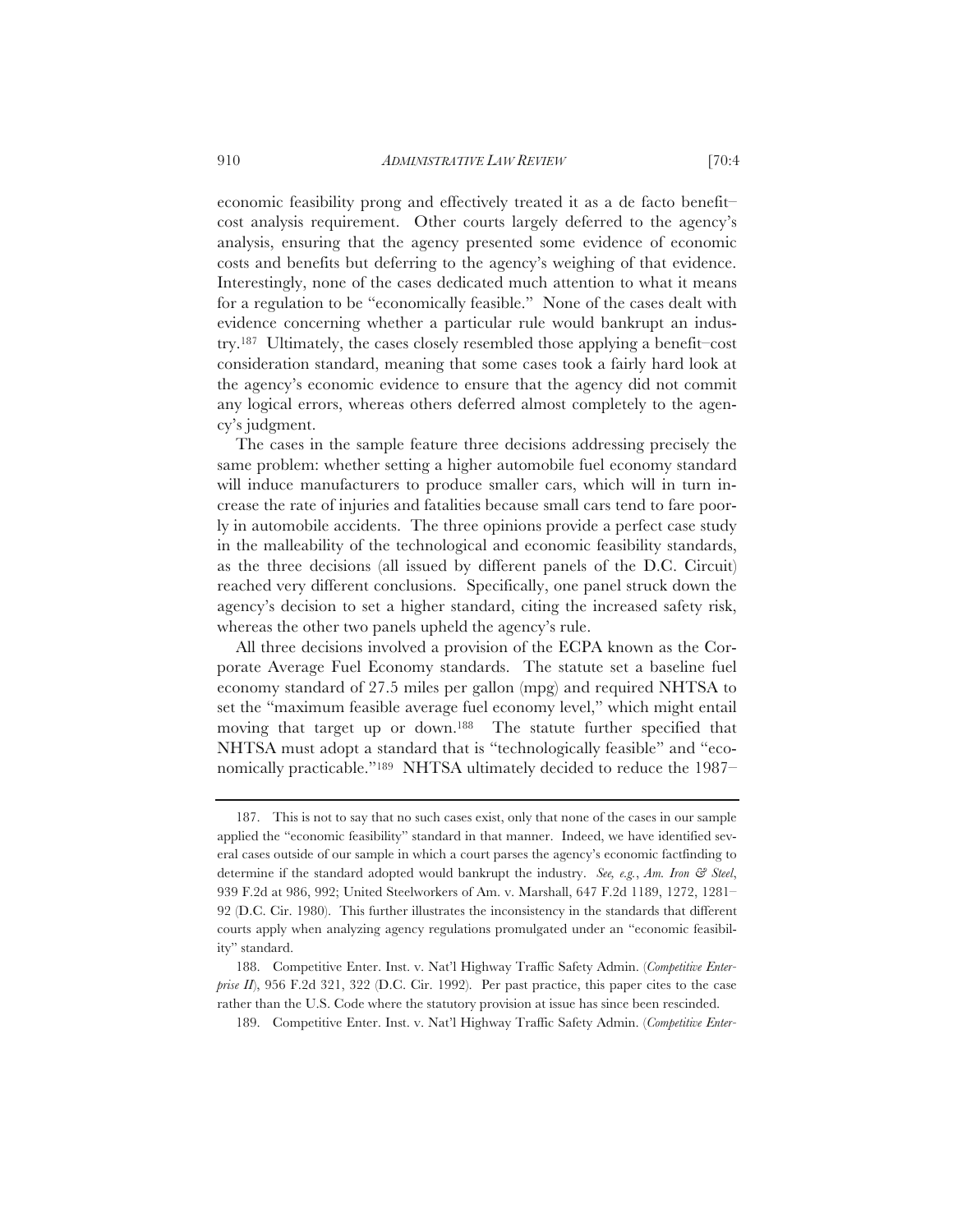1988 standard to 26 mpg, reduce the 1989 standard to 26.5 mpg, and leave the 27.5 mpg standard in place for 1990.190

The D.C. Circuit first reviewed this regulation in a decision issued in 1990 (which will be referred to as *Competitive Enterprise I*, as each of the three cases was titled *Competitive Enterprise Institute v. NHTSA*). In that decision, the Competitive Enterprise Institute challenged NHTSA's 1987–1988 and 1989 fuel economy standards, arguing that the agency should have reduced the target even further in order to protect against the risk of manufacturers producing smaller (and less safe) cars.191 The court disagreed, asserting that the record evidence was equivocal and that the agency grappled with the potential problem of downsizing and adequately explained why the risk was tolerable.192 For example, the agency presented evidence that the rate of automobile fatalities had declined over time, notwithstanding the fact that many manufacturers had produced smaller cars.193 It also noted that the petitioner's evidence contained internal flaws and inconsistencies.194 The court therefore upheld the agency's standards for 1987–1988 and 1989.195

A couple of years later, the D.C. Circuit revisited the same issue in a challenge to NHTSA's 1990 fuel economy standards. This time, whether a result of sloppier factfinding by the agency or more rigorous judicial review, the court did not find the agency's explanation convincing.196 The court described the agency's factfinding as "statistical legerdemain" and indicated that the agency "made conclusory assertions that its decision had no safety cost at all."197 The court briefly acknowledged *Competitive Enterprise I* and suggested (with little to no explanation) that the agency's factfinding for the 1987–1988 and 1989 standards was more thorough.198

*prise I*), 901 F.2d 107, 114 (D.C. Cir. 1990).

<sup>190.</sup> *Competitive Enterprise II*, 956 F.2d at 323; *Competitive Enterprise I*, 901 F.2d at 110.

<sup>191.</sup> *Competitive Enterprise I*, 901 F.2d at 119–20.

<sup>192.</sup> *Id.* at 120–22.

<sup>193.</sup> *Id.* at 121. The court did not consider whether automobile fatalities may have declined even further had manufacturers not moved to producing a smaller fleet of vehicles. In *Competitive Enterprise II*, by contrast, the court explicitly addressed that problem and faulted the agency for failing to consider the effects of higher fuel economy standards in isolation from other variables. 956 F.2d at 325–27.

<sup>194.</sup> *Competitive Enterprise I*, 901 F.2d at 121.

<sup>195.</sup> *Id.* at 124.

<sup>196.</sup> *See Competitive Enterprise II*, 956 F.2d at 324. The panel of D.C. Circuit judges that heard the first case (Wald, Ruth Bader Ginsburg, and Douglas Ginsburg) did not feature any overlap with the panel that decided the second case (Mikva, Williams, and Thomas).

<sup>197.</sup> *Id.*

<sup>198.</sup> *Id.*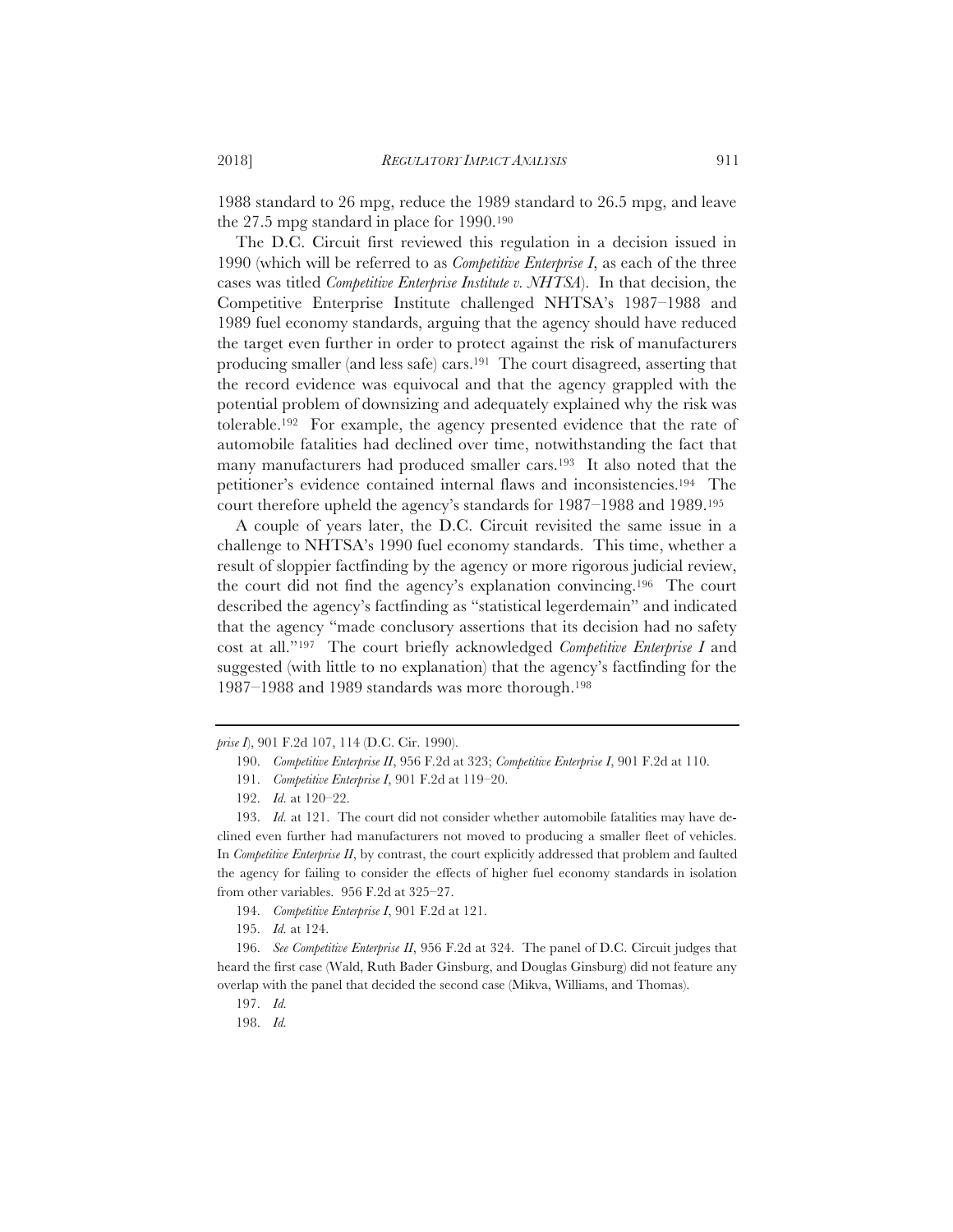Notwithstanding the *Competitive Enterprise II* court's efforts to distinguish the facts of *Competitive Enterprise I*, the second panel appears to have applied a much more rigorous standard of review. For instance, whereas the first panel accepted the agency's argument that certain improvements in vehicle safety would compensate for any reductions in safety caused by a shift to smaller cars, the second panel repeatedly faulted the agency for making such an argument, observing that it completely ignored the additional gains in safety that might emerge from setting a lower fuel economy target.199 Though the agency may have been lulled into complacency by the original win and put forth less effort in justifying its 1990 standards, it also seems that the court applied a closer level of scrutiny in *Competitive Enterprise II*.

Following the remand, NHTSA conducted additional factfinding on the effects of higher fuel economy standards on the size and safety of cars.200 During the rulemaking, no manufacturer presented evidence suggesting that a higher fuel economy standard would reduce the production of or increase the price of larger, safer cars.201 In reviewing the agency's reissued rule, the D.C. Circuit faulted the agency for inadequately distinguishing a study that suggested that increased fuel economy standards would lead manufacturers to produce smaller cars, but it pointed to the lack of any evidence from manufacturers as sufficient justification for the agency to conclude that such a result would not occur in the real world, and it upheld the agency's rule.202

As this trio of decisions illustrates, even the same court applying an identical statutory provision to a series of standards addressing an identical problem can reach very different conclusions. Though NHTSA's 1990 standard appears to have suffered from somewhat shoddy analysis vis-à-vis the 1987–1988 and 1989 standards, the *Competitive Enterprise II* panel also seems to have applied a much more searching standard of review than either the earlier or later panels.

The decisions also illustrate a phenomenon that arose in the other cases in the sample that applied a feasibility standard. In our sample, courts reviewing a rule for "economic feasibility" tend to parse the agency's economic analysis as if they were applying a benefit–cost consideration standard, rather than searching for evidence of whether the rule will bankrupt the industry. The level of deference ranges from fairly low (e.g., *Competitive* 

<sup>199.</sup> *See Competitive Enterprise I*, 901 F.2d at 119–20.

<sup>200.</sup> Competitive Enter. Inst. v. Nat'l Highway Traffic Safety Admin., 45 F.3d 481, 483–84 (D.C. Cir. 1995).

<sup>201.</sup> *Id.* at 483.

<sup>202.</sup> *Id.* at 484–86.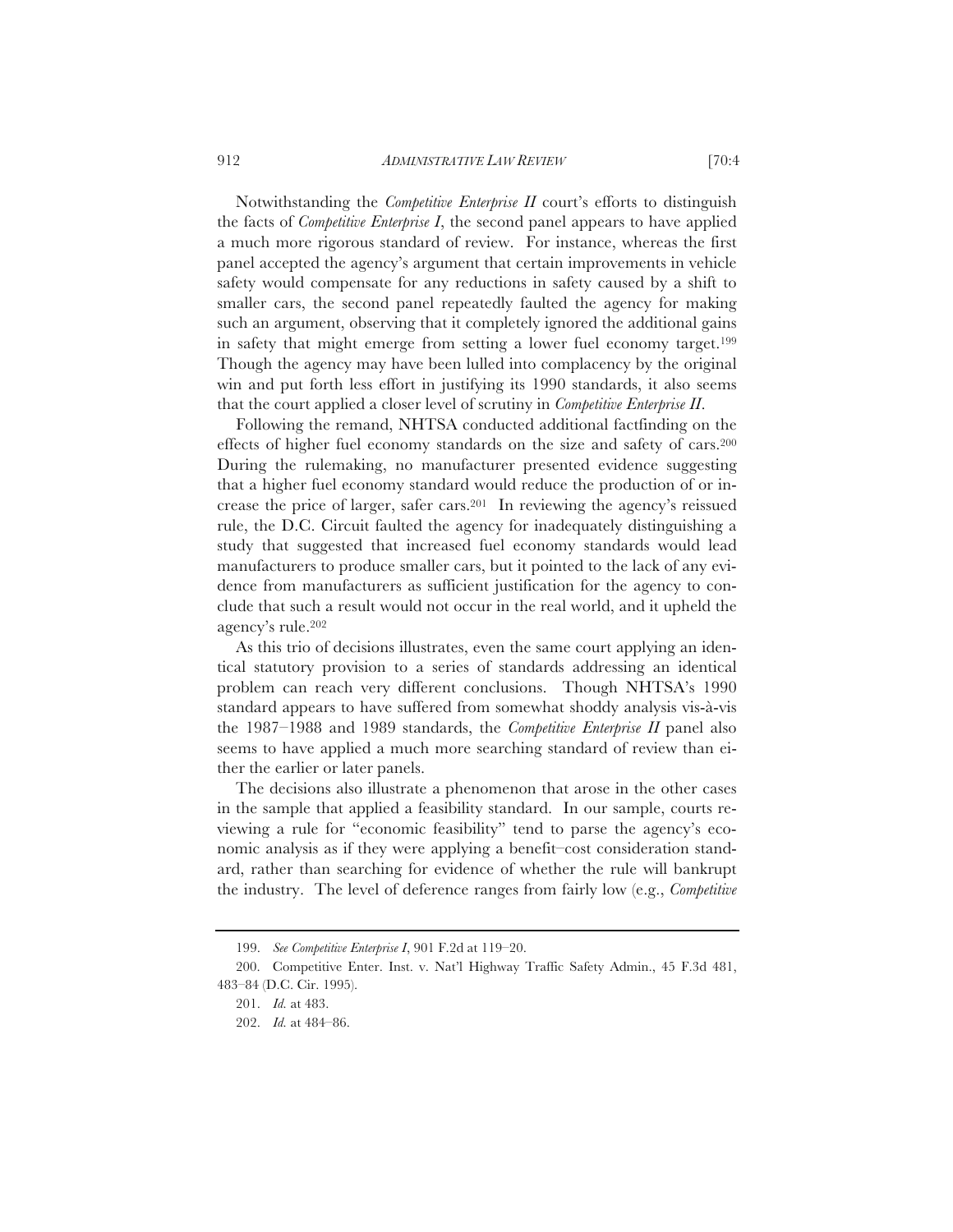*Enterprise II*) to quite high (*Competitive Enterprise I*), but the cases in the sample are fairly uniform in treating "economic feasibility" as some form of a benefit–cost consideration requirement (though not necessarily a requirement that benefits must exceed costs).

#### *E. Statutes with No Mention of Benefits or Costs*

The final two cases in the sample involved statutes that made no mention of benefits or costs, nor did they include words such as "reasonableness" or "practicability" that imply a requirement to consider benefits or costs. In both instances, the agency chose to cite economic evidence in support of its rule, and the courts addressed that evidence, notwithstanding the lack of any statutory mandate to consider it. Both courts also exhibited a very high level of deference, policing against any irrational conclusions or clear flaws in the data cited but otherwise affording the agency significant leeway in deciding how to use the evidence.

The first such decision, *Charter Communications, Inc. v. FCC*, concerned an FCC decision not to rescind a rule that prohibited cable operators from offering set-top converter boxes that bundle security and nonsecurity functions.203 The relevant statute directed the FCC to "assure the commercial availability" of certain devices to allow users to access multichannel video programming.204 It made no mention of regulatory benefits or costs. In its rulemaking, the FCC decided that the evidence concerning the costs of the ban was equivocal, that those costs were likely to diminish over time, and that there were significant benefits associated with promoting competition in the market for access devices.205 The court simply recited those arguments and concluded without any additional discussion that the agency's decision was reasonable.206

The second decision, *Consumer Electronics Ass'n v. FCC*,207 involved an FCC rule that mandated that new television sets larger than thirteen inches contain a device allowing them to receive both over-the-air and digital television signals.208 The relevant statute simply authorized the FCC to require that televisions include an "apparatus" capable of "receiving all frequencies

<sup>203. 460</sup> F.3d 31, 34 (D.C. Cir. 2006). The overall goal of the regulation was to promote market competition by enabling third parties to sell devices that allow users to access multichannel programming. *Id.* at 42.

<sup>204. 47</sup> U.S.C. § 549(a) (2012).

<sup>205.</sup> *Charter Commc'ns*, 460 F.3d at 41–42.

<sup>206.</sup> *Id.*

<sup>207. 347</sup> F.3d 291 (D.C. Cir. 2003).

<sup>208.</sup> *Id.* at 293.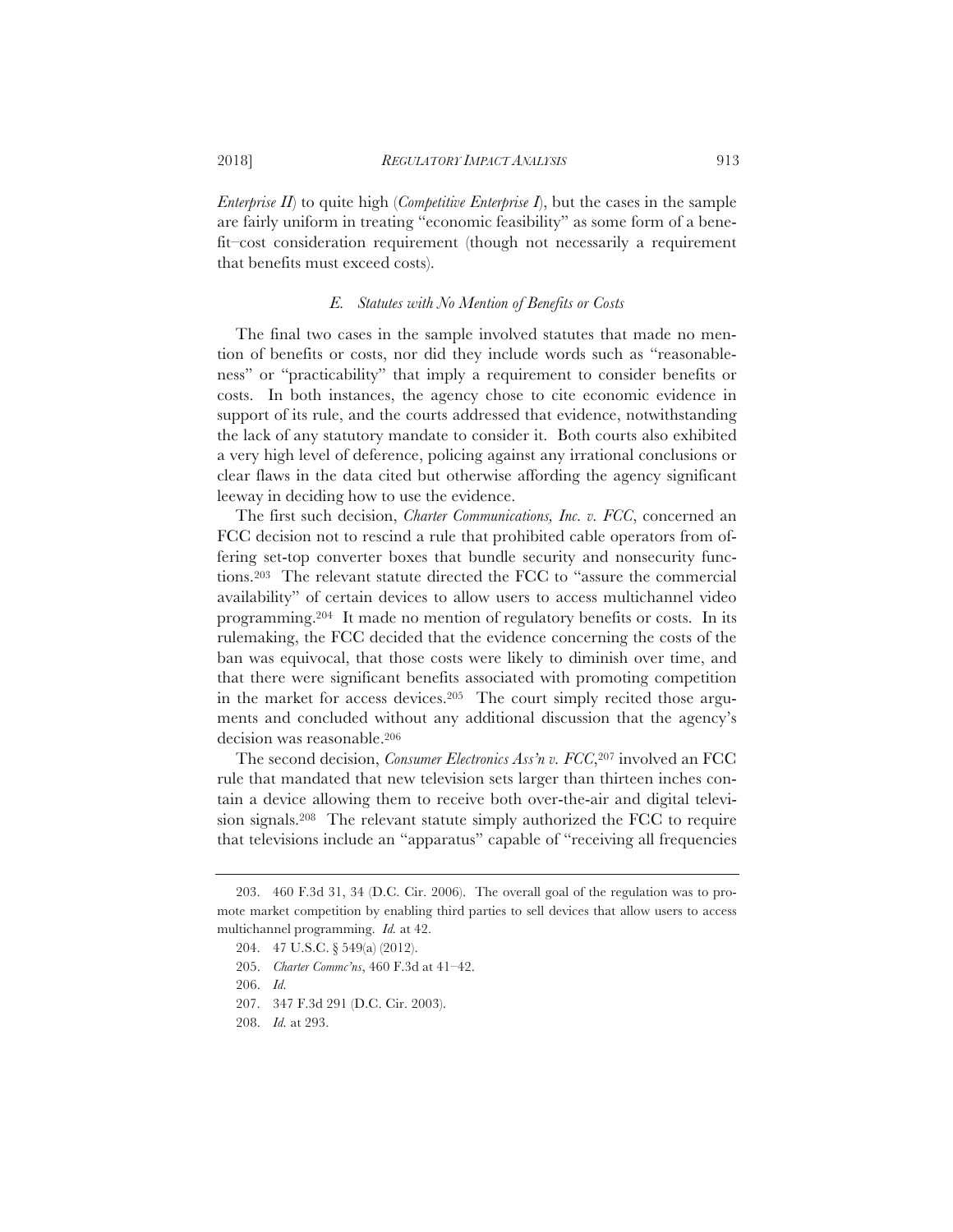allocated by the [FCC] to television broadcasting."209 Like the previous statute, it said nothing of benefits or costs. The challenger objected to the FCC's calculation of the costs imposed by requiring digital tuners.210 While acknowledging that the agency's cost calculations were "hardly a model of thorough consideration," the court concluded that the agency's analysis met the minimum standards of rationality.211 In essence, the agency concluded, based on past experience, that the costs of digital tuners would decline rapidly over time.212 Though the agency cited little evidence suggesting that was likely to occur in this case, other than its experience with past innovations, the court deferred to the agency's judgment.213 The court also summarily stated that it would not disrupt the agency's balancing of benefits and costs.214

# *F. Overall Conclusions*

The case law analysis supports several overarching conclusions. First, courts take specific statutory language very seriously: when agencies are directed to select a regulatory alternative favored by benefit–cost analysis or given a detailed list of economic benefits and costs to consider, the courts closely review the record to ensure that the agencies have successfully carried out their statutory mandate.215 Nearly all the cases featuring either of these types of statutes closely parsed the record, regardless of whether the court ultimately upheld or vacated the agency's decision.

Second, when confronted with statutes that broadly direct agencies to consider benefits or costs or that task agencies with writing regulations if

214. *Id.* at 303–04.

215. This conclusion accords with that reached by Caroline Cecot and Kip Viscusi in their analysis of judicial review of benefit–cost analysis: more detailed statutory standards tend to produce more rigorous judicial review. Cecot & Viscusi, *supra* note 7, at 593–94, 599–600; *see also* Masur & Posner, *supra* note 36, at 953–68 (presenting two prominent examples of intensive judicial scrutiny of agency benefit–cost analysis for regulations that were both issued under statutes that required agencies to choose the least burdensome alternative or perform a benefit–cost test); Sunstein, *supra* note 36, at 11–14 (juxtaposing courts' differing approaches in *Michigan v. EPA*, which concerned a regulation that was not issued under a statute requiring benefit–cost analysis, and *Business Roundtable*, which concerned a regulation that was issued under a statute the court interpreted to require benefit–cost analysis).

<sup>209. 47</sup> U.S.C. § 303(s).

<sup>210.</sup> *Consumer Elecs.*, 347 F.3d at 302.

<sup>211.</sup> *Id.*

<sup>212.</sup> *Id.* at 302–03.

<sup>213.</sup> *Id.*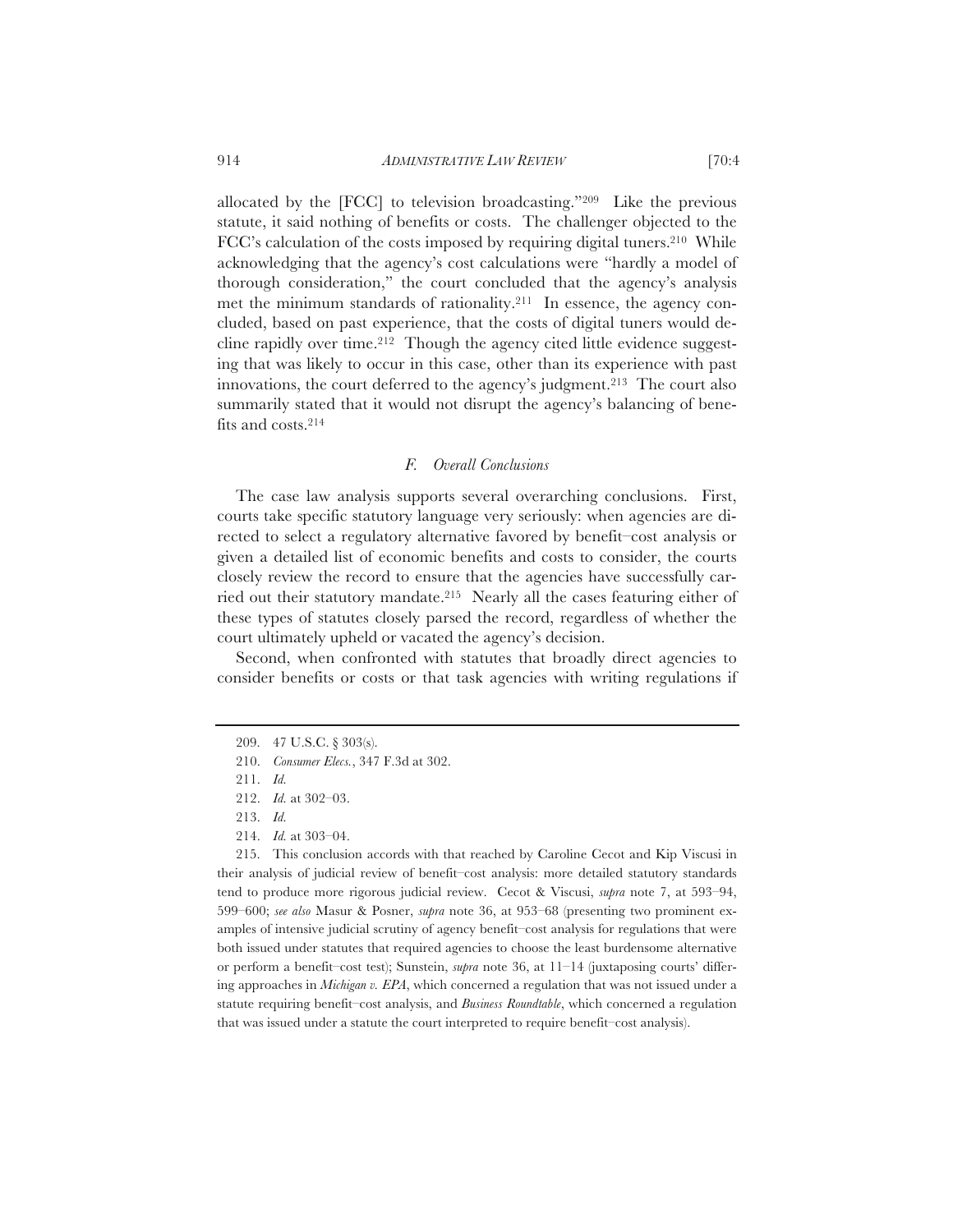doing so is "economically feasible," the courts treat the standard as an open invitation to apply as rigorous or lax a review as they deem appropriate. In many instances, the court goes well beyond the precise language of the statute. For example, as explored above, statutory requirements to consider costs are generally interpreted as implicitly requiring some consideration of benefits as well.216 Similarly, though few statutes explicitly refer to comparing the benefits and costs associated with the preferred regulatory option to those of key alternatives, numerous decisions require the agency to do so.217 And in cases in our sample involving an "economic feasibility" requirement, the courts generally conduct the same type of review that is seen in cases involving a benefit–cost consideration requirement rather than looking for evidence of whether a particular rule will bankrupt an industry.218

Cases examining rules issued under a benefit–cost consideration or feasibility standard also tend to run the gamut in terms of rigor of review. Of the opinions in the sample, many applied a level of review every bit as searching as that seen in cases involving stricter statutory standards, whereas others deferred almost completely to the agency.

Third, in instances in which the statute says nothing of benefits or costs, the courts will review any economic evidence actually cited by the agency, notwithstanding the lack of any statutory directive to produce such evidence. Nevertheless, in such cases the courts tender a very high level of deference to the agency's decisionmaking and will not overturn the agency's conclusions absent overwhelming evidence of some material error.219

# III. STATUTORY DIRECTIVES AND AGENCY ACTIONS

Section II found that courts consistently examine agency economic analysis most carefully when the statute specifies how the agency should use that

<sup>216.</sup> *See supra* Section II.C.2.

<sup>217.</sup> *See, e.g.*, Chamber of Commerce v. SEC, 412 F.3d 133, 144–45 (D.C. Cir. 2005); New York v. Reilly, 969 F.2d 1147, 1153 (D.C. Cir. 1992).

<sup>218.</sup> *See supra* Section II.D.

<sup>219.</sup> Admittedly, the sample size consists of only two decisions, which limits one's ability to draw definitive conclusions. Nevertheless, the two examples cited amply demonstrate that courts will at least sometimes review evidence of a regulation's economic impacts even when an agency is not required to produce such evidence. And there is every reason to believe that courts will generally tender a high degree of deference when so doing, as there is no statutory standard for the court to apply other than the general prohibition on the agency's acting arbitrarily or capriciously. *See* 5 U.S.C. § 706(2)(A) (2012); Citizens to Preserve Overton Park v. Volpe, 401 U.S. 402, 410 (1971) (noting that judicial review is unavailable when a statute is written in such broad terms that there is no law to apply).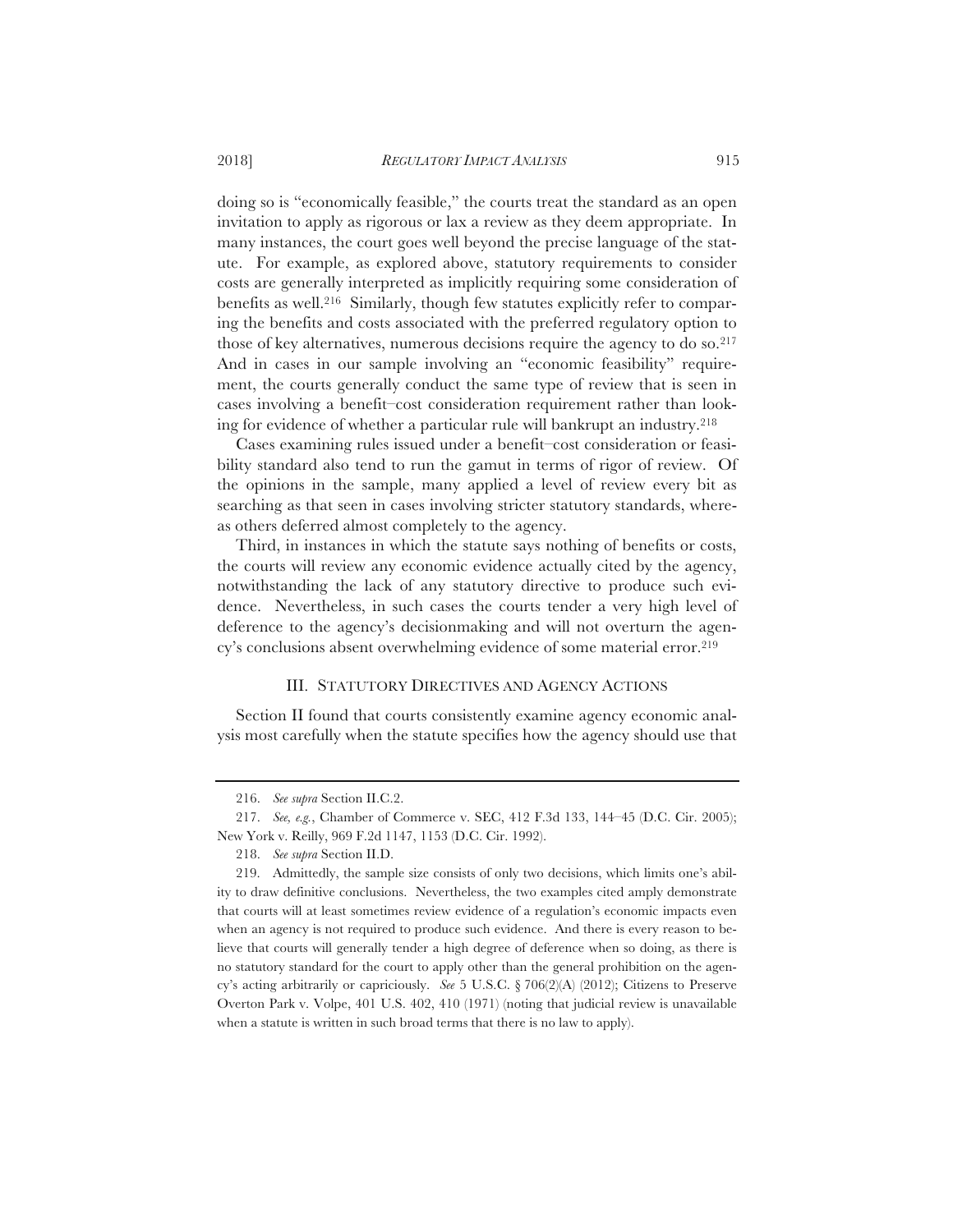analysis to choose among alternatives or lists specific economic benefit and cost factors the agency must consider. The rigor of the courts' assessments varies widely when the statute contains more general requirements to consider benefits and costs or to consider feasibility. Finally, courts are consistently deferential to agency economic analysis when the statute fails to require economic analysis at all.

Rational agencies seeking to avoid judicial reversal could be expected to exhibit a similar pattern. Specific statutory instructions about benefits and costs to consider or the benefit–cost decision rule to follow could be expected to motivate more complete economic analysis and more extensive explanations of how that analysis affected decisions. More general statutory requirements to consider benefits, costs, and economic or technological feasibility may motivate some degree of analysis or explanation that exceeds the norm, but not as much as the more specific requirements could be expected to generate. Finally, statutes that fail to mention economic factors or prohibit the consideration of some economic factors (such as costs) could be expected to have the least extensive economic analysis of all.

This Section tests the following five hypotheses by investigating whether varying statutory provisions related to economic analysis, as well as prior court evaluations of the agency's economic analysis, are correlated with the quality of regulatory impact analysis or the extent to which the agency claims the analysis was used in its decisions.

Hypothesis 1: The quality and/or claimed use of economic analysis will be greater when the statute requires the agency to consider economic factors.

Hypothesis 2: The quality and/or claimed use of economic analysis will be greater when the statute contains more specific language outlining the economic factors the agency must consider.

Hypothesis 3: The quality and/or claimed use of cost analysis will be lesser if the statute prohibits the agency from considering costs.

Hypothesis 4: The quality and/or claimed use of economic analysis will be lesser if the statute specifies noneconomic factors the agency must consider, such as technological feasibility.

Hypothesis 5: The quality and/or claimed use of economic analysis will be greater if a federal appeals court previously evaluated the agency's economic analysis of a similar regulation issued under the same statute or a predecessor statute.

The data on the quality and claimed use of regulatory impact analysis comes from the Mercatus Center's Regulatory Report Card.220 The Re-

<sup>220.</sup> *See* Ellig & McLaughlin, *supra* note 10 (providing a description of the Report Card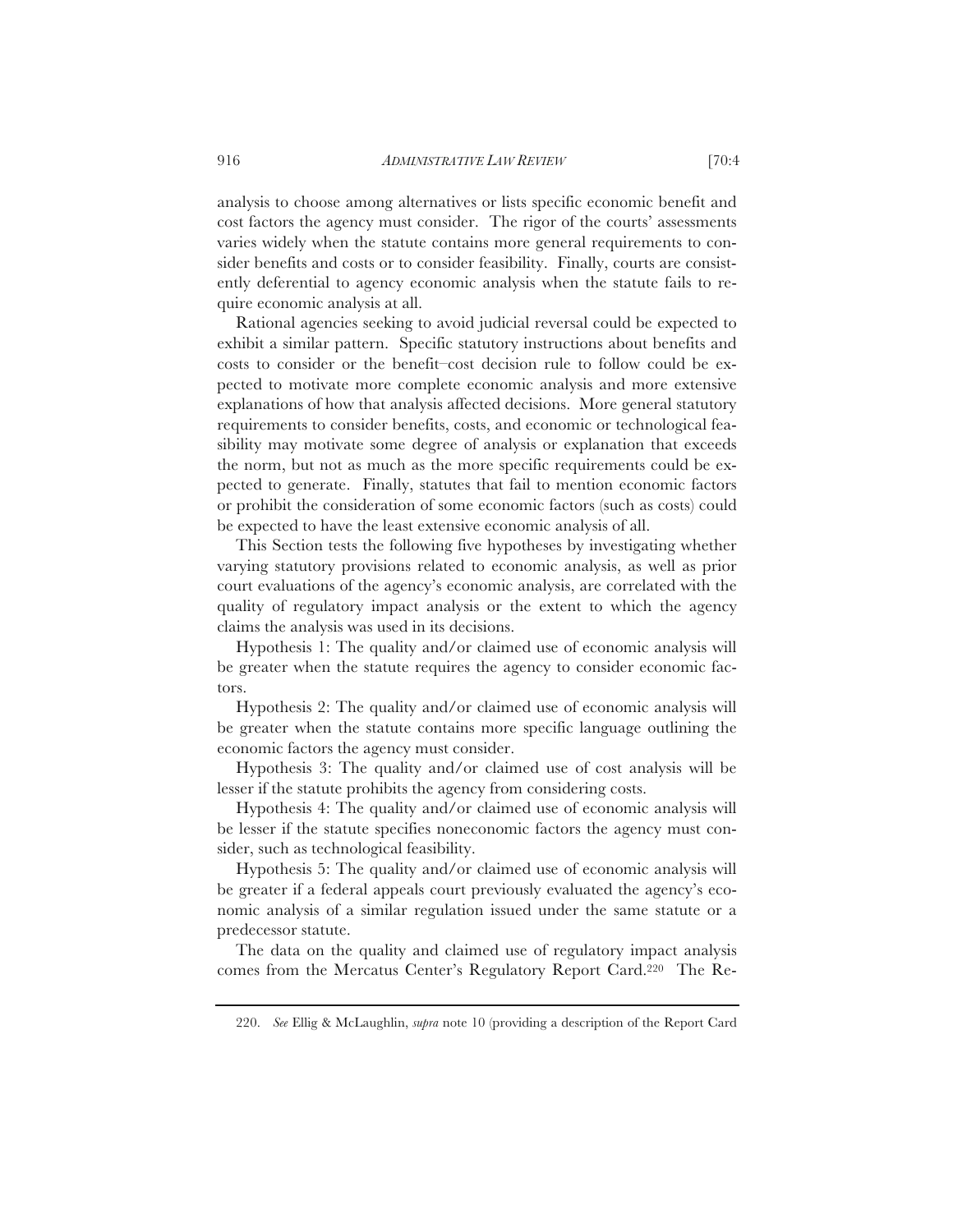port Card project assessed the quality and claimed use of regulatory impact analyses accompanying the 130 economically significant, prescriptive regulations proposed by Executive Branch agencies that cleared OIRA review between 2008 and 2013.

# *A. Statutory Considerations of Interest*

Reviewing the notices of proposed rulemaking (NPRMs) for the 130 regulations in the Report Card dataset, we have identified five types of factors that statutes either require or prohibit the agency from considering. Each type of statutory consideration directs or implies that the agency should conduct specific types of analysis. In addition, each type of statutory consideration involves a different decisionmaking rule for the agency to follow. Table 1 lists the five statutory considerations in order, from the consideration most likely to encourage more thorough regulatory impact analysis and explanation of how it was used, to the consideration least likely to do so.

projects and assessment data); Ellig, *supra* note 10 (same).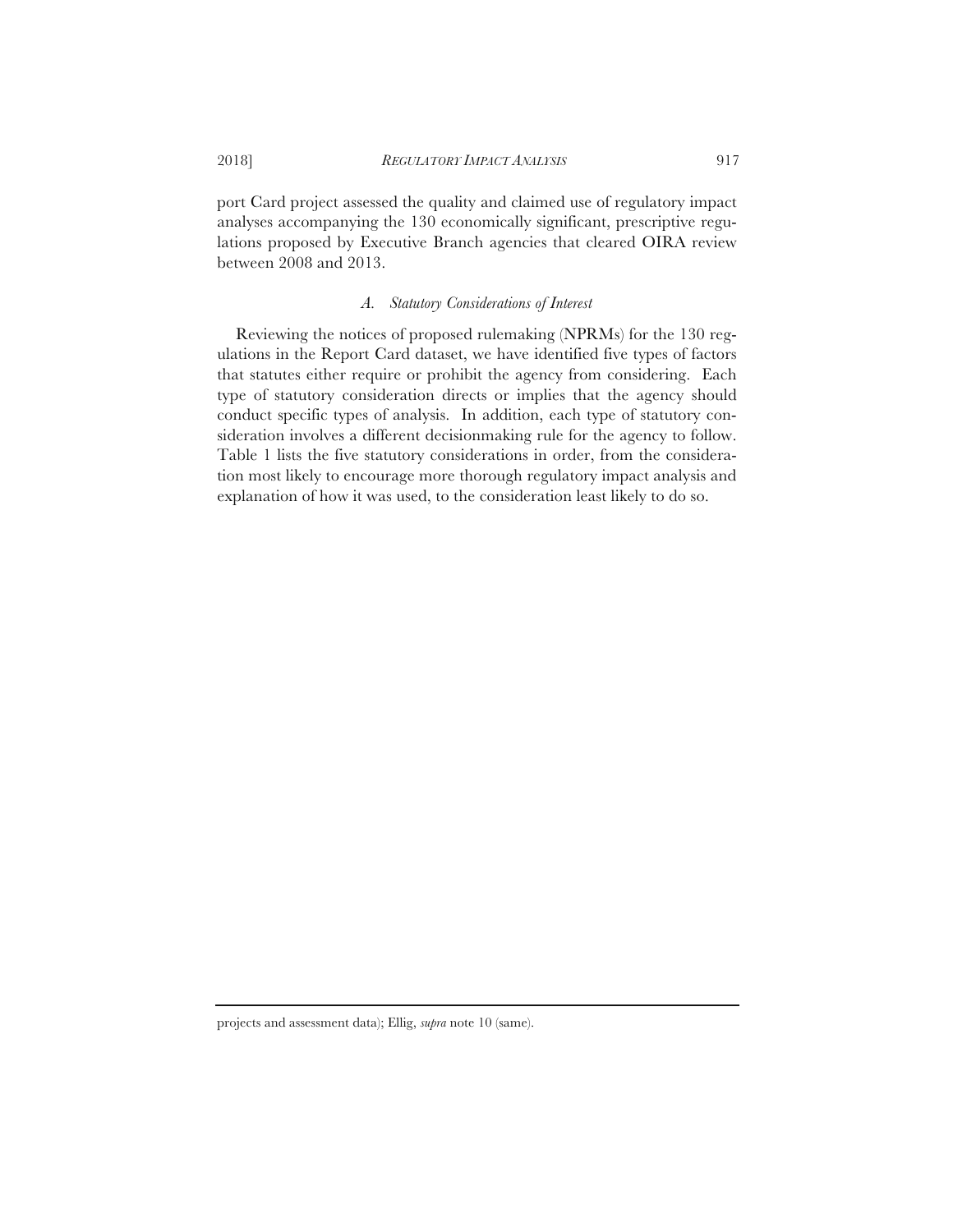| Statutory                                      | Examples                                                                                              | Analysis Required                                                                                | Decision Rule                                                                                                                                          |
|------------------------------------------------|-------------------------------------------------------------------------------------------------------|--------------------------------------------------------------------------------------------------|--------------------------------------------------------------------------------------------------------------------------------------------------------|
| Consideration                                  |                                                                                                       |                                                                                                  |                                                                                                                                                        |
| Consider<br>enumerated<br>benefits and costs   | EPCA-DOE<br>appliance energy<br>efficiency<br>standards                                               | Benefits, costs, and<br>other factors specified<br>in the statute                                | Regulate if benefits exceed<br>costs                                                                                                                   |
| Consider benefits<br>and costs                 | <b>CWA</b><br>OSHA<br><b>PHMSA</b><br>CAA-source<br>emission standards<br><b>FMCSA</b><br><b>PREA</b> | Benefits, costs, and<br>other factors<br>identified by the<br>agency                             | Regulate if the regulation<br>is cost-effective or if<br>benefits bear some other<br>relationship to costs that<br>the agency decides is<br>reasonable |
| Economic<br>feasibility (or<br>practicability) | EPCA-CAFE<br><b>CWA</b><br><b>OSHA</b><br>MSHA                                                        | Costs compared to<br>industry revenue;<br>other large changes<br>that might result from<br>costs | Regulate if the regulation's<br>costs will not create<br>significant adverse effects<br>(e.g., bankruptcy of<br>industry)                              |
| Cost consideration<br>prohibited               | CAA-NAAQS                                                                                             | Benefits—health<br>effects                                                                       | Set standards based solely<br>on health considerations                                                                                                 |
| Technological<br>feasibility                   | <b>EPCA</b><br>CWA<br><b>OSHA</b><br>MSHA<br><b>PHMSA</b><br>$CAA$ —source<br>emission standards      | Widely available<br>technology                                                                   | Regulate if technology<br>required for compliance is<br>widely available or will<br>become widely available                                            |

|  | <b>Table 1.</b> Statutory Considerations that May Affect the Quality or Use of |  |  |  |  |
|--|--------------------------------------------------------------------------------|--|--|--|--|
|  | Economic Analysis <sup>221</sup>                                               |  |  |  |  |

NOTE: Acronyms used in table are as follows. CAA: Clean Air Act; CAFE: Corporate Average Fuel Economy; CWA: Clean Water Act; DOE: Department of Energy; EPCA: Energy Policy and Conservation Act; FMCSA: Federal Motor Carrier Safety Act; MSHA: Mine Safety and Health Act; NAAQS: National Ambient Air Quality Standards; OSHA: Occupational Safety and Health Act; PHMSA: Pipeline and Hazardous Materials Safety Act; PREA: Prison Rape Elimination Act.

<sup>221.</sup> Table 1 includes agency descriptions of statutory authority in the Notice of Proposed Rulemaking (NPRM) for each of the 130 regulations, supplemented by consultation of the relevant statute when the description in the NPRM was unclear. The 130 regulations are listed in Ellig, *supra* note 10. Copies of NPRMs are available at www.mercatus.org/reportcards.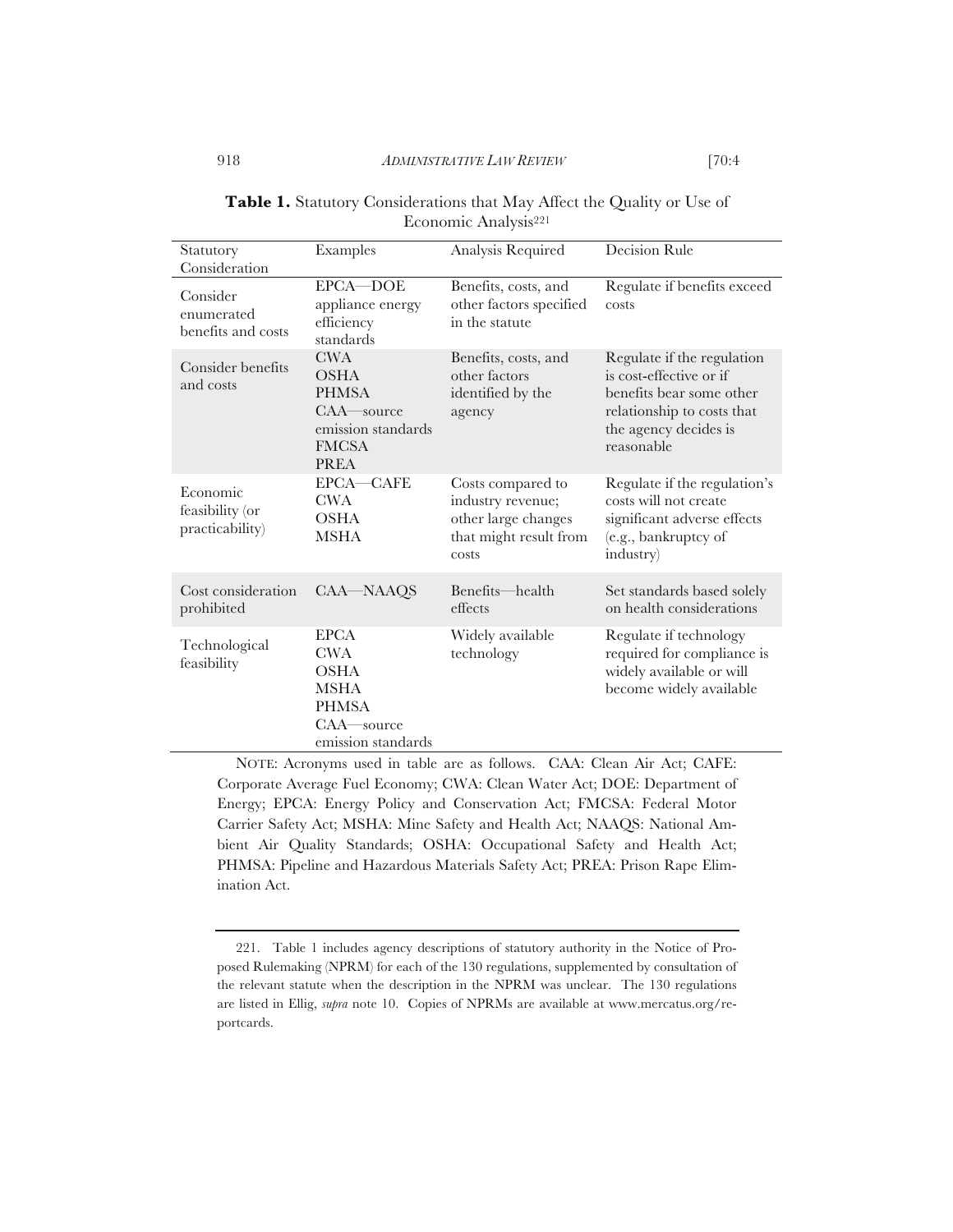The five types of statutory considerations listed in Table 1 closely mirror the list of five types of statutory considerations discussed in Section II of this Article. Two of the statutory factors listed—"Consider enumerated benefits and costs" and "Consider benefits and costs"—are the same in Table 1 and Section II. Section II discusses economic and technological feasibility together, because all the cases discussed in that Section that involved one of these considerations also involved the other. Table 1 and our subsequent econometric analysis break out economic feasibility and technological feasibility as separate considerations because some of the regulations in our dataset were issued under statutes that require one but not both considerations. Table 1 includes no statutory requirements that the agency choose a specific alternative identified by the analysis because none of the regulations in our sample were issued under statutes with that type of requirement. Table 1 includes one statutory factor not discussed in Section II—"Cost consideration prohibited"—because some of the regulations in our sample were issued under a statute prohibiting cost consideration, but none of the cases discussed in Section II involved a prohibition on cost consideration. The final category considered in Section II—regulations issued under a statute that neither requires nor forbids consideration of benefits and costs—is the control group of regulations in our statistical analysis.

#### *1. Consider Enumerated Benefits and Costs*

Under the Energy Policy and Conservation Act (EPCA), the DOE can issue an energy efficiency standard only if it determines that the proposed standard is technologically feasible and economically justified. To identify whether the standard is economically justified, the DOE determines whether the benefits of the standard exceed the burdens by considering seven statutory factors: (1) the economic impact on manufacturers and consumers; (2) consumer operating cost savings compared to any initial cost increase; (3) total projected savings of energy, water, or both; (4) any lessened utility or performance of the product; (5) the impact of any lessening of competition; (6) the need for energy and water conservation; and (7) other factors the secretary of energy considers relevant.222

This list clearly highlights major benefit and cost factors that the DOE's analysis ought to include. Factors 1, 2, 4, and 5 affect benefits or costs to consumers or manufacturers. Factors 3 and 6, related to resource savings and conservation, could also affect benefits to these parties or to society as a

<sup>222. 42</sup> U.S.C. §§ 6295(o)(2)(B)(i)(I)–(VII) (2012).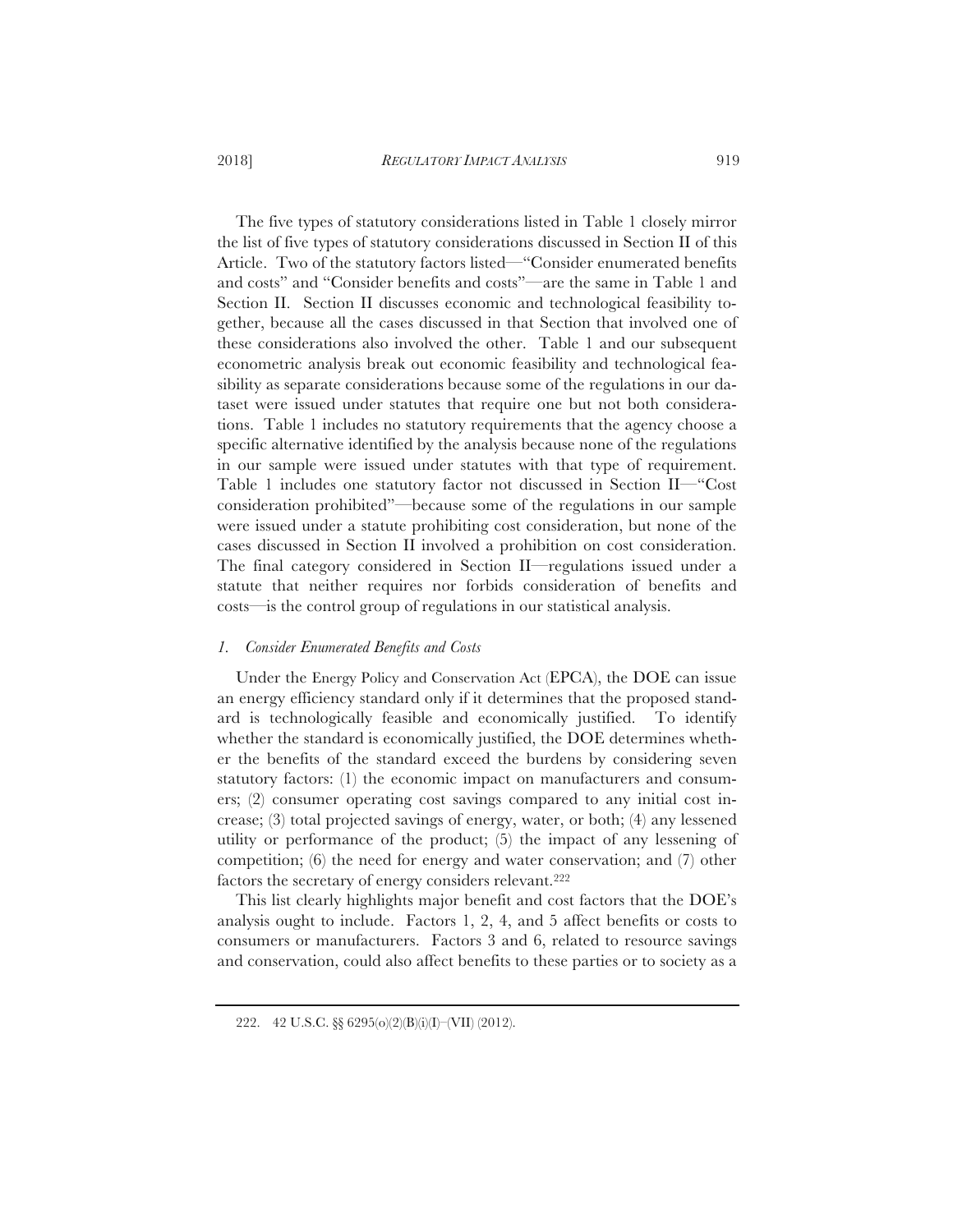whole. If the DOE follows the statutory mandate, it should produce significant analysis of benefits and costs.

The EPCA's requirement is not quite a benefit–cost test because not all of the factors that count as "benefits" and "burdens" under the statute are economic benefits and costs. Factors 3 and 6 could be interpreted to allow decisionmakers to assign a value to resource savings or conservation that differs from the value a well-informed, rational consumer would place on them. Factor 7 allows the DOE to consider issues other than benefits or costs, even in determining whether the regulation is "economically justified." Thus, the list deviates from a pure benefit–cost test because it allows factors other than economic benefits and costs to affect the determination of whether a regulation is economically justified. (No regulation in our sample was issued under a statute requiring a benefit–cost test as the sole factor determining whether the regulation is adopted or which alternative is adopted.) Nevertheless, the instruction to consider several factors that are significant benefits or costs leads us to expect that the DOE would also explain how they affected decisions about the regulation.

#### *2. Consider Benefits and Costs*

A number of statutes require agencies to consider benefits and costs without requiring a specific benefit–cost test. For example, the Clean Water Act (CWA) gives the EPA wide discretion to determine whether the additional costs of additional required effluent reductions are justified by the benefits, unless a proposed reduction is "wholly out of proportion to the costs of achieving such marginal levels of reduction."223 When the EPA considers adopting emissions standards for sources of hazardous air pollutants that go beyond what the EPA has determined is the Maximum Achievable Control Technology, it must consider costs and customarily assesses the cost-effectiveness of additional control measures.224 Under the Occupational Safety and Health Act (OSHA), a workplace safety standard must be cost-effective.225 The Prison Rape Elimination Act (PREA) requires the Attorney General to adopt national standards intended to reduce prison rape, but the standards may not impose additional substantial costs

<sup>223.</sup> Am. Iron & Steel Inst. v. EPA, 526 F.2d 1027, 1051 (3d Cir. 1975).

<sup>224.</sup> Standards of Performance for New Stationary Sources and Emission Guidelines for Existing Sources: Sewage Sludge Incineration Units, 75 Fed. Reg. 63,260, 63,267 (proposed Oct. 14, 2010) (to be codified at 40 C.F.R. pt. 60).

<sup>225.</sup> Am. Textile Mfrs. Inst. v. Donovan, 452 U.S. 490, 513–14, n.32 (1981); Int'l Union v. Occupational Safety & Health Admin., 375 F.3d 1310, 1318–19 (D.C. Cir. 1994).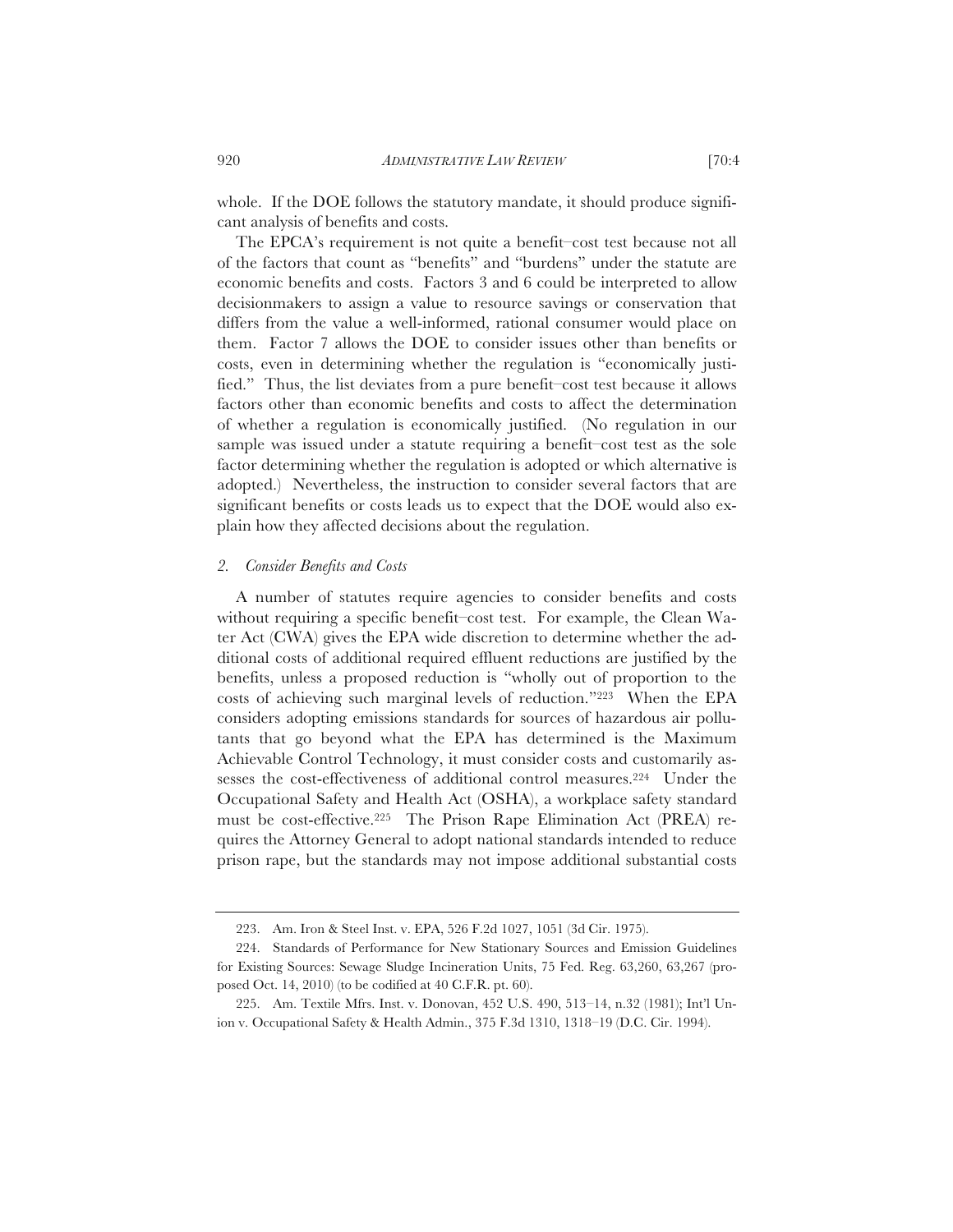on federal, state, or local prison authorities.226

Because these kinds of provisions require agencies to consider benefits and costs, they may motivate agencies to offer a more thorough assessment of costs and a more thorough comparison with benefits. They may also prompt agencies to provide a more careful explanation of how benefits and costs were relevant to regulatory decisions, for two reasons: (1) the agency must demonstrate that it considered benefits and costs, and (2) the agency must explain how it interpreted this requirement and how it compared benefits and costs.

# *3. Economic Feasibility (or Practicability)*

In some cases, an agency must consider whether a regulation is "economically feasible" or "economically practicable." This kind of standard assesses whether many or most of the regulated entities could comply without serious adverse economic consequences.

For example, OSHA's definition of economic feasibility means that the "industry can absorb or pass on the costs of compliance without threatening its long-term profitability or competitive structure."227 Similarly, mine safety standards must be feasible, and the Mine Safety and Health Administration (MSHA) considers economic feasibility as part of its feasibility determination. The agency presumes the regulation is economically feasible if the costs are less than one percent of industry revenues.228 Corporate Average Fuel Economy (CAFE) standards for automobiles must be within the financial capability of the industry as a whole and cannot lead to adverse economic consequences such as significant job losses or "unreasonable elimination of consumer choice."229

An economic feasibility requirement could be expected to motivate some additional analysis of compliance costs and assessment of whether the regulated entities can "afford" to comply. It may not produce any significant improvement in discussion of how the agency's analysis affected decisions, other than a checkoff that the regulation is economically feasible.

<sup>226. 42</sup> U.S.C. § 15607(a)(3).

<sup>227.</sup> *See Am. Textile*, 452 U.S. at 530, n.55.

<sup>228.</sup> Lowering Miners' Exposure to Respirable Coal Mine Dust, Including Continuous Personal Dust Monitors, 75 Fed. Reg. 64,412, 64,477 (proposed Oct. 19, 2010) (to be codified at 30 C.F.R. pts. 70–72, 75, 90).

<sup>229. 2017</sup> and Later Model Year Light-Duty Vehicle Greenhouse Gas Emissions and Corporate Average Fuel Economy Standards, 76 Fed. Reg. 74,854, 74,897 (proposed Dec. 1, 2011) (to be codified at 40 C.F.R pts. 85, 86, 600).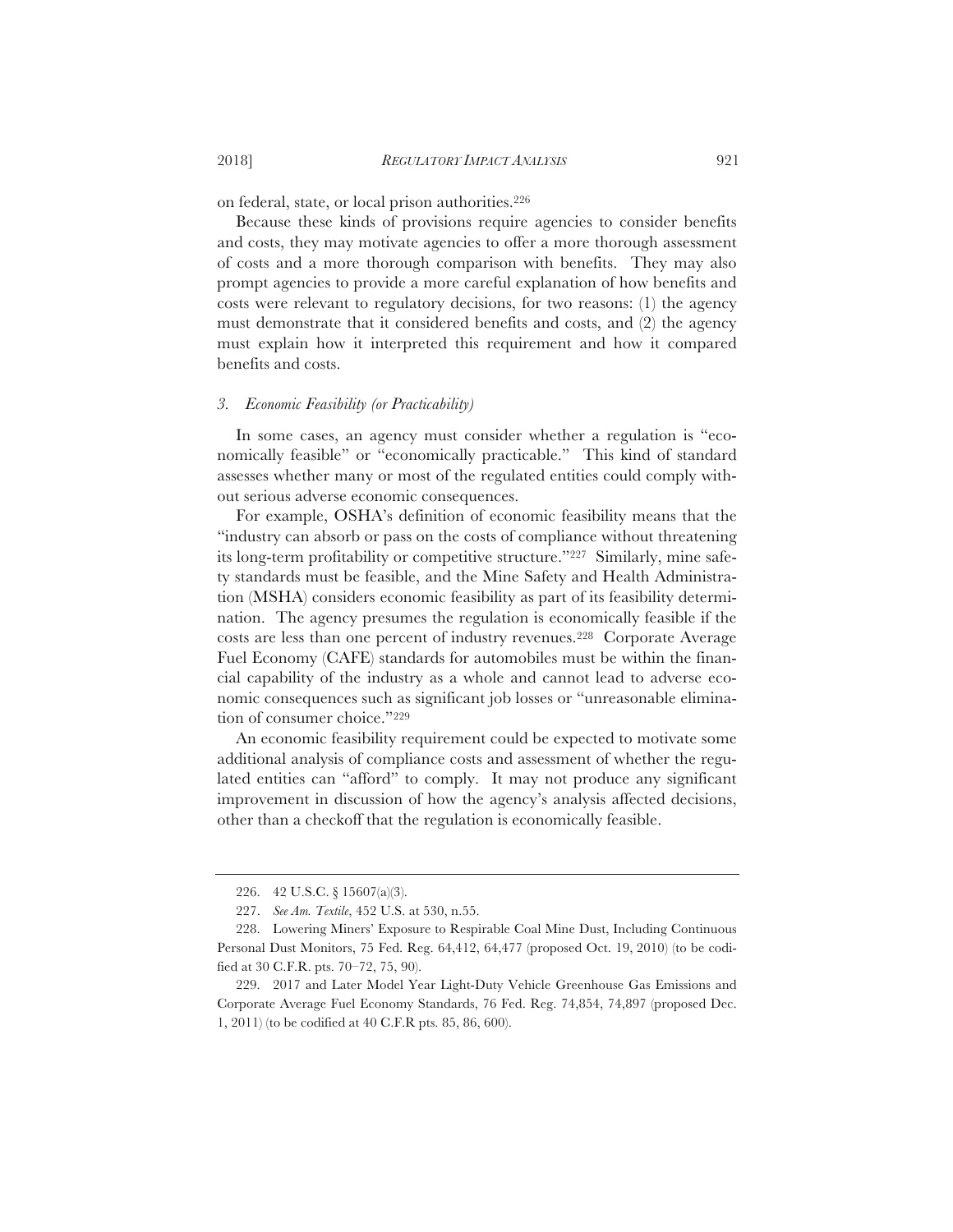#### *4. Cost Consideration Prohibited*

It is rare for an agency to be prohibited from considering costs at all. The only regulations in our sample accompanied by such a prohibition are the five EPA regulations that set National Ambient Air Quality Standards (NAAQS) under the Clean Air Act (CAA). If an agency is prohibited from considering costs, we would logically expect that it would produce little or no cost analysis, provide a less thorough explanation of how its regulatory impact analysis affected decisions, and provide no explanation of how the net benefits of alternatives affected its decisions. Because the CAA instructs the EPA to set air quality standards solely based on health considerations, it may motivate the agency to produce a more extensive analysis of the benefits of the proposed regulation.

# *5. Technological Feasibility*

Some regulations must pass a technological feasibility determination. This may be explicitly labeled a technological feasibility analysis, as when NHTSA determines whether a given technology to improve fuel efficiency will be available for commercial application in a particular model year.<sup>230</sup> Or it may be an implicit assessment of technological feasibility, such as the analysis the EPA undertakes when it establishes the Maximum Achievable Control Technology (MACT) floor when regulating emissions from a source of hazardous air pollutants. The MACT floor for new and existing sources is based on emissions reductions actually achieved by the bestperforming sources.231 Thus, the floor depends on emissions reductions achieved by a technology that has been placed in practice—an implicit feasibility determination.

In both types of cases, feasibility depends only on the availability of the relevant technology for widespread use, not on the cost of the technology. Thus, we should not expect a technological feasibility requirement to improve the quality or use of economic analysis. Indeed, such a requirement may be associated with less thorough or less thoroughly explained economic analysis, if only because it diverts scarce analytical resources from economic to technological assessments.

<sup>230.</sup> *Id.*

<sup>231.</sup> National Emission Standards for Hazardous Air Pollutants from Coal and Oil-Fired Electric Utility Steam Generating Units and Standards of Performance for Fossil-Fuel-Fired Electric Utility, Industrial-Commercial-Institutional, and Small Industrial-Commercial-Institutional Steam Generating Units, 76 Fed. Reg. 24,976, 24,981 (proposed May 3, 2011) (to be codified at 40 C.F.R. pts. 60, 63).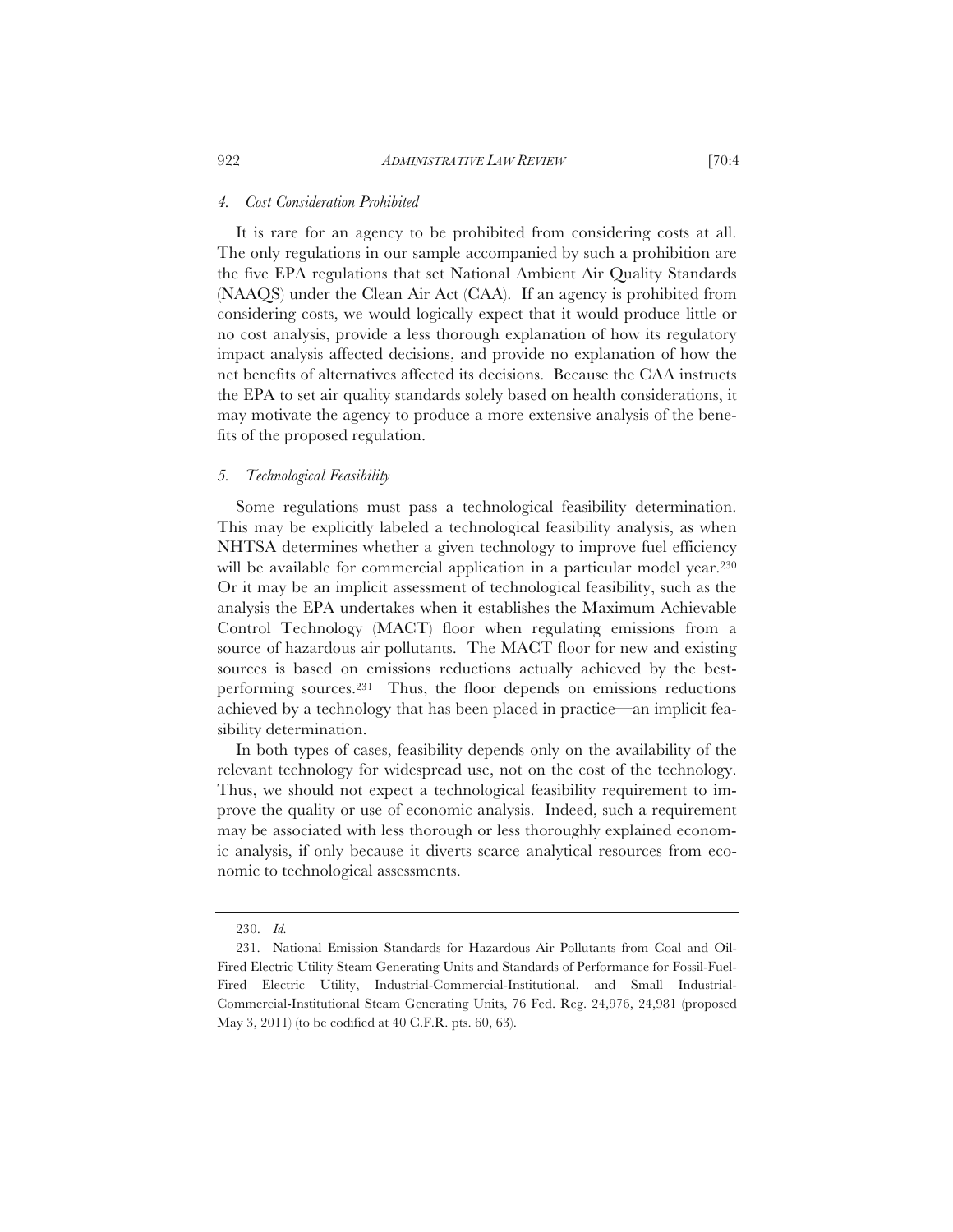#### 2018] *REGULATORY IMPACT ANALYSIS* 923

#### *B. Statutory Considerations and Judicial Review*

A prior lawsuit involving the economic analysis of a similar regulation could improve the quality or claimed use of analysis by making the agency more sensitive to litigation risk. In addition to identifying whether a regulation was issued subject to any of the statutory considerations listed in Section III.A, we used the thirty-three cases discussed in Section II to identify whether a federal appeals court previously evaluated the agency's economic analysis of a similar regulation issued under the same statute or a predecessor statute.

As Table 2 shows, federal appeals courts evaluated the agency's economic analysis in a prior lawsuit for virtually all regulations issued under statutes that require consideration of economic factors or technological feasibility. Thus, our independent variables indicating these statutory factors essentially test for their effect when the agency has also experienced a lawsuit in which an appeals court evaluated the agency's economic analysis. The five regulations for which the EPA was prohibited from considering costs did not have a prior lawsuit in which an appeals court evaluated the agency's economic analysis. In addition, for six regulations in our sample, appeals courts evaluated the agency's economic analysis in a prior lawsuit even though there was no language in the statute specifically requiring consideration of economic or technological factors. For these six regulations, courts evaluated the economic analysis under the arbitrary and capricious standard with no additional statutory guidance.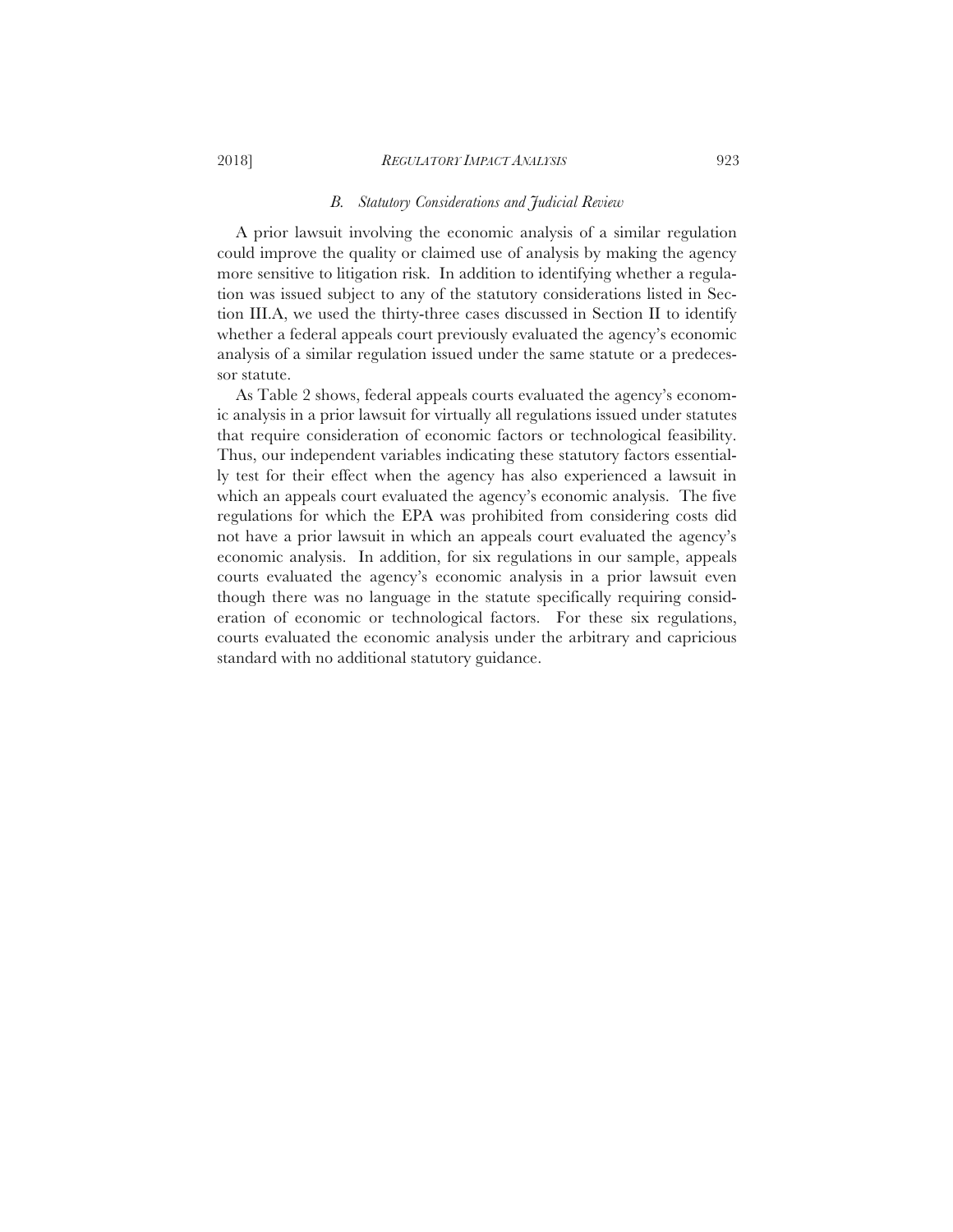|  |                                         | <b>Table 2.</b> Statutory Considerations and Prior Court Decisions Evaluating |
|--|-----------------------------------------|-------------------------------------------------------------------------------|
|  | Agency Economic Analysis <sup>232</sup> |                                                                               |

| <b>Statutory Consideration</b>           | Number of<br>Regulations | Number of Regulations with<br>Prior Court Decision<br><b>Evaluating Agency Economic</b><br>Analysis |
|------------------------------------------|--------------------------|-----------------------------------------------------------------------------------------------------|
| Consider enumerated benefits and costs   | 16                       | 16                                                                                                  |
| Consider benefits and costs              | 21                       | 18                                                                                                  |
| Economic feasibility (or practicability) | 13                       | 11                                                                                                  |
| Cost consideration prohibited            | 5                        | $\overline{0}$                                                                                      |
| Technological feasibility                | 38                       | 34                                                                                                  |

#### *C. Data Analysis and Results*

# *1. Data on the Quality and Claimed Use of Regulatory Impact Analysis*

Each assessment in the Regulatory Report Card project covered the four major elements of regulatory impact analysis: analysis of the problem the regulation sought to solve, development of alternatives to the regulation, estimation of the benefits and costs of the regulation, and the alternatives. Two additional criteria assessed how well the agency explained how it used the analysis in decisions and how well the agency explained the role of net benefits (benefits minus costs) in its decisions. Since the evaluators could not observe the actual decisionmaking process inside the agencies, the two criteria are necessarily assessments of the extent to which the agency claimed to use the analysis.233

<sup>232.</sup> Table 2 is based on the Authors' calculations. Authors coded each regulation based on the agency's description of the statutory authority for the regulation in the NPRM. A regulation was coded as having a prior court decision if one of the court decisions listed in the Appendix involved a regulation issued under the same or a predecessor statute.

<sup>233.</sup> One might expect that evaluations on these two criteria would generate a lot of "false positives" because agencies claim to use the analysis in decisions even if they did not. But the data demonstrate that, in the majority of cases, federal agencies do not claim to have used the regulatory impact analysis (RIA) at all. *See* Ellig, *supra* note 10, at 15–16. "There may well be a countervailing tendency for false negatives because an agency's RIA can be challenged in court if the agency relies on it to justify decisions about a regulation." *Id.*; *see*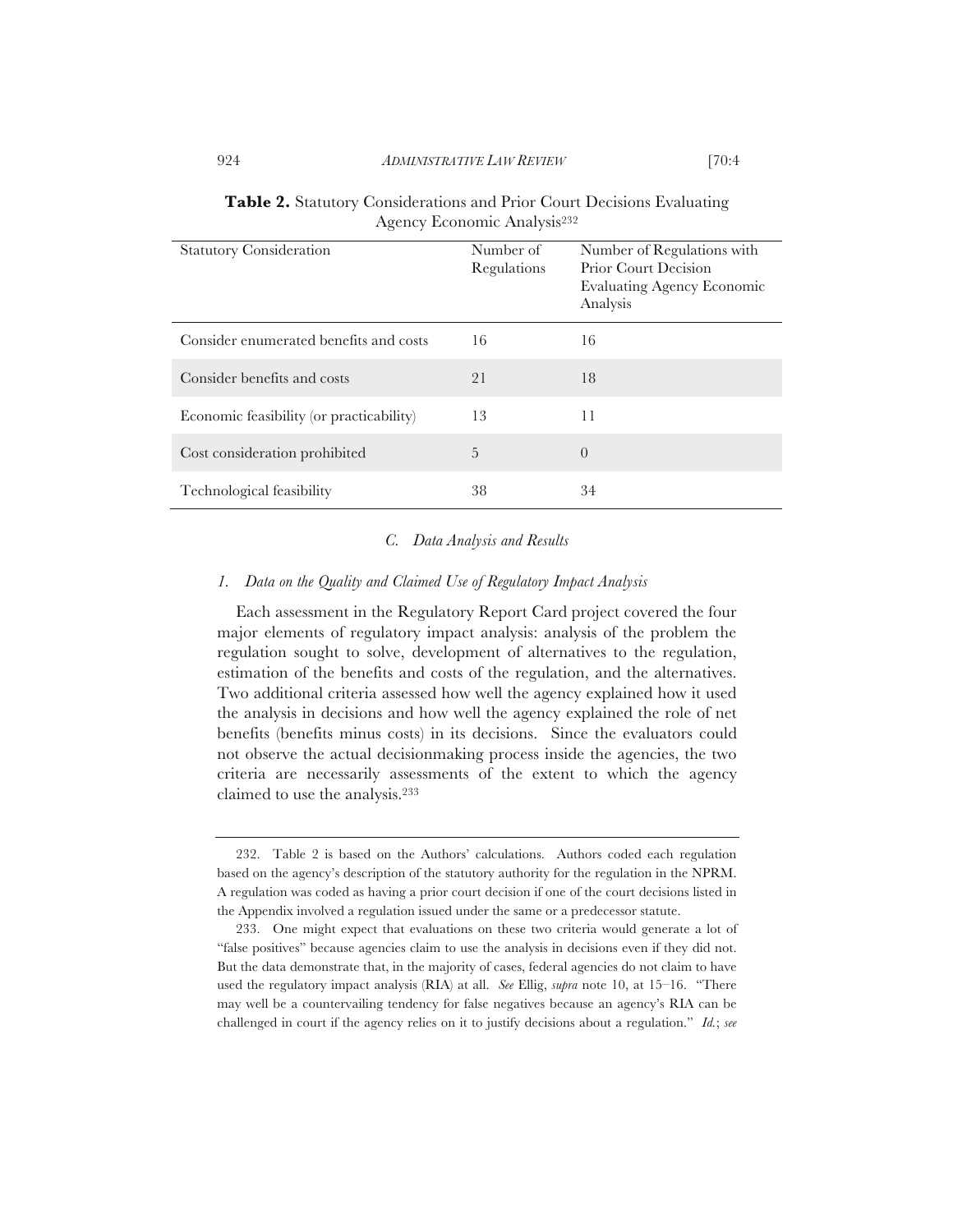Trained evaluators assessed the analysis accompanying each regulation on each of the six criteria using a  $0-5$  scale, with zero indicating no relevant content and five indicating reasonably complete analysis.234 Inter-rater reliability tests indicate that the evaluations are consistent across evaluators.235 These data have been used as indicators of the quality of regulatory impact analysis in multiple prior published articles.236

A simple comparison of means suggests that the quality and claimed use of economic analysis often varies systematically based on the five statutory considerations. Table 3 compares the mean scores of the regulations issued under statutes with each of the five considerations of interest with the mean scores for regulations issued under statutes that do not include any of these considerations. The final line of the Table shows the mean scores for the seventy-five regulations issued under statutes that include none of the five considerations and for which there was no prior court decision evaluating the agency's economic analysis for a similar regulation under the same statute or a predecessor statute.

*also* Cecot & Viscusi, *supra* note 7, at 591.

<sup>234.</sup> For a complete explanation of the Report Card evaluation methodology, see Ellig & McLaughlin, *supra* note 10.

<sup>235.</sup> *See* Jerry Ellig, Patrick A. McLaughlin & John F. Morrall III, *Continuity, Change, and Priorities: The Quality and Use of Regulatory Analysis Across U.S. Administrations*, 7 REG. & GOVERNANCE 153, 159–60 (2013).

<sup>236.</sup> *See id.*; *see also* Jerry Ellig & Christopher Conover, *Presidential Priorities, Congressional Control, and the Quality of Regulatory Analysis: An Application to Health Care and Homeland Security*, 161 PUB. CHOICE 305 (2014); Jerry Ellig & Rosemarie Fike, *Regulatory Process, Regulatory Reform, and the Quality of Regulatory Impact Analysis*, 7 J. BENEFIT-COST ANALYSIS 523 (2016); Patrick A. McLaughlin & Jerry Ellig, *Does OIRA Review Improve the Quality of Regulatory Impact Analysis? Evidence from the Bush II Administration*, 63 ADMIN. L. REV. 179 (2011).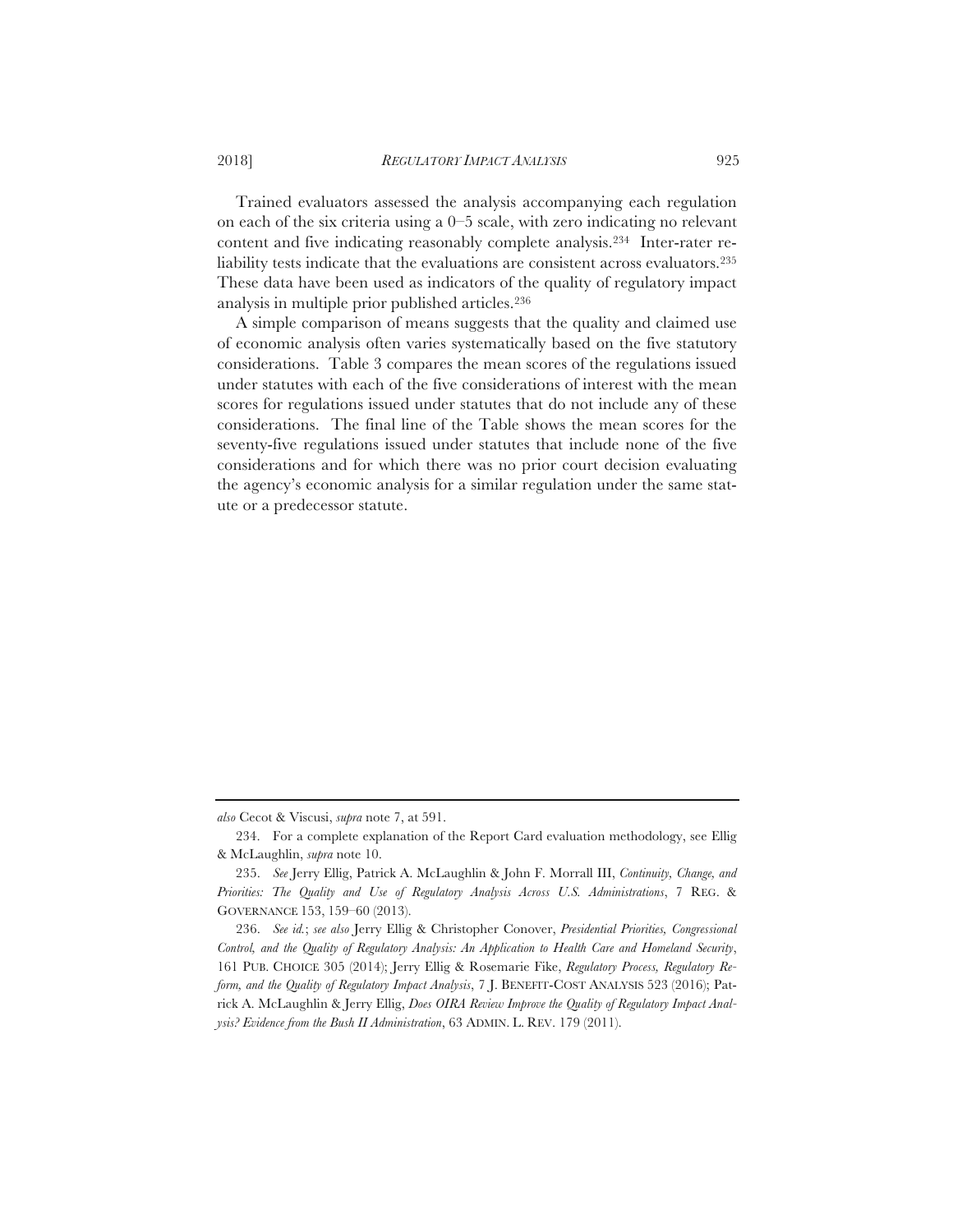926 *ADMINISTRATIVE LAW REVIEW* [70:4

|                                                                                                                                                        | Problem | Alternatives | <b>Benefits</b> | Costs    | Explana<br>-tion of<br>Use | Cognizance<br>of $Net$<br><b>Benefits</b> |
|--------------------------------------------------------------------------------------------------------------------------------------------------------|---------|--------------|-----------------|----------|----------------------------|-------------------------------------------|
| Enumerated<br>benefits and<br>$costs (n = 16)$                                                                                                         | $1.6**$ | 3.9***       | 3.7***          | $3.6***$ | 3.9***                     | 4.4***                                    |
| Consider<br>benefits and<br>$costs (n = 21)$                                                                                                           | 2.0     | 2.5          | $3.6***$        | 2.9***   | $2.4*$                     | 2.2                                       |
| Economic<br>feasibility<br>$(n = 13)$                                                                                                                  | 2.4     | $2.5\,$      | $3.6***$        | $3.2***$ | 2.9***                     | $2.8*$                                    |
| Cost<br>consideration<br>prohibited<br>$(n = 5)$                                                                                                       | $3.2**$ | 3.2          | 4.2***          | 2.6      | $0.8*$                     | 2.0                                       |
| Technological<br>feasibility<br>$(n = 38)$                                                                                                             | 2.0     | $3.1***$     | 3.7***          | $3.3***$ | $3.0***$                   | $3.2***$                                  |
| Court decision<br>without<br>statutory<br>direction<br>$(n = 6)$                                                                                       | $1.5*$  | 2.8          | 3.3             | 2.3      | 2.5                        | $2.8\,$                                   |
| Regulations<br>with none of<br>these statutory<br>considerations<br>and no prior<br>court decision<br>evaluating<br>economic<br>analysis<br>$(n = 75)$ | 2.3     | 2.5          | 2.8             | $2.3\,$  | 1.8                        | 2.0                                       |

**Table 3.** Comparison of Means

NOTE: Statistical significance of difference compared to regulations with none of these statutory considerations: \*\*\*>99 percent, \*\*>95 percent, \*>90 percent.

The difference is largest and most consistent for the statutory consideration that enumerates the types of benefits and costs the agency must consider, which is associated with more thorough analysis of alternatives, benefits,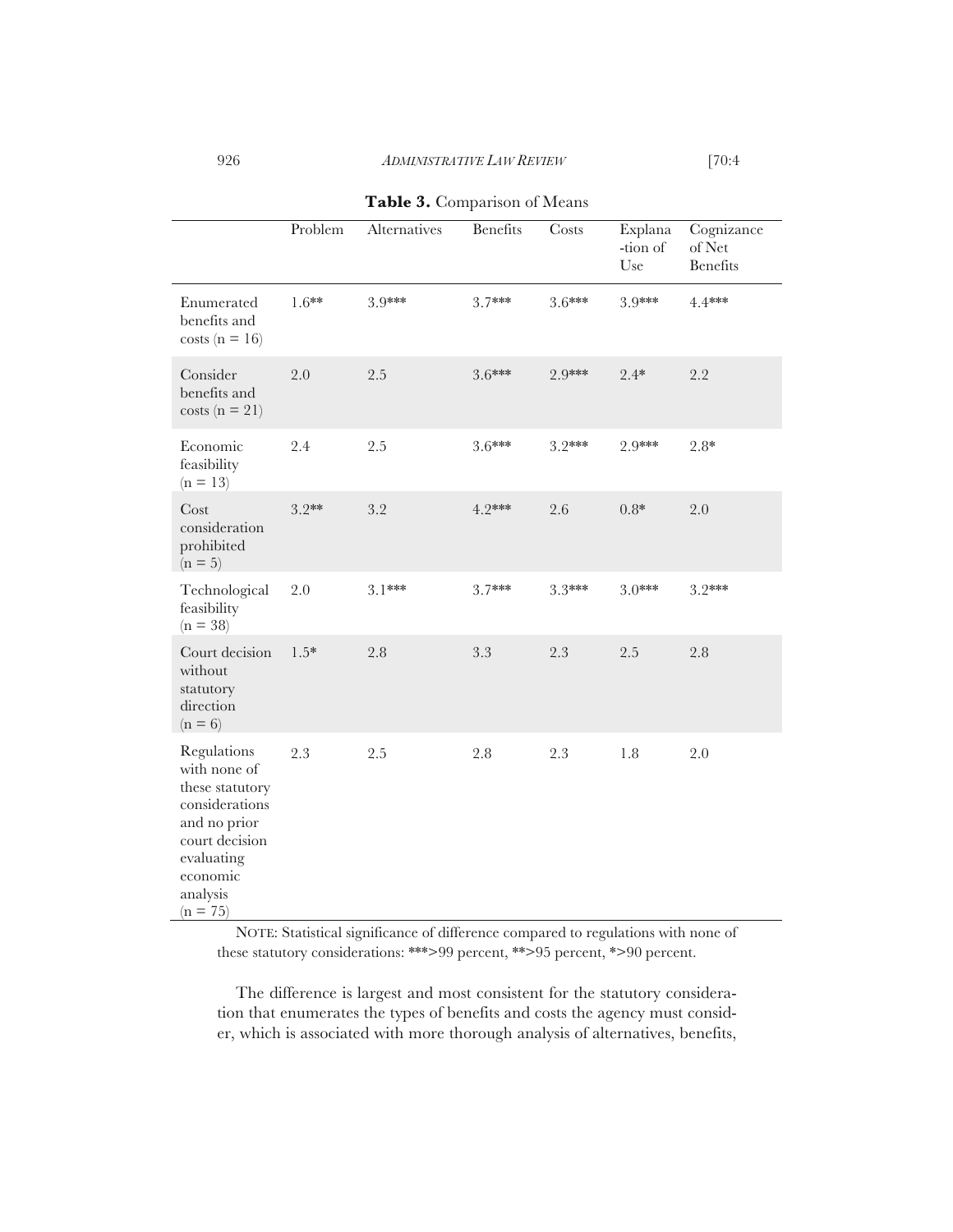and costs, as well as more thorough explanations of how the agency used the analysis in decisions. However, the mean score for analysis of the underlying problem is significantly lower for regulations issued under a statute that enumerates benefits and costs. Analysis of the problem is the one topic this statute does not require.

Less specific requirements that the agency consider benefits and costs, or consider economic or technological feasibility, also appear to be associated with more thorough analysis of benefits and costs and more thorough explanations of how the analysis affected decisions. Statutes requiring consideration of benefits, costs, or economic feasibility, though, are not associated with better analysis of the problem or alternatives. A technological feasibility requirement does appear to be associated with more thorough analysis of alternatives. A prohibition on consideration of costs appears to be associated with more thorough analysis of the problem and benefits, but no difference in the analysis of alternatives and costs. Finally, a prior court decision evaluating an agency's economic analysis of a similar regulation does not appear to be correlated with the quality or claimed use of analysis.

All of these conclusions must be regarded as tentative because a comparison of means does not control for interrelationships between the statutory factors or other factors that might affect the quality or claimed use of analysis. Some regulations were issued under statutes that include more than one of the five considerations. For example, a number of regulations were issued under statutes that require an assessment of technological feasibility but also require an assessment of economic feasibility or require the agency to consider benefits and costs in some indeterminate way. The positive correlation between a technological feasibility requirement and the quality and claimed use of analysis may actually be due to the other statutory economic considerations that accompany the technological feasibility requirement. Multivariate analysis is necessary to untangle these relationships.

#### *2. Control Variables*

This study employs a battery of control variables used in prior research papers that seeks to explain variations in Report Card scores.237 Table 4 lists the variables and offers brief explanations.238

Prior research demonstrates that it is also advisable to control for agen-

<sup>237.</sup> *See, e.g.*, Ellig & McLaughlin, *supra* note 10; Ellig & Conover, *supra* note 236; Ellig & Fike, *supra* note 236; Ellig, McLaughlin & Morrall, *supra* note 235.

<sup>238.</sup> For more extensive explanations and justifications of these variables, see Ellig, *supra* note 10 and references cited therein.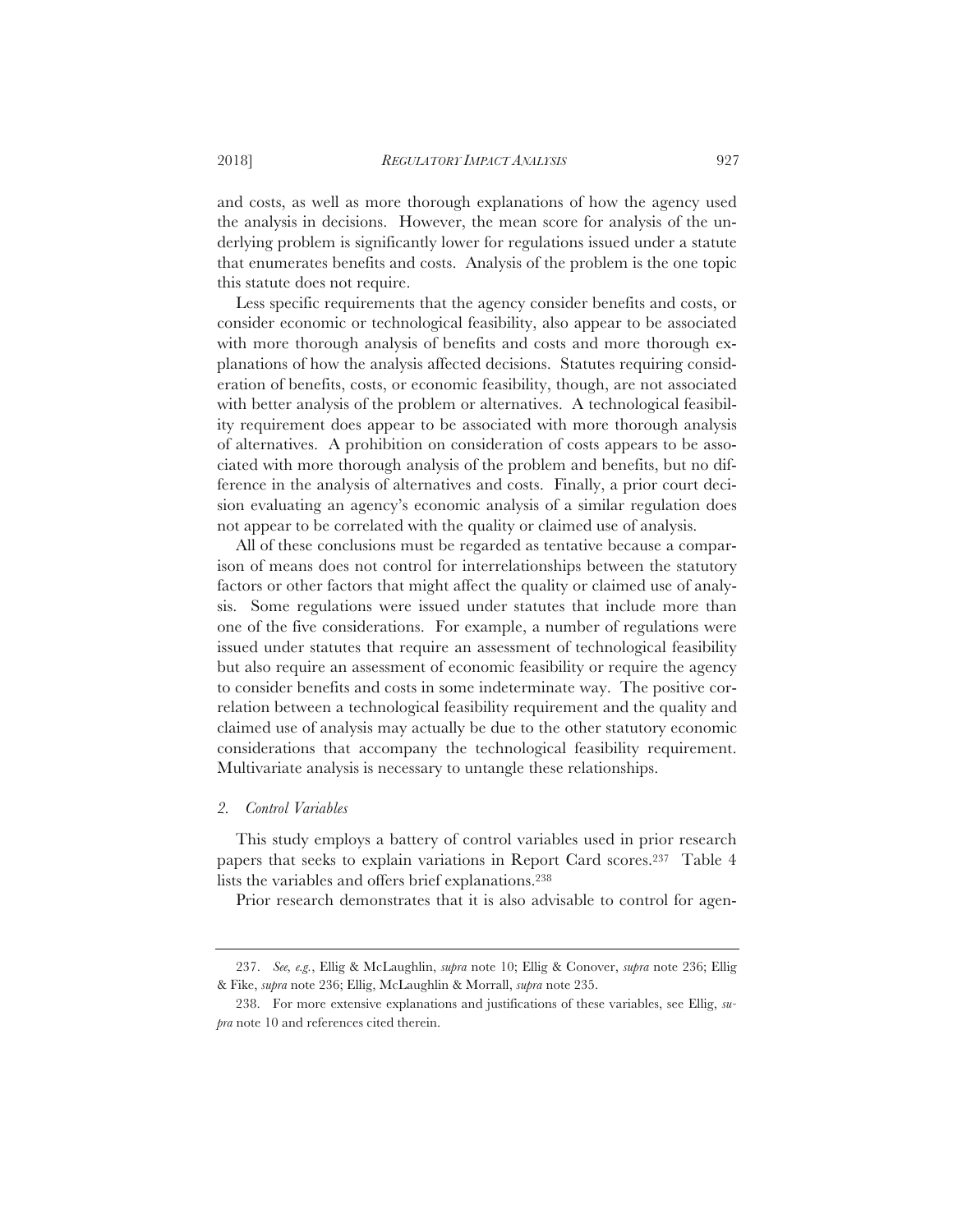cy-specific fixed effects.239 Agency-specific effects could include the number and qualifications of economists working on regulations, the manner in which the economists are organized and managed, the types of regulations the agency issues, and numerous other unobserved factors that could vary based on the identity of the agency.

The regression equation for the full model is as follows:

 $Score_i = \alpha + \beta_k * \text{Statutory consideration}_{ki} + \gamma * \text{Prior court evaluation without statuto-}$ *ry direction*<sub>i</sub> +  $\delta_i^*$ *Control*<sub>ii</sub> +  $\varepsilon_i$ , where

 $Score_i = regularization$  *i*'s score for quality or use of analysis;

*Statutory consideration*<sub>ki</sub> = a vector of five dummy variables ( $k = 1-5$ ) indicating whether regulation *i* was issued under a statute that includes any of the five statutory considerations listed in Table 3, 0 otherwise;

*Prior court evaluation without statutory direction*<sub>i</sub> = 1 if, for regulation *i*, a federal appeals court previously evaluated the agency's economic analysis of a similar regulation issued under the same statute or a predecessor statute and the regulation was not subject to any of the five statutory considerations (listed in Table 3), 0 otherwise;

 $Control_{ii}$  = a vector of j control variables (listed in Table 4).

239. *See* Ellig & Fike, *supra* note 236.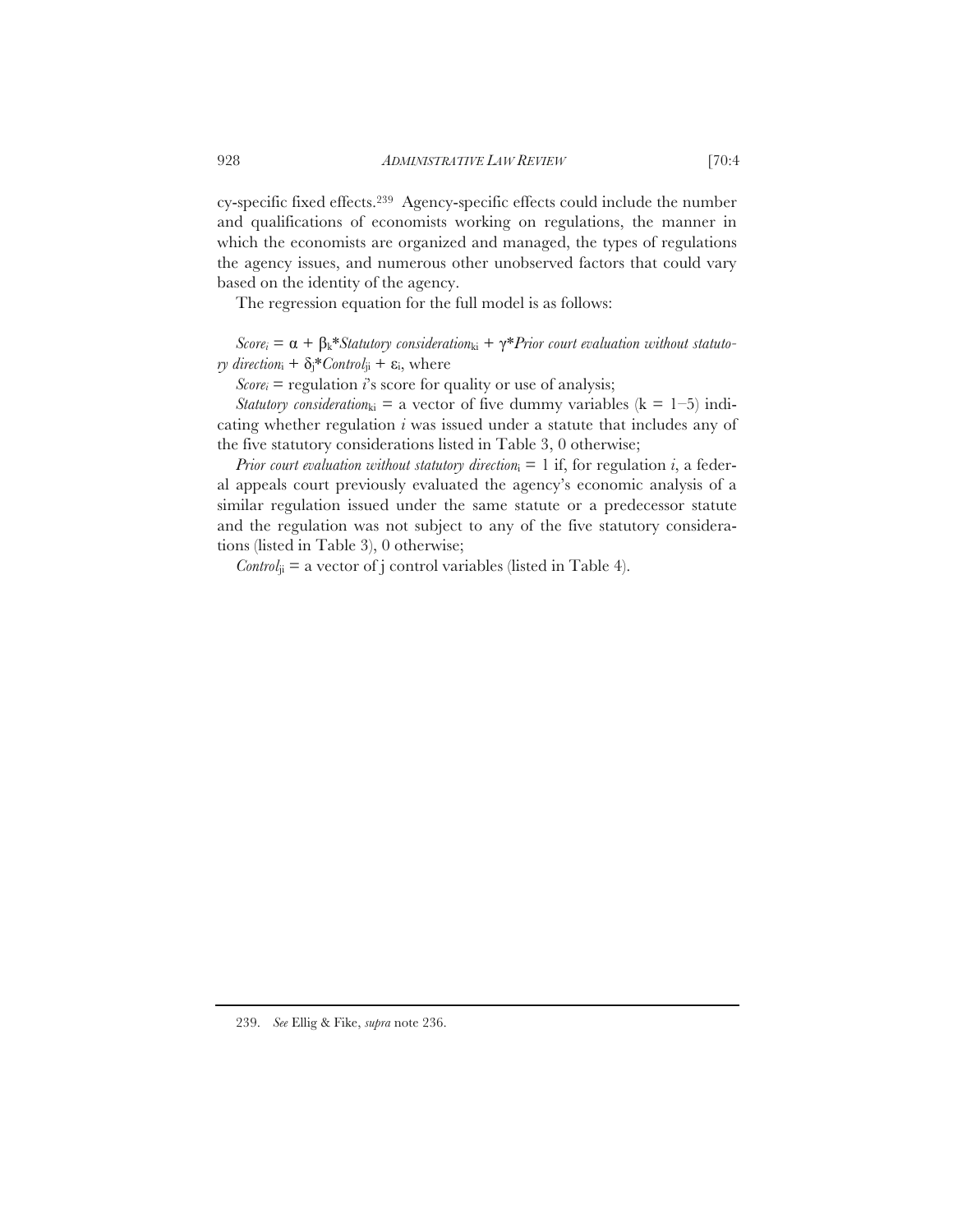| Table 4. Control Variables <sup>240</sup>         |                                                                                                                                                                                                                                                                                                                                                                                                                                                                                      |  |  |  |  |
|---------------------------------------------------|--------------------------------------------------------------------------------------------------------------------------------------------------------------------------------------------------------------------------------------------------------------------------------------------------------------------------------------------------------------------------------------------------------------------------------------------------------------------------------------|--|--|--|--|
| Obama                                             | Indicates that OIRA concluded review of the proposed regulation<br>during the Obama Administration.                                                                                                                                                                                                                                                                                                                                                                                  |  |  |  |  |
| Presidential priority                             | Indicates that the regulation is related to a legacy presidential priority<br>(homeland security for Bush, health care for Obama).                                                                                                                                                                                                                                                                                                                                                   |  |  |  |  |
| Agency policy<br>preference                       | A scale developed by Clinton and Lewis that indicates whether the<br>mission, culture, and policy views of the agency are more<br>"conservative" or "liberal." The sign of the scores is reversed for the<br>Obama Administration. Thus, the variable tests whether agencies tend<br>to produce better analysis or more thorough explanations of how they<br>used the analysis when the agency's policy preference is more closely<br>aligned with the administration's.             |  |  |  |  |
| Bush midnight<br>regulations                      | Indicates that the final regulation was issued during the "midnight<br>period" of the Bush Administration between Election Day 2008 and<br>Inauguration Day 2009. Separate variables indicate whether the<br>proposed regulation cleared OIRA review before or after June 1, 2008,<br>to test whether there is a difference for rushed midnight regulations.                                                                                                                         |  |  |  |  |
| <b>Bush leftover</b><br>regulations               | Indicates that the regulation was proposed but not finalized during the<br>Bush Administration. Separate variables indicate whether the<br>proposed regulation cleared OIRA review before or after June 1, 2008,<br>to test whether there is a difference for rushed leftover regulations.                                                                                                                                                                                           |  |  |  |  |
| Obama potential<br>midnight regulations           | Indicates that the regulation was proposed but not finalized by the<br>Obama Administration prior to Election Day 2012. These regulations<br>thus could have become midnight regulations if the election of 2012<br>had turned out differently. As with the Bush midnight regulations,<br>separate variables indicate whether the proposed regulation cleared<br>OIRA review before or after June 1, 2012, to test whether there is a<br>difference for rushed midnight regulations. |  |  |  |  |
| Public comments<br>and public<br>comments squared | Number of public comments submitted in the regulatory proceeding<br>(divided by 10,000 to make the regression coefficients easier to read).<br>Tests whether the political salience of the regulation is correlated with<br>the quality of claimed use of regulatory impact analysis. The squared<br>term controls for the possibility of diminishing marginal returns.                                                                                                              |  |  |  |  |
| Petition                                          | Indicates that the regulation was proposed in response to a petition<br>from an interested party.                                                                                                                                                                                                                                                                                                                                                                                    |  |  |  |  |

240. *See* Ellig, *supra* note 10.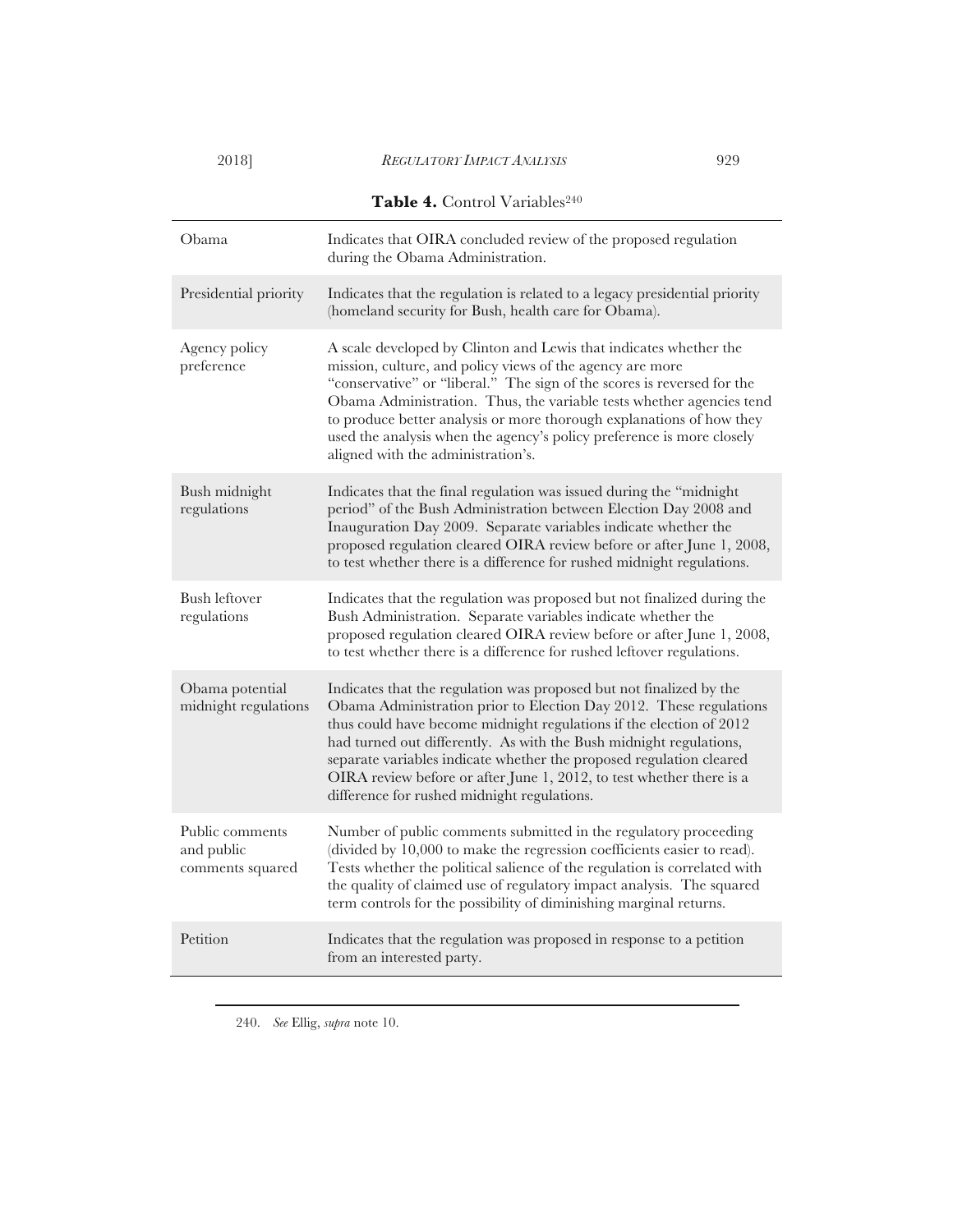| 930                           | <b>ADMINISTRATIVE LAW REVIEW</b>                                                                                                                                                                                                                                                                                                          | [70:4] |
|-------------------------------|-------------------------------------------------------------------------------------------------------------------------------------------------------------------------------------------------------------------------------------------------------------------------------------------------------------------------------------------|--------|
| Statutory deadline            | Indicates whether the statute authorizing the regulation included a<br>deadline for promulgation.                                                                                                                                                                                                                                         |        |
| Judicial deadline             | Indicates whether the regulation was issued pursuant to a court-<br>ordered deadline.                                                                                                                                                                                                                                                     |        |
| Regulation required           | Indicates whether a statute required the agency to issue the regulation.                                                                                                                                                                                                                                                                  |        |
| Prescribed form               | Indicates whether a statute prescribed the type of regulation to be<br>issued-e.g., a disclosure requirement or an emission standard.                                                                                                                                                                                                     |        |
| Prescribed<br>stringency      | Indicates whether a statute largely prescribed the stringency of the<br>regulation or whether the statute gave the agency significant authority<br>to make this determination.                                                                                                                                                            |        |
| Prescribed coverage           | Indicates whether a statute largely prescribed what entities are covered<br>by the regulation or whether the statute gave the agency significant<br>authority to make this determination.                                                                                                                                                 |        |
| Acting OIRA<br>administrator  | Indicates whether the proposed regulation cleared OIRA review when<br>OIRA was headed by an acting administrator rather than a<br>presidential appointee.                                                                                                                                                                                 |        |
| Effects exceed \$1<br>billion | Indicates whether the agency indicated that the benefits, costs, or other<br>economic effects of the regulation exceeded \$1 billion annually.                                                                                                                                                                                            |        |
| Year dummy<br>variables       | Indicates the year the proposed regulation cleared OIRA review.<br>There is no dummy for 2009 because the regressions include a dummy<br>for the Obama Administration. Thus, the year variables test whether<br>the quality or claimed use of regulatory impact analysis is different<br>from the first year of the Obama Administration. |        |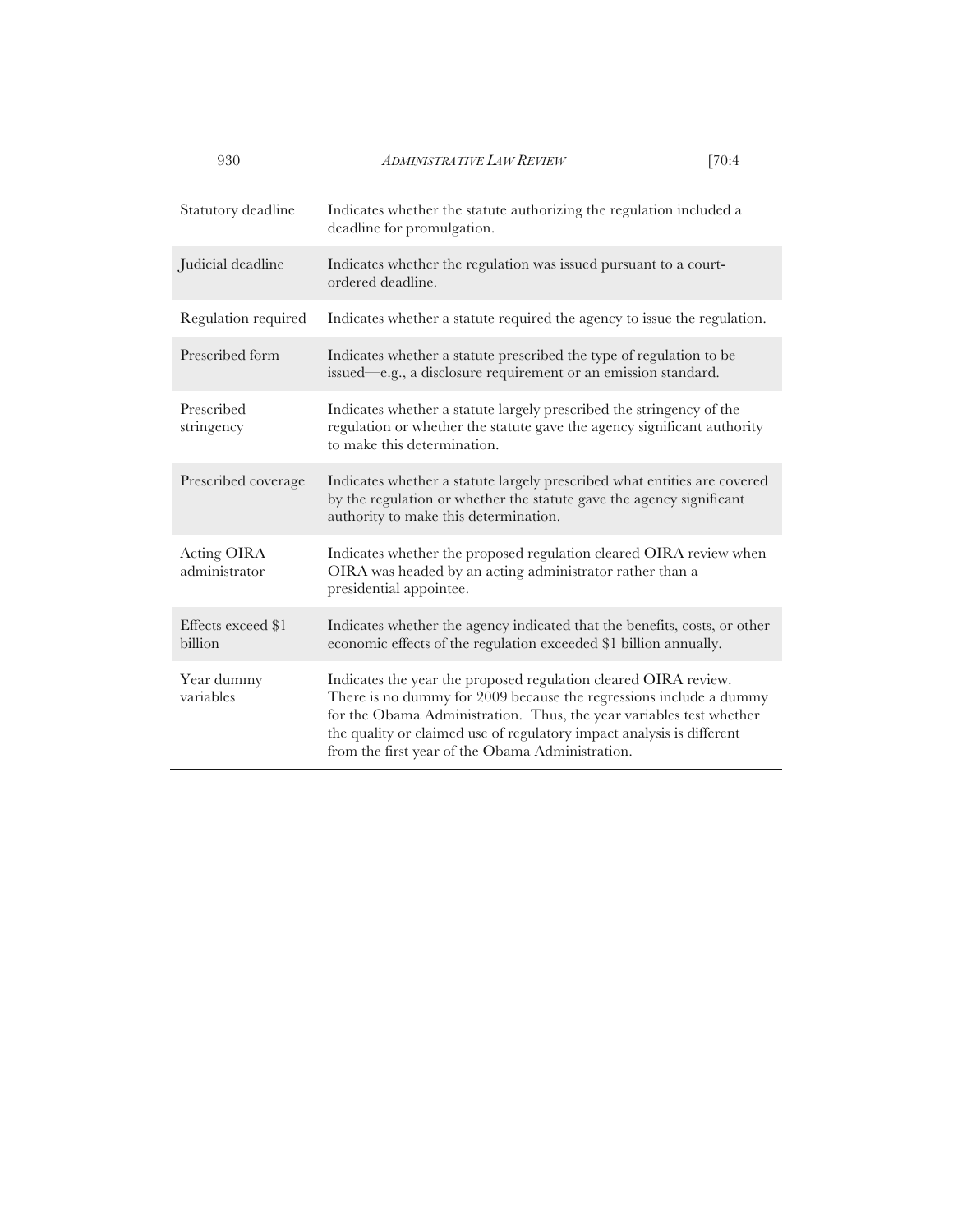#### *3. Econometric Method*

The dependent score variables are ordinal. An analysis of the systemic problem that receives a score of two points, for example, is not necessarily twice as good as an analysis that receives a score of one point. Since the dependent variable is ordinal, the most appropriate econometric method is ordered logit.

We use the "blow up and cluster" (BUC) ordered logit estimator developed by Baetschmann, Staub, and Winkelmann.241 Fixed effects ordered logit may not be a consistent estimator when the number of observations in each group is small.242 Baetschmann et al. demonstrate that their BUC estimator is consistent, reasonably efficient, and remains unbiased for small sample sizes. The method receives its name because the sample is "blown up" by creating  $K-1$  copies of each observation, where K is the number of possible values the dependent variable could take.243 Each of the copies is dichotomized at one of the different possible values of the dependent variable. Standard errors are clustered by observation, since all of the  $K-1$  copies are obviously related to each other. Conditional maximum likelihood is applied to the entire blown-up set of observations.

In the discussion that follows, we focus solely on the statistical significance of the coefficients rather than their magnitude. Coefficients in an ordered logit regression do not have the same straightforward quantitative interpretation as coefficients in an ordinary least squares regression. The dependent variable in an ordered logit regression equation is the log of the ratio of the odds that the score will or will not have a designated value.244 The coefficients in an ordered logit regression estimate how each explanatory variable affects this odds ratio. To estimate a quantitative effect, one must use the results of the regression to simulate how a change in the variable of interest affects the odds of the dependent variable having a specific value. The BUC method does not produce output that can be used for this purpose.

<sup>241.</sup> *See* Gregori Baetschmann, Kevin E. Staub & Rainer Winkelmann, *Consistent Estimation of the Fixed Effects Ordered Logit Model,* 178 J. ROY. STAT. SOC. SERIES A, PART 3 685 (2015).

<sup>242.</sup> Gary Chamberlain, *Analysis of Covariance with Qualitative Data*, 47 REV. ECON. STUD. 225 (1980).

<sup>243.</sup> This is why the econometric results reported in the Tables below have several hundred observations even though there are only 130 regulations.

<sup>244.</sup> HENRI THEIL, PRINCIPLES OF ECONOMETRICS 634 (1971).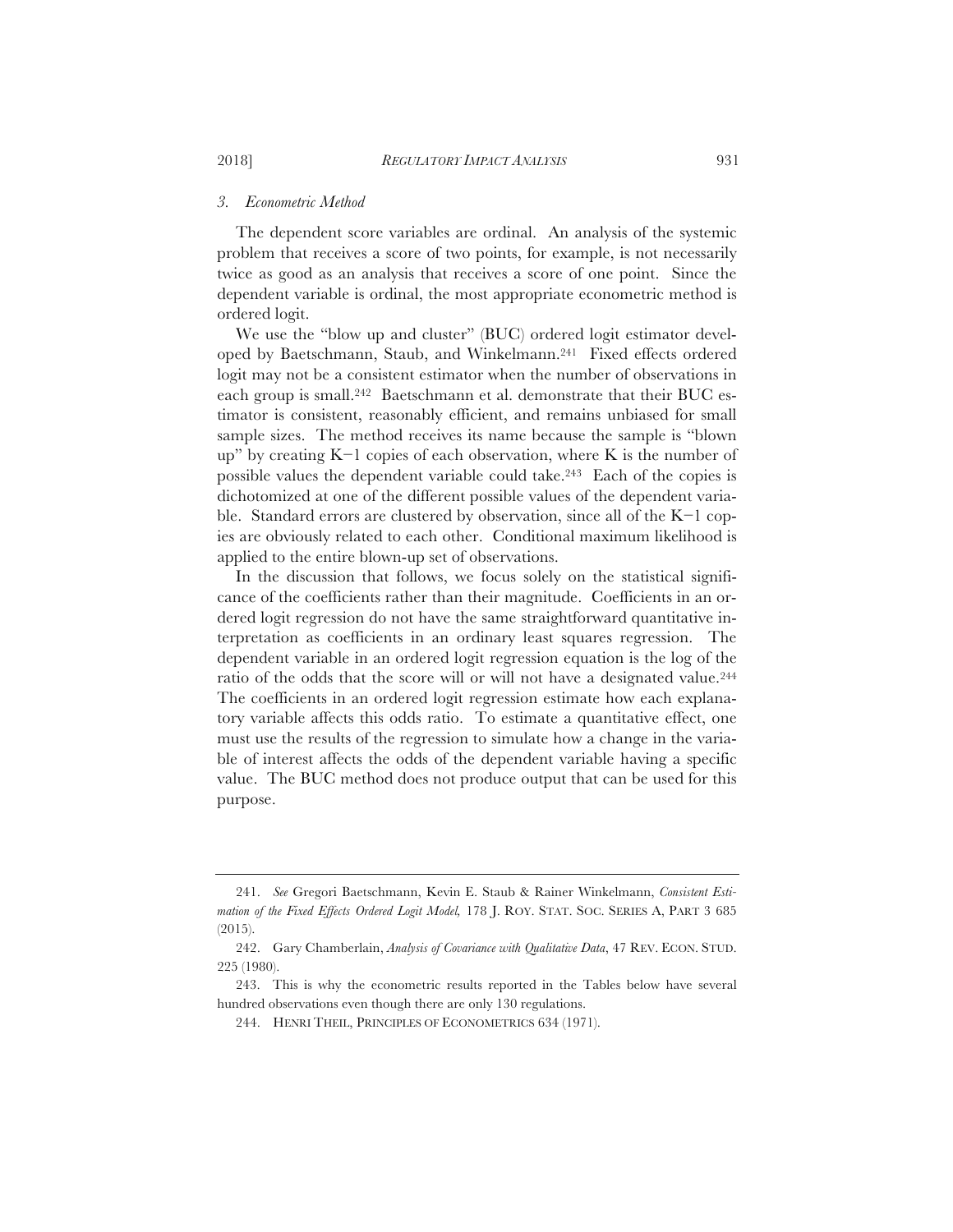# *4. Econometric Results*

Table 5 shows econometric results for the statutory considerations of interest, controlling for agency-specific fixed effects. The Table also includes the dummy variable *Prior court evaluation without statutory direction*. The "bivariate" results are for regressions that include each variable by itself plus agency fixed effects. The "multivariate" results are for regressions that include all six variables plus agency fixed effects. Table 6 includes the additional control variables listed in Table 4. Since the results are similar, we discuss each variable's results from both Tables simultaneously.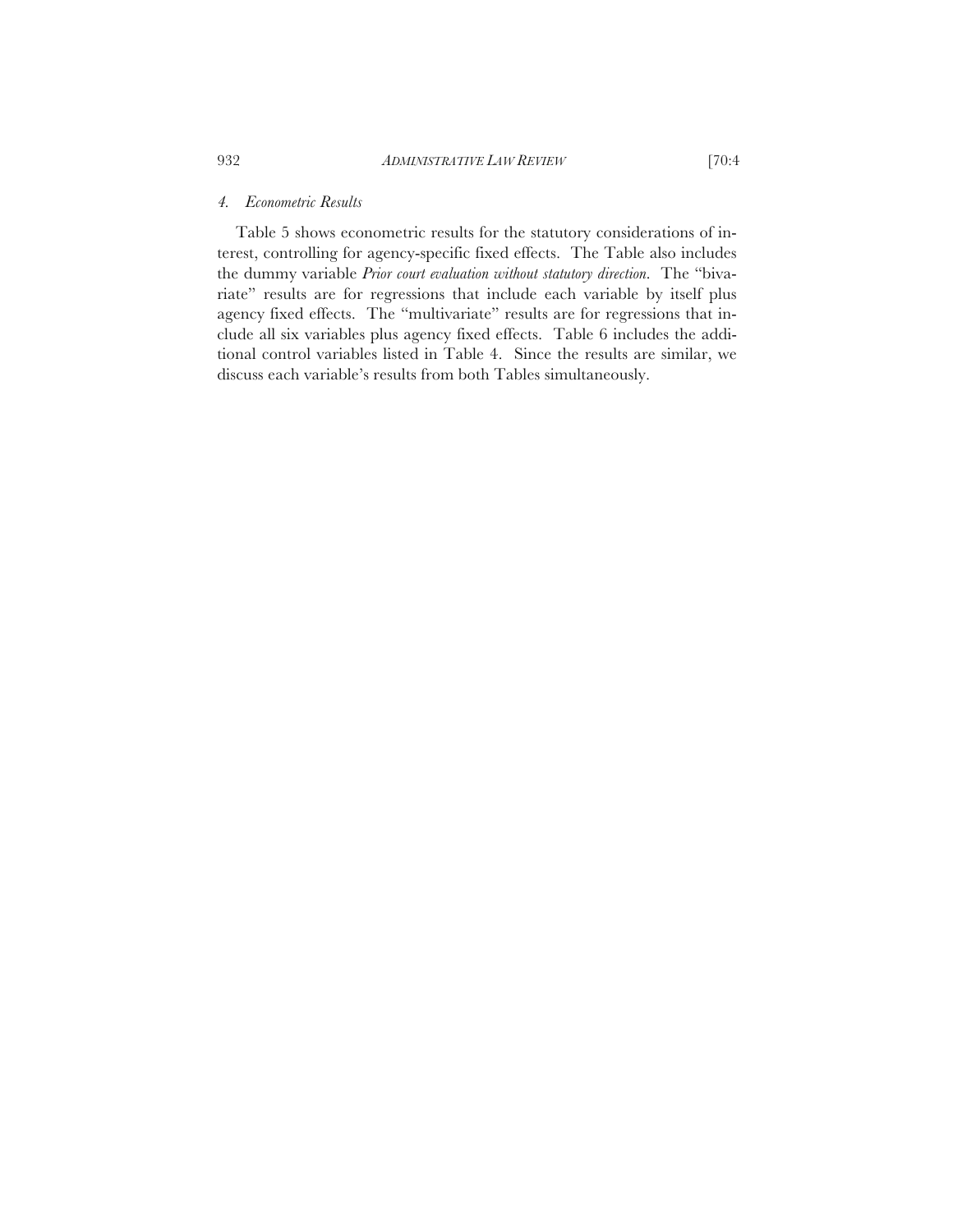# 2018] *REGULATORY IMPACT ANALYSIS* 933

|                                                                | Problem              | Alternatives         | <b>Benefits</b>     | Costs                | Explanation<br>of Use | Cognizance<br>of Net<br><b>Benefits</b> |
|----------------------------------------------------------------|----------------------|----------------------|---------------------|----------------------|-----------------------|-----------------------------------------|
| <b>Bivariate</b>                                               |                      |                      |                     |                      |                       |                                         |
| Enumerated<br>benefits and<br>costs                            | $-1.21***$<br>(0.00) | N.C.                 | N.C.                | N.C.                 | N.C.                  | 38.54***<br>(0.00)                      |
| Pseudo R-<br>squared                                           | 0.002                |                      |                     |                      |                       | 0.055                                   |
| Consider<br>benefits and<br>costs                              | $-0.26$<br>(0.15)    | $-0.54$<br>(0.14)    | 0.63<br>(0.20)      | $0.44**$<br>(0.02)   | $0.67***$<br>(0.00)   | $-0.25$<br>(0.46)                       |
| Pseudo R-<br>squared                                           | 0.002                | 0.008                | 0.001               | 0.005                | 0.012                 | 0.002                                   |
| Economic<br>feasibility                                        | $-0.24$<br>(0.29)    | $-0.67***$<br>(0.00) | 0.61<br>(0.22)      | $1.51**$<br>(0.04)   | 0.95<br>(0.12)        | 0.09<br>(0.90)                          |
| Pseudo R-<br>squared                                           | 0.001                | .007                 | 0.005               | 0.026                | 0.013                 | 0.000                                   |
| Cost<br>consideration<br>prohibited                            | $2.50***$<br>(0.00)  | $0.71***$<br>(0.00)  | 1.88***<br>(0.00)   | $-1.48***$<br>(0.00) | $-2.05***$<br>(0.00)  | $-0.26***$<br>(0.00)                    |
| Pseudo R-<br>squared                                           | 0.040                | .004                 | 0.024               | 0.014                | 0.017                 | 0.001                                   |
| Technological<br>feasibility                                   | 0.05<br>(0.94)       | $-0.64$<br>(0.24)    | 0.72<br>(0.19)      | 1.09***<br>(0.00)    | 0.37<br>(0.19)        | $-0.06$<br>(0.934)                      |
| Pseudo R-<br>squared                                           | 0.000                | 0.011                | 0.013               | 0.026                | 0.004                 | 0.000                                   |
| Prior court<br>evaluation<br>without<br>statutory<br>direction | $-2.60***$<br>(0.00) | $1.13***$<br>(0.00)  | $0.78***$<br>(0.00) | $0.07***$<br>(0.00)  | $-0.02$ ***<br>(0.00) | $0.18***$<br>(0.000)                    |
| Pseudo R-<br>squared                                           | 0.030                | 0.008                | 0.004               | 0.000                | 0.000                 | 0.000                                   |
| Number of<br>observations                                      | 309                  | 363                  | 301                 | 293                  | 369                   | 421                                     |

**Table 5.** Statutory Considerations with Agency Fixed Effects Only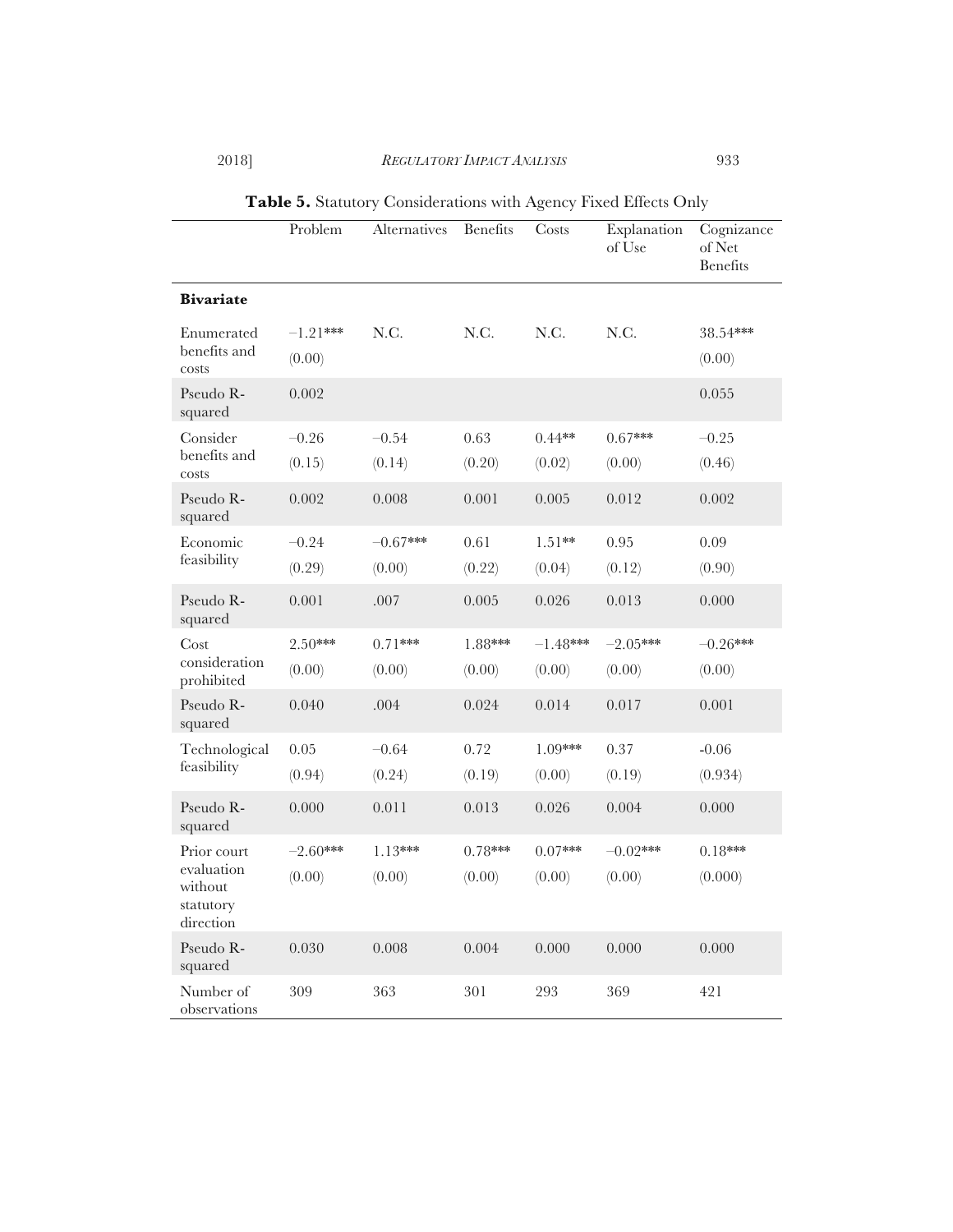934 *ADMINISTRATIVE LAW REVIEW* [70:4

| Multivariate                                                   |                      |                      |                     |                      |                      |                      |
|----------------------------------------------------------------|----------------------|----------------------|---------------------|----------------------|----------------------|----------------------|
| Enumerated<br>benefits and<br>costs                            | $-2.46***$<br>(0.00) | 18.05***<br>(0.00)   | 13.77***<br>(0.00)  | 15.98***<br>(0.00)   | 18.84***<br>(0.00)   | 18.90***<br>(0.00)   |
| Consider<br>benefits and<br>costs                              | $-0.64$<br>(0.39)    | 0.46<br>(0.46)       | 0.90<br>(0.24)      | 0.09<br>(0.84)       | $1.18**$<br>(0.05)   | 0.19<br>(0.57)       |
| Economic<br>feasibility                                        | $-1.01**$<br>(0.03)  | 0.57<br>(0.22)       | 0.21<br>(0.89)      | $1.47*$<br>(0.10)    | $2.23*$<br>(0.10)    | 1.21<br>(0.30)       |
| Cost<br>consideration<br>prohibited                            | 2.64***<br>(0.00)    | $0.33*$<br>(0.07)    | 2.66***<br>(0.00)   | $-1.30***$<br>(0.00) | $-2.03***$<br>(0.00) | $-0.60***$<br>(0.00) |
| Technological<br>feasibility                                   | $1.26*$<br>(0.07)    | $-1.57***$<br>(0.00) | 0.43<br>(0.73)      | $-0.08$<br>(0.90)    | $-2.02*$<br>(0.06)   | $-1.38***$<br>(0.00) |
| Prior court<br>evaluation<br>without<br>statutory<br>direction | $-2.60***$<br>(0.00) | $0.96***$<br>(0.00)  | $1.25***$<br>(0.00) | $0.21**$<br>(0.02)   | 0.07<br>(0.59)       | $-0.02$<br>(0.78)    |
| Number of<br>observations                                      | 309                  | 363                  | 301                 | 293                  | 369                  | 421                  |
| Pseudo R-<br>squared                                           | 0.08                 | 0.08                 | 0.07                | 0.07                 | 0.09                 | 0.07                 |

NOTE: *P*-values are in parentheses. Statistical significance: \*\*\*>99 percent, \*\*>95 percent, \*>90 percent. N.C. = No result because the regression did not converge.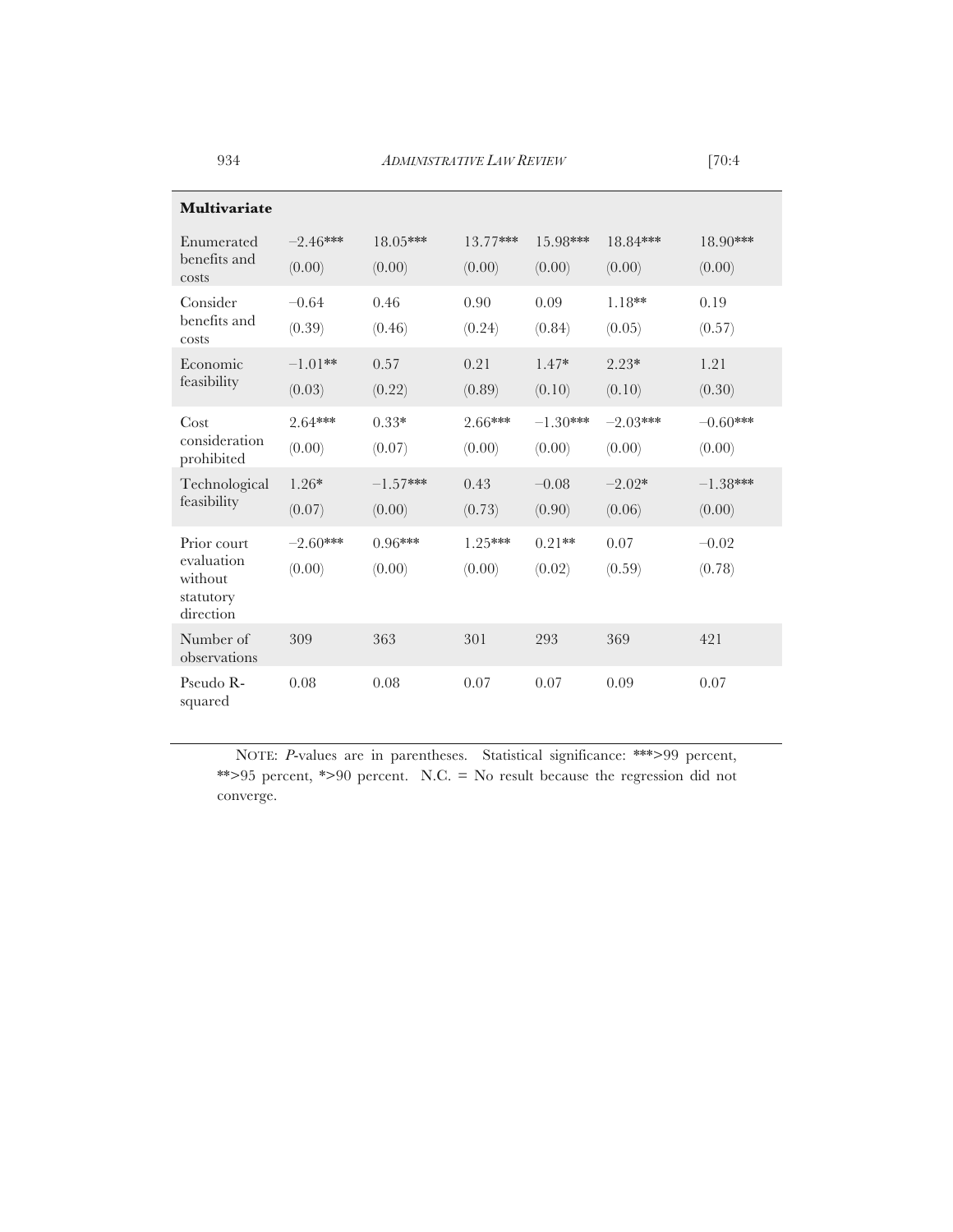| <b>Table 6.</b> Statutory Considerations with Agency Fixed Effects and |
|------------------------------------------------------------------------|
| Additional Control Variables                                           |

|                                                 | Problem    | Alternatives | <b>Benefits</b> | Costs      | Explanation<br>of Use | Cognizance<br>of Net<br><b>Benefits</b> |
|-------------------------------------------------|------------|--------------|-----------------|------------|-----------------------|-----------------------------------------|
| Enumerated<br>benefits and                      | $-2.71$    | 22.39***     | 12.99***        | 20.41***   | 22.23***              | 28.57***                                |
| costs                                           | (0.14)     | (0.00)       | (0.00)          | (0.00)     | (0.00)                | (0.00)                                  |
| Consider                                        | $-0.53$    | 2.03***      | 0.47            | 0.33       | 2.66**                | 2.35**                                  |
| benefits and<br>costs                           | (0.45)     | (0.01)       | (0.56)          | (0.69)     | (0.02)                | (0.04)                                  |
| Economic                                        | $-1.10***$ | 0.45         | 0.43            | 1.47***    | 0.25                  | 0.94                                    |
| feasibility                                     | (0.00)     | (0.13)       | (0.56)          | (0.01)     | (0.85)                | (0.28)                                  |
| Cost                                            | 4.04***    | 0.27         | $3.07***$       | $-2.74***$ | $-3.88***$            | $-1.22**$                               |
| consideration<br>prohibited                     | (0.00)     | (0.67)       | (0.00)          | (0.00)     | (0.00)                | (0.04)                                  |
| Technological                                   | 0.61       | $-3.21***$   | 0.81            | $-1.21***$ | $-2.76$               | $-3.25***$                              |
| feasibility                                     | (0.40)     | (0.00)       | (0.43)          | (0.00)     | (0.13)                | (0.00)                                  |
| Prior court                                     | $-2.03*$   | $3.30***$    | $2.23**$        | $2.12***$  | $-0.99$               | 1.49                                    |
| evaluation<br>without<br>statutory<br>direction | (0.09)     | (0.00)       | (0.04)          | (0.01)     | (0.45)                | (0.14)                                  |
| Obama                                           | $-2.28$    | $-0.96$      | $-0.72$         | $-0.67$    | 1.62                  | $-17.98***$                             |
|                                                 | (0.15)     | (0.54)       | (0.37)          | (0.70)     | (0.13)                | (0.00)                                  |
| Presidential                                    | $-0.01$    | 1.89***      | 0.51            | $-0.13$    | 3.69***               | $-0.57$                                 |
| priority                                        | (0.01)     | (0.00)       | (0.30)          | (0.78)     | (0.00)                | (0.41)                                  |
| Agency policy                                   | 0.36       | $-0.18$      | $-0.75*$        | 0.20       | $-0.77***$            | 0.23                                    |
| preference                                      | (0.94)     | (0.43)       | (0.10)          | (0.78)     | (0.00)                | (0.50)                                  |
| Bush post-                                      | $-7.37***$ | 0.41         | $-1.35$         | $-1.27$    | 1.33                  | $-17.44***$                             |
| June 1<br>midnight<br>regulation                | (0.00)     | (0.75)       | (0.13)          | (0.40)     | (0.19)                | (0.00)                                  |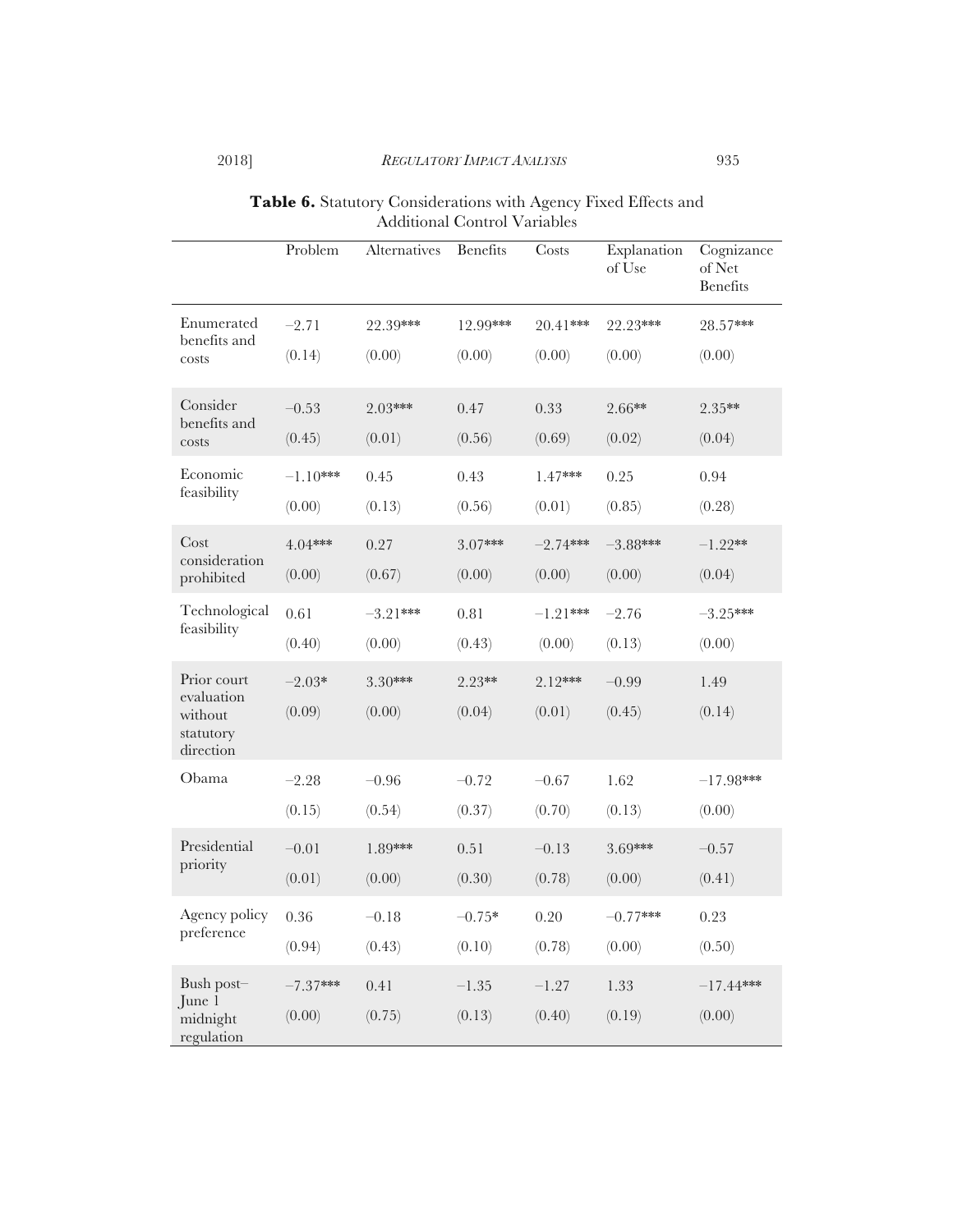936 *ADMINISTRATIVE LAW REVIEW* 

|--|--|

| Bush pre-<br>June 1<br>midnight<br>regulation | 0.76       | $-3.67***$ | $-1.70**$  | $-1.31$  | $-1.50*$ | $-18.04***$ |
|-----------------------------------------------|------------|------------|------------|----------|----------|-------------|
|                                               | (0.58)     | (0.00)     | (0.03)     | (0.23)   | (0.06)   | (0.00)      |
| Bush post-<br>June 1<br>leftover              | $-2.54**$  | $-2.84***$ | $-1.35$    | $-0.51$  | 1.52     | $-18.55***$ |
|                                               | (0.04)     | (0.00)     | (0.17)     | (0.40)   | (0.15)   | (0.00)      |
| Bush pre-<br>June 1<br>leftover               | $-1.24$    | 1.51       | 12.37***   | 16.42*** | 4.75***  | 17.94***    |
|                                               | (0.43)     | (0.29)     | (0.00)     | (0.00)   | (0.00)   | (0.00)      |
| Obama post-                                   | $-3.49**$  | $-0.28$    | $-0.47$    | $-1.33$  | 1.54     | $-0.64$     |
| June 1<br>potential<br>midnight<br>regulation | (0.01)     | (0.85)     | (0.74)     | (0.33)   | (0.49)   | (0.74)      |
| Obama pre-                                    | $-1.92***$ | 0.52       | $-0.40$    | $-0.74$  | 1.84     | 1.33***     |
| June 1<br>potential<br>midnight<br>regulation | (2.61)     | (0.24)     | (0.67)     | (0.30)   | (0.15)   | (0.00)      |
| Public<br>comments                            | $-0.41$    | 0.18       | $0.93***$  | $-0.20$  | 0.29     | $-0.11$     |
|                                               | (0.17)     | (0.60)     | (0.00)     | (0.45)   | (0.37)   | (0.80)      |
| Public<br>comments<br>squared                 | 0.01       | $-0.003$   | $-0.04***$ | 0.01     | $-0.01$  | 0.01        |
|                                               | (0.27)     | (0.81)     | (0.00)     | (0.57)   | (0.56)   | (0.62)      |
| Petition                                      | $1.06**$   | $-0.001$   | 0.70       | $-0.02$  | $-0.45$  | $-1.73$     |
|                                               | (0.05)     | (0.99)     | (0.41)     | (0.99)   | (0.63)   | (0.27)      |
| Statutory                                     | $-0.59$    | $-1.11**$  | $-0.32$    | $-0.18$  | $1.73**$ | 0.13        |
| deadline                                      | (0.47)     | (0.05)     | (0.73)     | (0.84)   | (0.02)   | (0.84)      |
| Judicial<br>deadline                          | $-0.28$    | $0.34*$    | $1.04*$    | 0.33     | $-1.05$  | $-0.22$     |
|                                               | (0.75)     | (0.10)     | (0.10)     | (0.65)   | (0.23)   | (0.63)      |
| Regulation<br>required                        | $-0.09$    | $0.94***$  | $-0.06$    | $-0.68$  | $-1.05*$ | $-0.62***$  |
|                                               | (0.90)     | (0.01)     | (0.90)     | (0.34)   | (0.08)   | (0.01)      |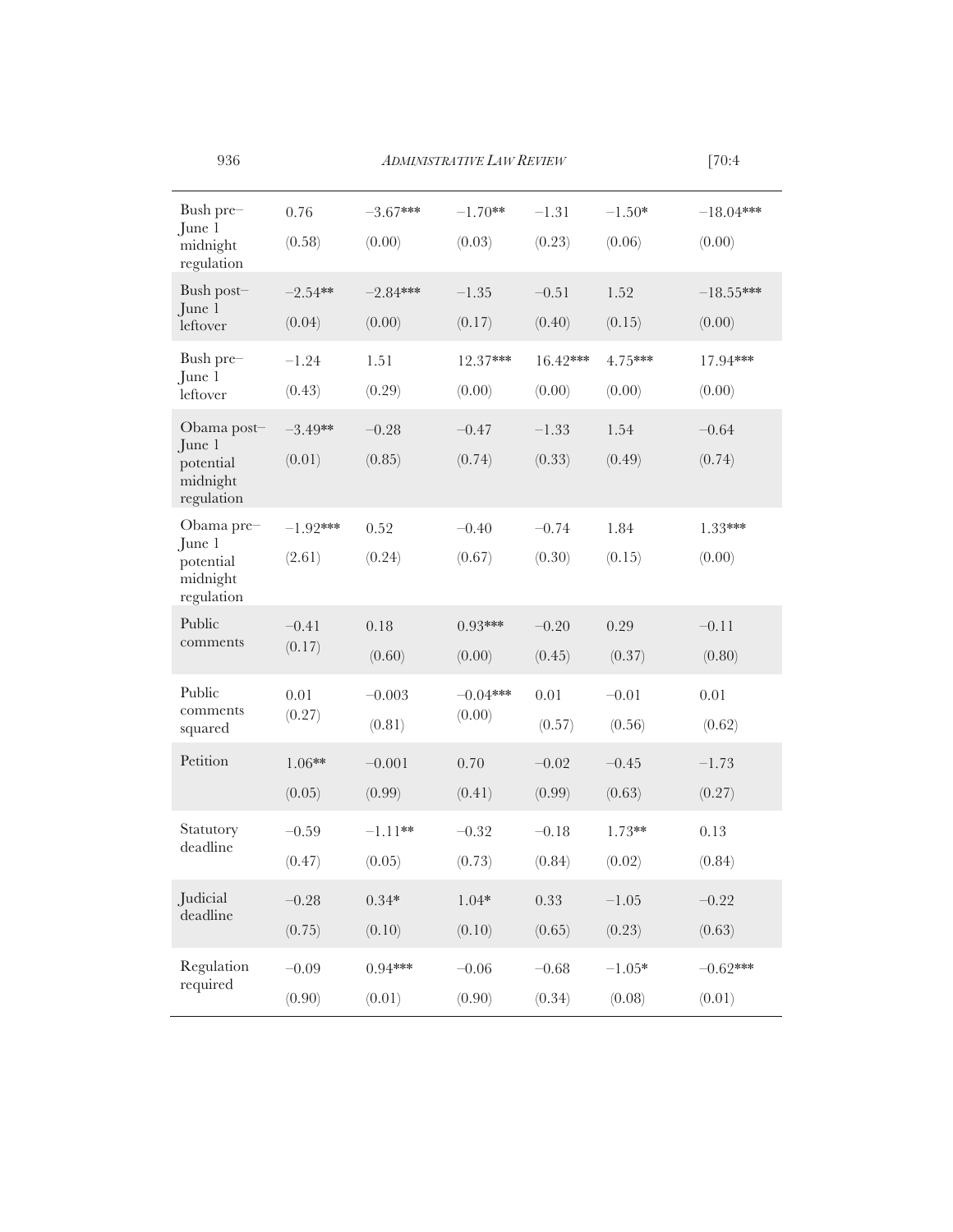| Prescribed<br>form                  | 0.62    | $-1.38$    | 0.37     | 1.04     | 0.51       | $-0.85$  |
|-------------------------------------|---------|------------|----------|----------|------------|----------|
|                                     | (0.48)  | (0.15)     | (0.56)   | (0.14)   | (0.64)     | (0.43)   |
| Prescribed<br>stringency            | 0.61    | $-1.19*$   | 0.51     | $-0.84$  | $-0.70$    | $-1.17*$ |
|                                     | (0.11)  | (0.06)     | (0.52)   | (0.14)   | (0.28)     | (0.06)   |
| Prescribed                          | 0.69    | $-0.78**$  | 0.55     | $-0.72$  | $-0.26$    | 0.35     |
| coverage                            | (0.24)  | (0.04)     | (0.22)   | (0.21)   | (0.62)     | (0.16)   |
| <b>Acting OIRA</b><br>administrator | $-0.62$ | $-1.97**$  | $-1.32*$ | $-0.75$  | $-1.55**$  | $-1.25$  |
|                                     | (0.15)  | (0.03)     | (0.08)   | (0.39)   | (0.03)     | (0.16)   |
| Effects exceed<br>\$1 billion       | 2.30*** | $1.68*$    | 1.78**   | $1.32**$ | 1.88***    | 1.60     |
|                                     | (0.00)  | (0.09)     | (0.02)   | (0.04)   | (0.01)     | (0.12)   |
| Year 2010                           | $-0.77$ | $-2.11**$  | $-0.3$   | $-2.05*$ | $-2.04***$ | $-1.27$  |
|                                     | (0.26)  | (0.02)     | (0.31)   | (0.08)   | (0.00)     | (0.29)   |
| Year 2011                           | $-0.75$ | $-3.46***$ | $-0.58$  | $-0.93$  | $-3.58***$ | $-2.03$  |
|                                     | (0.52)  | (0.00)     | (0.49)   | (0.82)   | (0.00)     | (0.17)   |
| Year 2012                           | $2.87*$ | $-3.18***$ | 0.20     | $-0.79$  | $-2.16$    | $-1.88$  |
|                                     | (0.06)  | (0.01)     | (0.83)   | (0.55)   | (0.16)     | (0.29)   |
| Year 2013                           | 1.64    | $-1.76**$  | $-0.93$  | $-1.26$  | $0.30\,$   | $-1.84*$ |
|                                     | (0.20)  | (0.03)     | (0.14)   | (0.16)   | (0.63)     | (0.09)   |
| Number of<br>observations           | 309     | 363        | 301      | 293      | 369        | 421      |
| Pseudo R-<br>squared                | 0.39    | 0.37       | 0.27     | 0.29     | 0.42       | 0.34     |

NOTE: *P*-values are in parentheses. Statistical significance: \*\*\*>99 percent, \*\*>95 percent, \*>90 percent.

*Consider Enumerated Benefits and Costs.* This variable is positively correlated with three of the four criteria measuring the quality of regulatory impact analysis and with both criteria explaining how the analysis affected decisions. The correlations are highly statistically significant. These results suggest that the clear and specific statutory directions in the EPCA have motivated the DOE to devote extensive effort to estimation of benefits and costs, explanation of how these calculations affected decisions, and explanation of how the net benefits of alternatives affected decisions.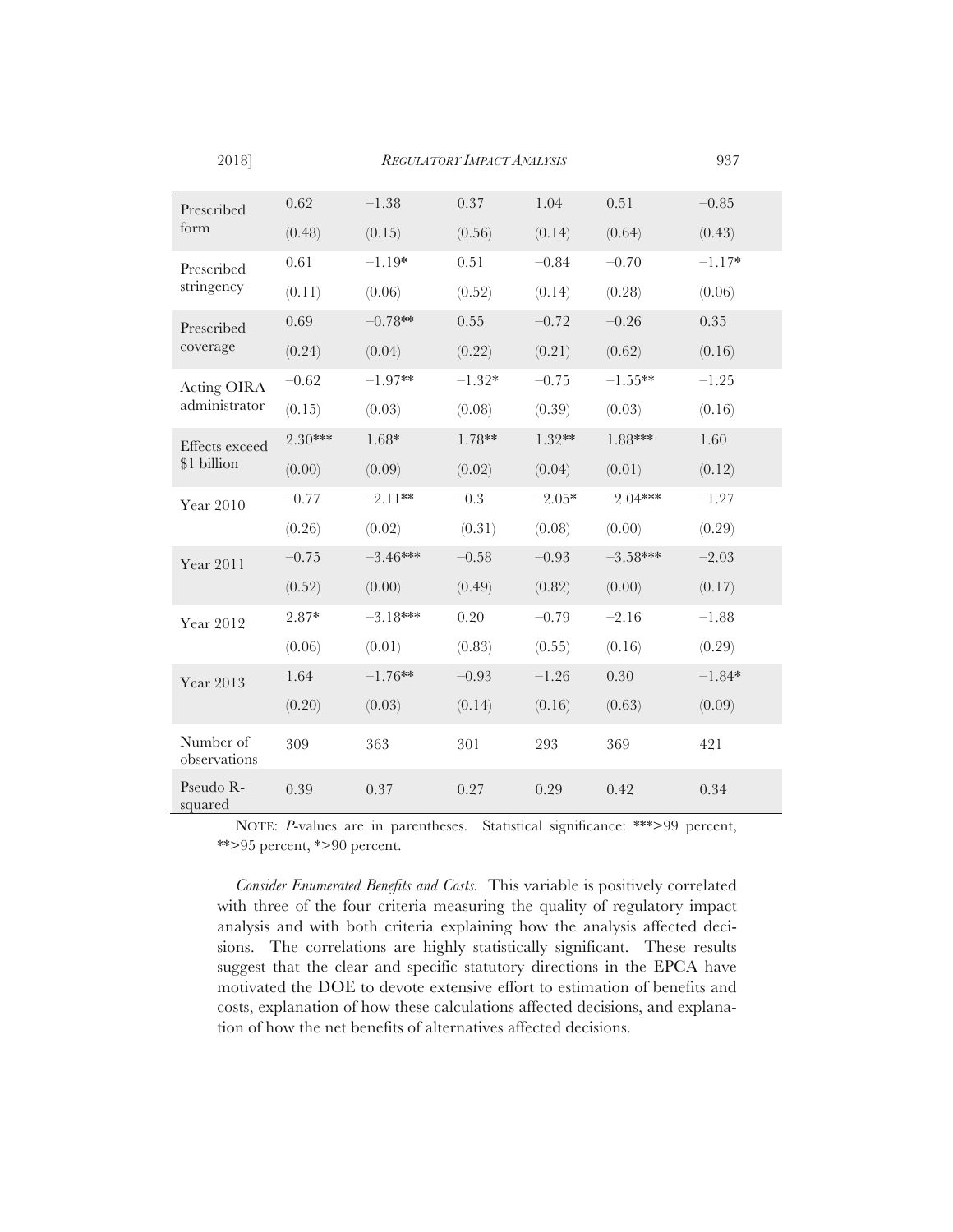This inference is further bolstered by the results for analysis of the systemic problem. The score for this criterion is lower in Table 5, and this difference is highly statistically significant. The score is also lower in Table 6, but the difference is not statistically significant. The EPCA does not require the DOE to provide an evidence-based demonstration of the existence and cause of the problem the regulation seeks to solve. Indeed, the DOE has been criticized by other scholars for failing to demonstrate the existence of a market failure that would motivate the regulations. Instead, the analysis for energy efficiency regulations routinely assumes that consumers *and business firms* irrationally discount the value of future energy savings.<sup>245</sup> Thus, the DOE's analysis is no better, and possibly worse, for the one criterion for which the EPCA requires no economic analysis.246

*Consider Benefits and Costs.* Both tables reveal that when agencies are directed to consider benefits and costs, they provide more thorough explanations of how the regulatory impact analysis affected decisions. Table 6 shows that, after controlling for other factors, a regulation issued under a statute requiring the agency to consider benefits and costs is also accompanied by a more thorough analysis of alternatives. This suggests that, when faced with a requirement to consider benefits and costs, the agency makes some additional effort to compare benefits and costs of alternatives, not just the benefits and costs of the proposed regulation. The last column of Table 6 also indicates that, when required to consider benefits and costs, the agency provides a more thorough explanation of how net benefits affected its decisions.

The contrast of these results with the results for *Enumerated benefits and costs* is informative. A general requirement to consider benefits and costs is associated with better explanations of how the agency used the analysis, and possibly with better analysis of alternatives, whereas the more specific enu-

<sup>245.</sup> *See* Brian F. Mannix & Susan E. Dudley, *The Limits of Irrationality as a Rationale for Regulation*, 34 J. POL'Y ANALYSIS & MGMT. 705, 707-08 (2015); *see also* Ted Gayer & W. Kip Viscusi, *Overriding Consumer Preferences with Energy Regulations,* 43 J. REG. ECON. 248 (2013).

<sup>246.</sup> There are seventeen DOE regulations in the sample; sixteen of them are energy efficiency regulations subject to the statutory requirement that DOE consider a detailed list of benefits and costs. The inclusion of department-specific fixed effects raises the possibility that the large coefficients and high statistical significance of *Enumerated benefits and costs* are driven by the comparison of the sixteen energy efficiency regulations with the sole other regulation. When we run the regressions in Table 6 using ordered logit without fixed effects, *Enumerated benefits and costs* is still highly statistically significant in all regressions except the one for costs, where it is significant at the ninety percent level. Thus, we are confident that the strong results for this variable are not driven simply by the comparison with one other DOE regulation induced by the fixed-effects specification.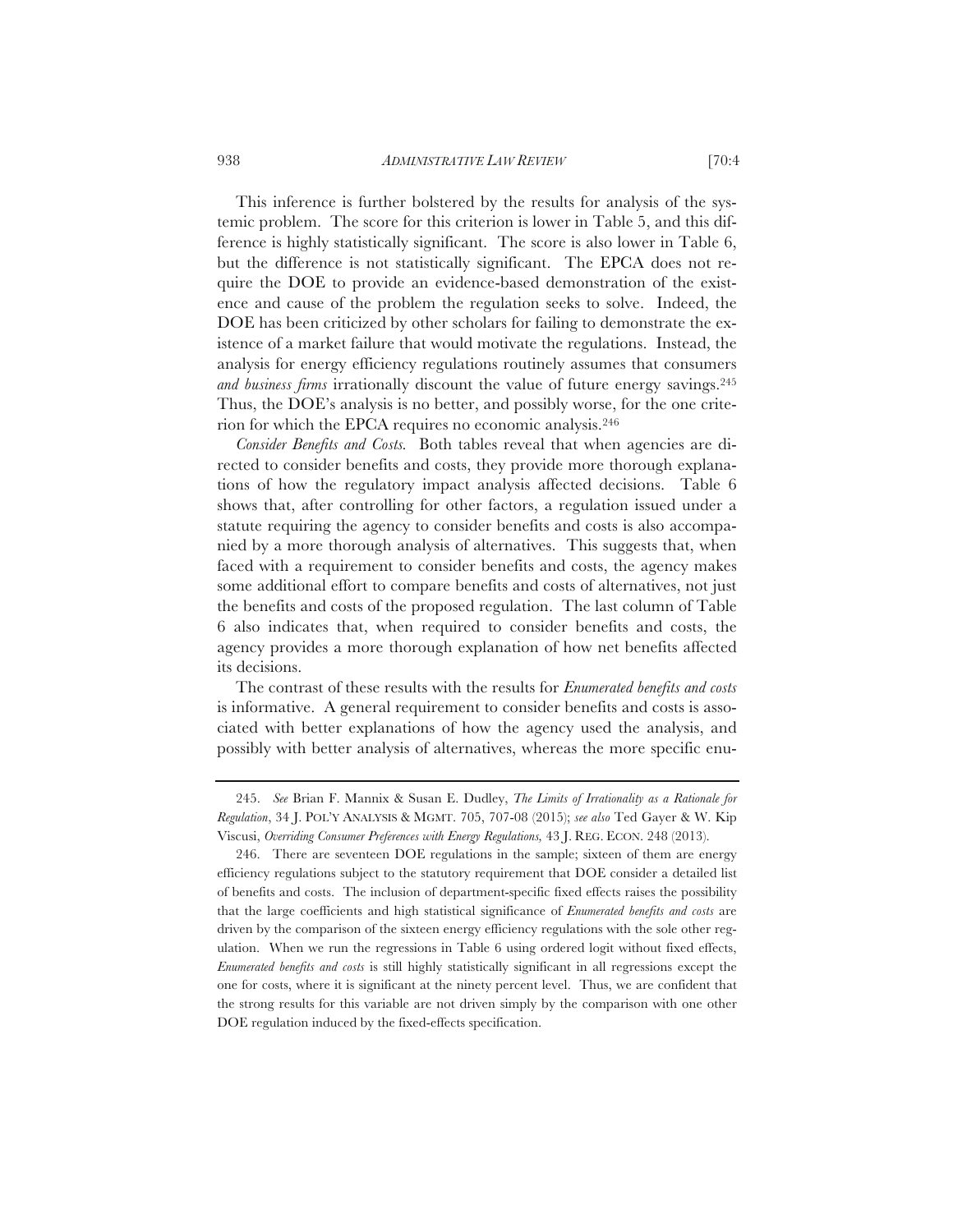meration of benefits and costs is associated with better analysis and explanations across the board (with the exception of analysis of the problem).

*Economic Feasibility.* Economic feasibility is primarily a cost issue, and an economic feasibility requirement is indeed positively correlated with the regulation's score for analysis of costs. Both Tables 5 and 6 show that an economic feasibility requirement is negatively correlated with analysis of the problem the regulation seeks to solve. This result is not surprising, since demonstrating that a regulation is economically feasible has no necessary relationship to demonstrating that a problem exists or that the regulation solves the problem.

*Cost Consideration Prohibited.* The results in both tables indicate that the CAA's prohibition on consideration of costs when setting air quality standards is associated with less thorough analysis of costs. For these regulations, the EPA also provides less thorough explanations of how the analysis affected decisions and how net benefits affected decisions. On the other hand, the EPA also provides a more thorough analysis of the underlying problem and the benefits of the regulation. Apparently, the EPA allocates its analytical effort based on the requirement that it set air quality standards on the basis of health effects and avoid consideration of costs.

*Technological Feasibility.* A technological feasibility requirement is associated with less thorough analysis of alternatives and less thorough explanation of how the net benefits of alternatives affected regulatory decisions. Table 6 also indicates that regulations subject to a technological feasibility requirement are accompanied by less thorough analysis of costs. This is precisely what one would expect when the agency is following a directive to assess technological, rather than economic, possibilities.

*Prior Court Decision without Statutory Direction.* Results for this variable indicate that a prior court decision under a statute that neither required nor prohibited economic considerations is associated with better analysis of alternatives, benefits, and costs. However, this type of prior court decision also appears to be associated with less thorough analysis of the problem the regulation seeks to solve. After controlling for the other economic consideration variables in Table 5 and for the full set of control variables in Table 6, this kind of prior court decision does not seem to be associated with more thorough explanations of how the agency claimed to use the analysis.

*Separate Effect of Prior Court Decisions.* The results above suggest that court evaluations of agencies' economic analyses are associated with better analysis, even in the absence of specific statutory language requiring the agency to consider economic factors. We can gain additional insight into the interplay between statutory language and judicial review by employing a dummy variable equal to one when a federal appeals court previously evaluated the agency's economic analysis of a similar regulation issued under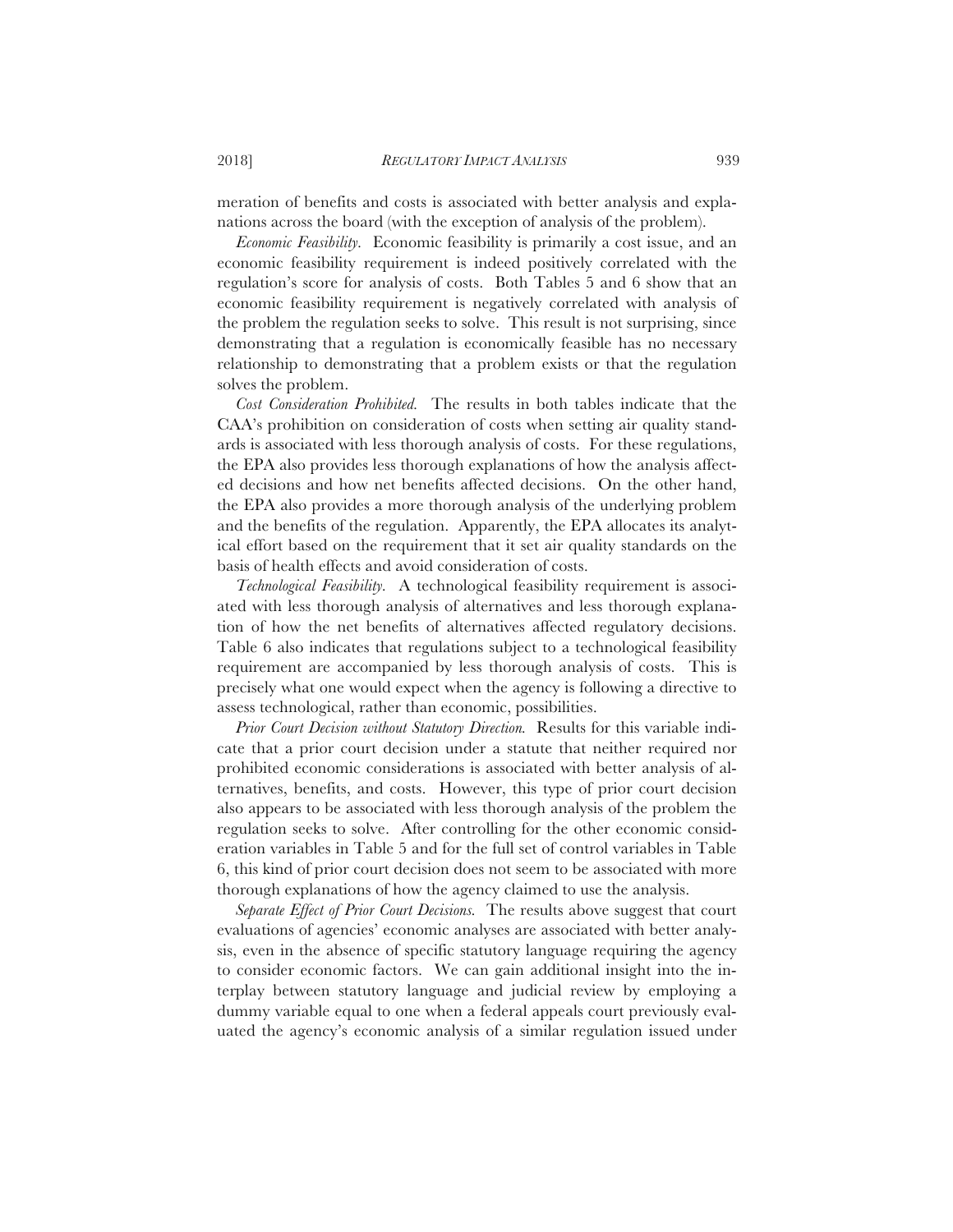the same statute or a predecessor statute. Ideally, this dummy variable will identify the effect of judicial review, and the statutory consideration variables will then identify the effect of statutory language.

Table 7 shows regression results when using two different versions of this variable. In Model 1, *Prior court evaluation* equals one when a federal appeals court previously evaluated the agency's economic analysis of a similar regulation issued under the same statute or a predecessor statute. In Model 2, *Prior detailed court evaluation* equals one when we determined that a federal appeals court previously engaged in a detailed evaluation of the agency's economic analysis of a similar regulation issued under the same statute or a predecessor statute.247 Both sets of regressions employ the full model using all the other control variables in Table 6, but coefficients on the control variables are omitted from Table 7 to conserve space.

<sup>247.</sup> Our criteria for making this determination are discussed in Section II and in the Appendix.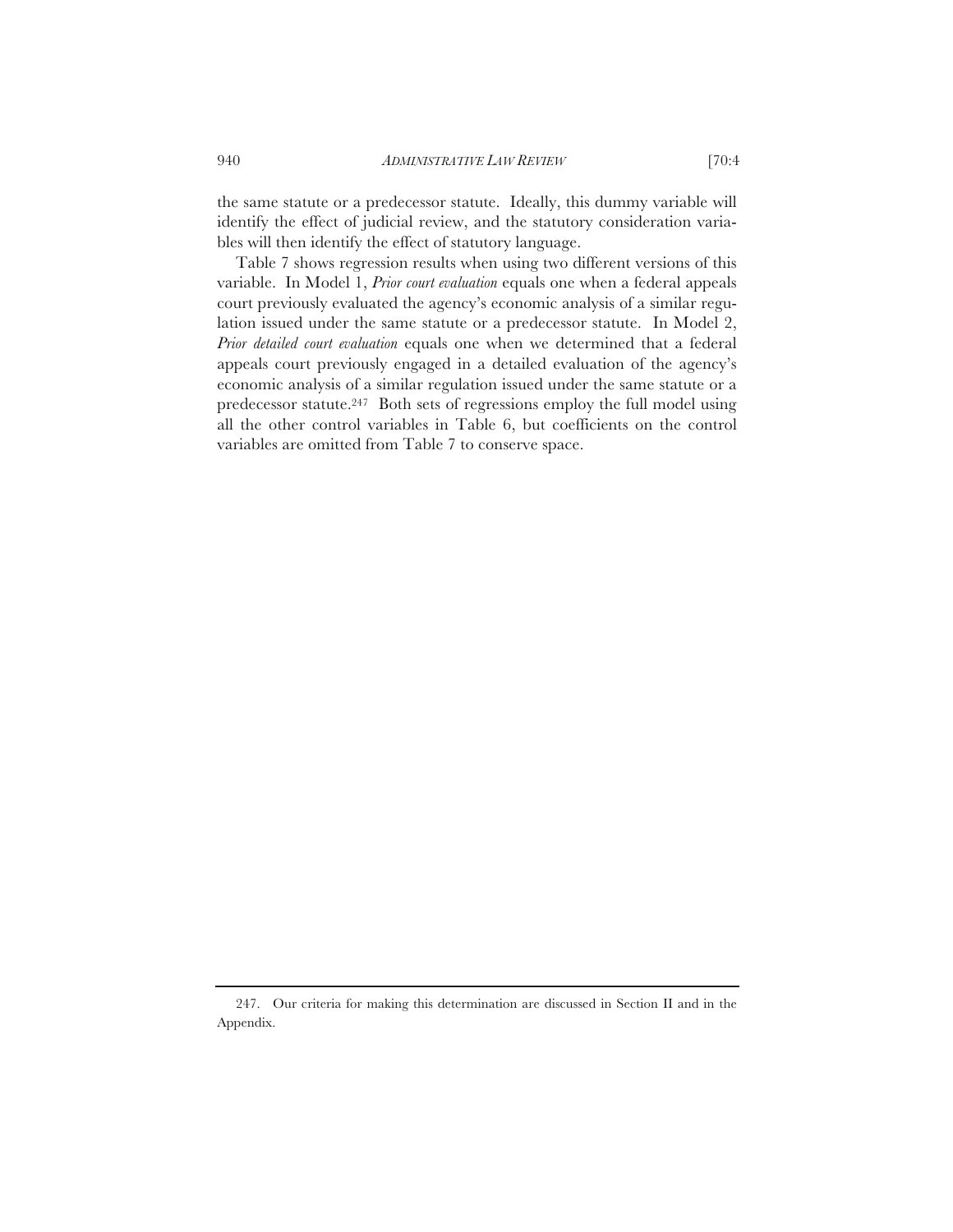|                                     | Problem           | Alternatives       | Benefits           | Costs              | Explanation<br>of Use | Cognizance<br>of Net<br><b>Benefits</b> |
|-------------------------------------|-------------------|--------------------|--------------------|--------------------|-----------------------|-----------------------------------------|
| Model 1                             |                   |                    |                    |                    |                       |                                         |
| Enumerated<br>benefits and          | $-2.18$<br>(0.15) | 21.79***<br>(0.00) | 11.99***<br>(0.00) | 18.78***<br>(0.00) | 21.83***<br>(0.00)    | 26.16***<br>(0.00)                      |
| costs                               |                   |                    |                    |                    |                       |                                         |
| Consider<br>benefits and            | $-0.12$           | 0.71               | $-0.89$            | $-0.90*$           | $2.60*$               | 1.28                                    |
| costs                               | (0.86)            | (0.24)             | (0.19)             | (0.06)             | (0.07)                | (0.19)                                  |
| Economic                            | $-0.89**$         | 0.06               | $-0.11$            | 1.01               | 0.21                  | 0.52                                    |
| feasibility                         | (0.05)            | (0.92)             | (0.78)             | (0.23)             | (0.85)                | (0.34)                                  |
| Cost<br>consideration<br>prohibited | $4.10***$         | 0.44               | 3.53***            | $-2.50**$          | $-3.70***$            | $-0.92$                                 |
|                                     | (0.00)            | (0.62)             | (0.00)             | (0.02)             | (0.00)                | (0.17)                                  |
| Technological<br>feasibility        | 0.53              | $-2.86***$         | 1.08               | $-0.88**$          | $-2.75*$              | $-3.07***$                              |
|                                     | (0.40)            | (0.00)             | (0.14)             | (0.02)             | (0.09)                | (0.00)                                  |
| Prior court<br>evaluation           | $-0.37$           | 1.20               | 1.79**             | 1.33**             | 0.39                  | $1.44**$                                |
|                                     | (0.61)            | (0.26)             | (0.03)             | (0.04)             | (0.72)                | (0.02)                                  |
| Number of<br>observations           | 309               | 363                | 301                | 293                | 369                   | 421                                     |
| Pseudo R-<br>squared                | 0.38              | 0.35               | 0.28               | 0.29               | 0.41                  | 0.34                                    |

**Table 7.** Separating Effects of Statutory Language and Judicial Review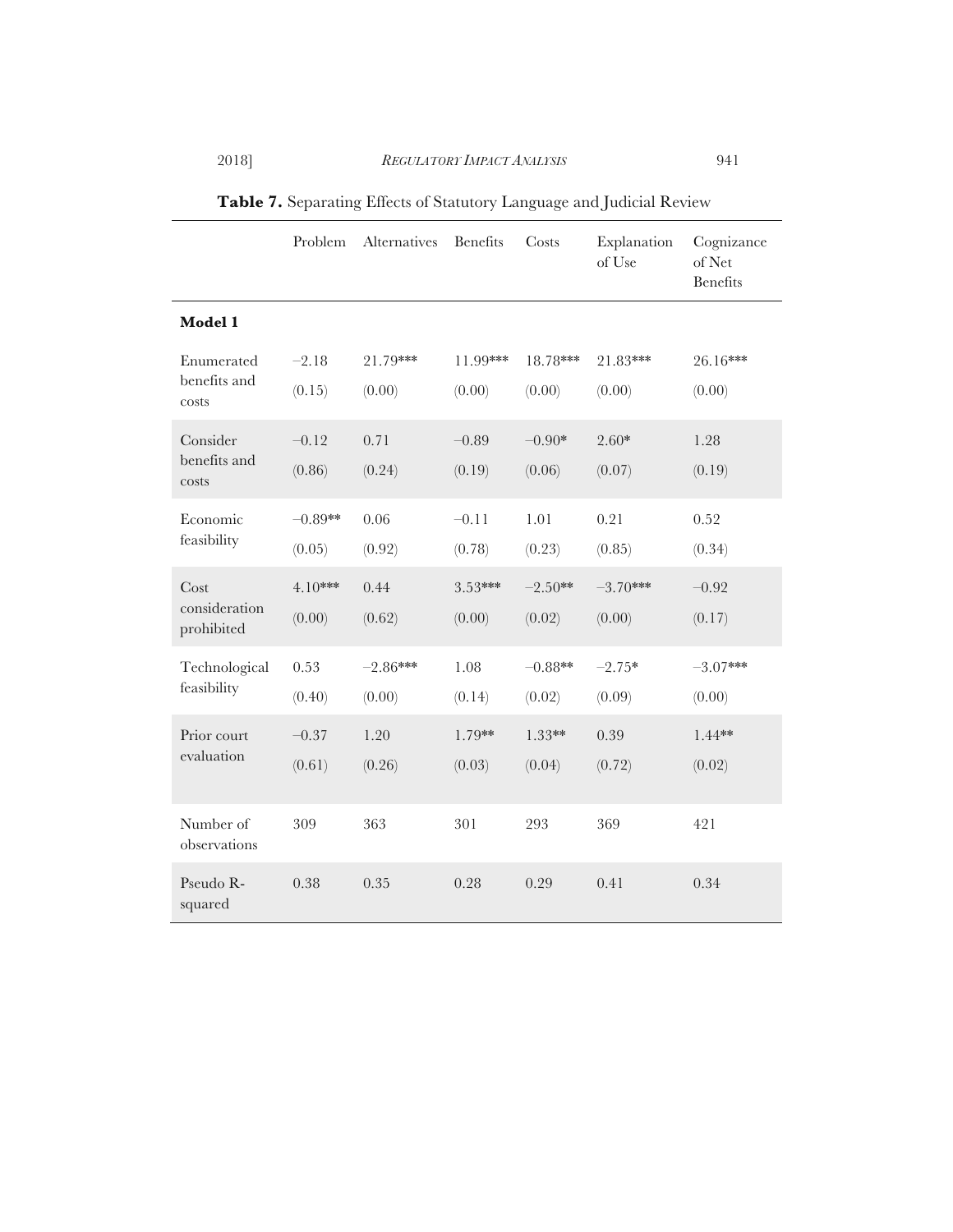| <b>Model 2</b>                        |                     |                      |                      |                      |                      |                      |
|---------------------------------------|---------------------|----------------------|----------------------|----------------------|----------------------|----------------------|
| Enumerated<br>benefits and<br>costs   | $-1.96$<br>(0.23)   | 17.69***<br>(0.00)   | $10.26***$<br>(0.00) | $15.70***$<br>(0.00) | 20.96***<br>(0.00)   | 25.31***<br>(0.00)   |
| Consider<br>benefits and<br>costs     | $-0.30$<br>(0.62)   | $1.53***$<br>(0.00)  | 0.15<br>(0.86)       | $-0.16$<br>(0.80)    | 2.78***<br>(0.01)    | 2.29**<br>(0.05)     |
| Economic<br>feasibility               | $-0.95**$<br>(0.01) | 0.33<br>(0.36)       | 0.28<br>(0.67)       | $1.26**$<br>(0.04)   | 0.32<br>(0.78)       | 0.81<br>(0.33)       |
| Cost<br>consideration<br>prohibited   | 4.23***<br>(0.00)   | 0.13<br>(0.81)       | 3.01***<br>(0.00)    | $-2.89***$<br>(0.00) | $-3.80***$<br>(0.00) | $-1.25**$<br>(0.05)  |
| Technological<br>feasibility          | 0.50<br>(0.44)      | $-2.74***$<br>(0.00) | 1.18<br>(0.13)       | $-0.73**$<br>(0.03)  | $-2.70*$<br>(0.10)   | $-3.11***$<br>(0.00) |
| Prior detailed<br>court<br>evaluation | $-0.60$<br>(0.50)   | $4.53***$<br>(0.00)  | 2.92***<br>(0.00)    | 2.95***<br>(0.00)    | 0.94<br>(0.51)       | $2.52*$<br>(0.06)    |
| Number of<br>observations             | 309                 | 363                  | 301                  | 293                  | 369                  | 421                  |
| Pseudo R-<br>squared                  | 0.38                | 0.39                 | 0.28                 | 0.31                 | 0.42                 | 0.35                 |

NOTE: *P*-values are in parentheses. Statistical significance: \*\*\*>99 percent, \*\*>95 percent, \*>90 percent. Regressions control for agency fixed effects and all control variables listed in Table 7; coefficients for control variables are omitted to conserve space.

For the five statutory consideration variables, both models in Table 7 produce results similar to those in Table 6. The main difference in Table 7 is that *Consider benefits and costs* is only statistically significant at the ninety percent level for two regressions under Model 1.248 These results clearly

<sup>248.</sup> This may have occurred due to significant collinearity between *Consider benefits and*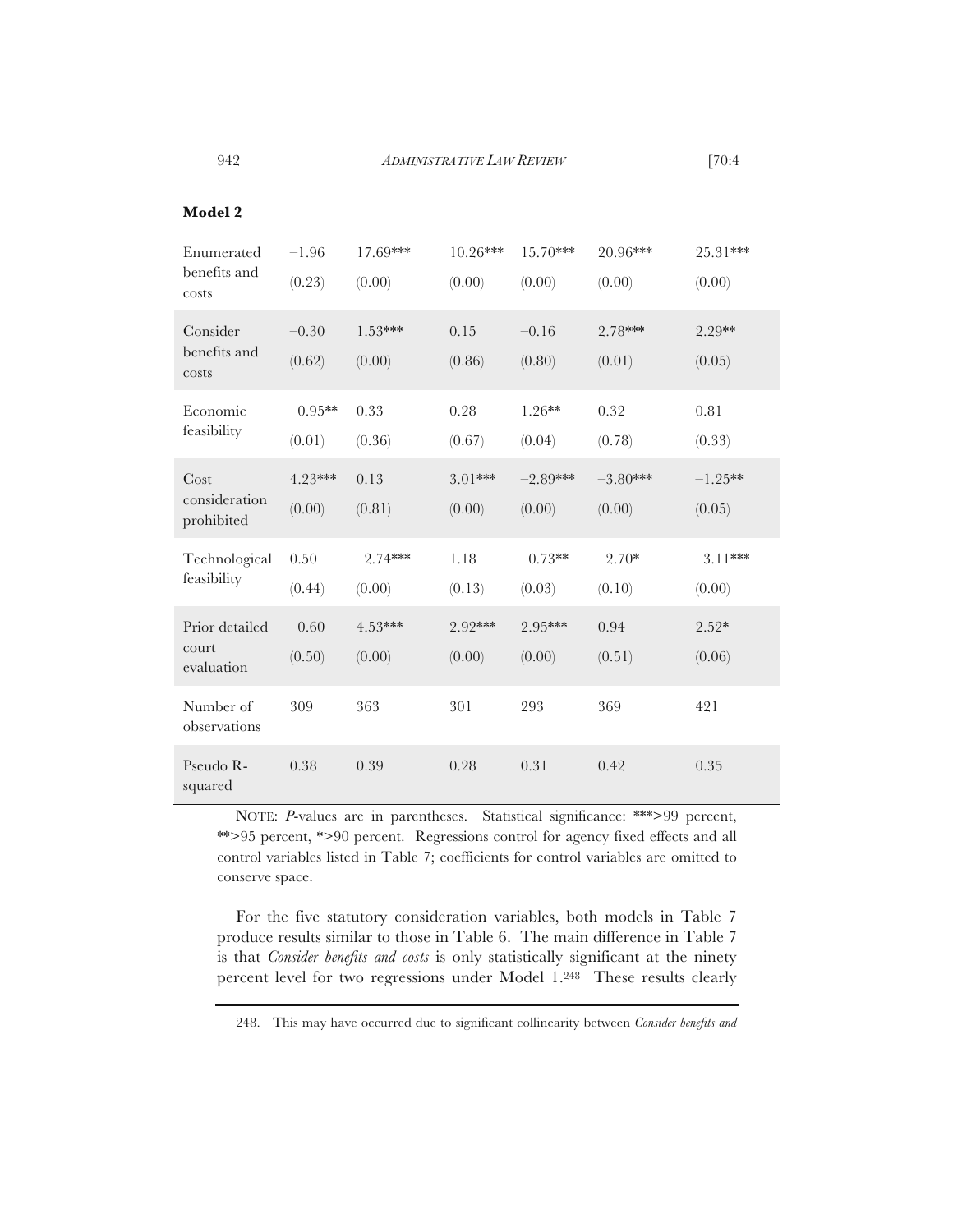show that statutory considerations are often correlated with the quality and claimed use of economic analysis even after controlling for previous cases in which courts reviewed agency economic analysis. The two court evaluation variables also indicate that judicial review is correlated with the quality and claimed use of economic analysis, even after controlling for statutory language directing or prohibiting the agency from considering economic factors.

# IV. CONCLUSION

Statutory language and judicial review of agency economic analysis both make a difference. Our case law and econometric analyses found that stricter and more detailed statutory standards are correlated with more careful scrutiny by the courts and higher-quality analysis by the agencies. The econometric results also show that agencies produce more thorough analysis and more thorough explanations of how net benefits affected their decisions when a federal appeals court had previously evaluated the agency's economic analysis for a similar regulation issued under the same statute or a predecessor statute.

These findings are consistent with our thesis that more thorough review by the courts creates a strong incentive for agencies to conduct better economic analyses. Indeed, our earlier paper highlighted a handful of instances in which an agency improved its analysis in a specific rule in response to a judicial remand.249 Nevertheless, correlation need not imply causation. The results are also consistent with the theory that courts and agencies independently respond to stricter statutory language by enhancing the quality of their analysis. For purposes of public policy, the precise causal link may not be relevant. It is clear that stricter and more detailed statutory standards are associated with more thorough analysis by courts and agencies alike.

In one sense, this result is not terribly surprising: courts and agencies seem to be responding properly to congressional directives. But when scrutinized more closely, our results suggest that this is only true on the far ends of the spectrum. More detailed statutory standards are associated with more thorough analysis by both courts and agencies, and statutory silence is associated with less detailed analysis by agencies and highly deferential re-

*costs* and *Prior court evaluation*. Of the twenty-one regulations issued under statutes requiring the agency to consider benefits and costs, eighteen also involved a prior court evaluation of the economic analysis for a similar regulation. In Model 2, only two regulations were coded as one for both *Consider benefits and costs* and *Prior detailed court evaluation.*

<sup>249.</sup> Bull & Ellig, *supra* note 2, at 776–84.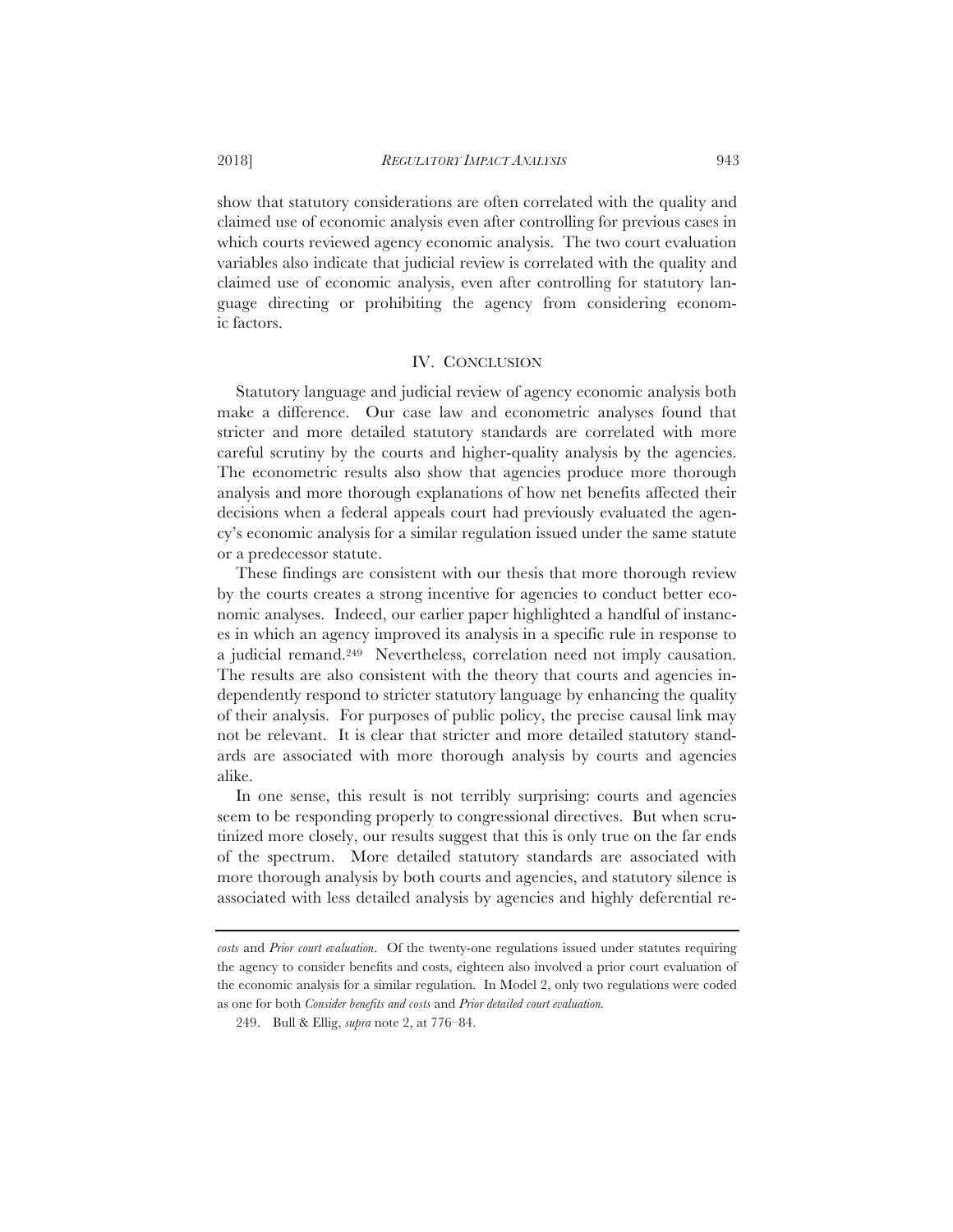view by courts. The results in the middle ranges, however, are troubling. Though agencies are perhaps responding as Congress intended, conducting an intermediate level of analysis when the statute requires them to consider benefits and costs or to assess economic feasibility, the thoroughness of judicial review is much less predictable.

Specifically, each of the various benefit–cost consideration standards and the economic feasibility standard led to a wide array of outcomes on judicial review. Some courts rigorously examine not only the agency's analysis of regulatory costs and benefits but also the thoroughness with which the agency addressed other topics associated with a high-quality regulatory impact analysis, such as identifying a regulatory baseline and assessing a full range of alternative approaches. Other courts more or less defer completely to the agency, merely ensuring that the agency checked the appropriate boxes by citing some evidence regarding benefits or costs but not independently assessing the quality of the evidence or the cogency of the agency's conclusions. And still other courts apply an intermediate level of analysis. This creates significant uncertainty for agency officials and regulated entities alike, as neither can reliably predict how thoroughly a reviewing court will assess an agency's economic analysis simply by looking to the statutory standard. It also almost certainly undermines congressional intent: regardless of whether members of Congress desired strict or lax judicial review, they presumably intended the courts to apply consistent standards from case to case.

To make matters worse, the vaguer statutory economic analysis standards appear to predominate. Of the thirty-three cases we analyzed, twentythree involved an underlying statute that required the agency merely to "consider" regulatory costs, benefits, or both, or to assess the economic feasibility of the rule. About one-third of the regulations in the dataset for the econometric analysis were issued under statutes requiring the agency to consider costs, benefits, or both, or to assess the economic feasibility of the rule. Given that agencies issue a significant number of rules under those statutory regimes, and rules issued under those regimes tend to produce a large number of cases on judicial review, it is safe to assume that both agency officials and regulated parties encounter significant uncertainty in many cases.

The scope of uncertainty could well grow in coming years. In the past, statutes that neglected to mention benefits or costs appeared to give the agency a high degree of discretion in considering or ignoring a rule's economic effects. However, *Michigan v. EPA* and similar cases have likely shifted that dynamic, creating a presumptive benefit–cost consideration re-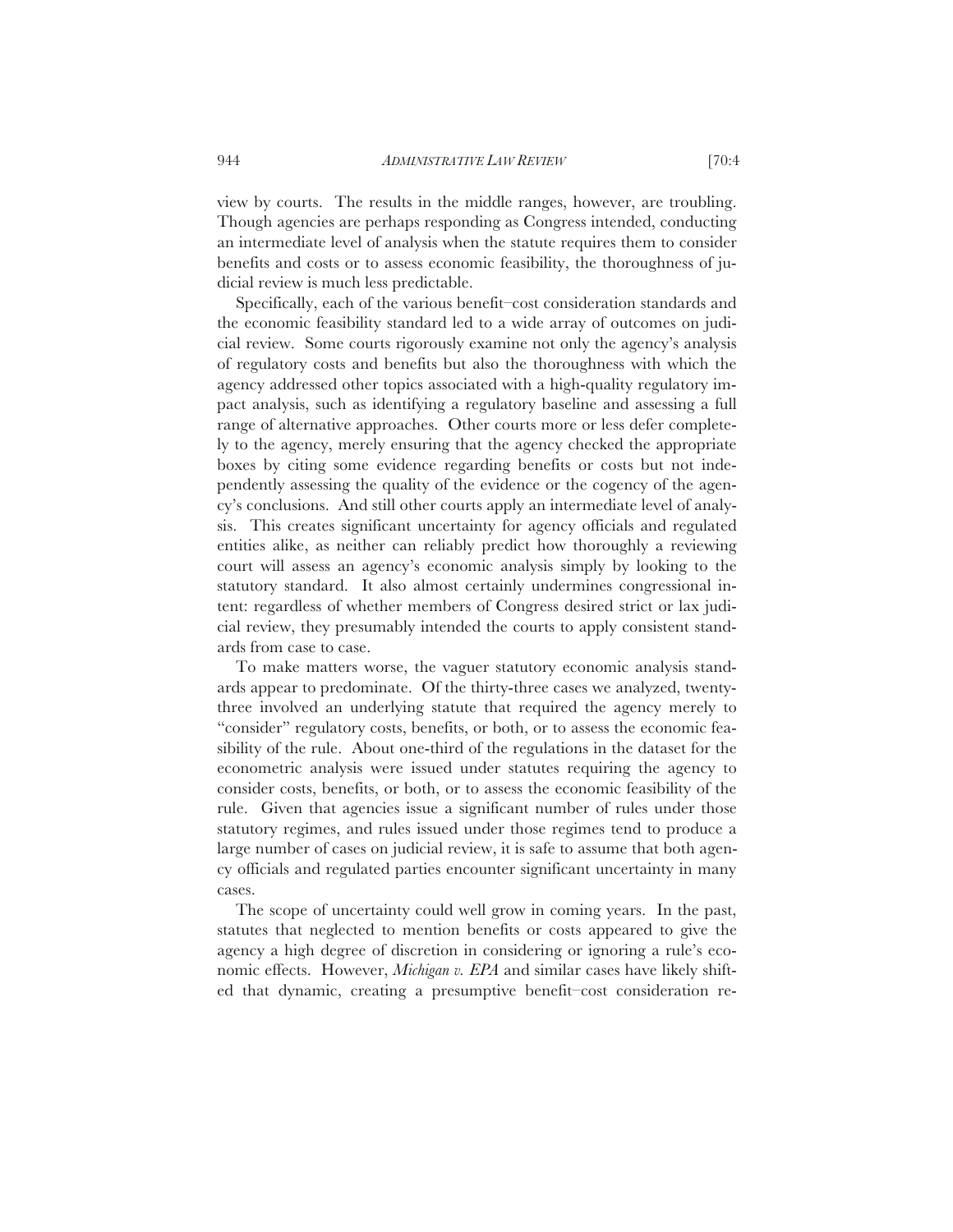quirement in the absence of a statutory prohibition on cost consideration.250

Congress has traditionally been very reluctant to grasp the nettle and provide regulatory agencies with detailed guidance on the quality and use of economic analysis.251 Indeed, ambiguity and wide grants of discretion to agencies have often been part of the political compromises that secured passage of regulatory reform legislation in the past.252 The last few sessions, however, have witnessed numerous calls for Congress to recapture some of the policymaking powers it has ceded to agencies,253 and several bills would provide greater guidance to agencies as they assess the effects of their rules.254 If Congress seeks to clarify the role of benefits and costs in regulatory decisionmaking, a statutory benefit–cost "consideration" requirement or an economic feasibility requirement may at first glance appear to be a workable compromise between proponents and opponents of robust economic analysis in agency rulemaking. Our findings suggest, however, that both sides will likely be disappointed by this compromise in the long term. In some instances, courts will apply a version of "hard look" review that is likely highly undesirable to opponents of economic analysis, and in others, courts will exhibit a level of deference to agency decisionmaking that proponents of economic analysis are likely to consider excessive. In addition,

252. *See* Stuart Shapiro & Deanna Morgan, *The Checkered History of Regulatory Reform Since the APA,* 19 NYU J. LEGIS. & PUB. POL'Y 141 (2016).

253. *See, e.g.*, Michelle Cottle, *Mike Lee's New Crusade*, THE ATLANTIC (Feb. 12, 2016), https://www.theatlantic.com/politics/archive/2016/02/mike-lee-article-one-project/ 462564 (describing Senator Mike Lee's Article I project, an initiative designed to "reclaim [Congress's] status as 'the first branch'"); *see also* Christopher J. Walker, *Modernizing the Administrative Procedure Act*, 69 ADMIN. L. REV. 629, 648 (2017) ("Since the new Congress arrived in January, we have seen a wide range of legislation introduced to reform the administrative state. Legislation in both the House and the Senate has been introduced to limit the use of settlements to force agency regulatory activities, to better facilitate congressional review of midnight rules, and to codify the Trump Administration's one-in, two-out executive order.").

254. *See supra* notes 4–5 and accompanying text.

<sup>250.</sup> *See supra* notes 52–55 and accompanying text.

<sup>251.</sup> *See, e.g.*, Larry Alexander & Saikrishna Prakash, *Delegation Really Running Riot*, 93 VA. L. REV. 1035, 1041 (2007) ("Some scholars claim that under the Constitution, early Congresses enacted all manner of broad conventional delegations. One might argue that ever since then, Congress has repeatedly resorted to broad delegations of lawmaking authority as a means of effectuating congressional powers and purposes."); *see also* Evan J. Criddle, *When Delegation Begets Domination: Due Process of Administrative Lawmaking*, 46 GA. L. REV. 117, 120 (2011); Thomas W. Merrill, *Rethinking Article I, Section 1: From Nondelegation to Exclusive Delegation*, 104 COLUM. L. REV. 2097, 2131 (2004).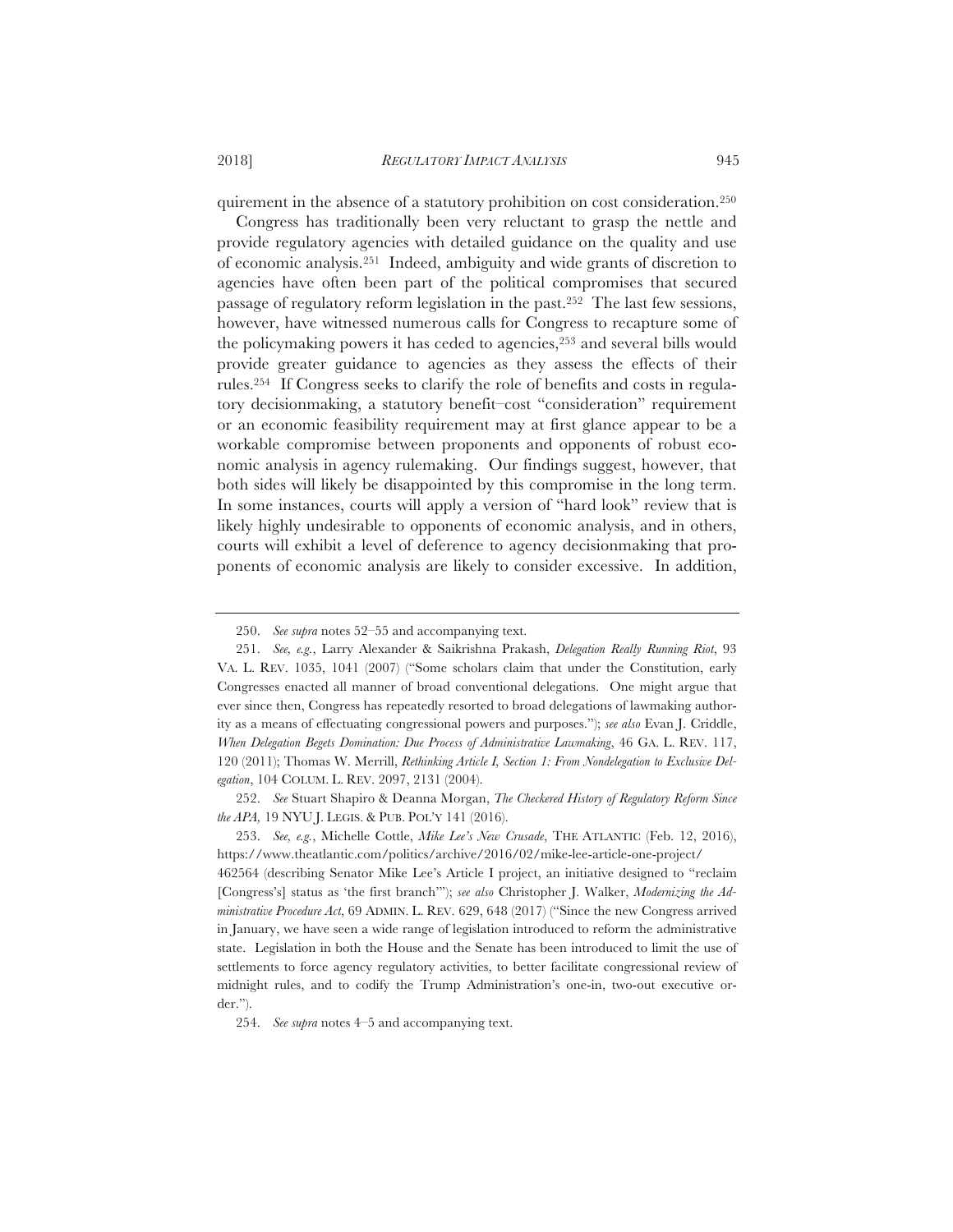the resulting uncertainty will complicate matters for both agencies and regulatory stakeholders.

We do not take any position in this paper on which statutory economic analysis standard, if any, Congress should adopt, or whether it would be better for Congress to announce a cross-cutting standard or tailor the standard to individual cases.255 But we do encourage Congress to take note of our findings when deciding how to craft such a standard. If Congress seeks to impose a robust economic analysis requirement that will be carefully reviewed by the courts, it can best accomplish this goal by directing the agency to select a certain regulatory alternative, providing a list of economic benefits and costs the agency must consider, or both. If Congress does not want economic analysis to play a significant (and perhaps dominant) role in agency decisionmaking, then it should articulate precisely what consideration (if any) the agency should give to economic factors.

<sup>255.</sup> This is not inconsistent with the recommendation of our earlier paper, wherein we urge Congress to amend the APA to enumerate the elements of a regulatory impact analysis and to direct courts to ensure that agencies are relying on the best available evidence when conducting judicial review of such analyses. *See generally* Bull & Ellig, *supra* note 2. In that paper, we took no position on whether Congress should impose a cross-cutting economic analysis requirement. Instead, we focused solely on how judicial review should be conducted in those instances in which an agency elects or is directed to prepare a regulatory impact analysis, whether by statute, executive order, or an implicit requirement of the APA.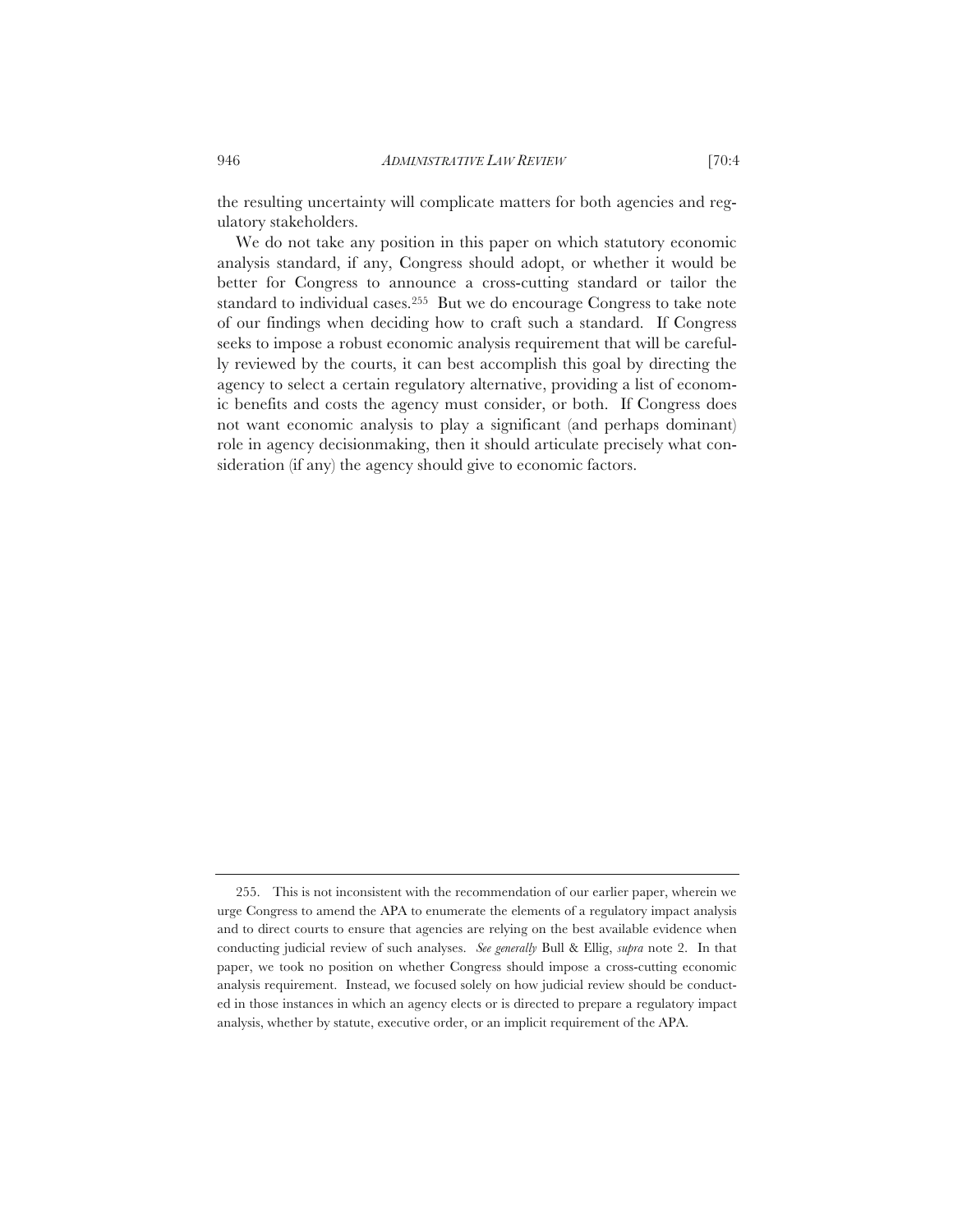## APPENDIX

The following chart lists each of the cases analyzed in Section II, providing the case name and citation, a summary of the statute that directed the agency to consider the economic effects of the rule, and an overview of the level of analysis applied by the reviewing court. The cases are ordered based on the prescriptiveness of the statutory standard, with stricter standards listed first.

| <b>Case Name</b>                                                        | <b>Statute and Type of</b><br><b>Benefit-Cost Analysis</b><br>Mandate (if any)                                                                                                                                                                                                                                                                                                               | <b>Rigor of Analysis</b>                                                                                                                                                                                                                                                                                                                                                                                                                                                                                                                                                 |
|-------------------------------------------------------------------------|----------------------------------------------------------------------------------------------------------------------------------------------------------------------------------------------------------------------------------------------------------------------------------------------------------------------------------------------------------------------------------------------|--------------------------------------------------------------------------------------------------------------------------------------------------------------------------------------------------------------------------------------------------------------------------------------------------------------------------------------------------------------------------------------------------------------------------------------------------------------------------------------------------------------------------------------------------------------------------|
| Corrosion Proof<br>Fittings v. EPA,<br>947 F.2d 1201<br>(5th Cir. 1991) | Least Restrictive Alternative<br>Analysis<br>$-TSCA$ [15 U.S.C.<br>§ 2605(a)<br>-Agency must adopt least<br>restrictive alternative.<br>—Rule is analyzed under<br>"substantial evidence"<br>standard (15 U.S.C.<br>§ 2618(c)(1)(B)(i)).                                                                                                                                                     | Detailed (reversal)<br>Court faults agency for only considering<br>the extreme alternatives (no regulation<br>and outright ban); also points to various<br>flaws in the agency's analysis (e.g.,<br>discounting costs but not benefits,<br>treating unquantified benefits as trump<br>cards, failing to consider risks of<br>substitutes, and tolerating a very high<br>value of statistical life).<br>Court closely parses the analysis in light<br>of statutory requirements (including<br>"least burdensome" alternative,<br>"substitutes," and "unreasonable risk"). |
| Ctr. for Auto Safety<br>v. Peck, 751 F.2d<br>1336 (D.C. Cir.<br>1985)   | Maximum Feasible Cost<br>Reduction<br>-National Traffic Motor<br>Vehicle Safety Act [15 U.S.C.<br>$\S\ S 1391(1), 1392(a)$ since<br>repealed<br>-Statute mandates that the<br>agency seek the "maximum<br>feasible reduction of costs to<br>the public and to the<br>consumer."<br>-Statute also makes specific<br>costs relevant to the analysis<br>(e.g., insurance costs, legal<br>fees). | Detailed (affirmance)<br>The court notes that the agency<br>considered a wide range of costs and<br>actually delves into the calculations,<br>considering and rejecting various<br>quibbles with the agency's methodology<br>(also finds a few flaws but notes that they<br>are harmless).                                                                                                                                                                                                                                                                               |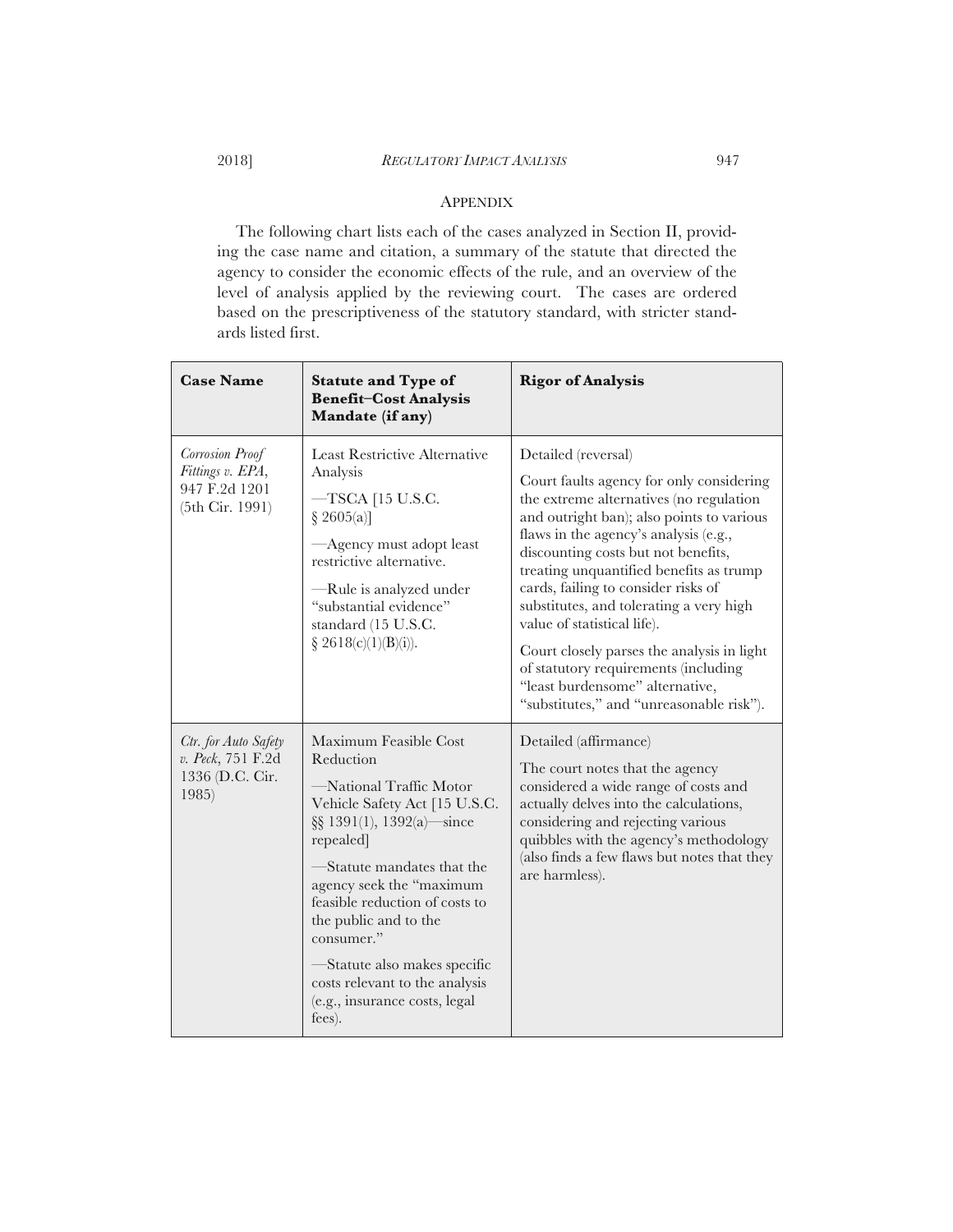| Am. Equity Inv. Life<br>Ins. Co. v. SEC,<br>572 F.3d 923<br>(D.C. Cir. 2009)                         | Detailed Enumeration of<br>Economic Benefits and Costs<br>$-15$ U.S.C. § 77b(b)<br>-SEC must consider<br>"efficiency, competition, and<br>capital formation."                                                                                                                            | Detailed (reversal)<br>Court identifies flaws in competition,<br>efficiency, and capital formation<br>analyses, closely analyzing the quality of<br>the agency's factfinding on each<br>element.                                                                                                                                                                                                                                                                                                                      |
|------------------------------------------------------------------------------------------------------|------------------------------------------------------------------------------------------------------------------------------------------------------------------------------------------------------------------------------------------------------------------------------------------|-----------------------------------------------------------------------------------------------------------------------------------------------------------------------------------------------------------------------------------------------------------------------------------------------------------------------------------------------------------------------------------------------------------------------------------------------------------------------------------------------------------------------|
| Bus. Roundtable v.<br>SEC, 647 F.3d<br>1144 (D.C. Cir.<br>2011)                                      | Detailed Enumeration of<br>Economic Benefits and Costs<br>$-15$ U.S.C. §§ 78c(f),<br>$78w(a)(2), 80a-2(c)$<br>-SEC must consider<br>efficiency, competition, and<br>capital formation in<br>determining public interest;<br>must consider if impingement<br>of competition is necessary. | Detailed (reversal)<br>Court points to numerous flaws in<br>benefit-cost analysis (though does not<br>focus so closely on competition,<br>efficiency, or capital formation analysis<br>as American Equity).                                                                                                                                                                                                                                                                                                           |
| Chamber of<br>Commerce v. SEC,<br>412 F.3d 133<br>(D.C. Cir. 2005)                                   | Detailed Enumeration of<br>Economic Benefits and Costs<br>-15 U.S.C. § 80a-2(c)<br>-SEC must consider<br>efficiency, competition, and<br>capital formation in deciding<br>what is in the public interest.                                                                                | Intermediate (reversal)<br>Court is somewhat forgiving (e.g.,<br>permits adopting rule as a prophylactic<br>even in the absence of evidence of<br>existing problem), but it fairly closely<br>parses the agency's evidence, striking<br>down the rule since the agency ignored<br>an alternative raised by two dissenting<br>commissioners; court also states that the<br>agency cannot simply point to<br>"uncertainty" as a justification for<br>failure to quantify costs—must try to<br>give a range if possible. |
| Inv. Co. Inst. v.<br><b>Commodity Futures</b><br>Trading Comm'n,<br>720 F.3d 370<br>(D.C. Cir. 2013) | Detailed Enumeration of<br>Economic Benefits and Costs<br>Commodity Exchange Act<br>[7 U.S.C. $\S 19(a)(2)$ ]<br>-Statute directs agency to<br>consider benefits and costs as<br>well as related factors such as<br>"efficiency" and<br>"competitiveness."                               | Minimal (affirmance)<br>Court rather summarily rejects various<br>challenges to the agency's analysis,<br>noting that the agency considered the<br>required statutory factors; the court also<br>explicitly blesses the agency's<br>consideration of unquantified benefits.                                                                                                                                                                                                                                           |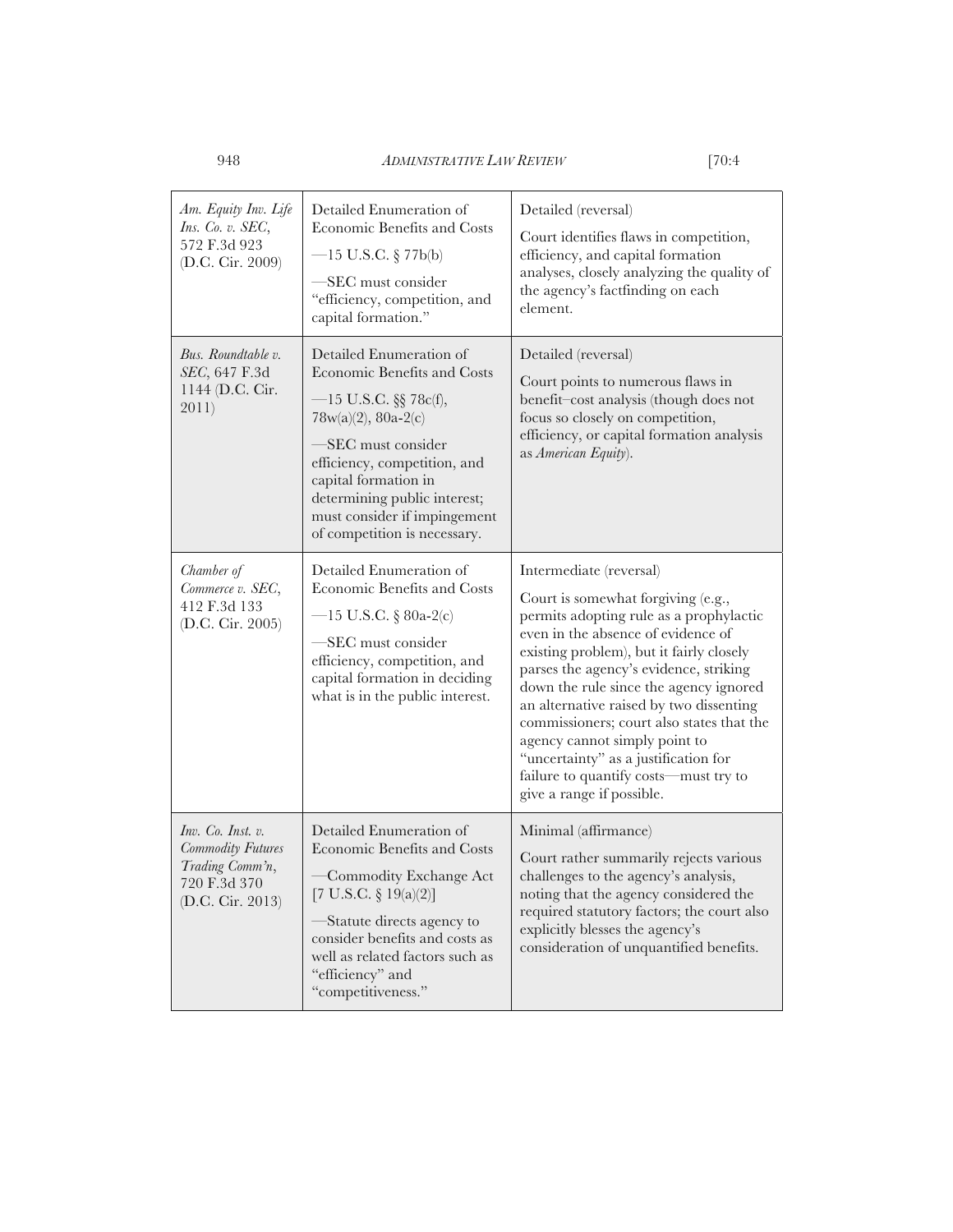| Nat. Res. Def.<br>Council v.<br>Herrington, 768<br>F.2d 1355 (D.C.<br>Cir. 1985)                 | Detailed Enumeration of<br>Economic Benefits and Costs<br>—EPCA [42 U.S.C. §§ 325(c),<br>(d), (i)<br>—Agency must set energy<br>efficiency standards at the<br>highest level that is<br>technologically feasible and<br>economically justified.<br>-Statute sets forth specific<br>economic benefits and costs<br>agency must examine,<br>including economic impact on<br>product manufacturers and<br>consumers, savings in<br>operating costs over the life of<br>covered products, projected<br>energy savings, reduction of<br>utility of covered products,<br>and any reduction in market<br>competition.<br>-"Substantial evidence"<br>standard of review | Detailed (reversal)<br>Court engages in an incredibly rigorous,<br>drawn-out analysis of the technological<br>feasibility and economic justifiability of<br>the standard adopted for eight different<br>appliances.<br>Court examines the assumptions<br>underlying the agency's models,<br>concluding that several assumptions<br>were unjustified and that the agency<br>overgeneralized; the court also finds that<br>the agency failed to explain certain<br>decisions (e.g., using a $10\%$ discount<br>rate); at the same time, the court defers<br>to various findings of the agency,<br>asserting that various minor errors were<br>harmless. |
|--------------------------------------------------------------------------------------------------|-----------------------------------------------------------------------------------------------------------------------------------------------------------------------------------------------------------------------------------------------------------------------------------------------------------------------------------------------------------------------------------------------------------------------------------------------------------------------------------------------------------------------------------------------------------------------------------------------------------------------------------------------------------------|-------------------------------------------------------------------------------------------------------------------------------------------------------------------------------------------------------------------------------------------------------------------------------------------------------------------------------------------------------------------------------------------------------------------------------------------------------------------------------------------------------------------------------------------------------------------------------------------------------------------------------------------------------|
| Quivira Mining Co.<br>v. U.S. Nuclear<br>Regulatory Comm'n,<br>866 F.2d 1246<br>(10th Cir. 1989) | Benefit/Cost Rationalization<br>-42 U.S.C. § 2114(a)<br>-Statute requires NRC to<br>write rules protecting public<br>health "with due<br>consideration of the economic<br>costs."<br>-Partly relying on the<br>legislative history, the court<br>interprets this language as<br>imposing a "benefit-cost<br>rationalization" standard,<br>which requires that costs bear<br>a "reasonable relationship" to<br>the benefits.                                                                                                                                                                                                                                     | Detailed (affirmance)<br>Court goes into a fairly detailed<br>discussion of the types of benefits and<br>costs the NRC considered, finding the<br>analysis comprehensive and<br>appropriate; the court excused the<br>agency's overlooking certain costs as<br>harmless error.                                                                                                                                                                                                                                                                                                                                                                        |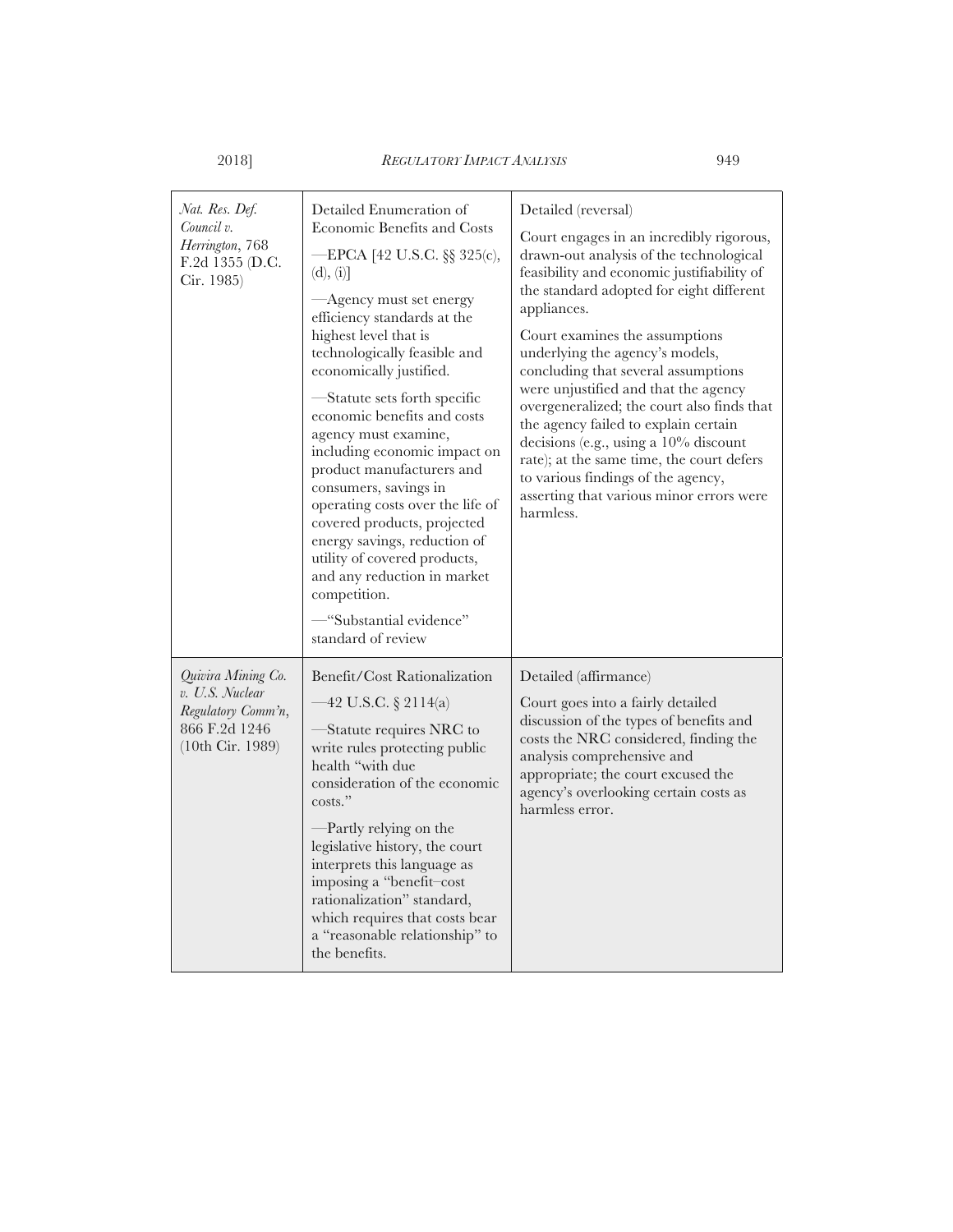| Am. Mining<br>Congress v. Thomas<br>(American Mining I),<br>772 F.2d 617<br>(10th Cir. 1985)                                               | Reasonable Relationship<br>between Benefits and Costs<br>$-42$ U.S.C. § 2022(a)<br>-Agency must consider costs<br>and determine whether they<br>bear a reasonable relationship<br>to the benefits.                                                                                                                                            | Minimal (affirmance)<br>Court requires simply that EPA consider<br>benefits and costs (which it did) and that<br>it give some explanation for why the<br>balance between the two is reasonable<br>(which it also did)—court must defer to<br>actual balance struck by the agency.                                                                                                                                                      |
|--------------------------------------------------------------------------------------------------------------------------------------------|-----------------------------------------------------------------------------------------------------------------------------------------------------------------------------------------------------------------------------------------------------------------------------------------------------------------------------------------------|----------------------------------------------------------------------------------------------------------------------------------------------------------------------------------------------------------------------------------------------------------------------------------------------------------------------------------------------------------------------------------------------------------------------------------------|
| Am. Mining<br>Congress v. Thomas<br>(American Mining<br>II), 772 F.2d 640<br>(10th Cir. 1985)<br>(companion case<br>to preceding<br>entry) | Reasonable Relationship<br>between Benefits and Costs<br>42 U.S.C. § 2022(a)<br>Agency must consider costs<br>and determine whether they<br>bear a reasonable relationship<br>to the benefits.                                                                                                                                                | Minimal (affirmance)<br>Court summarily dismisses claim that<br>costs are too high, simply noting that<br>Congress did not require mathematical<br>balancing between costs and benefits.                                                                                                                                                                                                                                               |
| Chem. Mfrs. Ass'n<br>v. EPA, 870 F.2d<br>177 (5th Cir.<br>1989)                                                                            | Reasonable Relationship be-<br>tween Benefits and Costs<br>-Clean Water Act [33<br>U.S.C. $\S$ 1314(b)]<br>—There are essentially three<br>different levels of regulatory<br>stringency, each of which<br>requires consideration of costs<br>and some of which require<br>consideration of the<br>relationship between benefits<br>and costs. | Intermediate (affirmance)<br>The overall analysis is very thorough,<br>but the actual rigor of analysis of bene-<br>fits and costs is fairly forgiving-for most<br>points, the court simply describes what<br>the agency did and rather summarily<br>affirms that it was reasonable.<br>In so doing, the court repeatedly notes<br>that the statute merely requires the<br>agency to take costs into account, which<br>it clearly did. |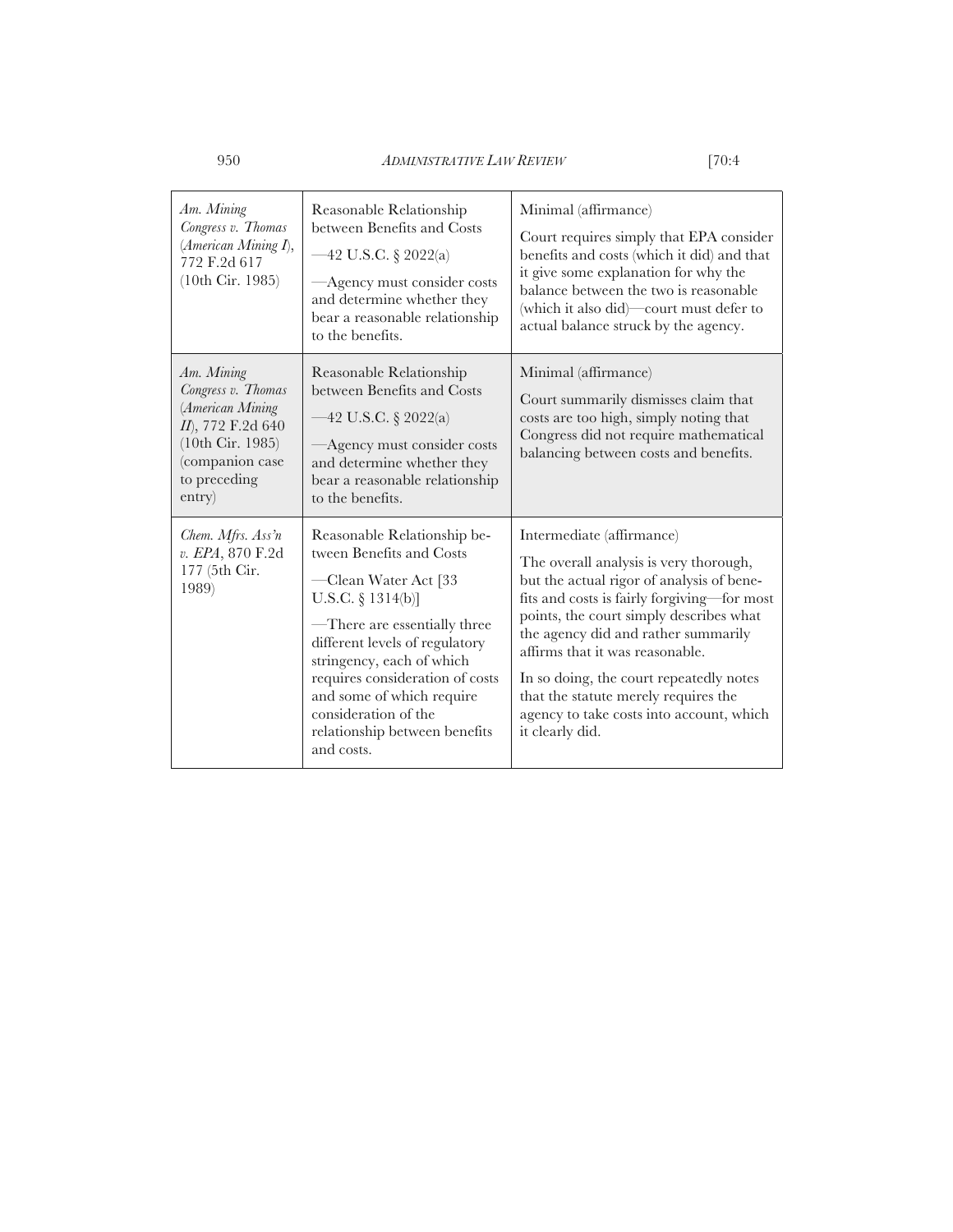| Nat'l Wildlife Fed'n<br>v. EPA, 286 F.3d<br>554 (D.C. Cir.<br>2002) | Reasonable Relationship<br>between Benefits and Costs<br>—Clean Water Act [33<br>U.S.C. $\S 1314(b)$ ]<br>-There are essentially three<br>different levels of regulatory<br>stringency, each of which<br>requires consideration of costs<br>and some of which require<br>consideration of the<br>relationship between benefits<br>and costs. | Intermediate (affirmance)<br>Court rejects various challenges to<br>agency's economic analysis (e.g., a<br>suggestion that agency must consider<br>each firm's costs rather than the overall<br>costs to the industry), going through the<br>agency's analysis in some detail to show<br>why it was reasonable.<br>In those areas in which the EPA need<br>only consider costs (rather than the<br>relationship between benefits and costs),<br>the court explicitly noted that it was<br>applying this weaker standard<br>(demonstrating that the precise wording<br>of the statute does matter). |
|---------------------------------------------------------------------|----------------------------------------------------------------------------------------------------------------------------------------------------------------------------------------------------------------------------------------------------------------------------------------------------------------------------------------------|----------------------------------------------------------------------------------------------------------------------------------------------------------------------------------------------------------------------------------------------------------------------------------------------------------------------------------------------------------------------------------------------------------------------------------------------------------------------------------------------------------------------------------------------------------------------------------------------------|
| Reynolds Metals Co.<br>v. EPA, 760 F.2d<br>549 (4th Cir.<br>1985)   | Reasonable Relationship<br>between Benefits and Costs<br>-Clean Water Act [33<br>U.S.C. $\S$ 1314(b)]<br>-There are essentially three<br>different levels of regulatory<br>stringency, each of which<br>requires consideration of costs<br>and some of which require<br>consideration of the<br>relationship between benefits<br>and costs.  | Minimal (affirmance)<br>Court largely defers to the agency,<br>notwithstanding fairly compelling<br>evidence that the agency's analysis was<br>flawed (e.g., challenger submitted<br>evidence indicating that actual costs<br>were 350 times higher than agency's<br>estimate); court overlooks certain errors<br>that are deemed harmless, noting that<br>agency's analysis on other issues was<br>reasonably thorough.                                                                                                                                                                           |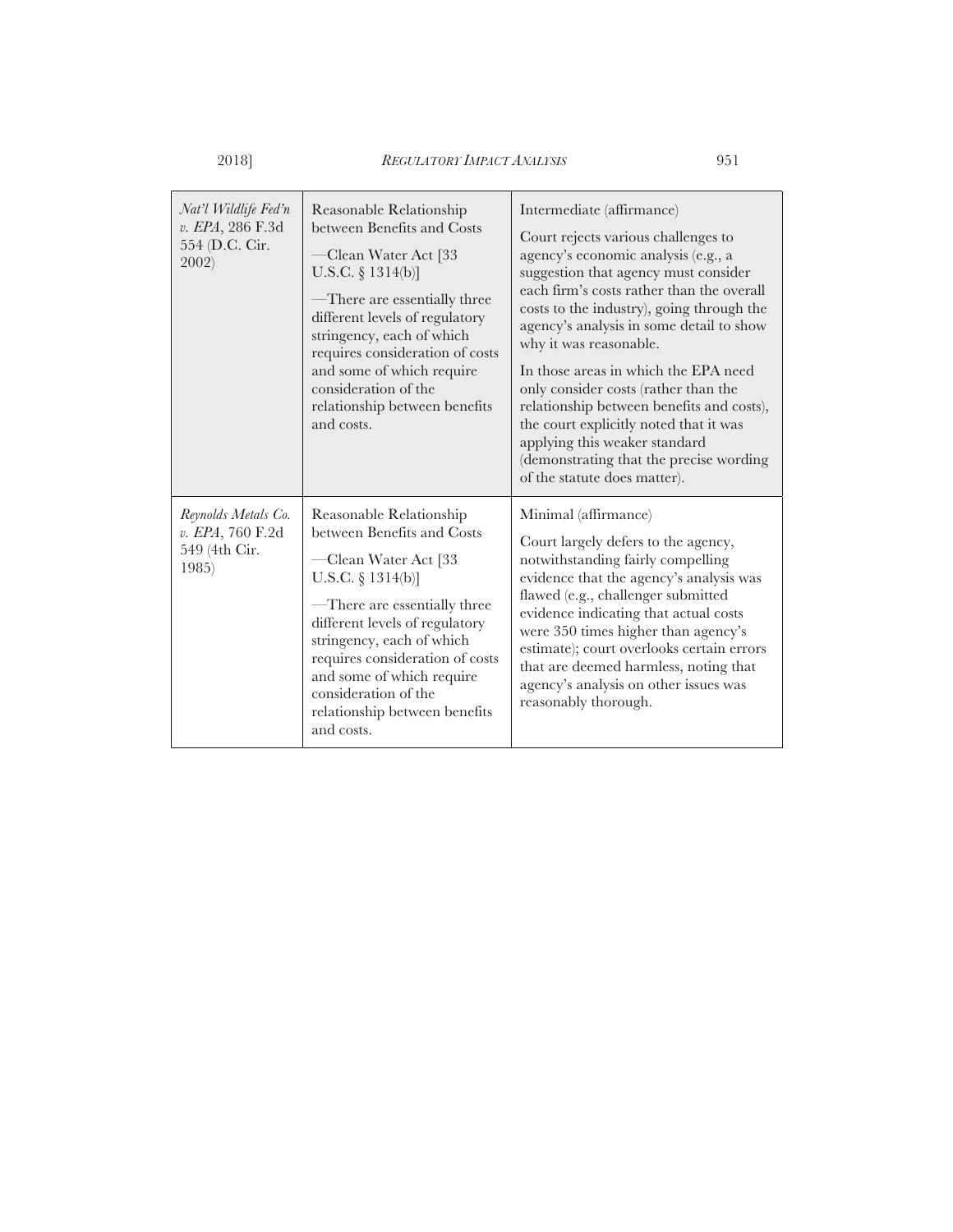| Advocates for High-<br>way & Auto Safety<br>v. Fed. Motor Carri-<br>er Safety Admin.,<br>429 F.3d 1136<br>(D.C. Cir. 2005) | <b>Consider Benefits and Costs</b><br>-Intermodal Surface Trans-<br>portation Efficiency Act of<br>1991 (ISTEA) [105 Stat. 1914,<br>2151]; Commercial Motor<br>Vehicle Safety Act [49 U.S.C.<br>§ 31301]<br>−ISTEA§4007−Plain<br>language seems to require<br>benefit-cost analysis only if<br>agency decides not to proceed<br>(agency did perform analysis<br>even though it did proceed);<br>does not say anything about<br>the required relationship<br>between benefits and costs | Minimal (reversal)<br>Court does not question benefit or cost<br>estimates; it strikes down rule because<br>agency engaged in illogical course of<br>action (i.e., designed rule correcting a<br>different problem than the one it<br>identified in regulatory analysis).                                                                                                                                                                                                                                                                                                                                                                                                                                                                                                                                    |
|----------------------------------------------------------------------------------------------------------------------------|----------------------------------------------------------------------------------------------------------------------------------------------------------------------------------------------------------------------------------------------------------------------------------------------------------------------------------------------------------------------------------------------------------------------------------------------------------------------------------------|--------------------------------------------------------------------------------------------------------------------------------------------------------------------------------------------------------------------------------------------------------------------------------------------------------------------------------------------------------------------------------------------------------------------------------------------------------------------------------------------------------------------------------------------------------------------------------------------------------------------------------------------------------------------------------------------------------------------------------------------------------------------------------------------------------------|
| Gas Appliance Mfrs.<br>Ass'n v. Dep't of<br>Energy, 998 F.2d<br>1041 (D.C. Cir.<br>1993)                                   | <b>Consider Benefits and Costs</b><br>— Energy Conservation<br><b>Standards for New Buildings</b><br>Act [42 U.S.C. § 6839<br>(since repealed)]<br>-Agency directed to achieve<br>the "maximum practicable<br>improvement in energy<br>efficiency."<br>-Agency must analyze<br>economic costs and benefits,<br>among other factors.                                                                                                                                                    | Detailed (reversal)<br>Court indicates that the "economic costs"<br>and benefits" term is the only one that is<br>susceptible to detailed analysis by the<br>courts; it suggests that the agency must<br>shoulder a heavy burden to justify a rule<br>that performs unfavorably on a benefit-<br>cost analysis.<br>Court engages in a rigorous analysis of<br>the agency's rule, concluding that the<br>agency has not shown that its standard is<br>attainable at a reasonable cost; among<br>other things, the agency failed to<br>produce any prototype (thereby<br>rendering it impossible to determine if<br>standard is practicably attainable at<br>reasonable cost) and did not respond to<br>legitimate objections about the<br>translatability of residential figures to the<br>commercial market. |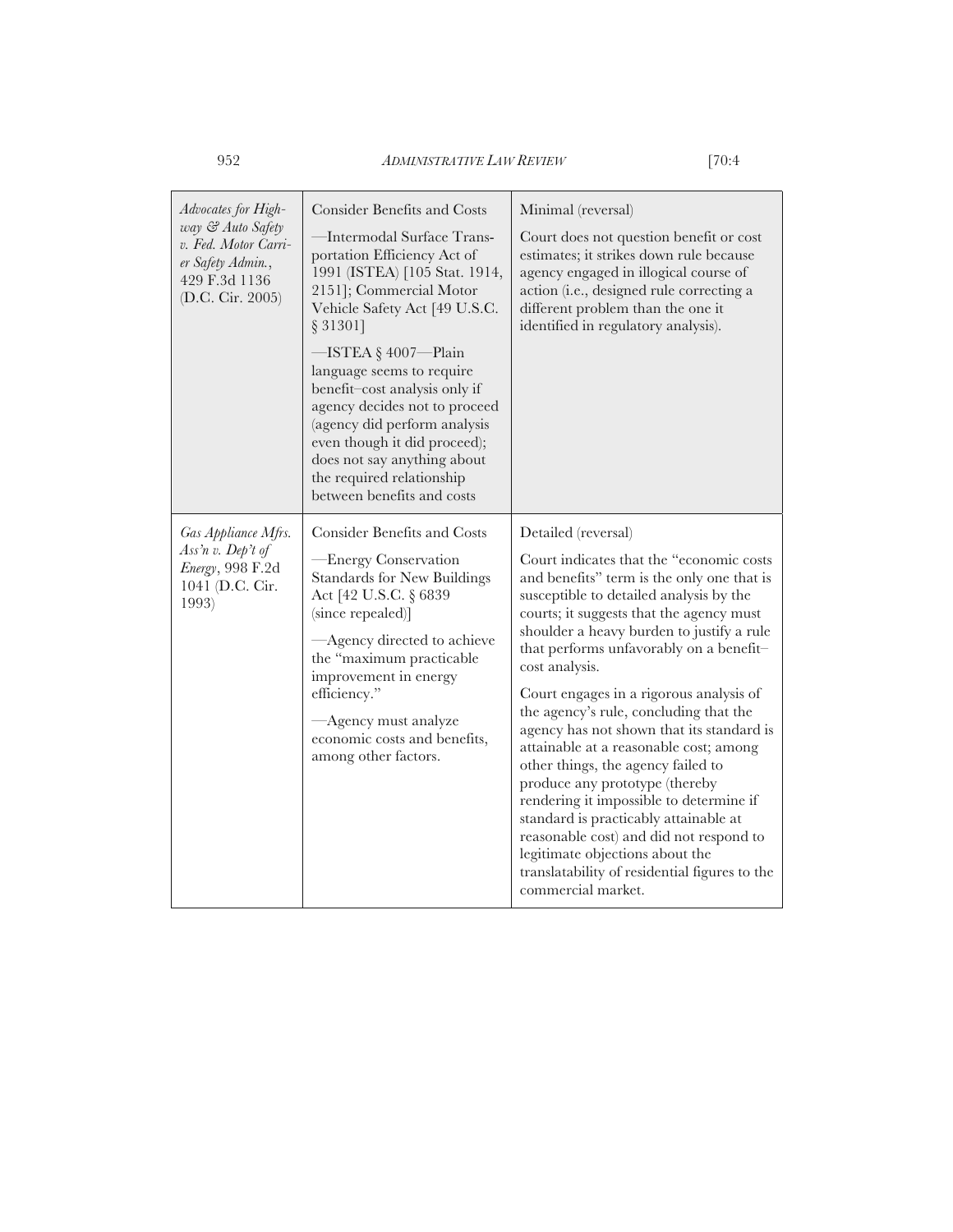| Owner-Operator<br>Indep. Drivers Ass'n,<br>Inc. v. Fed. Motor<br>Carrier Safety<br>Admin., 494 F.3d<br>188 (D.C. Cir.<br>2007) | <b>Consider Benefits and Costs</b><br>-Motor Carrier Act of 1935<br>and Motor Carrier Safety Act<br>of 1984<br>-Agency must consider<br>benefits and costs, among<br>several other factors.                                                                                  | Detailed/Indirect (reversal)<br>Court engages in a very extensive<br>analysis of the underlying data, focusing<br>especially on flaws in the technical<br>factfinding; the analysis of benefits and<br>costs is fairly indirect.                                                                                                                                                                                                 |
|--------------------------------------------------------------------------------------------------------------------------------|------------------------------------------------------------------------------------------------------------------------------------------------------------------------------------------------------------------------------------------------------------------------------|----------------------------------------------------------------------------------------------------------------------------------------------------------------------------------------------------------------------------------------------------------------------------------------------------------------------------------------------------------------------------------------------------------------------------------|
| Pub. Citizen v. Fed.<br>Motor Carrier Safety<br>Admin., 374 F.3d<br>1209 (D.C. Cir.<br>2004)                                   | <b>Consider Benefits and Costs</b><br>—Motor Carrier Act of 1935<br>and Motor Carrier Safety Act<br>of 1984<br>-Relevant statutory<br>provision is 49 U.S.C.<br>§ 3102(d) (since repealed)<br>-Agency must consider<br>benefits and costs, among<br>several other factors.   | Detailed/Indirect (reversal)<br>Court strikes down rule because the<br>agency failed to consider a statutorily<br>mandated factor: effect of rule on<br>drivers.<br>The rest of the case is dicta, but the<br>court points to various flaws in the<br>agency's analysis: assuming that time a<br>driver spends resting is as tiring as time<br>spent driving; failing to weigh benefits<br>and costs of monitoring devices, etc. |
| Radio Ass'n on<br>Defending Airway<br>Rights, Inc. v. U.S.<br>Dep't of Transp., 47<br>F.3d 794 (6th Cir.<br>1995)              | <b>Consider Benefits and Costs</b><br>—Motor Carrier Act of 1935<br>and Motor Carrier Safety Act<br>of 1984<br>-Relevant statutory<br>provision is 49 U.S.C.<br>$\S 3102(d)$ (since repealed)<br>Agency must consider<br>benefits and costs, among<br>several other factors. | Minimal (affirmance)<br>Court largely defers to the agency—it<br>notes that the agency overlooked certain<br>costs but indicates that this error does<br>not rise to the level of reversal, given the<br>high degree of discretion the<br>agency enjoys.                                                                                                                                                                         |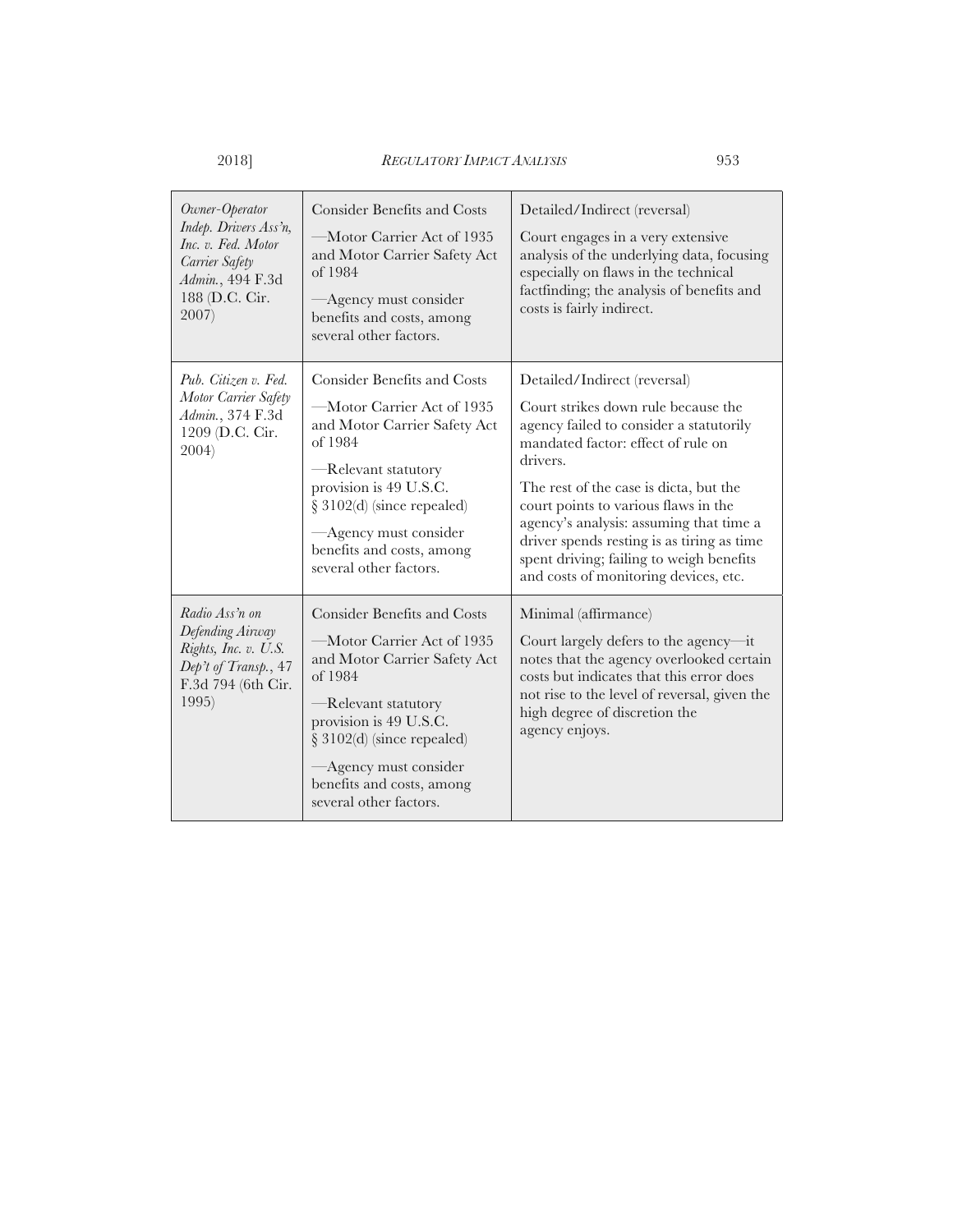| Am. Trucking<br>Ass'ns, Inc. v. Fed.<br>Motor Carrier Safety<br>Admin., 724 F.3d<br>243 (D.C. Cir.<br>2013) | <b>Consider Benefits and Costs</b><br>-Motor Carrier Act of 1935<br>and Motor Carrier Safety Act<br>of 1984<br>-Agency must consider<br>benefits and costs, among<br>several other factors.                                                    | Minimal (affirmance)<br>Court summarily rejects various<br>challenges to agency's rule, including<br>contentions that agency changed its<br>position (which court notes agency is<br>free to do, based on new evidence), that<br>agency improperly relied on benefit<br>maximization standard, and that agency<br>committed various errors in its benefit-<br>cost analysis.<br>Court states that benefit-cost analysis is<br>reviewed very deferentially and that it<br>must "unquestionably defer" to agency's<br>expertise in weighing scientific studies. |
|-------------------------------------------------------------------------------------------------------------|------------------------------------------------------------------------------------------------------------------------------------------------------------------------------------------------------------------------------------------------|---------------------------------------------------------------------------------------------------------------------------------------------------------------------------------------------------------------------------------------------------------------------------------------------------------------------------------------------------------------------------------------------------------------------------------------------------------------------------------------------------------------------------------------------------------------|
| New York v. Reilly,<br>969 F.2d 1147<br>(D.C. Cir. 1992)                                                    | <b>Consider Costs</b><br>$-42$ U.S.C. § 7411(a)(1)<br>Section 111 of Clean Air<br>Act directs agency to adopt<br>"best" system of emission<br>reduction that has been<br>"adequately demonstrated"<br>while "taking into account the<br>cost." | Intermediate (reversal)<br>Court explicitly states that it will defer to<br>the agency's findings on the issue of cost<br>(as long as the agency actually<br>considered it), since the statute does not<br>indicate the weight that factor is to be<br>accorded.<br>Court strikes down agency's decision not<br>to regulate lead-acid battery burning, as<br>the agency considered only the extreme<br>alternatives of no regulation and a<br>complete ban.                                                                                                   |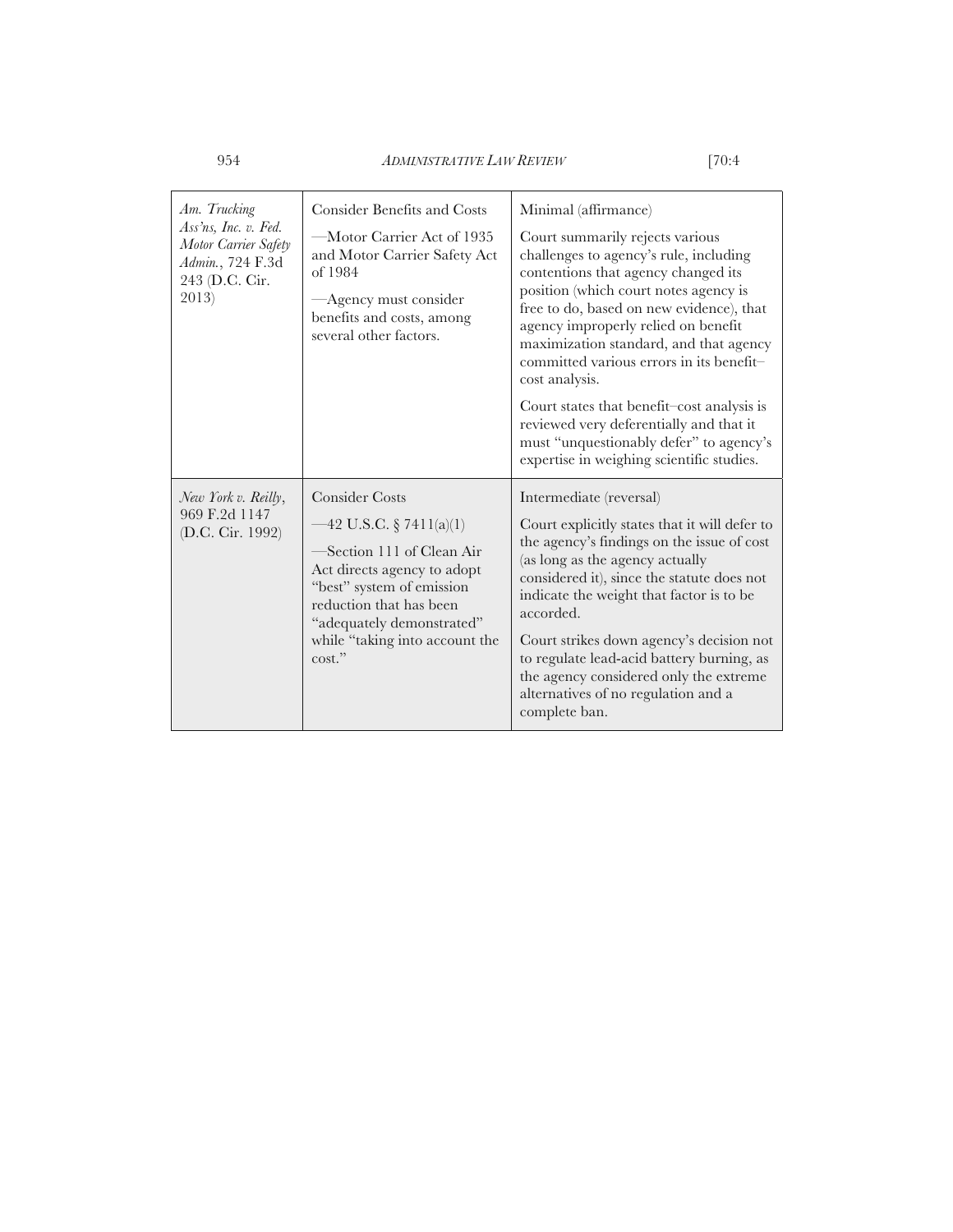| Fla. Manufactured<br>Hous. Ass'n, Inc. v.<br>Cisneros, 53 F.3d<br>1565 (11th Cir.<br>1995)                   | <b>Consider Costs</b><br>$-42$ U.S.C. § 5403(f)<br>-Statute directs agency to<br>consider costs, among other<br>factors.                                                                                                                                                                                                              | Minimal (affirmance)<br>The court rather summarily rejects<br>various challenges to the agency's cost<br>calculations, including the assertion that<br>the agency overlooked various costs<br>(responding that agency did consider<br>such costs and that the court must defer<br>to the agency's conclusions).<br>Part of the agency's analysis was<br>contained in a regulatory impact<br>analysis (RIA) prepared under EO<br>12866; the court declines to consider<br>whether that analysis was directly<br>reviewable, simply noting that there is<br>no reversible error in the agency's<br>analysis. |
|--------------------------------------------------------------------------------------------------------------|---------------------------------------------------------------------------------------------------------------------------------------------------------------------------------------------------------------------------------------------------------------------------------------------------------------------------------------|------------------------------------------------------------------------------------------------------------------------------------------------------------------------------------------------------------------------------------------------------------------------------------------------------------------------------------------------------------------------------------------------------------------------------------------------------------------------------------------------------------------------------------------------------------------------------------------------------------|
| Pub. Citizen, Inc. v.<br>Mineta, 340 F.3d<br>39 (2d Cir. 2003)                                               | Reasonableness/Practicability<br>$-49$ U.S.C. § 30111(b)<br>-Statute does not refer to<br>benefits or costs but requires<br>agency to set "reasonable"<br>and "practicable" standards.                                                                                                                                                | Detailed (reversal)<br>Discussion of benefits and costs is fairly<br>vague, but the court faults the agency<br>for summarily selecting the lowest-cost<br>alternative without explaining why it<br>was the optimal option (in the face of a<br>benefit-cost analysis that showed that a<br>more rigorous standard had higher net<br>benefits).                                                                                                                                                                                                                                                             |
| Nat'l Truck Equip.<br>Ass'n v. Nat'l<br>Highway Traffic<br>Safety Admin., 711<br>F.3d 662 (6th Cir.<br>2013) | Reasonableness/Practicability<br>-National Traffic and Motor<br>Vehicle Safety Act of 1966 [49<br>U.S.C. § 30111(a)–(b)]<br>-Statute requires that the<br>standard adopted be<br>"reasonable" and<br>"practicable"; a court decision<br>cited in the case indicates that<br>the "reasonable" term<br>requires consideration of costs. | Minimal (affirmance)<br>Court summarily affirms the rule, noting<br>that agency presented compelling<br>evidence of a problem and that it made<br>certain accommodations requested<br>by manufacturers.<br>Court suggests that an RIA prepared<br>under EO 12866 is not reviewable, but<br>it indicates that the agency's rule was<br>justified in light of the RIA.                                                                                                                                                                                                                                       |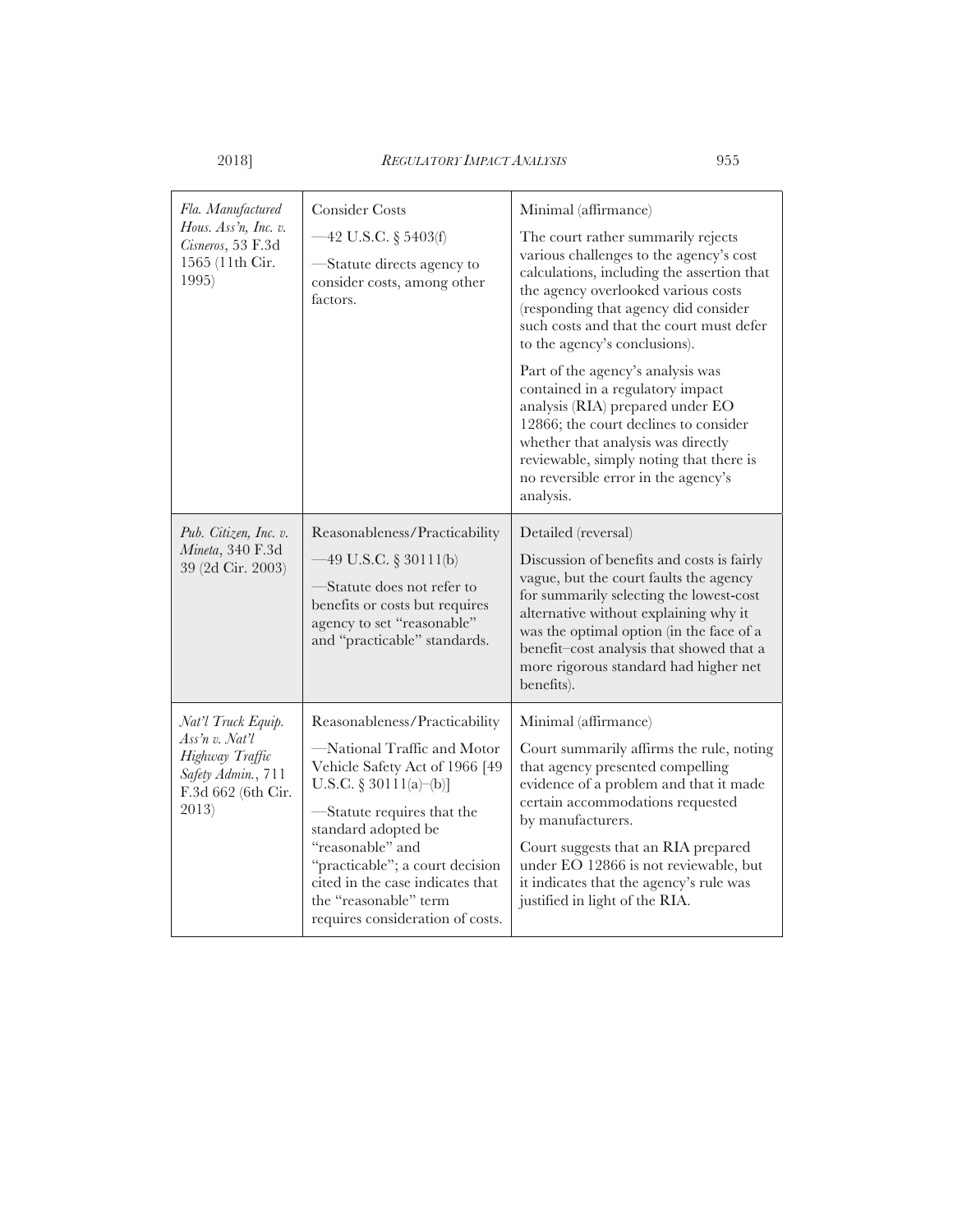| La. ex rel. Guste v.<br>Verity, 853 F.2d<br>322 (5th Cir.<br>1988)                                                                                     | Unclear<br>-Endangered Species Act<br>$[16 \text{ U.S.C. } \S 1533(b)(2)]$<br>—The quoted provision<br>imposes a net benefit<br>standard, but it is unclear<br>whether that provision is<br>actually being applied here.                                                                                                                                               | Minimal/Indirect (affirmance)<br>It is unclear precisely which statutory<br>standard the court is applying.<br>Court notes that Congress declared that<br>benefits of wildlife preservation were<br>"incalculable" and therefore defers to<br>the agency's decision to regulate<br>notwithstanding evidence of significant<br>costs (though it indicates costs might be<br>a relevant consideration under another<br>fact pattern). |
|--------------------------------------------------------------------------------------------------------------------------------------------------------|------------------------------------------------------------------------------------------------------------------------------------------------------------------------------------------------------------------------------------------------------------------------------------------------------------------------------------------------------------------------|-------------------------------------------------------------------------------------------------------------------------------------------------------------------------------------------------------------------------------------------------------------------------------------------------------------------------------------------------------------------------------------------------------------------------------------|
| Competitive Enter.<br>Inst. v. Nat'l<br>Highway Traffic<br>Safety Admin.<br><i>(Competitive</i><br>Enterprise II), 956<br>F.2d 321 (D.C.<br>Cir. 1992) | Technological and Economic<br>Feasibility Analysis<br>-CAFE [15 U.S.C.<br>$§ 2002(a)(4)$ since repealed]<br>—When modifying statutory<br>27.5 mpg standard up or<br>down, agency must set new<br>standard at "maximum<br>feasible average fuel economy<br>level."<br>$\mathcal{-}$ Regulation must be<br>"technologically feasible" and<br>"economically practicable." | Detailed (reversal)<br>Court faults agency for ignoring a major<br>aspect of the problem: higher fuel<br>economy standard may cause<br>manufacturers to produce smaller, less<br>safe cars (risk-risk tradeoff)—agency<br>failed to address this aspect of costs.                                                                                                                                                                   |
| Competitive Enter.<br>Inst. v. Nat'l<br>Highway Traffic<br>Safety Admin.<br><i>(Competitive</i><br>Enterprise III), 45<br>F.3d 481 (D.C.<br>Cir. 1995) | Technological and Economic<br>Feasibility Analysis<br>-CAFE [15 U.S.C.<br>$§ 2002(a)(4)$ since repealed]<br>—When modifying statutory<br>27.5 mpg standard up or<br>down, agency must set new<br>standard at "maximum<br>feasible average fuel economy<br>level."<br>-Regulation must be<br>"technologically feasible" and<br>"economically practicable."              | Intermediate (affirmance)<br>Court defers to the agency's conclusion<br>that raising fuel economy standards will<br>not cause manufacturers to produce<br>smaller cars, thereby reducing safety-<br>agency cited various statements by<br>manufacturers indicating that this was<br>unlikely to occur.                                                                                                                              |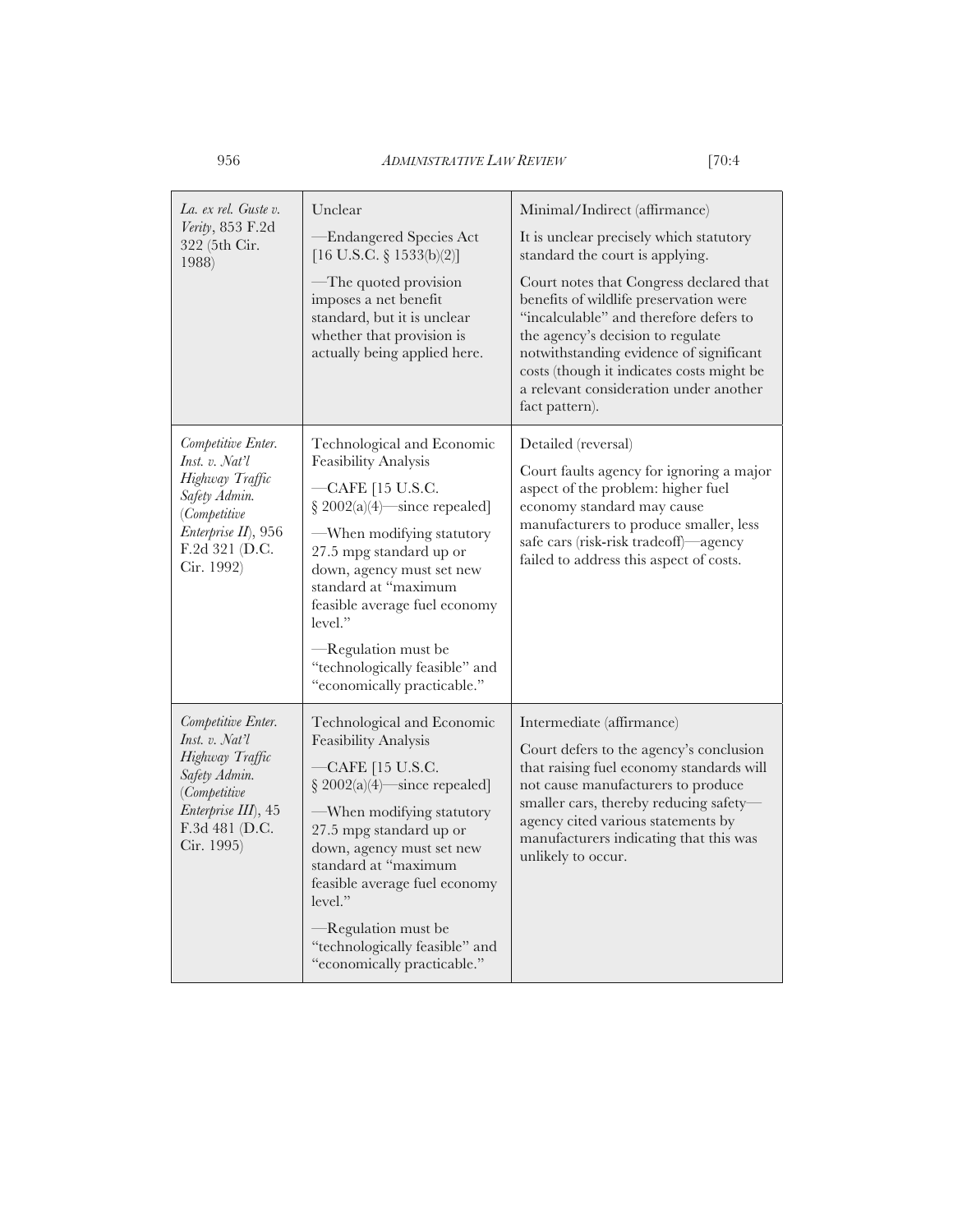| Competitive Enter.<br>Inst. v. Nat'l<br>Highway Traffic<br>Safety Admin.<br><i>(Competitive</i><br>Enterprise I), 901<br>F.2d 107 (D.C.<br>Cir. 1990) | Technological and Economic<br><b>Feasibility Analysis</b><br>-CAFE [15 U.S.C.<br>$§ 2002(a)(4)$ since repealed<br>-When modifying statutory<br>27.5 mpg standard up or<br>down, agency must set new<br>standard at "maximum<br>feasible average fuel economy<br>level."<br>-Regulation must be<br>"technologically feasible" and<br>"economically practicable." | Minimal (affirmance)<br>Court defers to agency's decision to<br>maintain a relatively high mpg<br>requirement: agency was entitled to<br>consider factors other than the effect of<br>fuel economy on car size (and safety of<br>smaller cars), and agency responded to<br>challenger's evidence that increased fuel<br>economy requirements would reduce<br>safety.                                                                                         |
|-------------------------------------------------------------------------------------------------------------------------------------------------------|-----------------------------------------------------------------------------------------------------------------------------------------------------------------------------------------------------------------------------------------------------------------------------------------------------------------------------------------------------------------|--------------------------------------------------------------------------------------------------------------------------------------------------------------------------------------------------------------------------------------------------------------------------------------------------------------------------------------------------------------------------------------------------------------------------------------------------------------|
| Ctr. for Biological<br>Diversity v. Nat'l<br>Highway Traffic<br>Safety Admin., 538<br>F.3d 1172 (9th<br>Cir. 2008)                                    | Technological and Economic<br><b>Feasibility Analysis</b><br>CAFE (Title V of EPCA)<br>[49 U.S.C. § 32902(a), $(f)$ ]<br>-Agency must consider<br>"technological feasibility" and<br>"economic practicability."                                                                                                                                                 | Detailed (reversal)<br>Court begins with <i>Chevron</i> analysis,<br>noting that agency can weigh<br>technological feasibility against<br>economic practicability; this standard<br>permits but does not mandate net<br>benefit maximization.<br>Court finds various flaws in the agency's<br>economic analysis—among other things,<br>the agency ignored the benefits of<br>carbon reduction (uncertainty is not a<br>reason to ignore something entirely). |
| Natural Res. Def.<br>Council, Inc. v.<br>EPA, 824 F.2d<br>1258 (1st<br>Cir. 1987)                                                                     | Technological and Economic<br>Feasibility Analysis<br>Safe Drinking Water Act<br>[42 U.S.C. § 300g-1(b)(1)(B)]<br>—Must set drinking water<br>contaminant limit at highest<br>level that is technologically<br>and economically feasible.                                                                                                                       | Indirect (reversal)<br>Court did not focus too closely on<br>economic analysis; rather, it faulted the<br>agency for only analyzing population<br>risk when the rule purported to address<br>both population and individual risk.                                                                                                                                                                                                                            |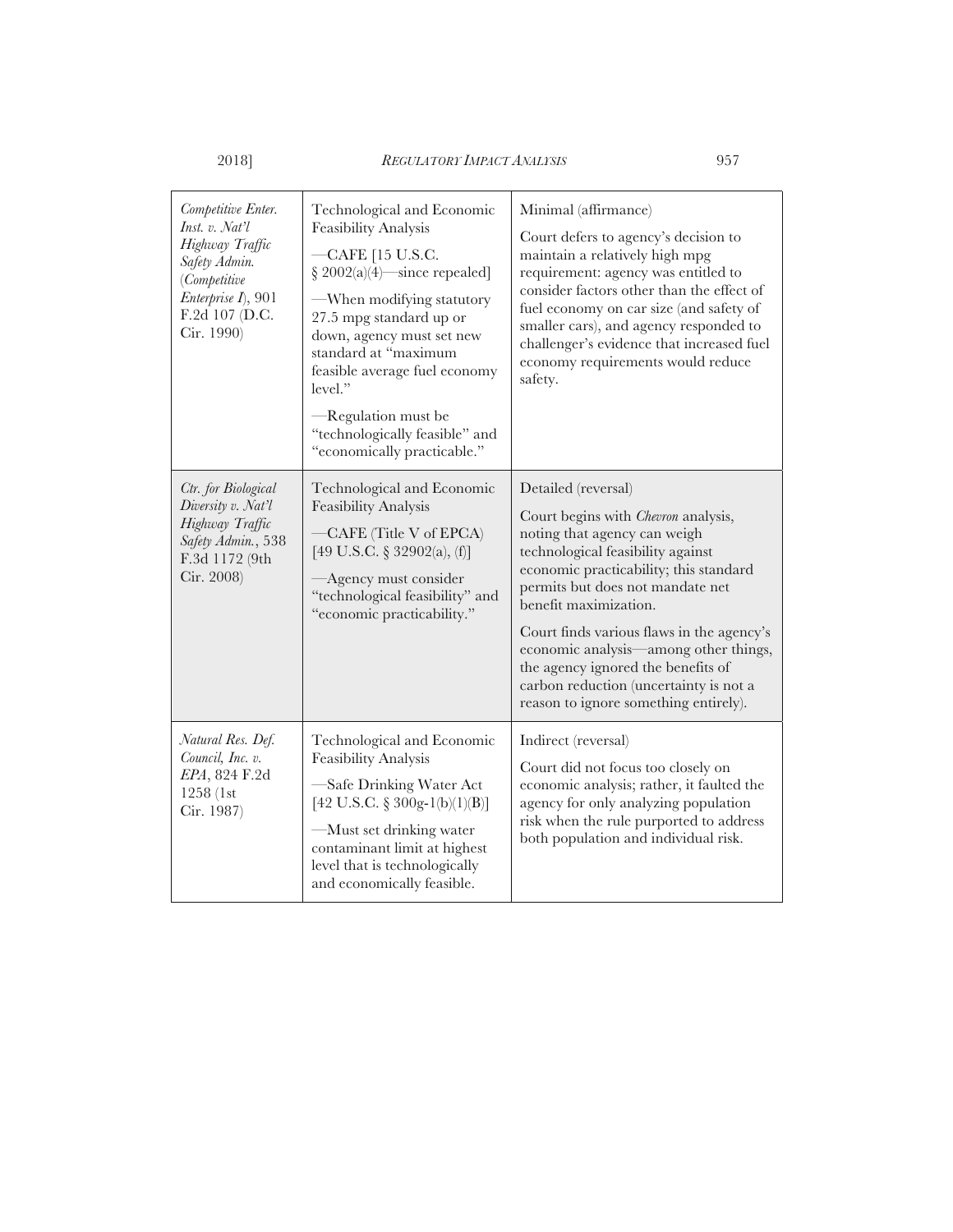| Pub. Citizen Health<br>Research Grp. v.<br>Tyson, 796 F.2d<br>1479 (D.C. Cir.<br>1986)          | <b>Bifurcated Feasibility Analysis</b><br>("significance" threshold,<br>followed by "reasonableness"<br>analysis)<br>OSHA [29 U.S.C.<br>§§ 652(8), 655(b)(5)]<br>-Must make threshold<br>finding of a significant risk,<br>then determine if regulation is<br>"reasonably necessary."<br>Substantial evidence<br>standard     | Intermediate (reversal)<br>Fairly detailed analysis of "significance"<br>of risk, though court defers to agency's<br>reliance on flawed studies.<br>Court upholds most of rule but finds<br>fault with agency's failure to set a short-<br>term exposure limit (agency assumed a<br>long-term limit alone was adequate).                                                                                                                 |
|-------------------------------------------------------------------------------------------------|-------------------------------------------------------------------------------------------------------------------------------------------------------------------------------------------------------------------------------------------------------------------------------------------------------------------------------|------------------------------------------------------------------------------------------------------------------------------------------------------------------------------------------------------------------------------------------------------------------------------------------------------------------------------------------------------------------------------------------------------------------------------------------|
| Ala. Power Co. v.<br>Occupational Safety<br>& Health Admin.,<br>89 F.3d 740 (11th<br>Cir. 1996) | <b>Bifurcated Feasibility Analysis</b><br>("significance" threshold,<br>followed by<br>"reasonableness" analysis)<br>OSHA [29 U.S.C.<br>$\S\S 652(8), 655(b)(5)$<br>-Must make threshold<br>finding of a significant risk,<br>then determine if regulation is<br>"reasonably necessary."<br>-Substantial evidence<br>standard | Minimal (affirmance)<br>Court rather summarily affirms that a<br>video showing risk of clothes catching<br>fire counted as "substantial evidence" of<br>a "significant" risk; the court's analysis<br>of the "reasonableness" of the regulation<br>is also fairly pro forma, simply noting<br>that challengers had not shown that the<br>regulation will impose any costs (as<br>workers may already wear flame-<br>resistant clothing). |
| Charter Commc'ns.<br>Inc. v. FCC, 460<br>F.3d 31 (D.C.<br>Cir. 2006)                            | No Mention of Benefits or<br>Costs<br>$-47$ U.S.C. § 549(a)<br>Statute says nothing about<br>benefits or costs, instead<br>simply directing agency to<br>"assure the commercial<br>availability" of certain devices.                                                                                                          | Minimal (affirmance)<br>Court discusses agency's benefit-cost<br>analysis (which it was apparently not<br>required to do), deferring to the agency's<br>efforts to quantify highly uncertain costs<br>and to try to minimize costs where<br>possible.                                                                                                                                                                                    |